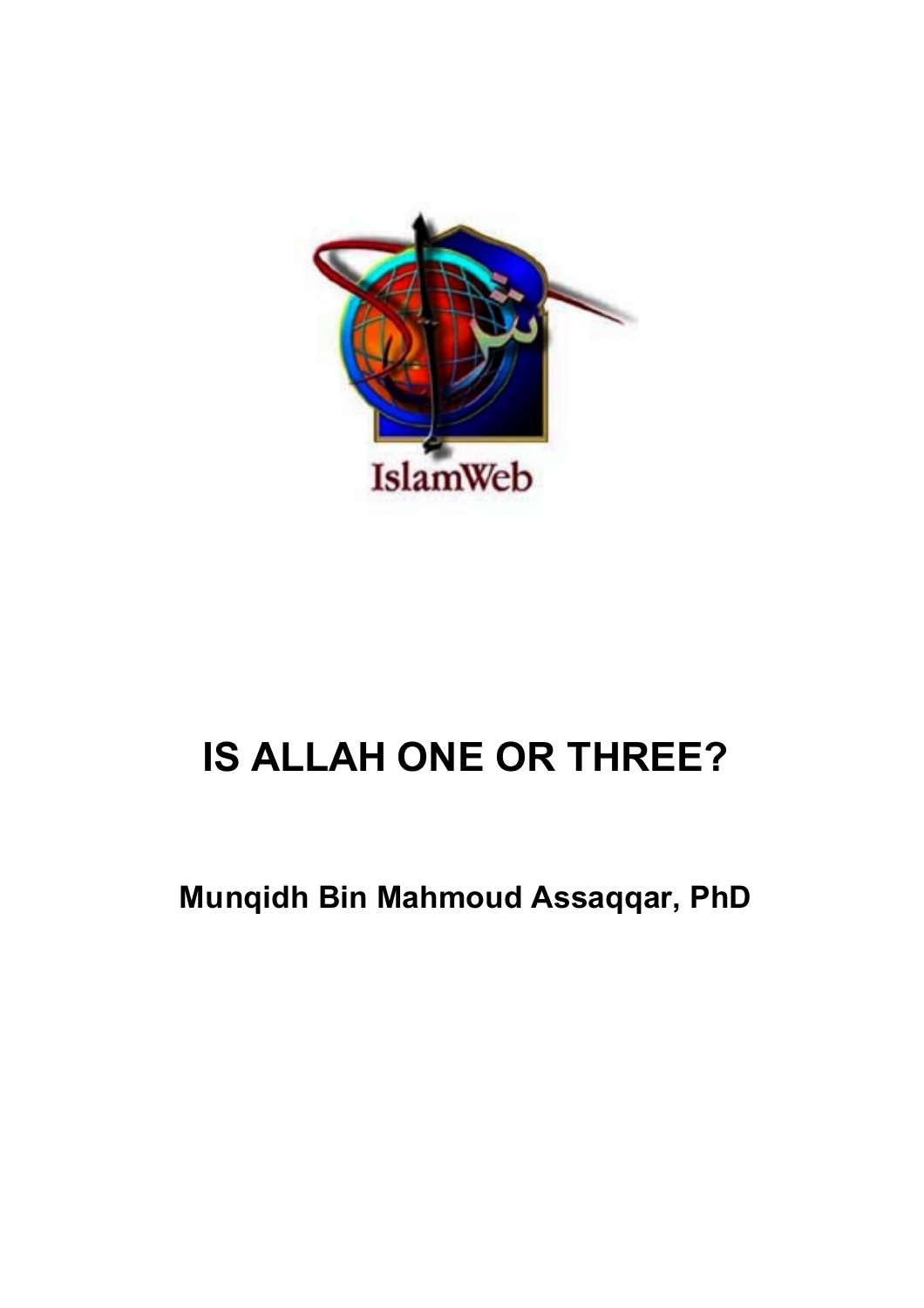# **ACKNOWLEDGMENTS**

First, all praise and thanks to Allah - God Almighty –. It is with great honor that I present this humble work to my reader, hoping that God Almighty will help him benefit from it, and makes him and me among those who know the truth and among the guided.

Following the tradition of prophet Mohammad (PBUH) in thanking people who did us a favor, I would like to thank many people who I benefited from in completing this work, and possibly my success in this work was a result of their prayers to God Almighty to help me to do so.

I wish to express my appreciation and gratitude to my noble parents, who have done the greatest favor for me, in continuously fostering and cherishing me. I also extend my appreciation to my faithful wife, for her continuous support, help, and for her standing beside me during the completion of this work.

I would also wholeheartedly like to express my thanks and gratitude to the translation team, who played a major role in enabling this book to reach the English speaking reader, Mr. MAHMOUD SALAH, the translator, and Mr. ALI QASSEM, the proofreader.

Finally, I express my thanks and appreciation to Dr. JOHN EALES, who has done me a great favor by doing the final proofreading, even though he is of a different faith, he managed to do so, for he is concerned about searching for the truth, and following scientific methods in study and discussion.

I also extend my thanks and appreciation to all my brothers, friends and colleagues, who played any role in the completion of this book.

Munqidh Bin Mahmoud Assaqqar, PhD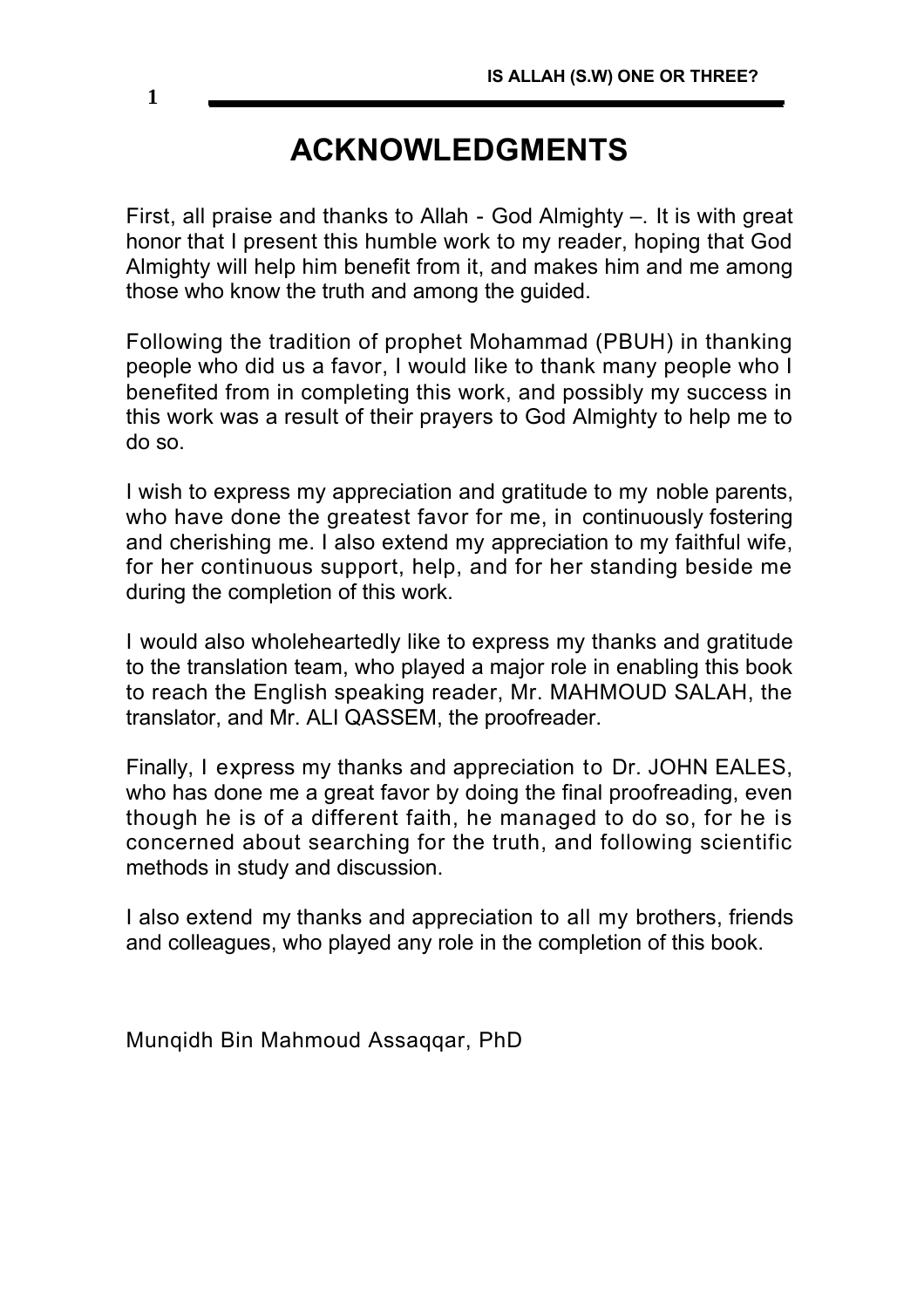### **INTRODUCTION**

**(Say: He is Allah, the One and Only; Allah, the Eternal, Absolute; He begetteth not, nor is He begotten; and there is none like unto Him)** (Holy Quran, 112: 1- 4)

**(Christ the son of Mary was no more than an apostle; many were the apostles that passed away before him. His mother was a woman of truth. They had both to eat their (daily) food. See how Allah doth make His signs clear to them; yet see in what ways they are deluded away from the truth!)**  (Holy Quran, 5: 75)

**(He was no more than a servant: We granted Our favour to him, and We made him an example to the Children of Israel.)** (Holy Quran, 43: 59)

**(They say, "((Allah)) Most Gracious has begotten a son!" Indeed ye have put forth a thing most monstrous! At it the skies are ready to burst, the earth to split asunder, and the mountains to fall down in utter ruin, That they should invoke a son for ((Allah)) Most Gracious. For it is not consonant with the majesty of ((Allah)) Most Gracious that He should beget a son. Not one of the beings in the heavens and the earth but must come to ((Allah)) Most Gracious as a servant. He does take an account of them (all), and hath numbered them (all) exactly. And everyone of them will come to Him singly on the Day of Judgment.)** (Holy Quran, 19: 88 -95)

These noble verses have summarized the Muslim's concept, faith and belief in Allah<sup>1</sup> (S.W)<sup>2</sup>, the One and only, and His prophet Jesus

-

(Added by the proofreader)

<sup>&</sup>lt;sup>1</sup>- Muslims prefer using the name "Allah", which is one of many other beautiful names and it is God Almighty's greatest name, instead of the English word "God". The word "Allah" is pure and unique unlike the English word "God", which can be used in many forms. If we add 's' to the word "God" it becomes "Gods", that is a plural of God. Allah is one and singular, there is no plural of Allah. If we add 'dess' to the word 'God', it becomes 'Goddess', that is a female God. There is nothing like male Allah or female Allah. (taken from: "The Concept of God in Major Religions", Dr. Zakir Abdul Kareem, pp 18) (Added by the proofreader)

 $2$  - Muslims do not mention the name of Allah without glorification. The letters "S.W" are contractions of the two Arabic words "Sobhanahu Wataala", which means, "Glory to Him! He is high above all" (Holy Quran 17:43). The English meaning of these two words is from the "Meaning of the Holy Quran by Abdullah Yusof Ali". Therefore, in this book I will use the words "Allah (S.W)" when referring to God Almighty, except for excerpts and quotations.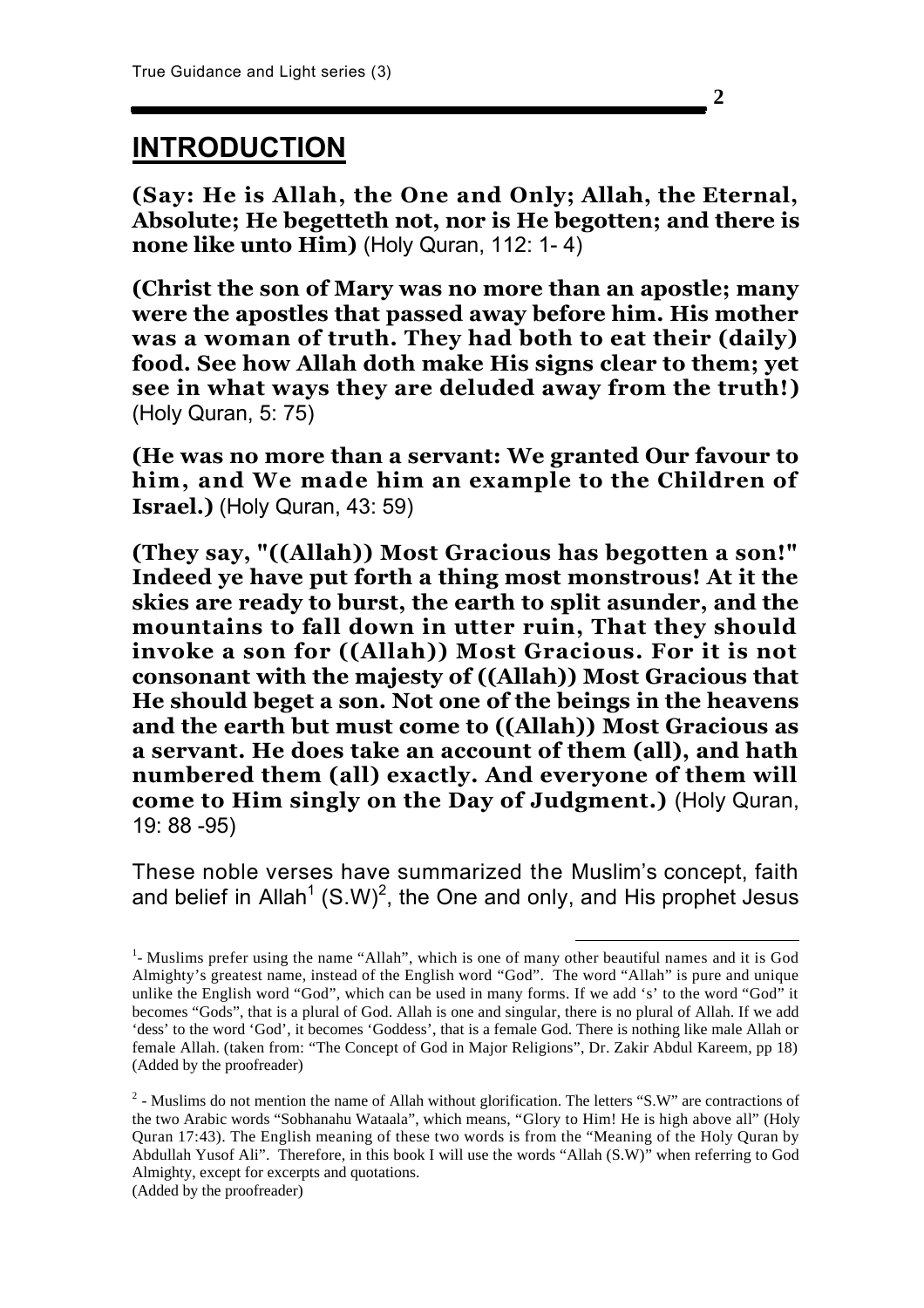$(PBUH)<sup>1</sup>$ . He is a noble prophet and a great messenger whom Allah (S.W) sent to declare monotheism, and supported him with signs and guidance.

Monotheism, which is what Mohammad (PBUH) carried to humanity, is the faith and belief of all the prophets (PBUT) before him. **(Not an apostle did we send before thee without this inspiration sent by us to him: that there is no god but I; therefore worship and serve Me.)** (Holy Quran, 21: 25)

However, Christians believe contrary to the Muslims', as they believe that Jesus (PBUH) is the Son of Allah (S.W), and some of them believe that he is Allah (S.W) himself. They also believe that He, (Allah (S.W)) came down from heaven, incarnated, was slapped, suffered and crucified, for the atonement of the sin of humanity, which they inherited from their father Adam.

I question, where did they derive this belief, and is there some evidence in their books that support it? **(Say, "Bring your convincing proof.)** (Holy Quran, 21: 24)

In this third part of my series, considering the importance and the seriousness of this issue, I put forward my important questions, was Jesus (PBUH) a messenger or God? Is Allah (S.W) One or three?

In order to answer these questions, I will search and investigate the Holy Bible, the Old and the New Testaments, supported by the clergymen's and the western free thinker's statements.

O Allah, show and guide us to the truth that we argue about, indeed, you guide, when you will, to the straight path.

Munqidh Bin Mahmoud Assaqqar, PhD

Makkah, Saudi Arabia / Rabee Awal, 1424 (Lunar year)

Email: munqidh@maktoob.com

 $\overline{a}$ 

<sup>&</sup>lt;sup>1</sup>- Muslims also do not mention the name of a Prophet without honoring him with prayer and invocation. The letters "PBUH" are contractions of the sentence, "Peace Be upon Him" when mentioning a prophet, or "Peace Be upon Her" when mentioning the Pure Virgin Mary, and the letters "PBUT" are contractions of the sentence, "Peace Be upon Them", when mentioning more than one prophet. (Added by the proofreader)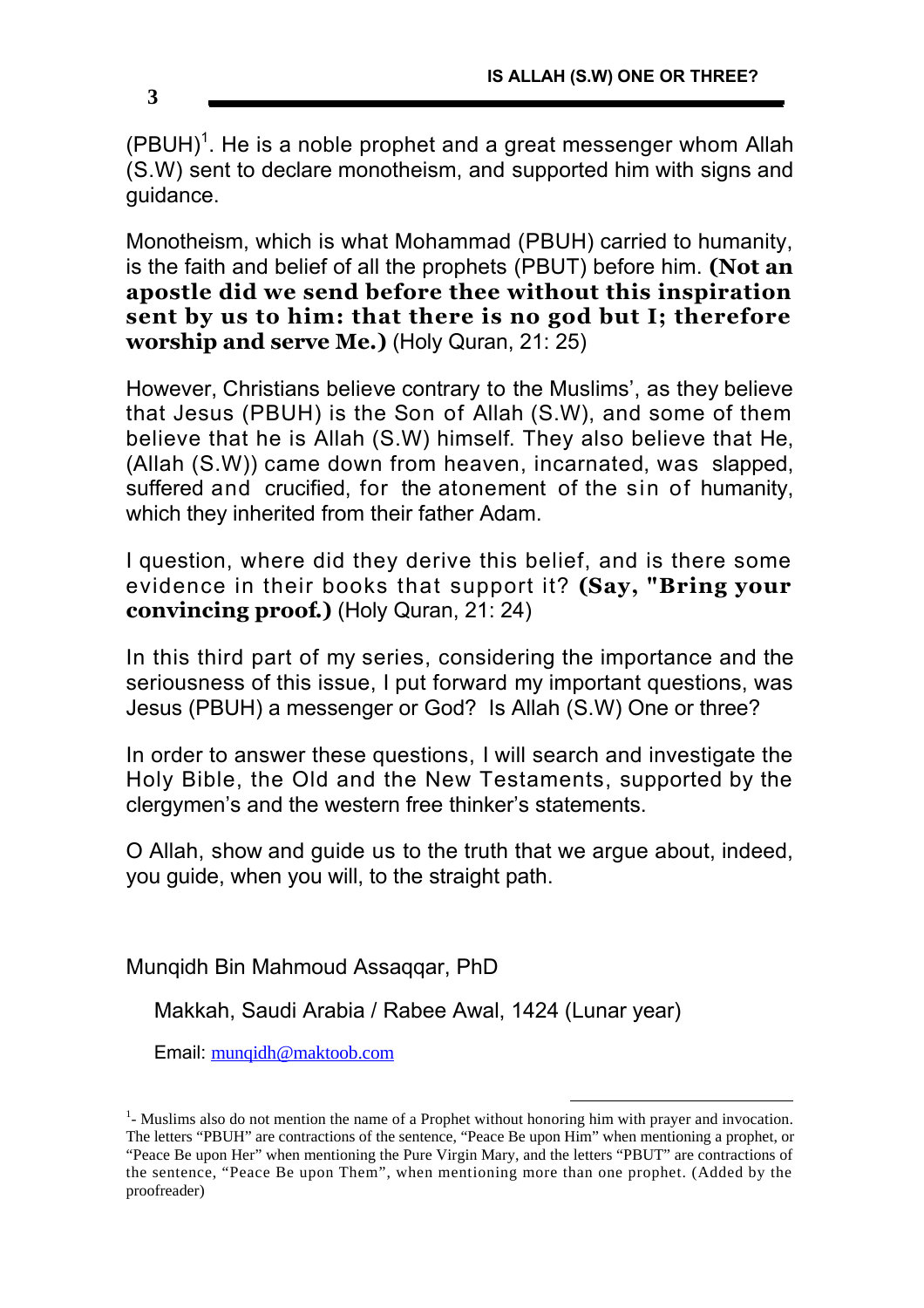# **JESUS CHRIST IN MUSLIM BELIEF**

The Muslims' belief in Jesus (PBUH), in summary, is that he is the son of the truthful and honored Mary; he was born miraculously without any male intervention or contact. Allah (S.W) sent him as a prophet and messenger to the Children of Israel, to declare monotheism and to prophesize the coming of the final prophet. Allah (S.W) also supported him with great miracles. Challenging the Jews, who wanted to kill him as was their habit of killing prophets. he continued his mission, and Allah (S.W) saved him from their wicked conspiracy and lifted him to the heavens.

**4**

Muslims also believe, that Jesus (PBUH) will come back again before the Day of Judgment, calling all to worship Allah (S.W), the One and only, following His statute and Law, breaking the cross and raising the flag of monotheism.

To clarify this belief and for more illustration, we will review the verses of the Holy Quran, that Allah (S.W) has revealed regarding Jesus (PBUH).

The Holy Quran mentions that Allah (S.W) has honored Jesus (PBUH) by making him the son of the pure Virgin Mary, whom Allah (S.W) had chosen above the women of all nations. "Behold! The angels said, "O Mary! Allah hath chosen thee and purified thee- chosen thee above the women of all nations. " (Holy Quran, 3: 42)

It also mentions that, Allah (S.W) honored her with many graces, "Right graciously did her Lord accept her: He made her grow in purity and beauty: To the care of Zakariya was she assigned. Every time that he entered (Her) chamber to see her, He found her supplied with sustenance. He said: "O Mary! Whence (comes) this to you?" She said: "From Allah. for Allah Provides sustenance to whom He pleases without measure." (Holy Quran, 3: 37), that Zachariah adopted her after her mother took a covenant on herself to give her child to Allah (S.W), and that He ordered her to worship Him. **"O Mary! Worship Thy Lord devoutly: Prostrate thyself, and bow down (in prayer) with those who bow down."** (Holy Quran, 3: 43)

Mary (PBUH) became pregnant with her child after Allah (S.W) had given her a glad tiding by the angel, and He gave him a name. **"Behold! the angels said: "O Mary! Allah giveth thee glad**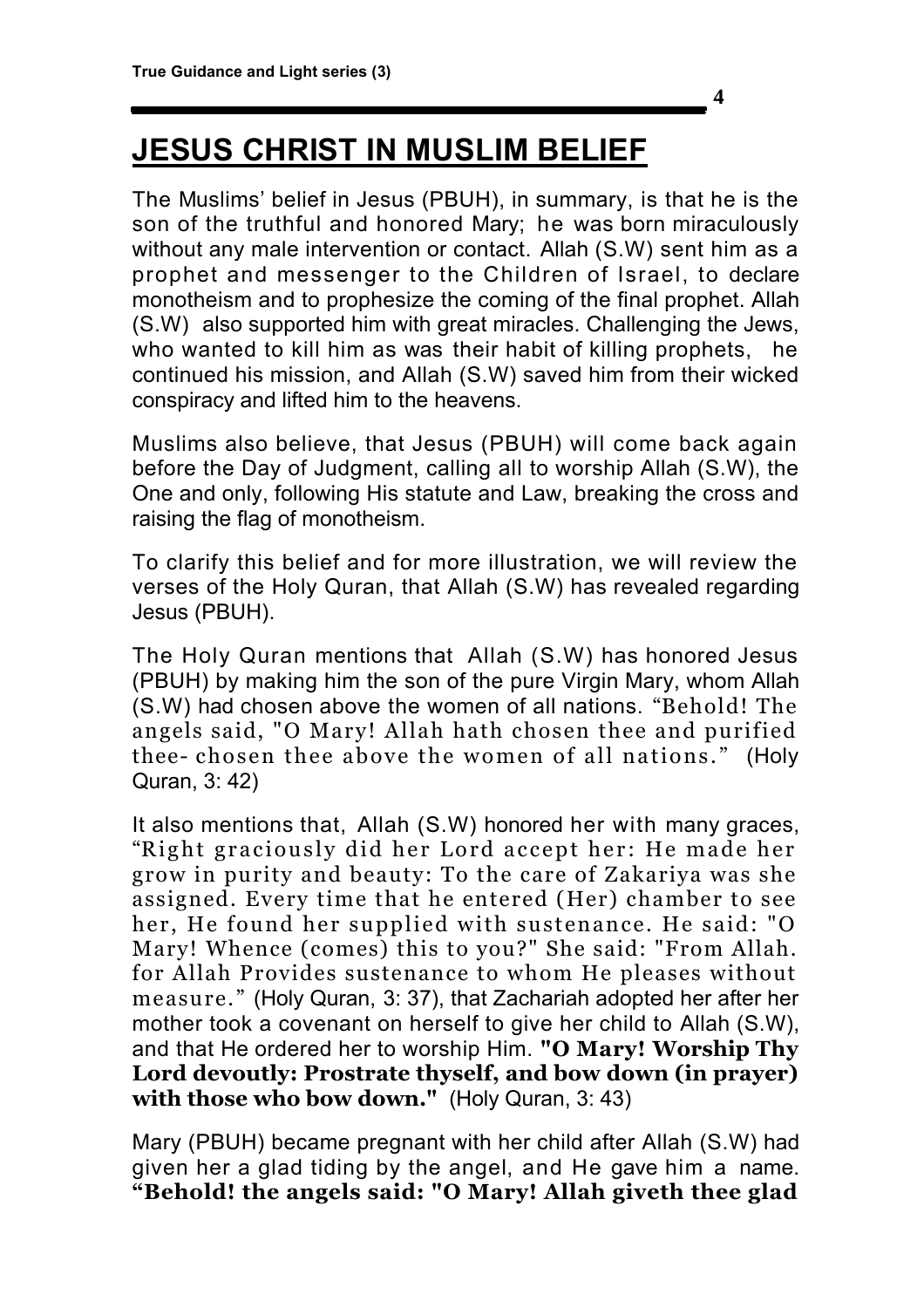**tidings of a Word from Him: his name will be Christ Jesus, the son of Mary, held in honor in this world and the Hereafter and of (the company of) those nearest to Allah.** (Holy Quran, 3: 45)

The verses declare that Allah (S.W) created this coming child, Jesus (PBUH), by a word from Him, without any human intervention. He created him with no father, and that would not make him divine, as Allah (S.W) also created Adam in an unusual way. **"The similitude of Jesus before Allah is as that of Adam; He created him from dust, and then said to him: "Be". And he was.** (Holy Quran, 3: 59) Allah (S.W) created Both, Jesus and Adam (PBUT) by the word "Be".

The Holy Quran also mentions the birth of this holy child and it was without a father, being his first miracle (PBUH). **"And We made the son of Mary and his mother as a Sign"** (Holy Quran, 23: 50) then Allah (S.W) Made him speak while he was still in his cradle, to refute the Jews' wicked accusation to his mother, the pure virgin. **"They said: "How can we talk to one who is a child in the cradle?" He said, I am indeed a servant of Allah. He hath given me revelation and made me a prophet, and He hath made me blessed wherever I be, and hath enjoined on me Prayer and Charity as long as I live. (He) hath made me kind to my mother, and not overbearing or miserable, So peace is on me the day I was born, the day that I die, and the day that I shall be raised up to life (again)"**

(Holy Quran, 19: 28 -33)

**"He shall speak to the people in childhood and in maturity. And he shall be (of the company) of the righteous."** (Holy Quran, 3: 46)

When he (PBUH) grew up as a man, Allah (S.W) sent him as he sent many prophets before him. **"And in their footsteps we sent Jesus the son of Mary".** (Holy Quran, 5: 46)

His message was to complete the message of Moses (PBUH). **"'(I have come to you), to attest the Law which was before me. And to make lawful to you part of what was (Before) forbidden to you"** (Holy Quran, 3: 50), therefore, Allah (S.W) had given him the knowledge of the Torah, **"Behold! I taught thee the Book and Wisdom, the Law and the Gospel"** (Holy Quran, 5: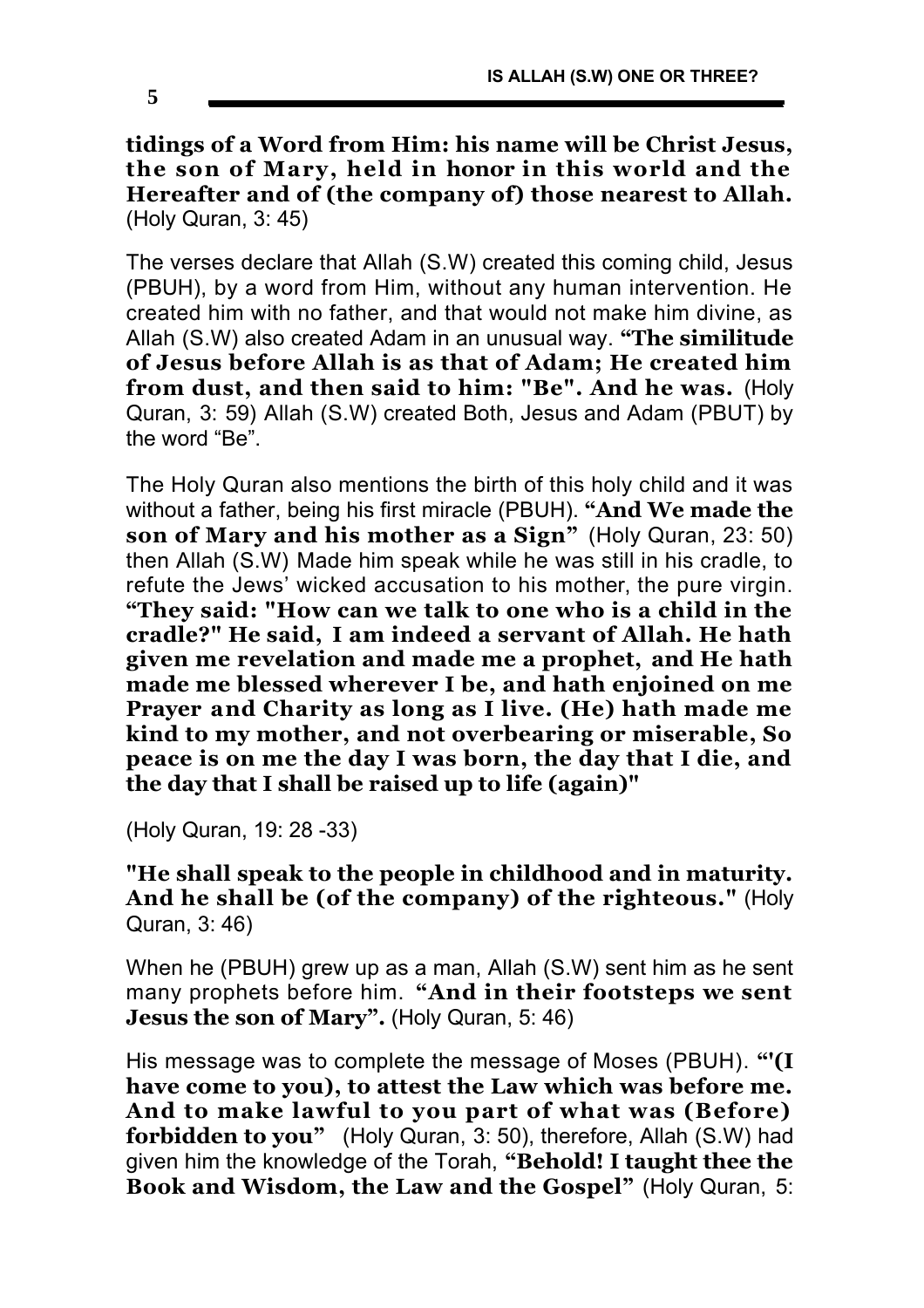110) and He revealed the Gospel to him (PBUH). **"We sent him the Gospel: therein was guidance and light"** (Holy Quran, 5: 46)

Allah (S.W) had supported Jesus (PBUH) with miracles, and had given him many signs, that were enough to convince his people to believe in him. **"Behold! thou makes out of clay, as it were, the figure of a bird, by My leave, and thou breathes into it and it becomes a bird by My leave, and thou heals those born blind, and the lepers, by My leave. And behold! thou brings forth the dead by My leave."** (Holy Quran, 5: 110)

Moreover, as a support, Allah (S.W) gave him the knowledge of the unseen, **"I declare to you what ye eat, and what ye store in your houses. Surely therein is a Sign for you if ye did believe"** (Holy Quran, 3: 49) and supported him with the Holy Spirit, Gabriel (PBUH). **"We gave Jesus the son of Mary Clear (Signs) and strengthened him with the Holy Spirit."** (Holy Quran, 2: 87)

The Holy Quran illustrates, that Jesus' (PBUH) message was for the Children of Israel only, **"And (appoint him) an apostle to the Children of Israel, (with this message): "** (Holy Quran, 3: 49) and he delivered that message to them. **"And remember, Jesus, the son of Mary, said: "O Children of Israel! I am the apostle of Allah (sent) to you, confirming the Law (which came) before me, and giving Glad Tidings of a Messenger to come after me, whose name shall be Ahmad."** (Holy Quran, 61: 6)

The Holy Quran declares Allah's (S.W) warning of committing excesses or exaggerating Jesus (PBUH). **"O People of the Book! Commit no excesses in your religion: Nor say of Allah aught but the truth. Christ Jesus the son of Mary was (no more than) an apostle of Allah, and His Word, which He bestowed on Mary, and a spirit proceeding from Him"** (Holy Quran, 4: 171) and this is his true nature and identity **"Such (was) Jesus the son of Mary: (it is) a statement of truth, about which they (vainly) dispute. It is not befitting to (the majesty of) Allah that He should beget a son. Glory be to Him! when He determines a matter, He only says to it, "Be", and it is."** (Holy Quran, 19: 33-34), for Allah (S.W) Created him by His word (Be), God does not need to have a son, Jesus or any other.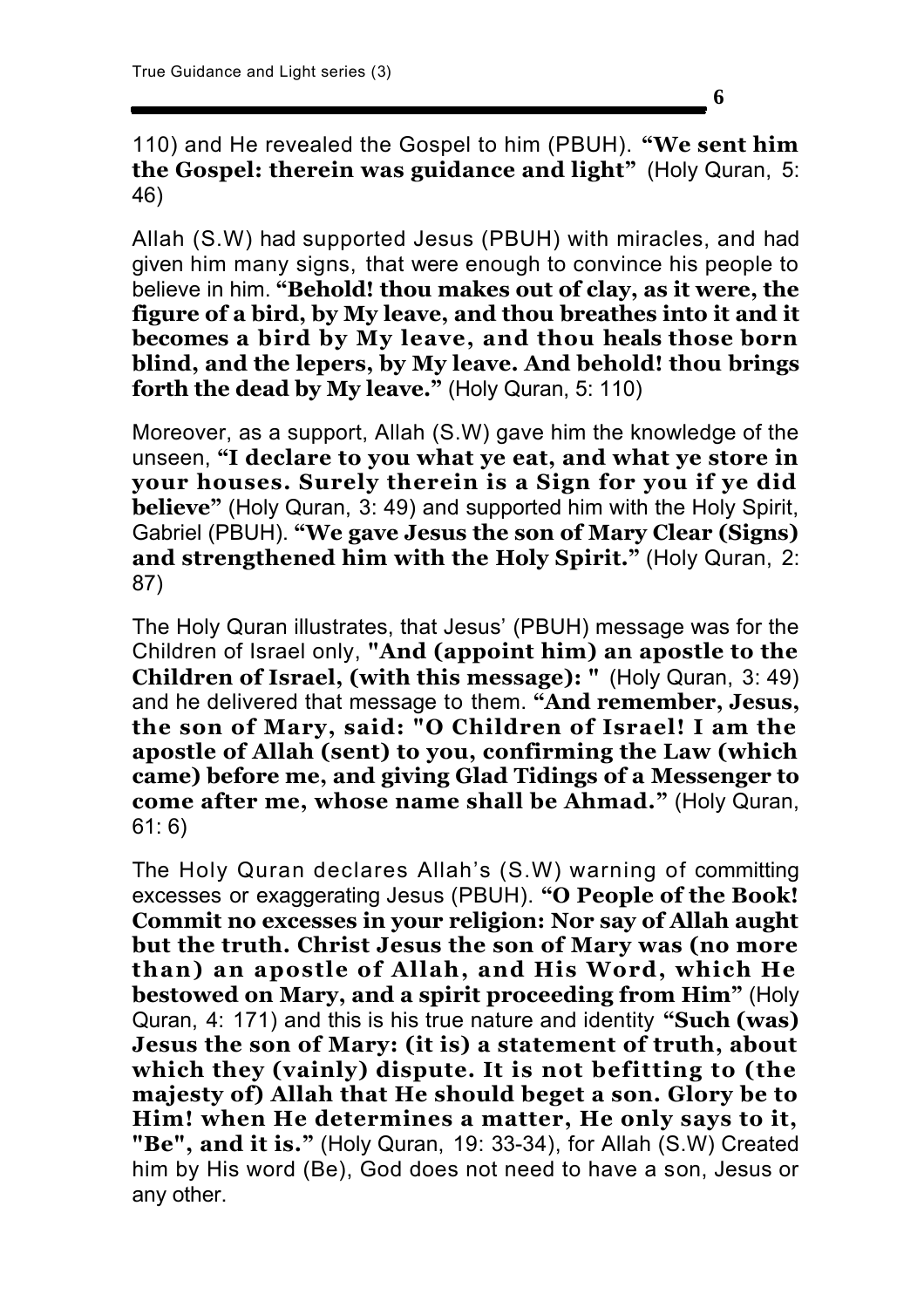Furthermore, the Holy Quran declares that Jesus (PBUH) did not claim divinity. On the contrary, he will reject and deny everyone who claims his divinity, and that will be when Allah (S.W) asks him: **"And behold! Allah will say: "O Jesus the son of Mary! Didst thou say unto men, worship me and my mother as gods in derogation of Allah.?" He will say: "Glory to Thee! never could I say what I had no right (to say). Had I said such a thing, thou wouldst indeed have known it. Thou knowest what is in my heart, Thou I know not what is in Thine. For Thou knowest in full all that is hidden"Never said I to them aught except what Thou didst command me to say, to wit, 'worship Allah, my Lord and your Lord'; and I was a witness over them whilst I dwelt amongst them; when Thou didst take me up Thou wast the Watcher over them, and Thou art a witness to all things".** (Holy Quran, 5: 116-117), he (PBUH) would say that, for he is just a man.

Therefore, Christian belief in him as divine, and as a son of God is false. **"Such (was) Jesus the son of Mary: (it is) a statement of truth, about which they (vainly) dispute."** (Holy Quran, 19: 34), **"and the Christians call Christ the son of Allah. That is a saying from their mouth"** (Holy Quran, 9: 30), the verses also condemn those who say that Jesus (PBUH) is Allah (S.W) himself. **"In blasphemy indeed are those that say that Allah is Christ the son of Mary. Say: "Who then hath the least power against Allah, if His will were to destroy Christ the son of Mary, his mother, and all every - one that is on the earth"?** (Holy Quran, 5:17)

Thus, the belief in this great prophet is one of the pillars of the Muslim faith, and Allah (S.W) will not accept one without this belief. **"The Messenger believeth in what hath been revealed to him from his Lord, as do the men of faith. Each one (of them) believeth in Allah, His angels, His books, and His apostles. "We make no distinction (they say) between one and another of His apostles"** (Holy Quran, 5: 285). May Allah's (S.W) mercy and peace be upon them all!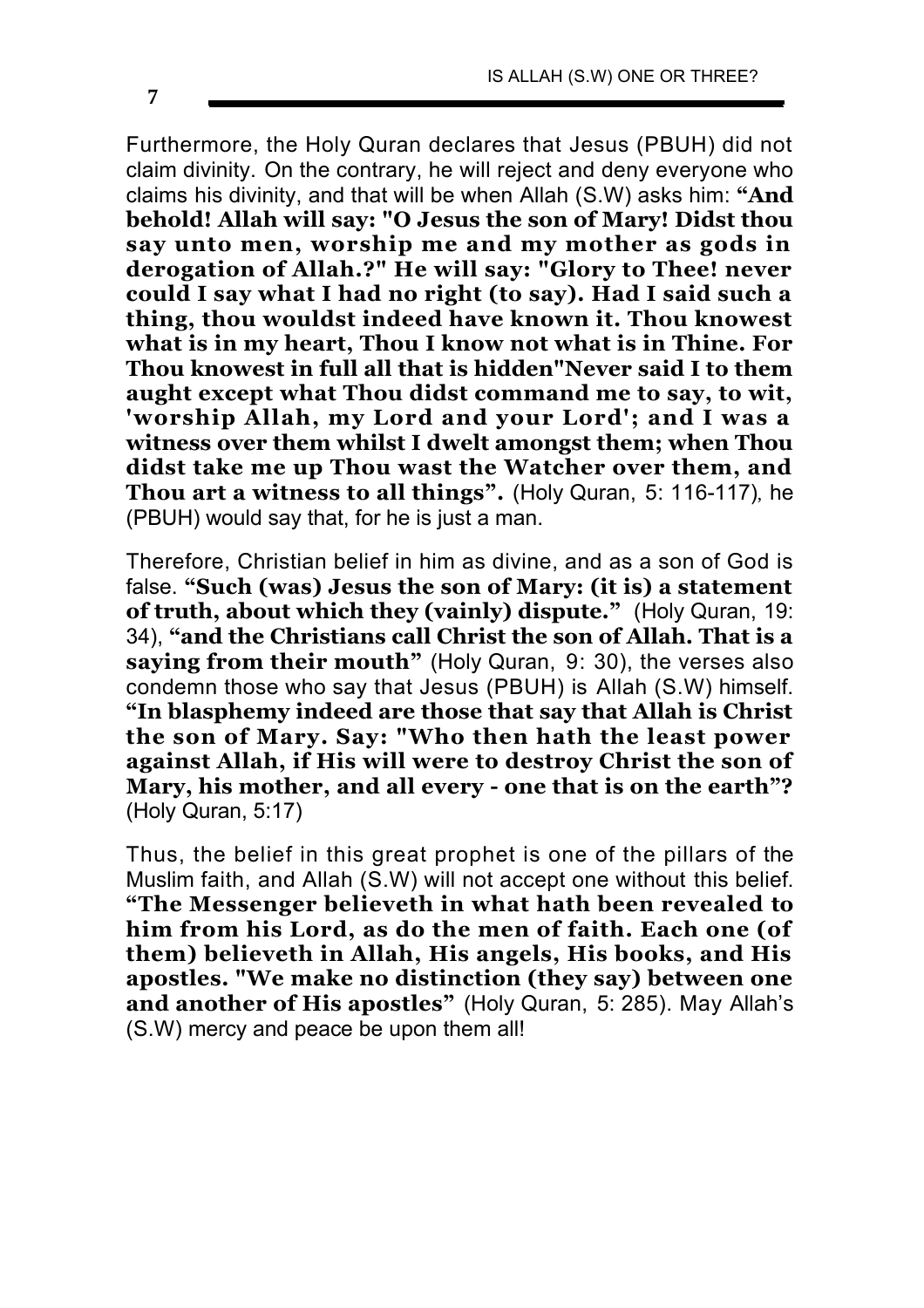# **CHRISTIAN EVIDENCE FOR CHRIST'S DIVINITY**

**8**

In spite of their various opinions about Jesus (PBUH), Christian sects believe that he is God incarnate,<sup>1</sup> supporting this claim with many passages from both the Old and the New Testaments, which speak of his Divinity. These passages, call him Lord, God or the Son of God, convey that Allah (S.W) had incarnated in him, and that he had created some creations. They consider that, his foretelling about the unknown and his raising of the dead is the greatest evidence of his Divinity.

### An introduction to the discussion on Christian evidence for Christ's divinity

It is important, before we start to discuss this evidence, to mention and consider these following few notes:

1) There is no passage in the entire Bible, Old or New Testaments, where Jesus (PBUH) himself declared divinity or that he asked people to worship him. Furthermore, not one of his contemporaries worshipped him, the Jews considered him as someone who claimed prophet-hood, some had believed him, and the majority of them had rejected the entire idea.

There is no base in the Holy Bible for Jesus' (PBUH) divinity. Regarding this, Deedat challenged the Swedish archbishop, in their televised debate saying: "I will put my head in a guillotine if you show me one verse where Jesus himself says 'I am God' or where he says 'Worship me'."

In his book (The Secrets Key), Priest Fender, explained why Jesus (PBUH) did not openly declare divinity in the New Testament, he said:

"No one could understand this relationship and unity before his resurrection and ascension. If he did so, they would understand that he is God in a human body… the Jewish high priests wanted to catch him and stone him, the fact is that he did not declare his divinity except by puzzles and parables."<sup>2</sup>

<u>.</u>

<sup>&</sup>lt;sup>1</sup> - Excluding Jehovah witnesses and some of the Monotheistic Churches, for, they reject the Divinity of Christ and Trinity. Even though they believe in the Holy Bible they did not find any evidence support this dogma, therefore, they rejected it.

<sup>&</sup>lt;sup>2</sup> - The Truth Revealed, Rahmatullah AlHindy, Vol. 3 pp 718-724.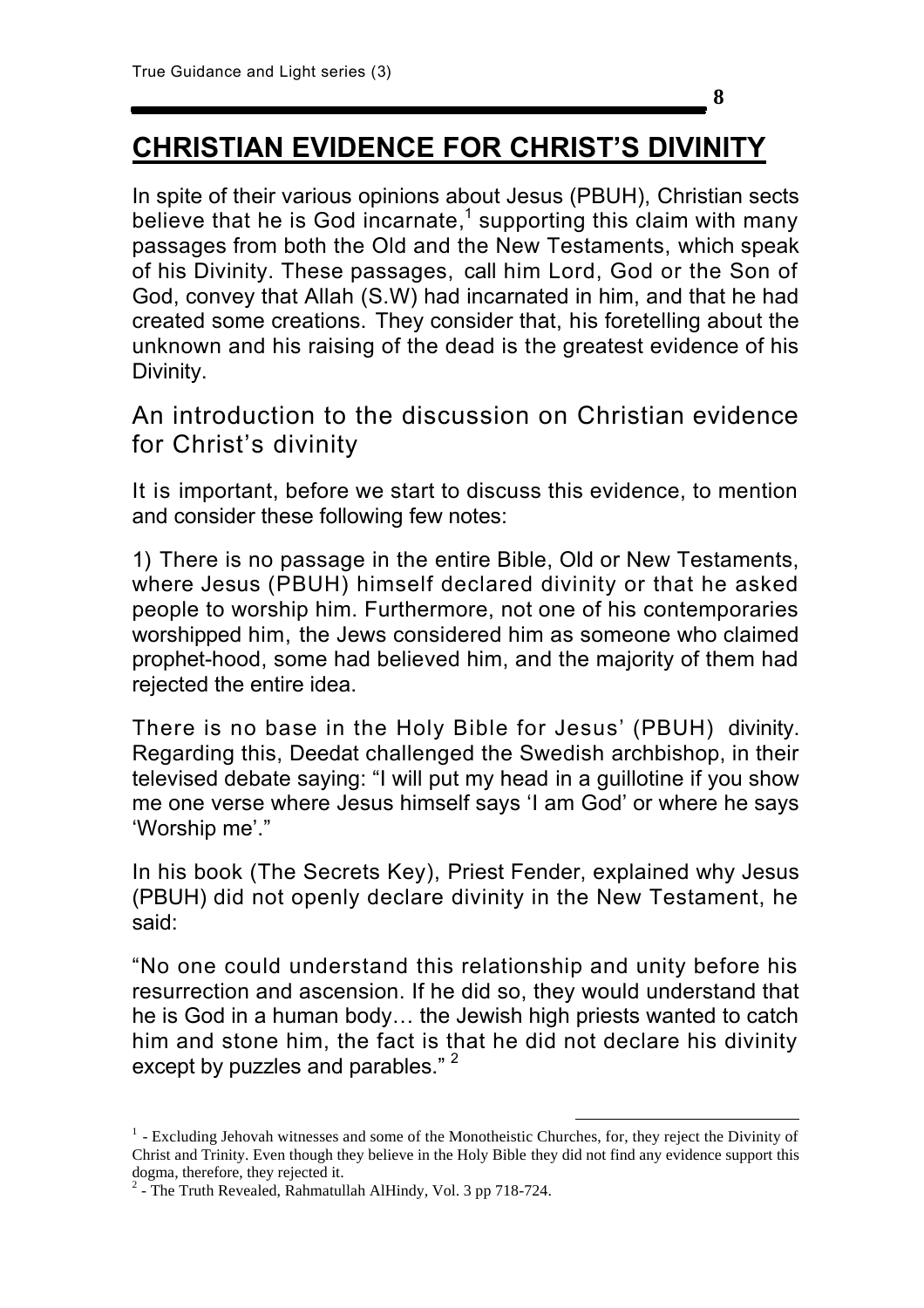The fear from the Jews is an unacceptable reason for Allah (S.W) or even for Jesus (PBUH) to hide his identity. He used to face and condemn the Jews every now and then as is recorded in the Gospels. **"But woe to you, scribes and Pharisees, hypocrites, for ye shut up the kingdom of heaven in people's faces, for ye neither enter yourselves, nor allow those who would enter to go in…. ye blind guides…. you fools and blind…. Woe to you scribes and Pharisees, hypocrites, for you are like whitewashed tombs, you serpents, you generation of vipers, how can you escape being sentenced to hell?** (Matthew 23/13-34) Surprisingly, how and why did he hide his identity from humanity? Doing so creates misguidance and confusion.

2) Not one of Jesus' (PBUH) disciples considered him God, for none of them worshipped him. In addition, the disciples and Jesus' (PBUH) contemporaries did not think of him more than a prophet. (I will explain later)

3) The strongest evidence, which Christians present to prove Jesus' (PBUH) divinity, is only in the Gospel according to John and in Paul's Epistles, while the Synoptic do not contain a clear passage proving that.

The fact is that the non-existence of this evidence in the Synoptic was the reason that forced John - or the writer - to write a Gospel about Jesus' (PBUH) Divinity. In this Gospel, we find that he wrote what the others did not write, and that this Gospel is full of metaphors and philosophy, which differs from Jesus' (PBUH) simple environment and style, which made many commoners follow him.

4) The non-existence of a clear passage, which proves Jesus' (PBUH) Divinity in the Synoptic, was the reason that led Christians to fabricate and alter the Bible's editions. An example for that is that they have added the only clear passage that declares the Trinity in the First Epistle of John (John 1, 5:7).

Another example is in Paul's First Epistle to Timothy, the editor's fabrication is so clear. It says, **"great is the mystery of godliness: God was manifest in the flesh".** (Ti 1, 3:16)

This verse, and according to Chrispach, is a fabrication. He said,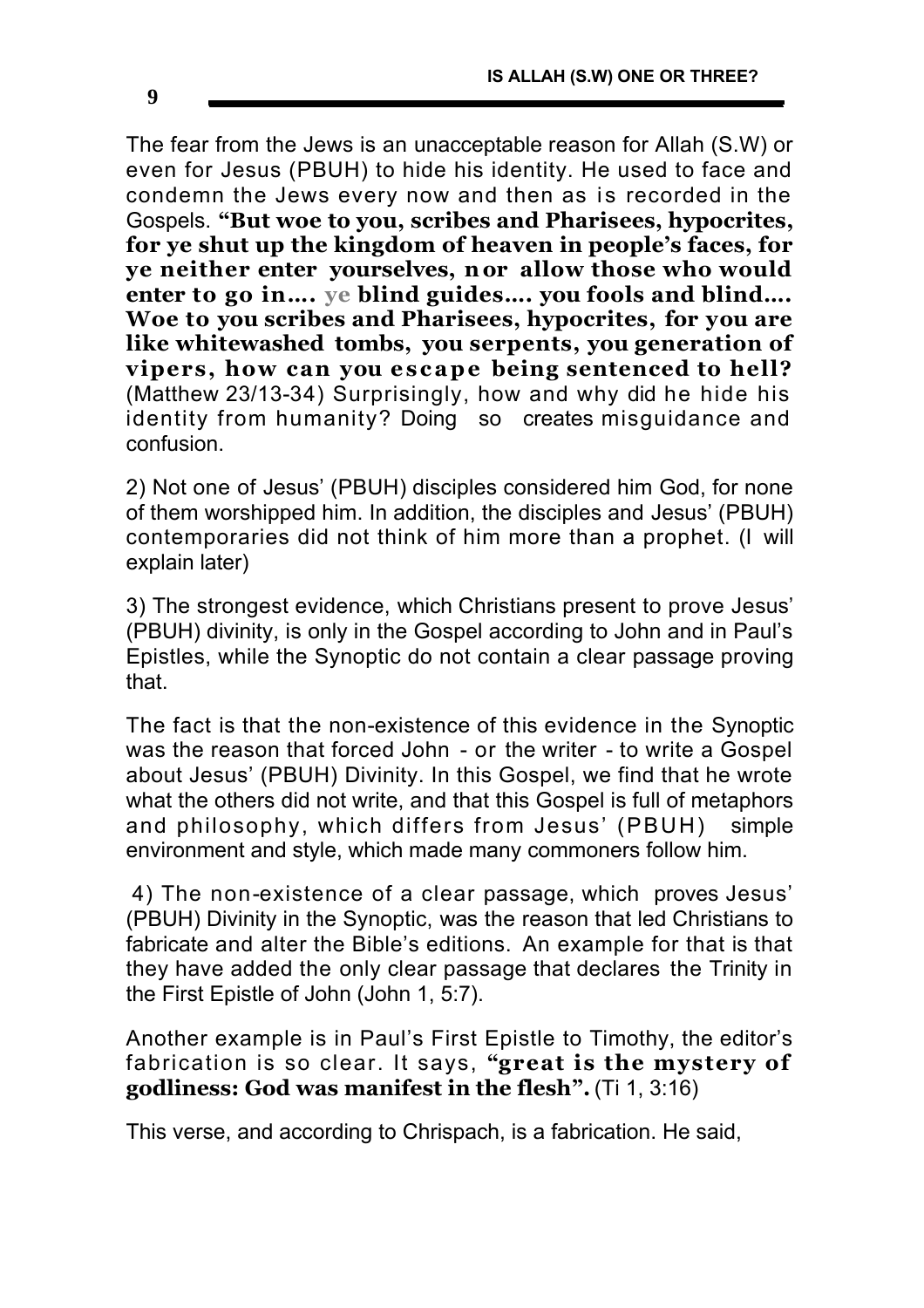"It is a fabrication, as the word 'God' does not exist in the original codex, instead it contains the third person subject pronoun 'He' or the demonstrative pronoun 'That or which' ".

Explaining the reason, history and time for this fabrication, Priest JAMES ANAS says,

"What makes the reading with the word 'which' more accurate, is that the old theologians did not mention it among the many verses, which they produced while they were refuting Arius. The reason for that change in the New Greek Manuscripts is the similarity between the two words. They both look alike in writing; the only difference between them is a small hyphen or a little dot. Most probably, the writers added this little line to clarify the meaning, thus, changing the word from 'which' to 'God'. Then it spread over many copies in the middle centuries; conflicting what was found in the ancient copies, which contain only the word 'That"<sup>1</sup>.

If we read Paul's above-mentioned verse correctly, away from the editor's intended fabrication, we will find that it talks about the appearance of godliness in a living body, but the new translations changed it to evidence for God's incarnation in Jesus (PBUH).

The Catholic Jesuits edition, the Douay-Rhiems Bible, and Murdock Bible deleted the fabrication and corrected the verse. It reads, "**Great is the mystery of godliness: which was manifest in the flesh".** (Ti 1, 3:16) replacing the word, 'God' with the accurate word, 'which'. Consequently, changed the meaning and the evidence for God's incarnation in Jesus (PBUH) had disappeared.

Another example of these fabrications is the translators' alteration in the Epistle of Jude. In the most famous and popular Protestant Edition, the Revised King James Version, we find what would deceive and delude the reader. It reads, "**Now to him that is able to keep you from falling, and to present you faultless before the presence of his glory with exceeding joy, to the only wise God our Savoir, be glory and majesty, dominion and power, both now and ever."** (Jud 1:24-25)

The fact is that, the verse mentions the 'Savior God' that would save people by Jesus' (PBUH) mission and message, but not about Jesus himself. In the Catholic Jesuits edition, and in the American Standard

<u>.</u>

<sup>&</sup>lt;sup>1</sup> - Methodical Theology, James Anis, pp 206. The Truth Revealed, Vol.2, pp 460.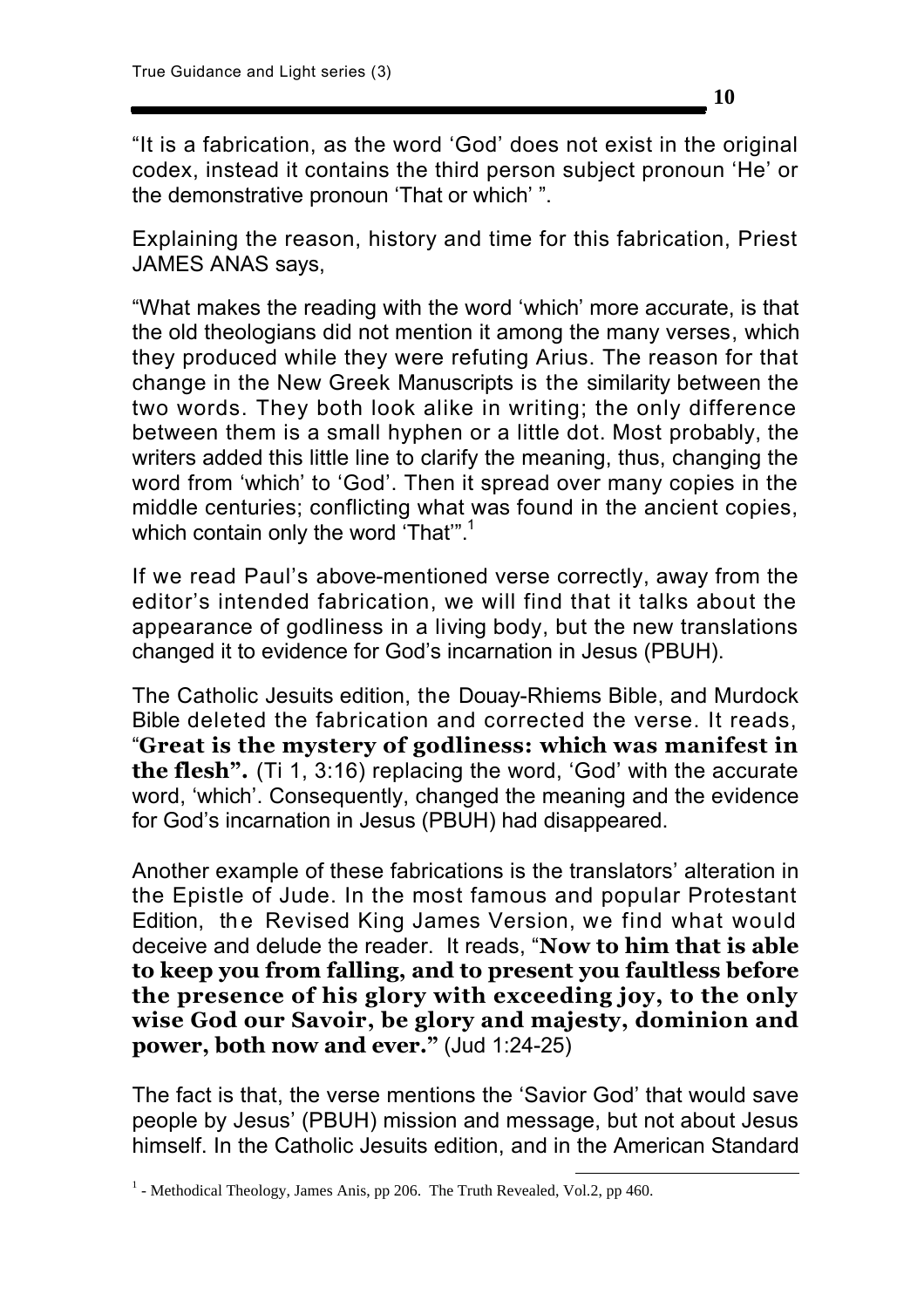Version, we find the verse as follows: "**to the only wise God our Savoir, through Jesus Christ our lord, be glory and majesty, dominion and power"** (Jud 1: 25)

In the Protestant edition, they omit Jesus' name to indicate that he is the Savior and not that he was the way to be saved. It calls Jesus (PBUH) 'the only wise God', but in the Catholic edition, the passage talks about Allah (S.W) 'the only wise God our Savior'. Christians fabricated the verses when they could not find any evidence proving Jesus' divinity (PBUH).

Dear Brother, whoever searches for the truth, I invite you to join me in order to study scientifically, together and hand in hand, the Christians' written evidence in which they claim that they prove Jesus' Divinity (PBUH).

There are six categories of this evidence,

- 1. Verses that attribute divinity and lordship to Jesus (PBUH), which they call "God's titles"
- 2. Verses mentioning his son-ship to God
- 3. Verses mentioning God's manifestation in him
- 4. Verses that attribute God's characteristics to him
- 5. Verses that attribute God's deeds to him
- 6. Jesus' miracles as a proof of his Divinity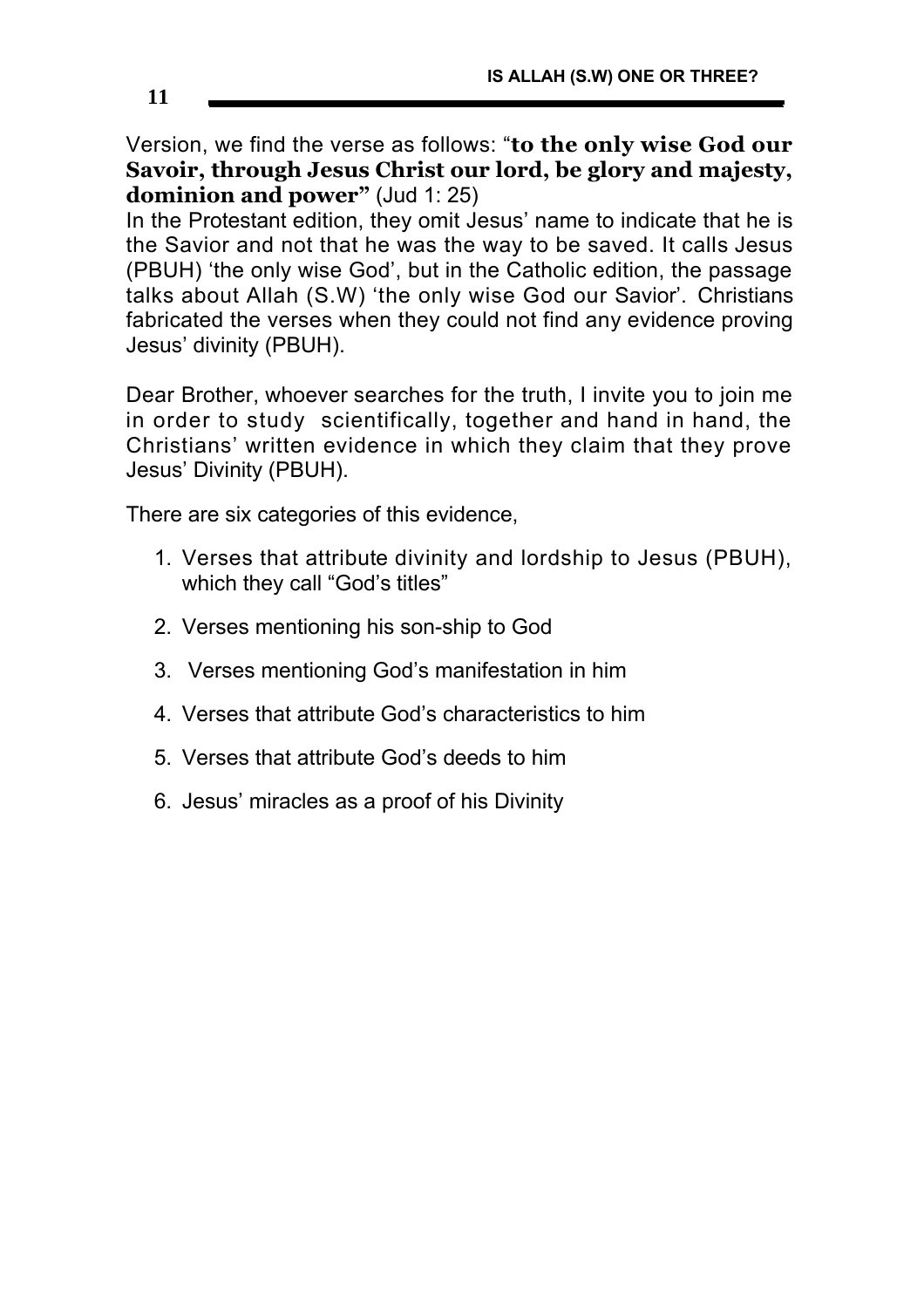## **1- VERSES THAT ATTRIBUTE DIVINITY AND LORDSHIP TO JESUS (PBUH)**

Christians present some passages attributing divinity and lordship to Jesus (PBUH), and they believe that these words are evidence for his Divinity. The first is his name "Yashua", which derives from the Hebrew word "yehwa khalas" which means, "God has saved".

Another passage is what comes in the Book of Isaiah, "**For to us a child is born, to us a son is given: and the government shall be upon his shoulder: and his name shall be called Wonderful, Counselor, The mighty God, The everlasting Father, the Prince of Peace."** (Isaiah 9:6).

They also believe that David's description of the coming savior is undisputable proof because David called him "Lord". **"The LORD says to my Lord; Sit at my right hand, until I you're your enemies your footstool. The LORD sends forth from Zion your mighty scepter. Rule in the midst of your enemies! Your people will offer themselves freely on the day of your power, in holy garments; from the womb of the morning, the dew of your youth will be yours. The LORD has sworn and will not change his mind, "You are a priest forever after the order of Melchizedek." "** (Psalms 110: 1-4)

IBRAHIM SAEED, an Egyptian priest, says:

"Any one, who is not convinced with Jesus' Divinity after reading Psalm 110, is one of two people. Either he is an illiterate and ignorant, whose eyes are covered with stupidity so he will not be able to see, or he is an arrogant, whose heart is filled with stubbornness and he does not want to see". $1$ 

There is another passage, which they also believe is proof of Jesus' Divinity, that passage is in the Book of Isaiah, **"Therefore the Lord himself shall give you a sign; Behold, the virgin shall conceive, and bear a son, and shall call his name Immanuel."** (Isaiah 7:14) for the word "Emanuel" means, "God with us".

<u>.</u>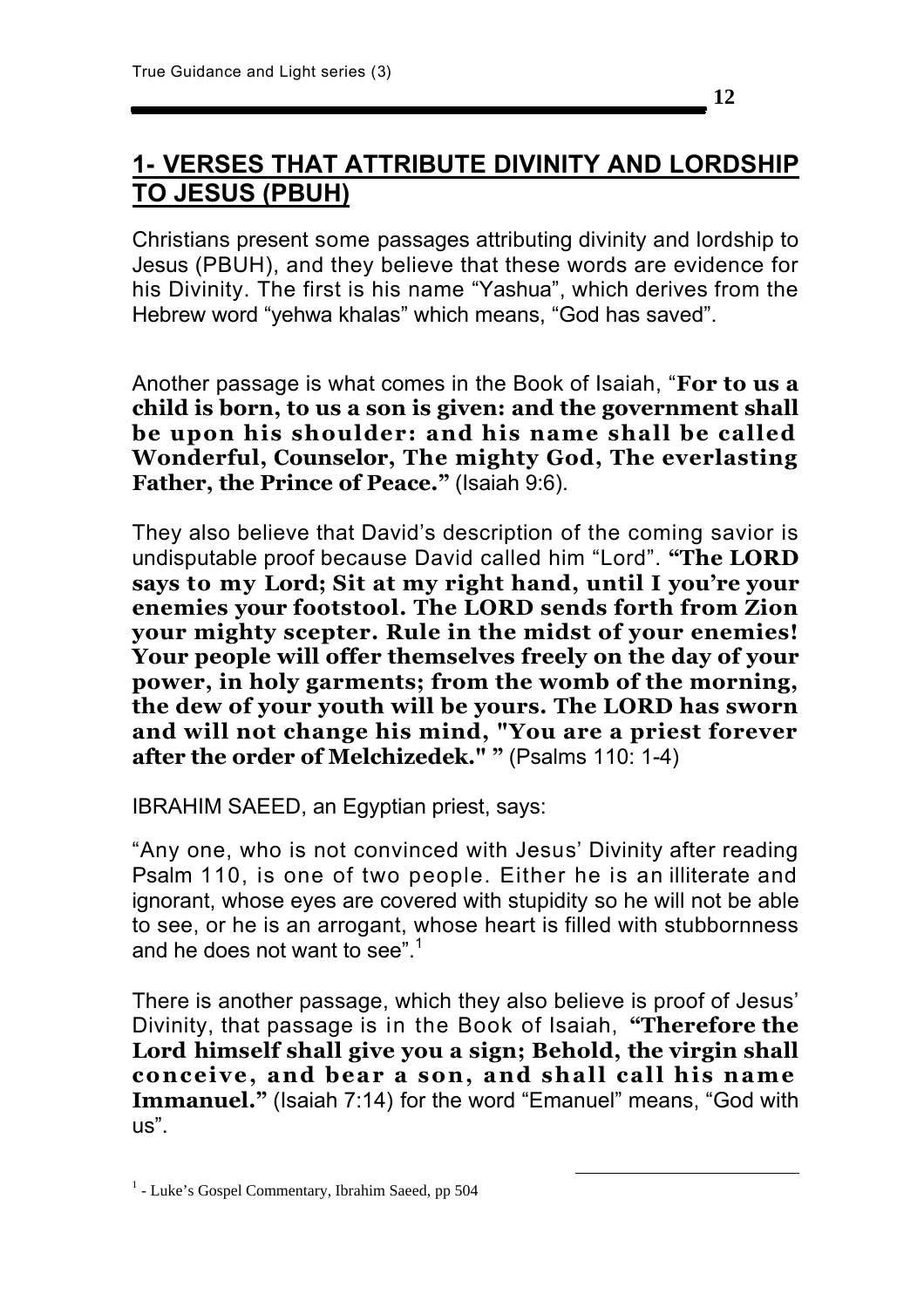They believe that Jesus' birth (PBUH) was a fulfillment of this prophecy, as the angel foretold Mary's fiancé, Joseph the Carpenter. **"She will bear a son, and you shall call his name Jesus: for he shall save his people from their sins. All this took place to fulfill what the Lord had spoken by the prophet: "Behold, the virgin shall conceive and bear a son, and they shall call his name Immanuel" (which means, God with us).** (Matt. 1:18-23) According to Christians, calling him Emanuel, "God with us" is evidence of his divinity.

In addition, they present Paul's, Thomas', and Peter's sayings in the New Testament regarding this issue**. "According to the flesh, is the Christ, who is God over all, blessed forever.** (Rom. 9:5)

**"Thomas answered and said to him: 'My Lord and my God'."** (John. 20: 28)

**"Then Peter took him, and began to rebuke him, saying, "Be**  it far from you, Lord: this shall never happen to you". (Matt. 16:22)

**"As for the word that he sent to Israel, preaching good news of peace through Jesus Christ (he is Lord of all)."**(Acts 10:36)

In Revelation, there is another passage in this regard, **"For he is Lord of lords, and King of kings."** (Revelation 17:14)

# Names do not prove their holders' divinity

None of these words makes Jesus (PBUH) God. Many of these words are used as names only, and if someone's name is god, that does not make him God. According to the New Testament, people named Paul and Barnabas Gods when they had performed some miracles. **"And when the crowds saw what Paul had done, they lifted up their voices, saying in Lycaonian, "The gods have come down to us in the likeness of men!""**(Acts 14:11)

The Romans had the tradition of naming people, who had done something good for the nation, gods. This naming does not change the fact, does not change the creature to a creator, and does not change the mortal servants to immortal gods.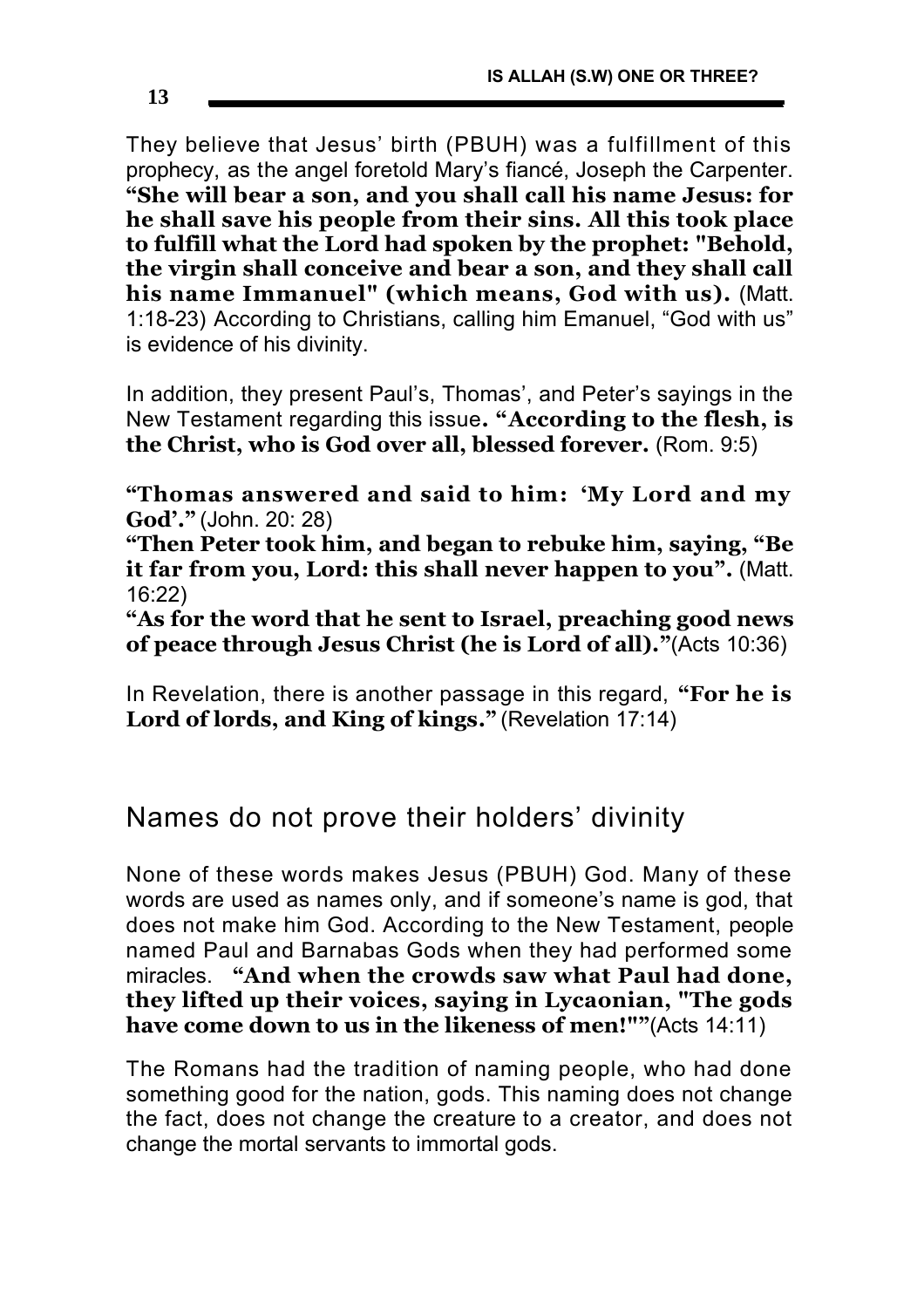The meaning of Ishmael's name is "God hears", the meaning of jehoecham is "God raise" and of Joshua is "God saved", these people are not Gods, even though they had these names.

We read in the Book of Revelation, **"The one who conquers, I will make him a pillar in the temple of my God. Never shall he go out of it, and I will write on him the name of my God, and the name of the city of my God, the new Jerusalem, which comes down from my God out of heaven, and my own new name."** (Revelation 3:12) and in the Book of Numbers, **"And they shall put my name upon the children of Israel"** (Num. 6:27) but they are not Gods.

Was " God" , Jesus' (PBUH) name?

Muslims do not accept many of these passages, which the New Testament claims came from Jesus' (PBUH) disciples, as true. They also believe that Christians intentionally fabricated these passages, as we found in the First Epistle of John (5:7). The fabrication and alteration may also happen because of bad and inaccurate translation.

The word "Lord (capitalized)", which we find in the Holy Bible's translations, used to implicate the word "God", but we find that some English translations are using the word "lord (with small "L" ", which means, "Master or Mister". In the French Translation, they use the word "Le mait" which means, "teacher", and the same in other translations such as the German, the Italian and the Spanish.

The word "Rab", which came in the Arabic Translation, is not new; it is the Aramaic word "Rabbi", which is Jesus' (PBUH) and his contemporary's Aramaic language. This word, "Rabbi" is used as a respectful attribution to a master or a teacher.

The Gospel according to John mentions that the disciples used to call Jesus "Rabbi or Rabbony" and they meant teacher. Mary Magdalene turned to Jesus (PBUH) and said, **"Rabboni; which is to say, Master…. Mary Magdalene came and told the disciples that she had seen the Lord"** (John 20:16-17) in another passage, two of his disciples called him, **"Rabbi, (which means teacher."** (John 1:38)

None of the disciples ever meant "God" when using that word to call Jesus (PBUH), what they really meant was teacher or master. Thus,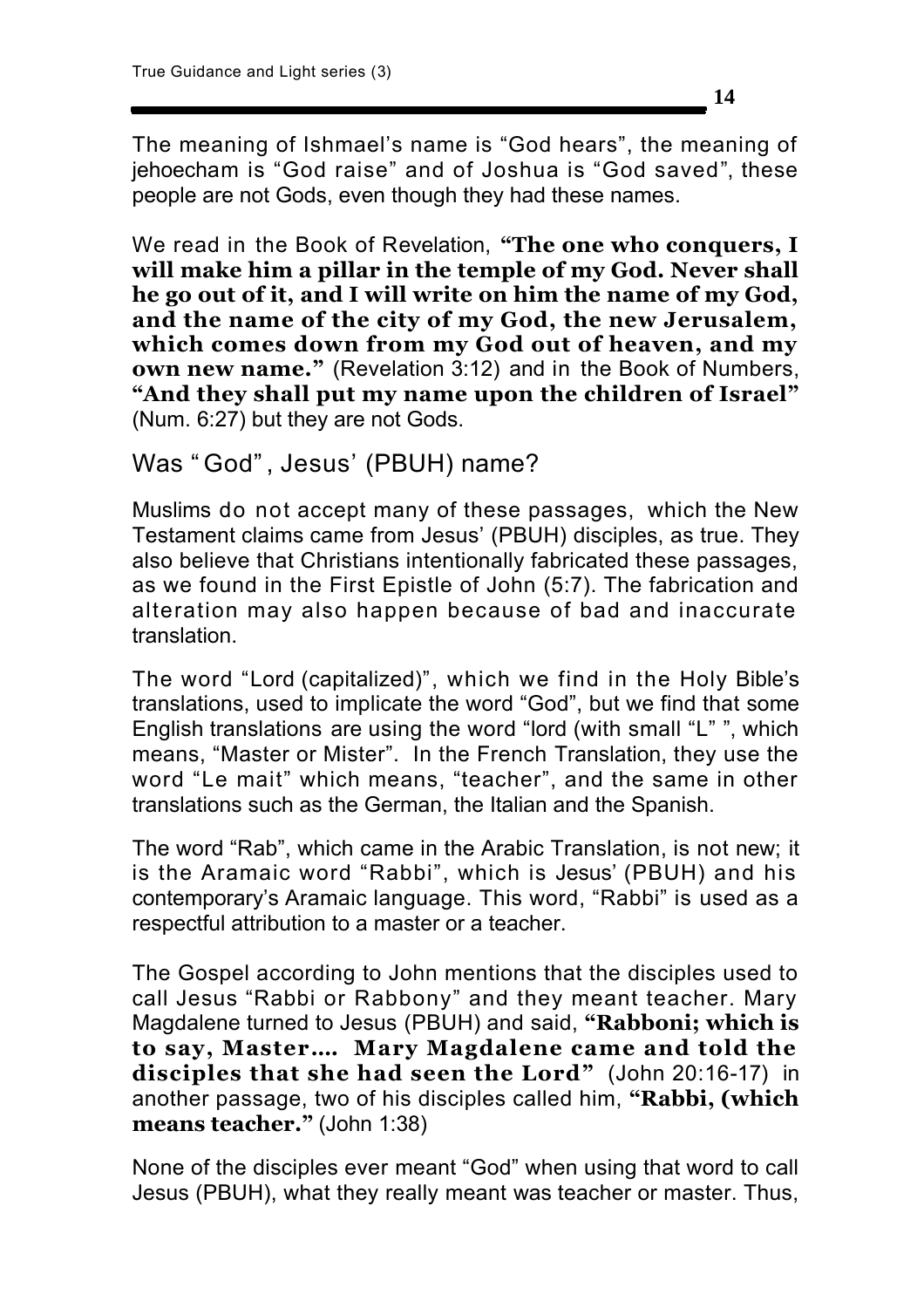they considered him like John the Baptist, as they said, **"Lord, teach us to pray, as John taught his disciples."** (Luke 11:1)

Using this word "lord" to mean master, is also common in the Greek language. Stephen Nail said, "The original Greek word, that means 'Master', can be used as a way of respect. The prison guard spoke to Paul and Silas calling them rabbi or master. **"And bringing them out, he said: Masters, what must I do, that I may be saved? And they said, Believe in the Lord Jesus Christ, and you shall be saved, and your house."**(Acts, 16:30), and this word is a word of honor".

What proves this explanation is, Paul's words, when he described Jesus (PBUH) as "Rabbi" "lord", but he still put him as a servant of Allah (S.W). **"That the God of our Lord Jesus Christ; the Father of glory, may give you a spirit of wisdom, and revelation in the knowledge of him."** (Eph. 1:17)

Thomas' response was not a direct speech to Jesus (PBUH). When he saw Jesus (PBUH) alive, and he thought, he was dead, it was a great surprise for him, so he gave an exclamation, and it was "**My Lord and my God."** (John. 20: 28)

This meaning may be obscure in some translations, but it is clear in the Greek originals. In the Greek manuscripts, we find the words as follows, "apok-ree'-nom-ahee" which means (that was his reaction).

The proof for this explanation is that Jesus (PBUH) said, in the same paragraph, that he would be ascending to his God. (John 20:17) If Jesus (PBUH) understood Thomas' words as if he meant his divinity, he would not accept it. He refused even calling him good, for once, when his disciple called him so, he answered, **"Why did you call me good? There is none good but one, that is, God."** (Matt. 19:17) If this was the case, how could he accept that someone call him God in reality.

Regarding Psalm (110:1), it did not mean Jesus (PBUH) in any way, but it meant the expected messiah whom the Jews were awaiting, and he is the Prophet Mohammad (PBUH).

Peter made a mistake when considering the passage as it was for Jesus (PBUH), he said, **"For David did not ascend into the heavens, but he himself says, "'The Lord said to my Lord, Sit at my right hand, until I make your enemies your**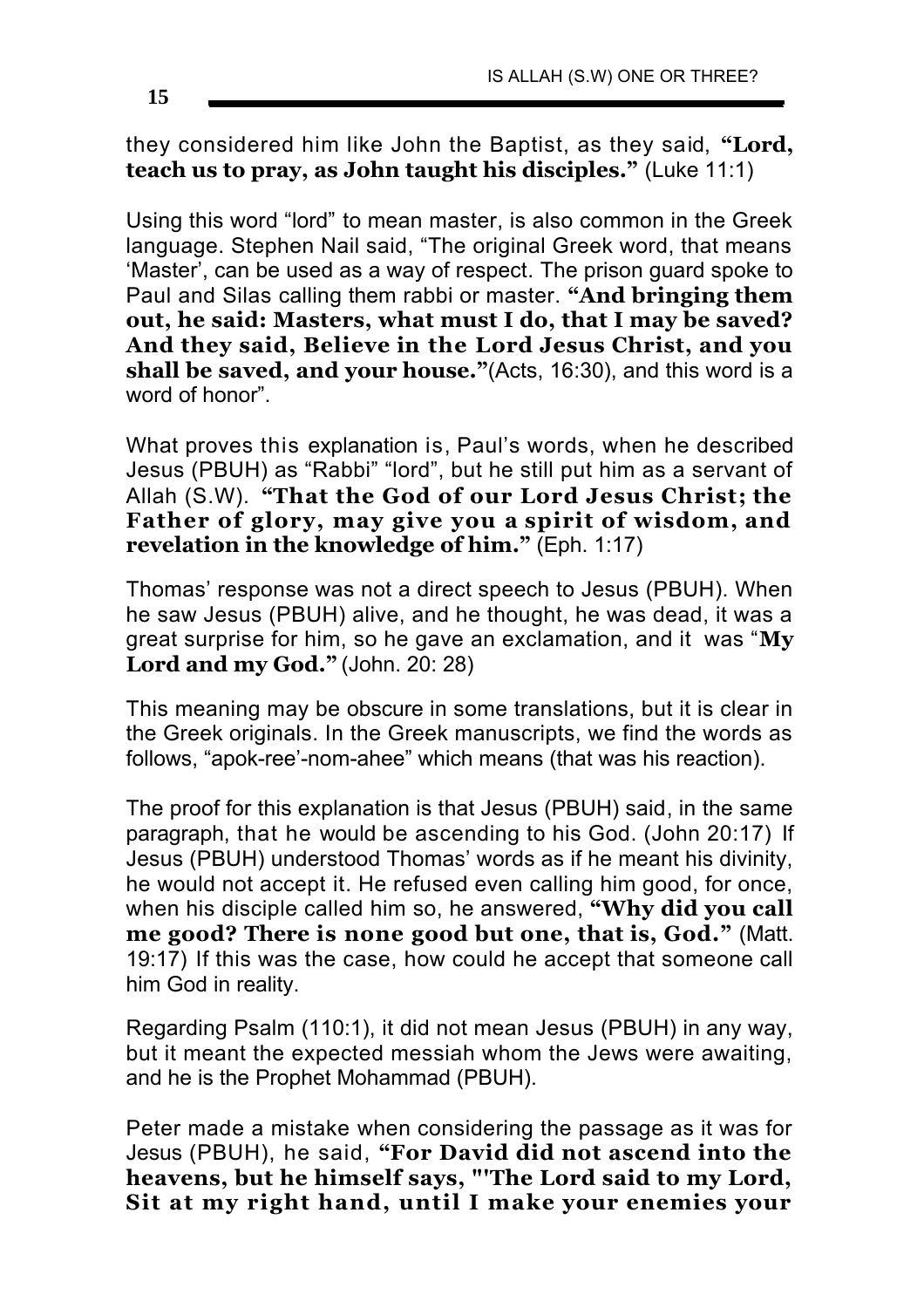**footstool.' Let all the house of Israel; therefore, know for certain that God has made him both Lord and Christ, this Jesus whom you crucified." Now when they heard this they were cut to the heart."** (Acts: 2:34-37)

The proof of Peter's misunderstanding, and the Christians after him, was that Jesus (PBUH) denied that he was the expected messiah, whom David mentioned. **"While the Pharisees were gathered together, Jesus asked them a question, Saying, What do you think about the Christ?** (Whom the Jews were awaiting) **whose son is he? They said to him, The Son of David. He said to them, how is it then that David, in spirit, call him Lord, saying, The LORD said to my Lord, Sit on my right hand, till I make your enemies your footstool? If David then calls him Lord, how is he his son? And no man was able to answer him a word, nor from that day anyone dare to ask him any more questions."** (Matt. 22:41-46)

Jesus (PBUH) asked the Jews about the expected messiah who David and other prophets had prophesized. **"What do you think about the Christ? Whose son is he? They said to him, The**  Son of David." He showed them that they were wrong and said, "**If David then calls him Lord, how is he his son?"** 

Mark also mentioned it, **""How can the scribes say that the Christ is the son of David? David himself, in the Holy Spirit, declared, "'The Lord said to my Lord, Sit at my right hand, until I put your enemies under your feet.' David himself calls him Lord. So how is he his son?** (Mark12: 35-37)

We also find the same in Luke. **"How can they say that the Christ is David's son? For David; himself says in the Book of Psalms, "'The Lord said to my Lord, Sit at my right hand, until I make your enemies your footstool.' David thus calls him Lord, so how is he his son?"** (Luke 20:40-44)

The expected messiah is not a descendant of David, and Christians believe that Jesus (PBUH) is from David's offspring as recorded in his genealogy in Matthew and Luke. Does Priest IBRAHIM SAEED still insist in considering us as illiterates and unreasonable contenders because we say that that passage was not for Jesus (PBUH)?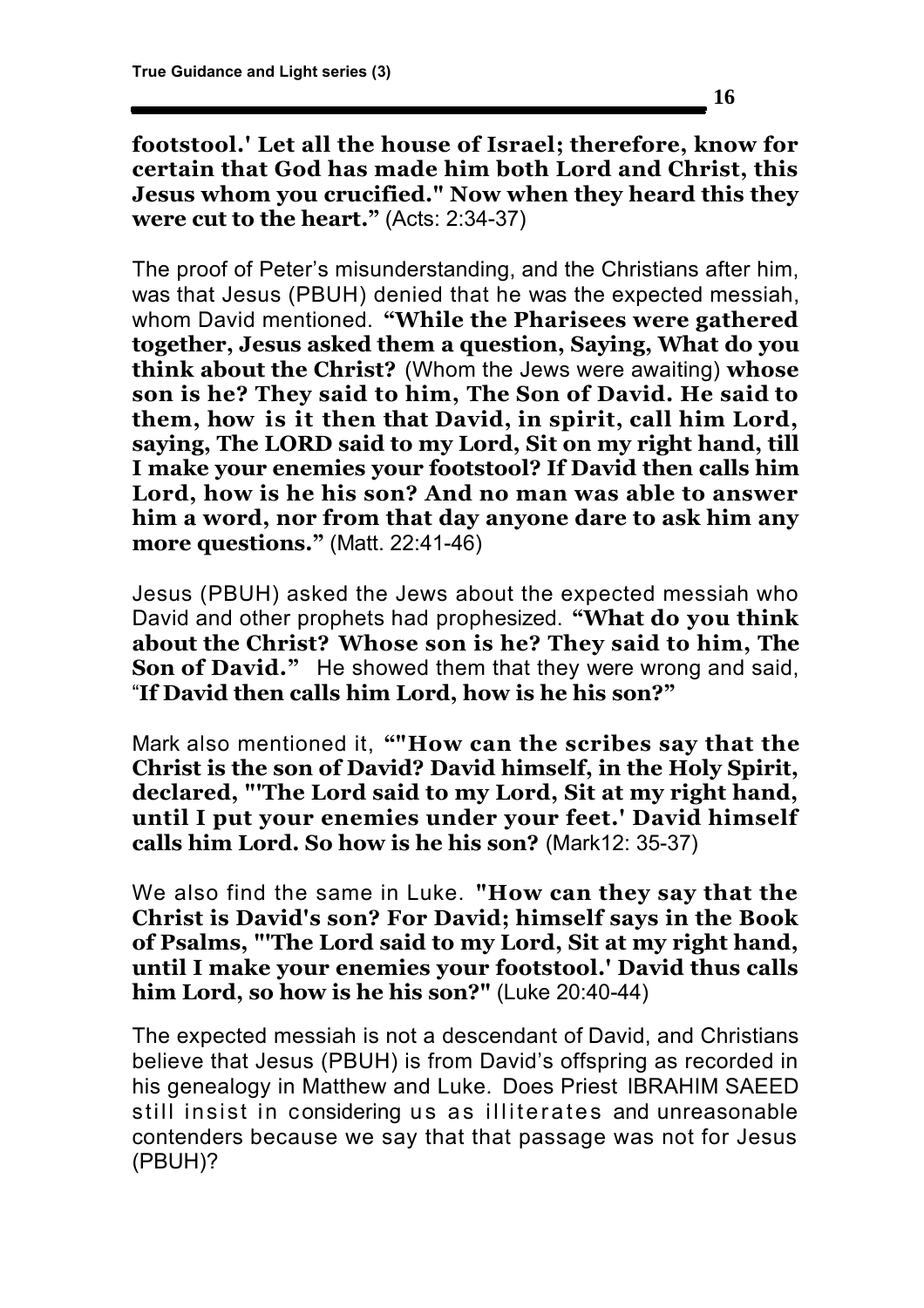What came in Isaiah regarding Emanuel was not for Jesus (PBUH) either, for that was never his name, and no one had ever called him that. The story in the Book of Isaiah, speaks about an event, which happened centuries before Jesus (PBUH) when ROSIN, the King of Edom, conspired with FAQAH BEN RAMLIA, the King of the Northern Israelite Kingdom, against the Southern Kingdom and its King AHAZ.

The birth of Emanuel was Allah's (S.W) sign of the end of punishment on Judea's Kingdom, the destruction of Rosin's and Faqah's Kingdoms, and the death of the two kings by the hands of the Assyrians.

Isaiah says, **"Again the LORD spoke to Ahaz… Therefore, the Lord himself will give you a sign. Behold, the virgin shall conceive and bear a son, and shall call his name Immanuel. He shall eat curds and honey. when he knows how to refuse the evil and choose the good. For before the boy knows how to refuse the evil and choose the good, the land whose two kings you dread will be deserted. The LORD will bring upon you and upon your people and upon your father's house such days as have not come since the day that Ephraim departed from Judah--the king of Assyria." In that day the LORD will whistle for the fly that is at the end of the streams of Egypt, and for the bee that is in the land of Assyria. "** (Isaiah 7:10 – 18)

**"Then the LORD said to me, "Take a large tablet and write on with the pen of man, 'for Maher-shalal-hashbaz.'… and she conceived and bore a son. Then the LORD said to me, "Call his name Maher-shalal-hashbaz; for before the boy knows how to cry 'My father' or 'My mother,' the wealth of Damascus and the spoil of Samaria will be carried away before the king of Assyria.""** (Isaiah 8:1- 4)

It is clear that this passage is about the Assyrian invasion of Palestine, which happened centuries before Jesus (PBUH). During that time, the boy was born, his father gave him a name after King Ahaz's victory, which is "**Mahershalalhashbaz**", and that name means, "Dashing to pillage and robbery" "Because God is with him".

This prophecy came true, and King Ahaz had his victory when the Assyrian king came and captured the two conspiring kings. **"The LORD spoke to me again: … therefore, behold, the Lord is**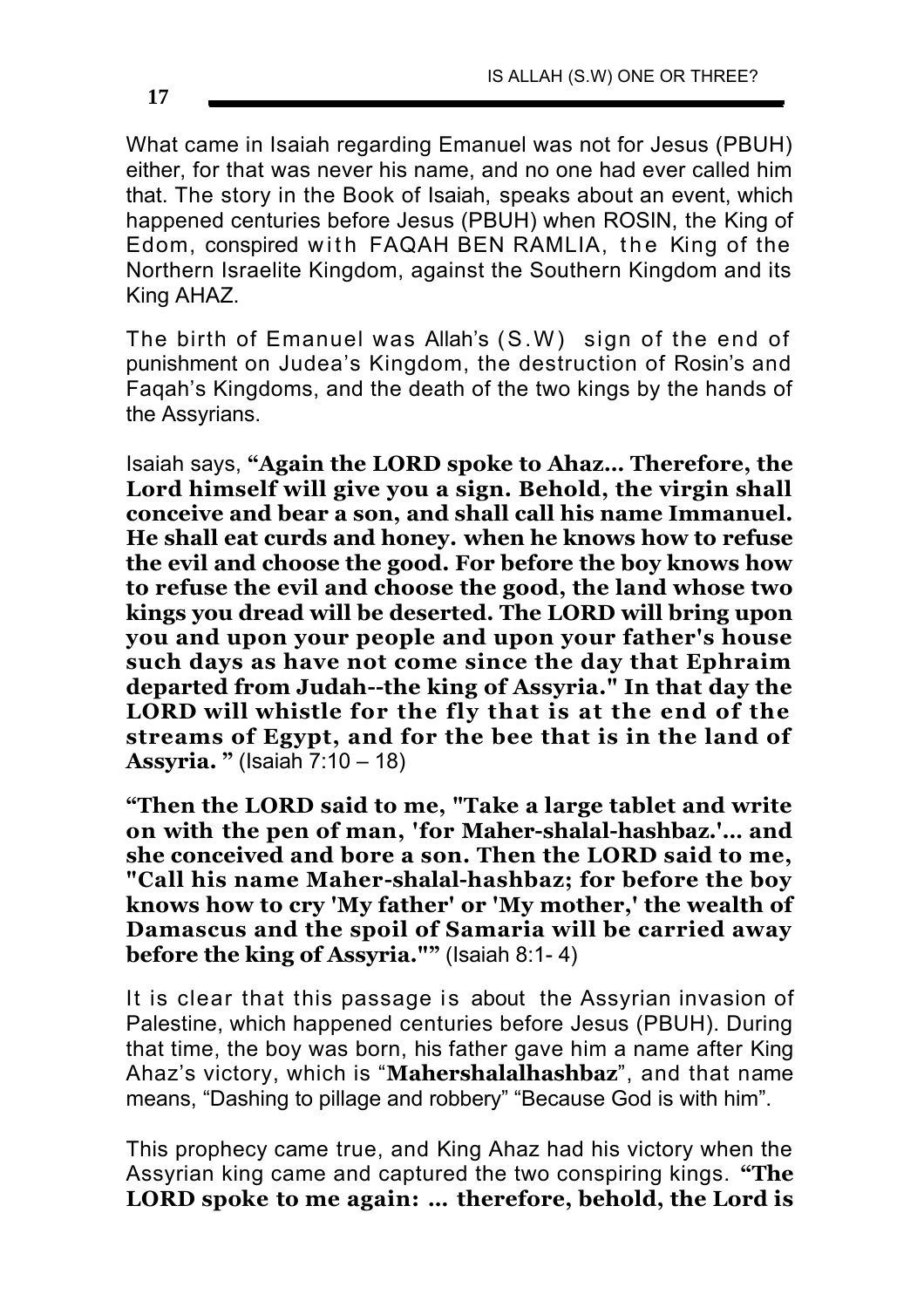**bringing up against them the waters of the River, mighty and many, the king of Assyria and all his glory. And it will rise over all its channels and go over all its banks, and it will sweep on into Judah, it will overflow and pass on, reaching even to the neck, and its outspread wings will fill the breadth of your land, O Immanuel." Be broken, you peoples, and be shattered; give ear, all you far countries; strap on your armor and beshattered; strap on your armor and be shattered. Take counsel together, but it will come to nothing; speak a word, but it will not stand, for God is with us. "** (Isaiah: 8: 5-10)

I have to mention here, that Luke's author used a fabricated passage from the Book of Isaiah. Neither in the old Hebrew Originals, nor in the Torah's old translation have we found any trace of the word "BETOLAH", that means, "Virgin", which was invented and fabricated by the Seventieth Translation writers, and the evangelists copied it from them after that, for it suited them.

The word in the old Torah's Translations such as ECOELA, THEHODOSHEN, and SEMIX translations, which belongs to the second centaury, is "Alma" which means, "Young woman".<sup>1</sup> In the Revised Standard Version, 1952, the editors had changed the word "Virgin" into "Young woman", but only in the English translation. $2$ 

None of the names, which are in the passage in Isaiah (Isaiah 9:6), were names for Jesus (PBUH). **"For to us a child is born, to us a son is given: and the government shall be upon his shoulder: and his name shall be called Wonderful, Counselor, The mighty God, The everlasting Father, the Prince of Peace."** (Isaiah 9:6)

Where and when did any one call him wonderful, counselor, the mighty, the everlasting Father, or the Prince of Peace? There is not a single passage in the entire Bible that can show proof of that.

If the Christians say that these were characteristic of Jesus (PBUH) and not names, we also say that these titles were not for him in any way. These characteristics speak of a victorious king who will role his people and inherit David's kingdom, and that is too far from Jesus

<u>.</u>

<sup>&</sup>lt;sup>1</sup> - An Introduction to the Old Testament, Dr. Samuel Yosof, pp 260

 $2$  - The History of Christian Ideology, Hanna Jerjes ElKhodary, Vol.1 pp 175. Is the Holy Bible God's word? , Ahmad Deedat, pp 24-25.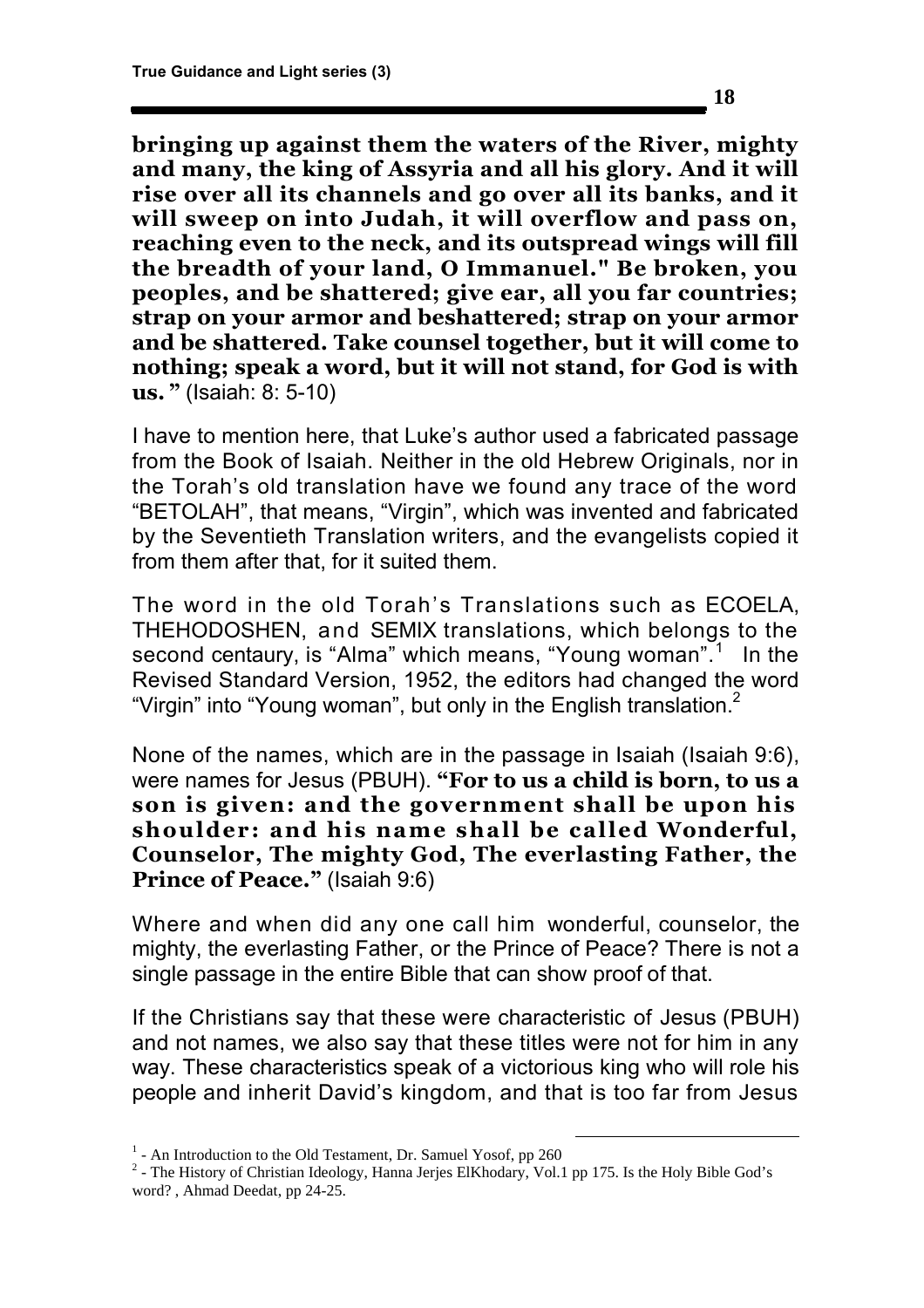(PBUH) according to the facts and the Gospels' passages. Jesus (PBUH) was never a King of his people even for a day. On the contrary, he was a fugitive, scared and worried of the Jews; he also fled when his people wanted to make him a king. **"Perceiving then that they were about to come and take him by force to make him king, Jesus withdrew again to the mountain by himself."** (John 6:15)

He fled because his kingdom was not of this world and not on the throne of David, but was a spiritual kingdom in the hereafter. **"Jesus answered, "My kingdom doesn't belong to this world. If it did, my followers would have fought to keep me from being handed over to the Jewish leaders. No, my kingdom doesn't belong to this world." "** (John 18:36)

In addition, Isaiah talked about the Prince of Peace and that cannot be an attribution to Jesus (PBUH), because the Gospels mentioned the opposite about him. **"Do not think that I have come to bring peace to the earth. I have not come to bring peace, but a sword. For I have come to set a man against his father, and a daughter against her mother, and a daughterin-law against her mother-in-law. And a person's enemies**  will be those of his own household." (Matt.10:34-36) Could this Gospels' Jesus be a prince of peace?

Furthermore, Isaiah talked about a capable person, he did not talk about an incapable one, who cannot do anything by himself. **"I can do nothing on my own: as I hear, I judge**" (John 5:30)

**""Truly, truly, I say to you, the Son can do nothing of his own accord, but only what he sees the Father doing. For whatever the Father does, that the Son does likewise. "** (John 5:19)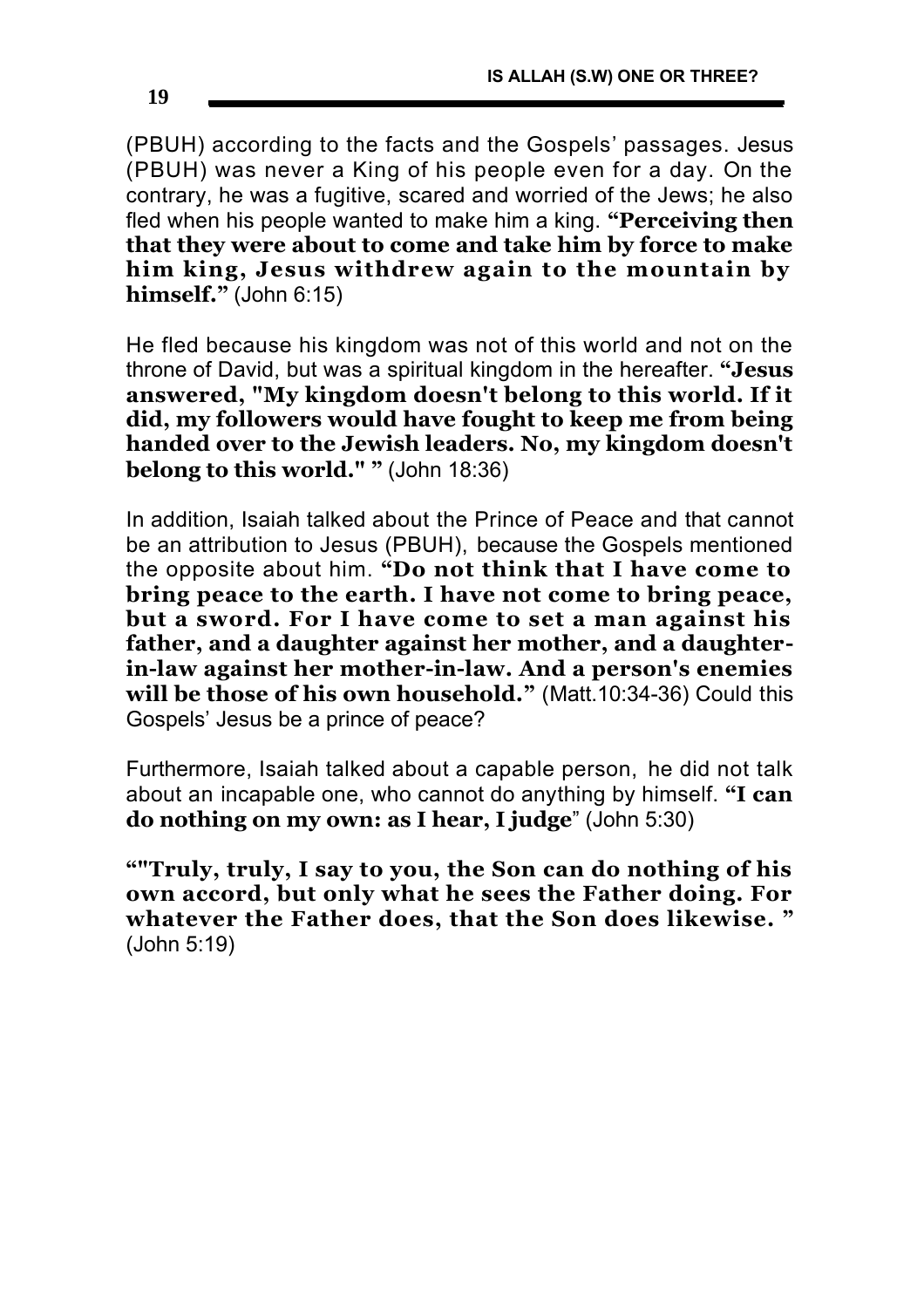**THE USE OF THE DIVINITY AND LORDSHIP TERMS IN THE BIBLE**

Calling Jesus (PBUH), "lord or god" is not evidence of his divinity, for; they are commonly in use in the Holy Bible. The Holy Bible uses these two words to name many creatures, among them are the angels.

In the Book of Judges, we read, **"The angel of the LORD appeared no more to Manoah and to his wife. Then Manoah knew that he was the angel of the LORD. And Manoah said to his wife, "We shall surely die, for we have seen God." "** (Judges 13:21-22) (ESV), but he meant "the angel of Allah (S.W)".

Allah's (S.W) angel appeared to Sarah and gave her good news about Isaac. **"And the angel of the LORD said to her… she called the name of the LORD that spoke to her, 'you are the God of seeing.'** (Gen. 16:11-13)

Another example is in the Book of Exodus, which talks about the angel who accompanied the Israelites when they departed from Egypt and the passage calls him god. **"And the LORD went before them by day in a pillar of a cloud, to lead them along the way; and by night in a pillar of fire, to give them light; that they might travel by day and night…. And the angel of God, which went before the camp of Israel, removed and went behind them; and the pillar of the cloud went from before their face, and stood behind them."** 

(Ex.13:21, 14:19)

The Torah also gives these names to some prophets, but it does not mean the real meaning of the word. Allah (S.W) spoke to Moses regarding Aaron (PBUT), **"He will be to you as a mouth and you will be to him as God."** (Ex.4:16) (ESV), **"And the LORD said to Moses, See, I have made you a god to Pharaoh: and Aaron your brother shall be your prophet."** (Ex. 7:1)

The prophets named Gods in the Torah metaphorically, and it meant "messengers of God", as mentioned in the First Book of Samuel, **"(Formerly in Israel, when a man went to inquire of God, he said, "Come, let us go to the seer," for today's "prophet" was formerly called a seer.) "** (Sam.1 9:9)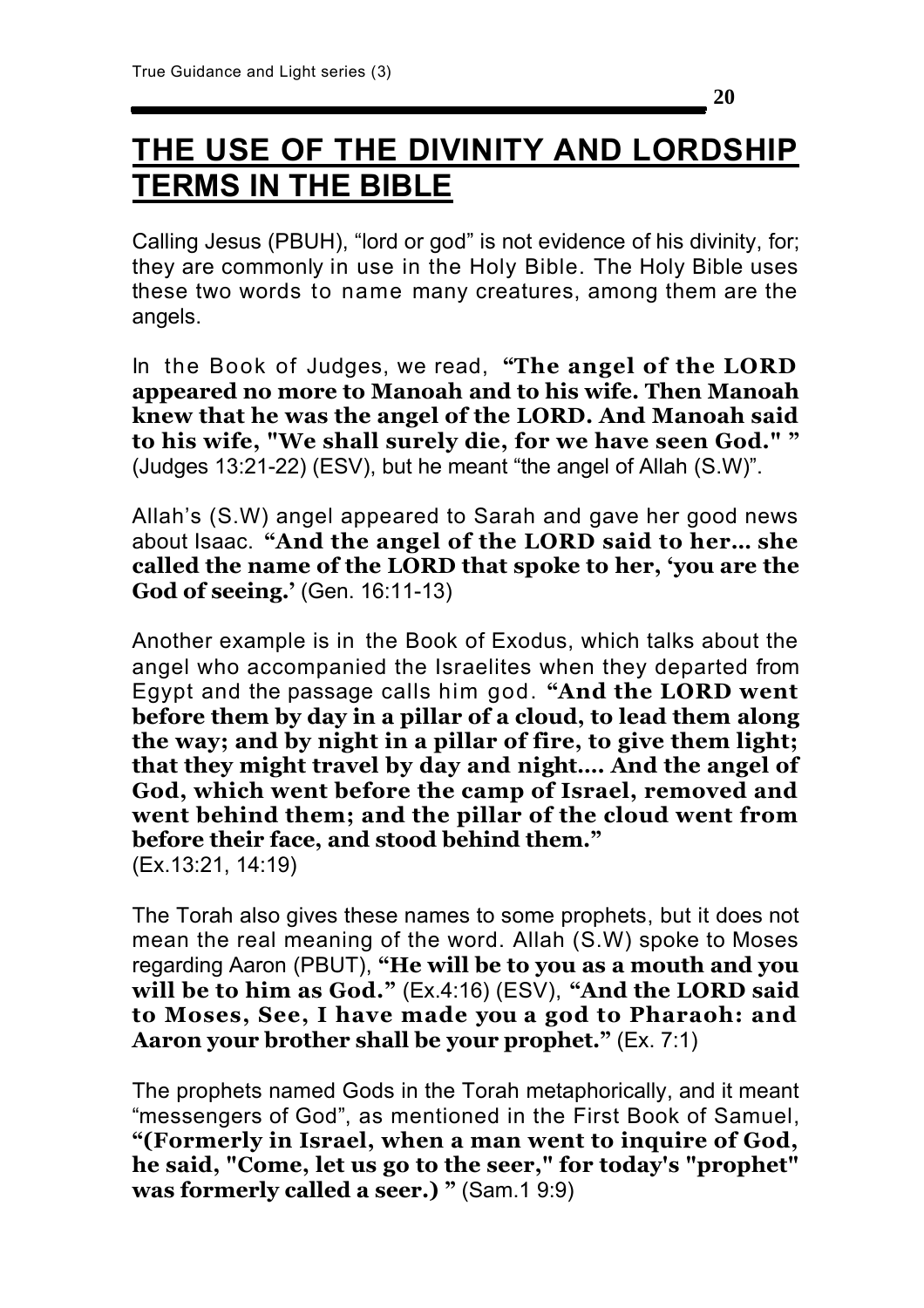The Torah also mentions the word "God" and it refers to Judges, because they Judge according to Allah's (S.W) Law. **"But if the servant shall plainly say… then his master shall bring him to God, and shall bring him to the door."**(Ex.21:5-6)

In the next chapter of the same book, we read, **"If the thief is not found, the owner of the house shall come near to God to show whether or not he has put his hand to his neighbor's property… The one whom God condemns shall pay double to his neighbor**." (Ex.22: 8-9)

In the Book of Deuteronomy, we read, **"then both parties to the dispute shall appear before the LORD, before the priests"** (Duet. 19:17)

In the Book of Psalms, **"God stands in the congregation of God; He judges among the gods. How long will you judge unjustly, and respect the persons of the wicked?"**(Psalms 82:1) It is clear that this passage talks about the Judges and the noble Israelites.

The use of this word has spread even further to call all the Israelites, as mentioned in Psalms. **"I said, you are gods, and all of you sons of the Most High. Nevertheless you shall die like men."** (Psalms 82:6) This passage is what Jesus (PBUH) quoted while he was speaking to the Jews. **"Jesus answered them, Is it not written in your law, I said, you are gods? If he called them gods, to whom the word of God came, and the scripture cannot be broken; Say you of him, whom the Father has sanctified, and sent to the world, you blasphemes; because I said, I am the Son of God?"** (John 10:34)

The Holy Books continue in giving these names even to devils and nations' false gods. Not only that Paul called the devil god, but also the belly. He said about the devil: **"In whom the god of this world had blinded the minds of them which believe not, lest the light of the glorious gospel of Christ."** (Cor.2 4:4)

He said the following about people who follow their desires: **"whose God is their belly, and whose glory is in their shame."** (Phi. 3:19)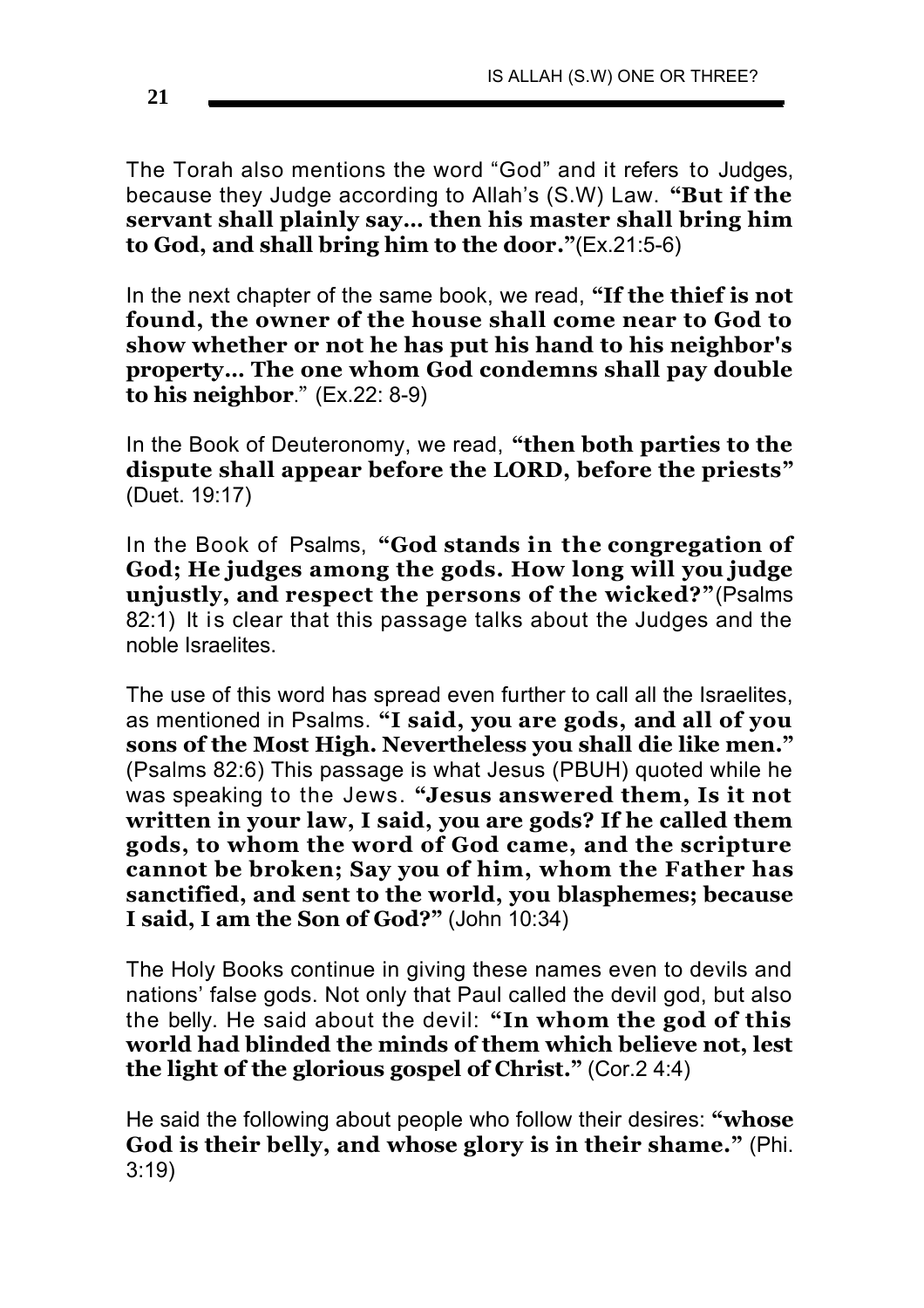#### We find the same thing in Psalms. **"For I know that the LORD is great, and that our Lord is above all gods."** (Psalms 135:5).

The divinity of the belly and the others is metaphoric and not real.

In "Explanation of the Faith's principles" the authors wrote, "Moses was called god by God himself as he was acting on God's behalf, and not because he was divine. The same goes for the Judges because they judge according to God's Law. The belly, the statues and the money, it was called as such because some people had taken it as gods, and the devil was called god because he controls our world"<sup>1</sup>

This is the Holy Bible's language and way of expression; whoever insists on taking its words literally, is wrong. The lordship mentioned above was just metaphoric, and the same goes for Jesus (PBUH).

In his book "the Precious Holy Bible seekers' guide", Dr. SAMAAN KAHLOON wrote, "Expressions in the Holy Bible are very metaphoric and mysterious especially in the Old Testament".

He also wrote, "Expressions in the New Testament are also very metaphoric, specially "the words of our Savior", and because some of the Christian teachers used literal interpretation methods, many of the false and corrupted opinions were spread around..."<sup>2</sup>

In addition, when Jesus (PBUH) heard about these metaphoric gods, he declared that there is only One True God who is Allah (S.W), he said, **"And this is eternal life, that they know you the only true God, and Jesus Christ whom you have sent."** (John 17:3) which clearly means that heaven and eternal life will be obtained by bearing witness that Allah (S.W) is One, and that Jesus (PBUH) is his messenger, and this is what all Muslims believe.

<sup>&</sup>lt;sup>1</sup> Explanation of the Essence of Faith, Dr. Priest Andrew Watson, and Dr. Priest Ibrahim Saeed, pp 44

<sup>&</sup>lt;sup>2</sup> The Truth Revealed, Rahamtu Allah Al-Hindi Vol.3 pp 702.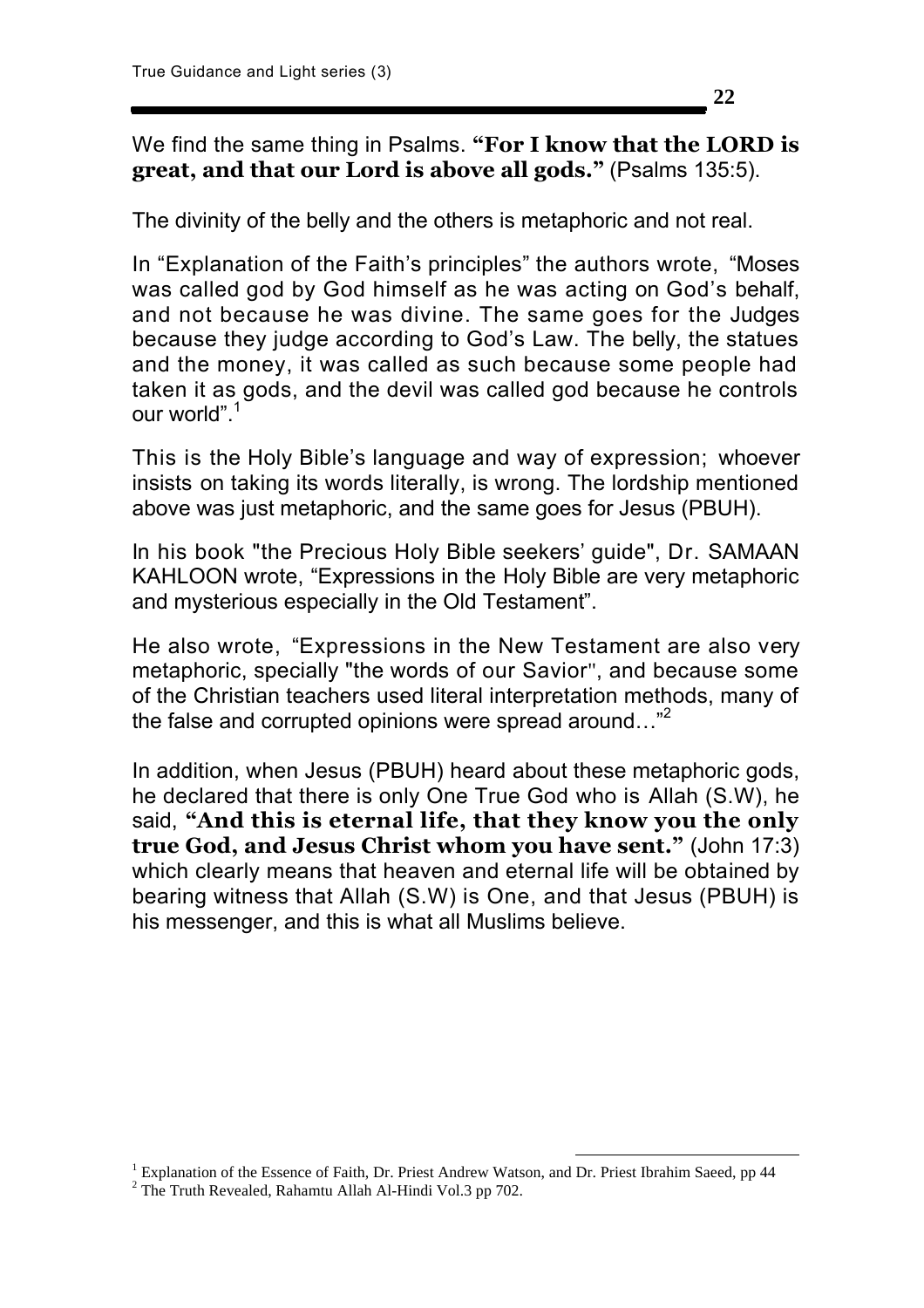## **2- VERSES ATTRIBUTING DIVINE SON-SHIP TO JESUS (PBUH)**

The Gospels speak of Jesus (PBUH) as the Son of God, and Christians consider that as evidence of his divinity. Is that consideration correct, and what is the meaning of "the Son of God"?

Did Jesus (PBUH) call himself the "Son of God"?

The first issue that we have to consider is, that Jesus (PBUH) did not call him self "the Son of God" except once (John 10:36), and the rest of the Gospels' passages tell us that, his disciples and his contemporaries said so. This is what made some scholars doubt that Jesus (PBUH) or his disciples had truly uttered these words.<sup>1</sup>

In his book, "the Gospel Dictionary", Senger wrote, "That Jesus himself used this term is uncertain". In this regard, Charles Gene Pair said, "The firm conclusion of the researchers' studies is that, Jesus never claimed that he was the expected messiah, and he never called himself the Son of God… for this language was not in use except by Christians who were influenced by the Greek Culture."<sup>2</sup>

Coleman, the prominent scholar, said regarding this title, "The disciples, mentioned in Acts, were influenced by their master who did not use this title and he did not want it, and then they followed his steps".

 $\overline{a}$ <sup>1</sup>- In this regard, Pfleiderer, the prominent German scholar, said in his book on early Christianity, "in the stories of the apostles as in all the secular historians of antiquity these speeches are free compositions, in which the author has his heroes speak in the way that he himself thinks they could have spoken in the given situation" (p.500f.) (Kautsky, Karl, Foundations of Christianity, 1908, pp 22)

In his book, " Saint Mark", Nineham said, "Anyone who has looked critically at the various modern 'lives' of Jesus, with their widely different pictures of him, will realize how largely their authors have had to draw on their own imaginations." (Nineham, D.E, Saint Mark, 1963, pp 35)

<sup>(</sup>This footnote was added by the proofreader, and it was taken from his book, "Contemporary Christianity Under The Light of Science and Reason" p 44, 61)

 $2$ - Christianity, its beginning and its development, Charles Gene Pier, pp 50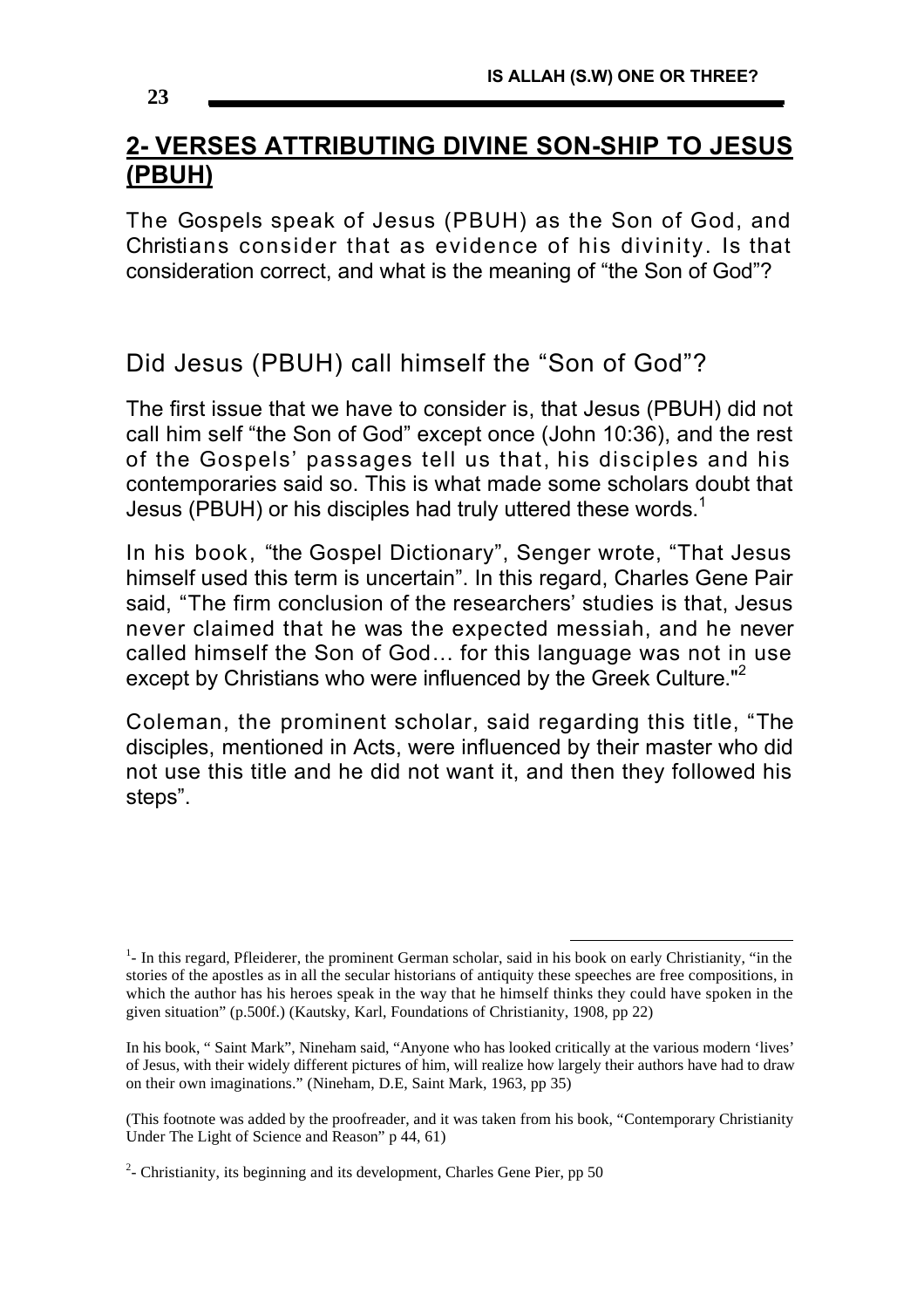# **Jesus (PBUH) is also the "Son of Man"**

There are eighty-three passages in the Gospels, which mention that people repeatedly call Jesus (PBUH) "the Son of Man", and these passages contradict and refute the few passages that call him (PBUH) the "Son of God".

Jesus (PBUH), according to the Egyptian Christian scholar MATTA EL MESKEEN, had given himself this title "in order to hide his true divine son-ship when he spoke about himself".<sup>1</sup>

If these passages, which call Jesus (PBUH) "the Son of God", are proof of his divinity, the other passages, which call him "the Son of Man", are solid proof of his humanity, dismissing the divinity passages to their metaphoric meaning.

In Matthew, we read the following, **"And Jesus said to him, the foxes have holes, and the birds of the air have nests; but the Son of man has nowhere to lay his head."** (Matt. 8:20)

In Mark, **"The Son of man indeed goes, as it is written of him"** (Mark 14:21)

The Torah mentions that, **"God is not a man that he should lie; neither the son of man that he should repent**" (Numbers 23:9) therefore, Jesus (PBUH) is not God.

### There are many sons of God in the Bible, are they all Gods?

The title "Son of God", which was attributed to Jesus (PBUH), was attributed to many others, and they were not considered as Gods, however, their son-ship was metaphoric, meaning, believers and righteous. According to the Bible, the following people are sons of God:

<u>.</u>

<sup>&</sup>lt;sup>1</sup>- The Gospel according to Matthew's commentary, Father Matta El Meskeen, pp 147. Why did Jesus (PBUH) hide this issue, why did not he face us with his identity, why did he hide his claimed divinity with this title, which cries loud in the face of those who claim his divinity, that he is a man and a son of man!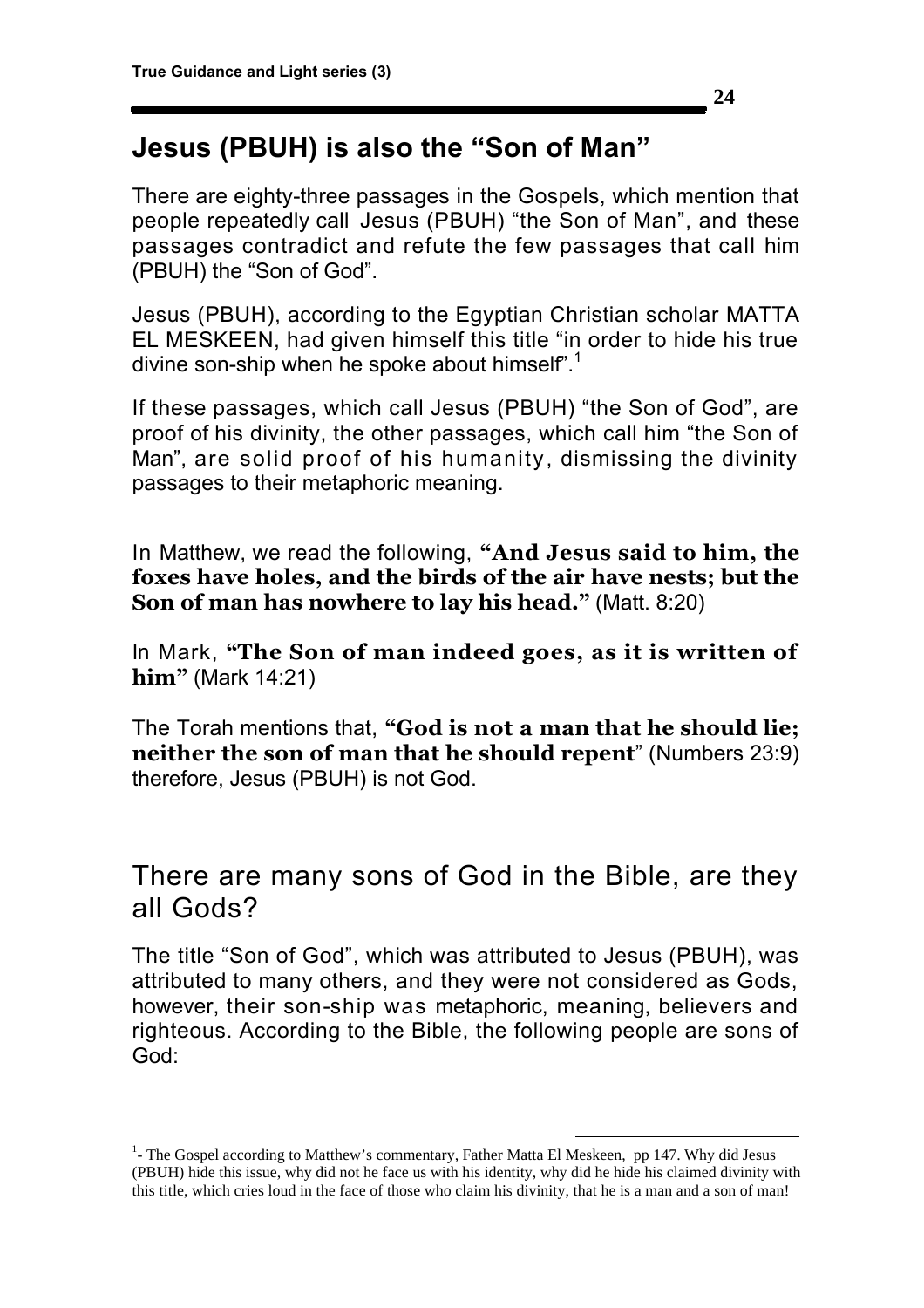Adam was the Son of God. **"Adam, which was the son of God."**(Luke 3:38)

David was the Son of God. **"I will declare the decree: the LORD has said to me, you art my Son; this day have I begotten you."** (Psalms 2:7)

Solomon was the Son of God. **"He shall build me a house, and I will establish his throne for ever. I will be his father, and he shall be my son"** (Chro.1 17:12-13)

The writer of Luke gave this title to the angels, because the use of it was common. **"For they are equal to the angels; and are the children of God."** (Luke 20:36)

Other passages named others as sons of God or that God is their father. The disciples were sons of God, but no Christian said that they were Gods. **"But go to my brethren, and say to them, I ascend to my Father, and your Father; and to my God, and your God."** (John 20:17) **"Be ye therefore perfect, even as your Father which is in heaven is perfect."** (Matt. 5:48)

The entire Jewish race is also the Children of God. **"They said to him, "We were not born of sexual immorality. We have one**  Father--even God." " (John 8:41)

What come in Psalms and Job are alike. **"For who in the heaven can be compared unto the LORD? Who among the sons of the mighty can be likened unto the LORD?"** (Psalms 89:6)

**"Now there was a day when the sons of God came to present themselves before the LORD."** (Job 1:6)

We also see that, the Torah had given this title to the strong and noble people, and no Christian or others considered them as Gods. **"The sons of God saw that the daughters of man were attractive. And they took as their wives any they chose. when the sons of God came in to the daughters of man and they bore children to them. These were the mighty men who were of old, the men of renown. "** (Gen. 6:2 - 4)

Therefore, Christians cannot take these passages as evidence of Jesus' (PBUH) divinity, and prevent using the same for Adam,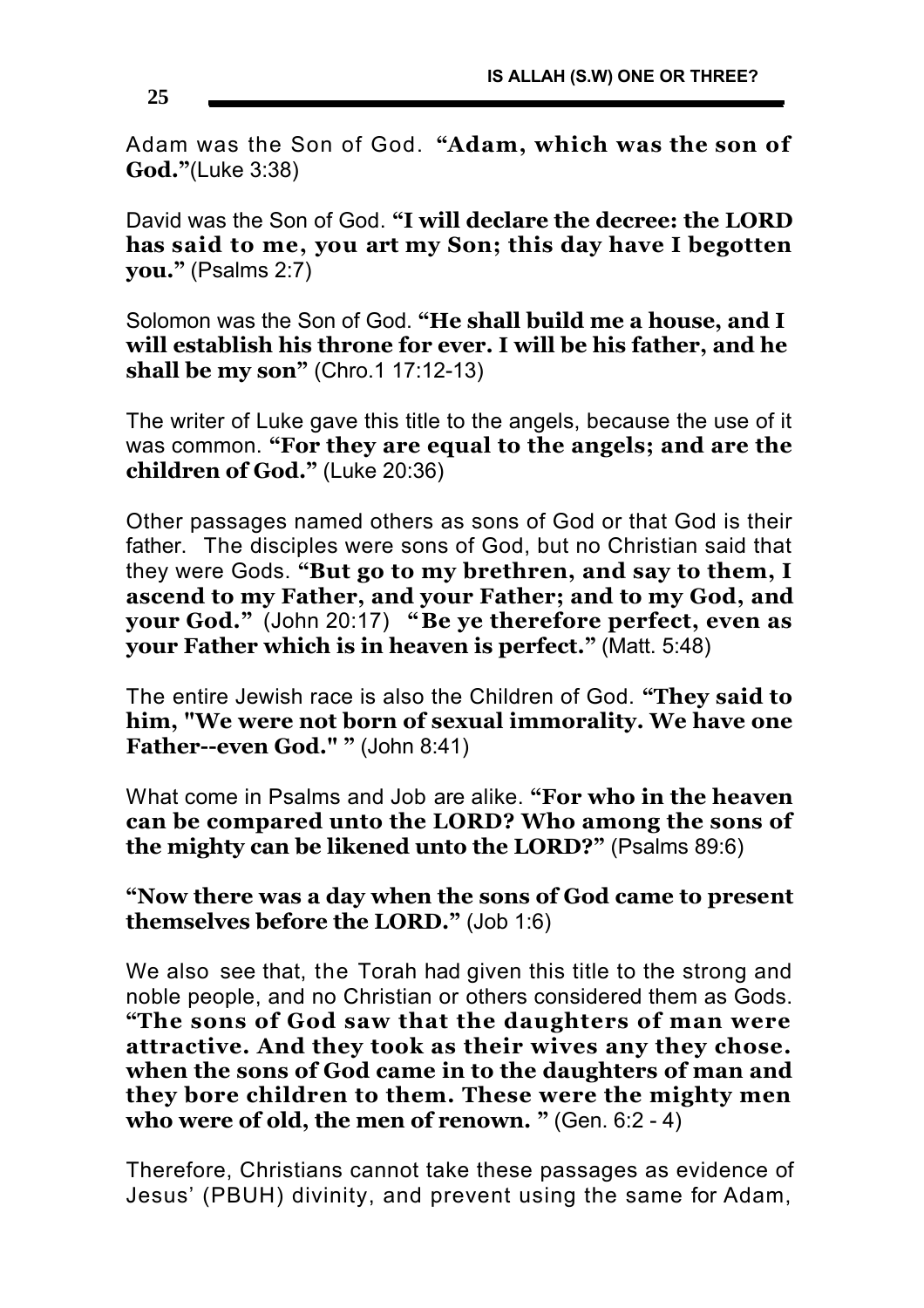**26**

Solomon and the others. In order to do so, they have to present solid predominant evidence, which they do not and will never be able to have.

When the Jews wanted to fabricate an accusation for Jesus (PBUH), they said that he blasphemed by saying that he was the Son of God and meaning it in reality. Jesus (PBUH) rebuked them, and explained that it was metaphoric and not reality, as used in their books, which made all of the Jews sons of God.

He (PBUH) said, **"If he called them gods, unto whom the word of God came, and the scripture cannot be broken; Say ye of him, whom the Father hath sanctified, and sent into the world, Thou blasphemes; because I said, I am the Son of God? If I do not the works of my Father, believe me not."** (John 10: 35-37), meaning, if your book called you "sons of God" metaphorically, me too, I am saying that we are equal and I am the "son of God" metaphorically.

# The correct meaning of "son-ship"

The meaning of son-ship of Jesus (PBUH) and others has a figurative and metaphoric meaning, which are, the one who is dear to God, the one who is obedient to God or the one who believes in God.

Mark, when he spoke about the centurion, who saw the crucified person, wrote, "**And when the centurion, whom stood over against him, saw that he so cried out, and gave up the ghost, he said, truly this man was the Son of God."** (Mark 15:39)

When Luke mentioned the event, he changed the sentence to its equal. He says, **"Now when the centurion saw what was done, he glorified God, saying, certainly this was a righteous man."** (Luke 23:47)

We find the same use of this meaning in the Gospel according to John when he spoke about the believers. He said, **"But as many as received him, to them gave he power to become the sons of God, even to them that believe on his name."** (John 1:12) and he said, **"He that is of God hears God's words"** (John 8:47) Paul declared the same fact, he said, **"For as many as are led by the Spirit of God, they are the sons of God."** (Rom. 8:14)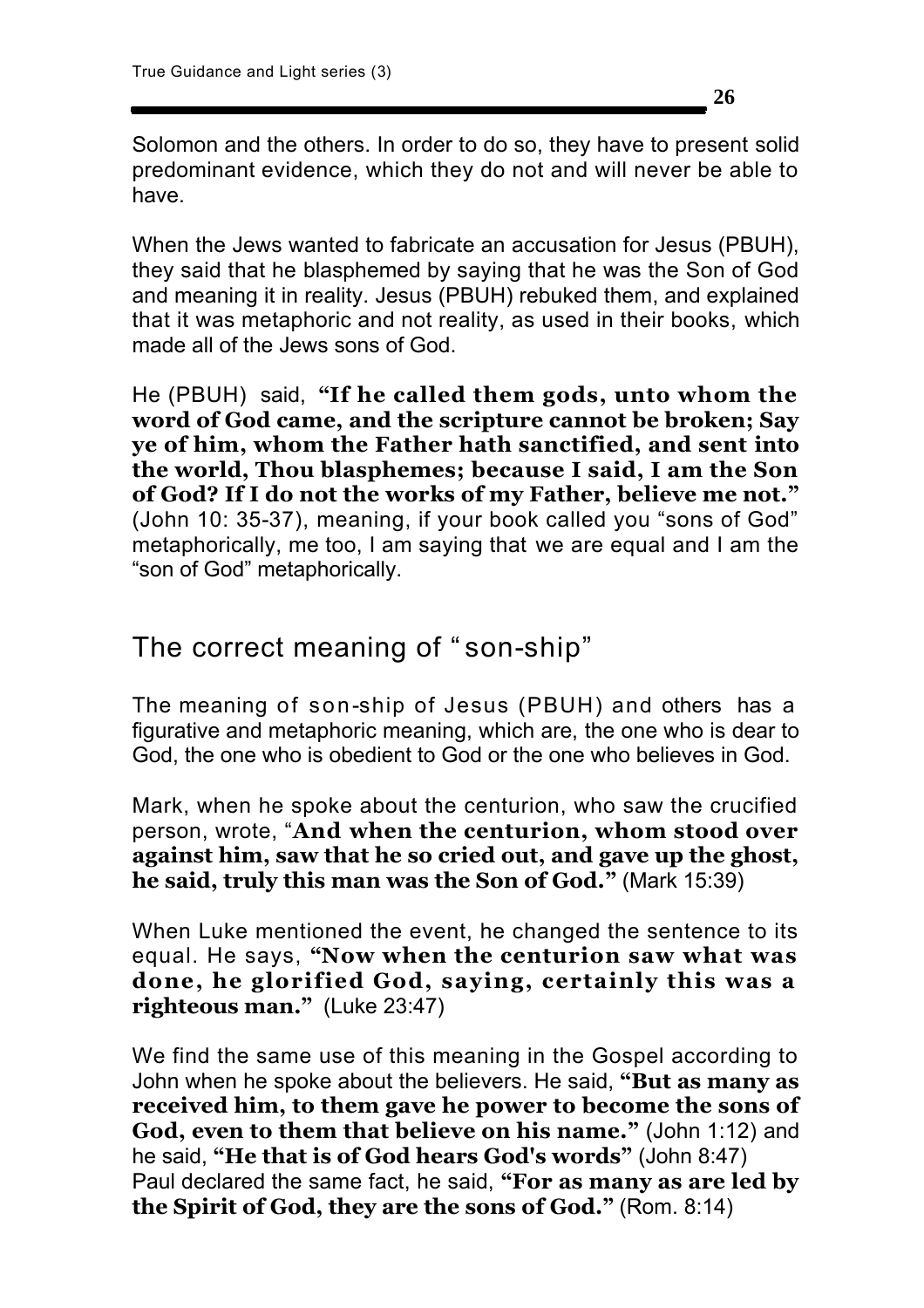This metaphoric use is common in the Holy Books that speak about the children of evil and the children of the world. (John 8:44) (Luke 16:8).

When, the devils mentioned the real meaning of the son-ship to Jesus (PBUH), he condemned them. **"And devils also came out of many, crying out, and saying, Thou art Christ the Son of God. And he rebuking them suffered them not to speak: for they knew that he was Christ."** (Luke 4:41) he is the Christ only and not a real Son of God.

Did Jesus (PBUH) claim that he is a real son of Allah (S.W) and he is equal to Him?

One of the Christians' allegations of Christ's (PBUH) divinity is that he declared that he is equal to Allah (S.W) considering what came in the Gospel according to John. **"Therefore the Jews sought the more to kill him, because he not only had broken the Sabbath, but said also that God was his Father, making himself equal with God."** (John 5:18) No doubt, that reading this passage out of context would make it evidence that indicates Jesus' (PBUH) declaration of his real son-ship to God. This, only the unknowledgeable and ignorant people can accept, for, it is not true.

To understand this passage, we have to read it in context. Jesus (PBUH) had treated an ill person on the Sabbath, which the Jews considered wrong; therefore, **"the Jews persecuted Jesus, and sought to slay him, because he had done these things on the Sabbath day."** (John 5:16) but he explained to them why he had done so. **"But Jesus answered them, My Father worked hitherto, and I work."** (John 5:17), which means that, as God works on all days; I am also doing a good deed.

The Jews, who wanted to create a problem with Jesus (PBUH), considered his words "My father worked" as praising himself and a claim of the real son-ship to God. They considered this son-ship, which they commonly used metaphorically, as blasphemy and it meant that he was making himself equal to Allah (S.W); therefore, increased their desire to kill him. **"Therefore the Jews sought the more to kill him, because he not only had broken the Sabbath, but said also that God was his Father, making himself equal with God."** (John 5:18)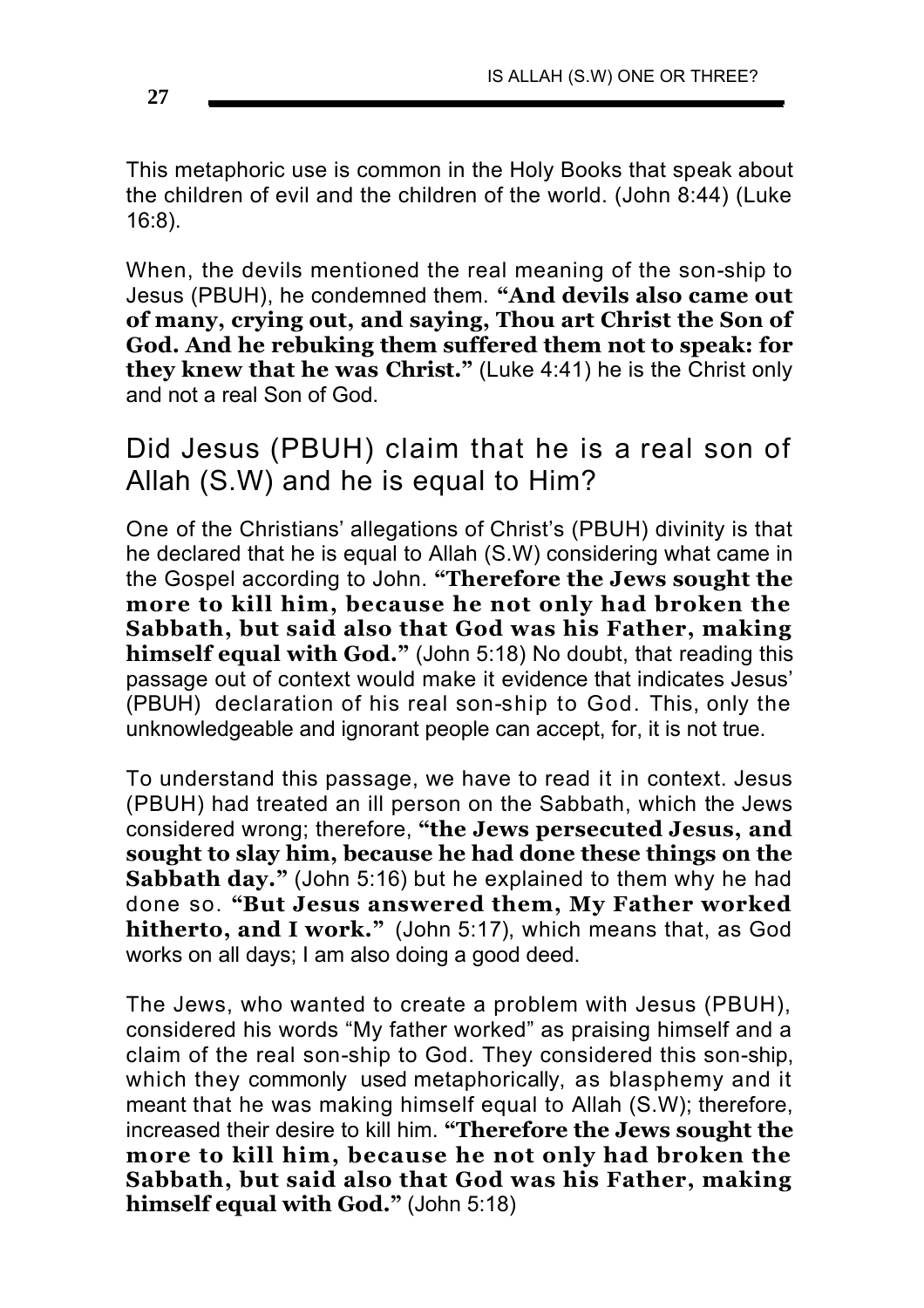With a long meaningful speech, Jesus (PBUH) answered them, explaining and refuting their claim, and proving to Christians their incorrect understanding. (John 5:19 -47) I will summarize these meaningful points according to their subject.

1- Jesus (PBUH) assured all, that he was following Allah's (S.W) path when he worked on the Sabbath, for he did not do something but what agrees with Allah's (S.W) statute. **"Then answered Jesus and said unto them, Verily, verily, I say unto you, The Son can do nothing of himself, but what he see the Father do: for what things so ever he doeth, these also doeth the Son likewise."** (John 5:19)

2- He spoke about many great things that Allah (S.W) has given him, "**For as the Father raised up the dead, and quicken them; even so the Son quicken whom he will. For the Father judges no man, but hath committed all judgment unto the Son… For as the Father hath life in himself; so hath he given to the Son to have life in himself; And hath given him authority to execute judgment also."** (John 5: 21- 27), but all these gifts, were from Allah (S.W), and that did not mean that Jesus (PBUH) is Allah (S.W), for Allah (S.W) can do all that Himself without needing any one to give Him anything.

Jesus (PBUH) had clarified why he did so. It was because Allah (S.W) has given him these things considering his humanity and not divinity. He says, **"And hath given him authority to execute judgment also, because he is the Son of man."** (John 5: 27)

He affirmed that he had no authority by himself, and he could not do any thing except what Allah (S.W) permitted him to do. **"I can of mine own self do nothing: as I hear, I judge: and my judgment is just; because I seek not mine own will, but the will of the Father which hath sent me."** (John 5: 30) That is to prove that he is the son of man, not the Son of Allah (S.W) in reality, or the second hypostasis in Trinity as the Church's Councils claimed.

The great miracles that Allah (S.W) gave to Jesus (PBUH) were for two reasons. The first, is as he (PBUH) said, **"For the Father loves the Son, and shows him all things that himself doeth".** The second is to prove his prophet-hood and make the people believe in him. **"And he will show him greater works than**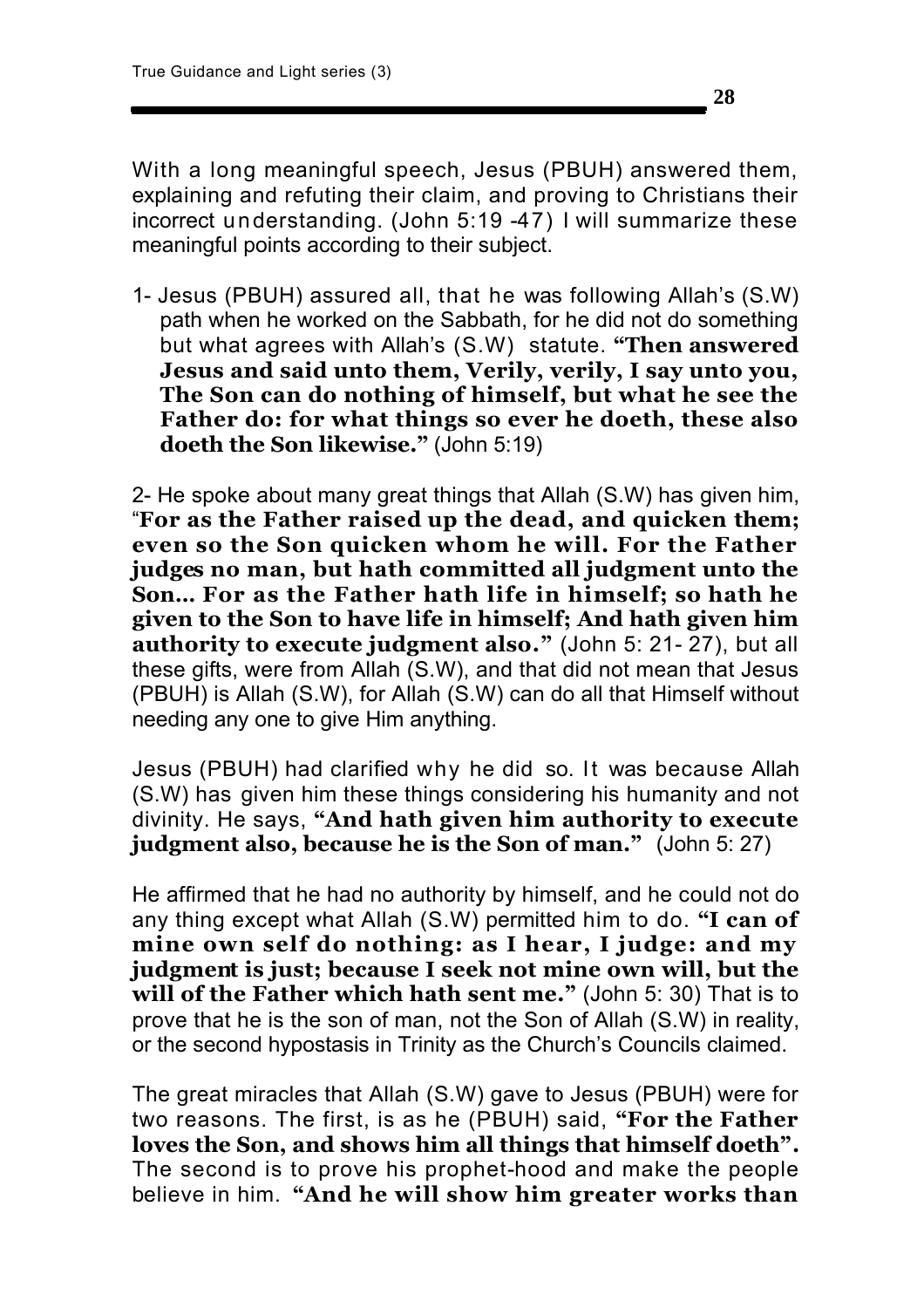**these that ye may marvel. That all men should honour the Son, even as they honour the Father. He that honoureth not the Son honoureth not the Father which hath sent him… for the works which the Father hath given me to finish, the same works that I do, bear witness of me, that the Father hath sent me."** (John5:20, 23, 36)

3- Jesus (PBUH) assured that Allah (S.W) confirms his honesty, he said, **"If I bear witness of myself, my witness is not true. There is another that beareth witness of me; and I know that the witness which he witnesseth of me is true… And the Father himself, which hath sent me, hath borne witness of me. Ye have neither heard his voice at any time, nor seen his shape."** (John 5:31, 37)

The record of this testimony is in the previous sacred books that foretold about him. **"Search the scriptures; for in them ye think ye have eternal life: and they are they which testify of me… For had ye believed Moses, ye would have believed me: for he wrote of me."** (John5:39, 46)

Moses' (PBUH) books, which Jesus (PBUH) and the Jews accept, do not contain a line regarding any prophecy about an incarnated or crucified God. They testify the coming of a noble prophet. Do the Christians not claim that Moses had prophesized Jesus (PBUT) when he said, **"I will raise them up a Prophet from among their brethren, like unto thee?** (Deut. 18:18)

One of the people, who testify for Jesus (PBUH), is John the Baptist (PBUH). However, Jesus (PBUH) dispensed this true testimony with Allah's (S.W) one, which is in their scriptures. **"Ye sent unto John, and he bare witness unto the truth. But I receive not testimony from man… But I have greater witness than that of John"** (John 5:33, 36)

There is nothing in the Baptist's (PBUH) words, that conveys the divinity of Christ, for he sent his disciples to ask Jesus (PBUH) whether he was the expected prophet or not. (Matt. 11:3)

4- Jesus (PBUH) declared that there was a difference between him and Allah (S.W) when he said, **"For the Father loves the Son, and shows him all things that himself doeth…There is another that beareth witness of me… And the Father**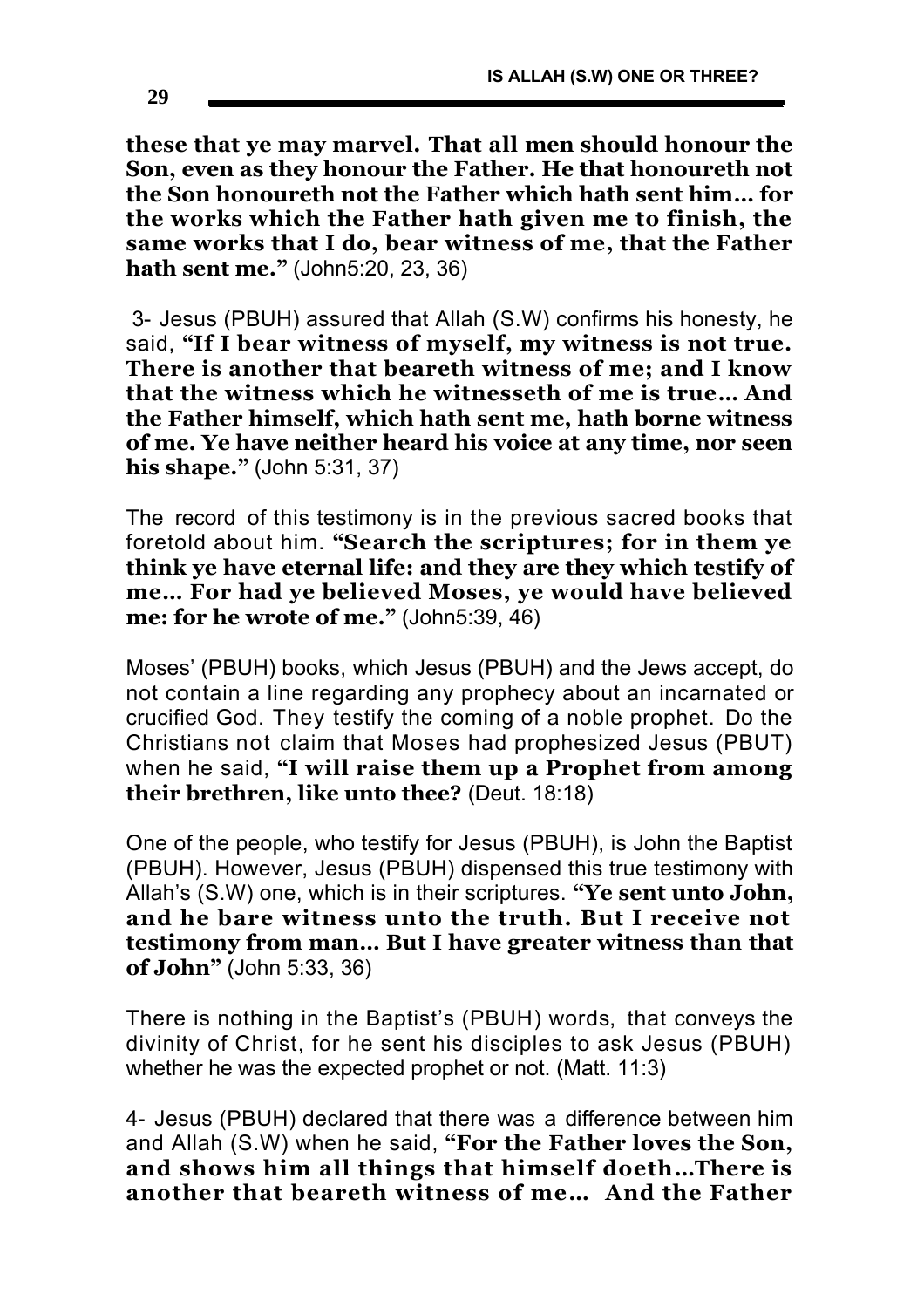**himself, which hath sent me, hath borne witness of me… Do not think that I will accuse you to the Father".** (John5:20, 32, 37, 45) All these prove that Jesus (PBUH) is not Allah (S.W), for the lover is unlike the beloved, the witness is unlike the one who witnessed for, the sender is unlike the consignee, and the complainant is unlike the judge.

5- Jesus (PBUH) told the Jews that the way to eternal life is to believe in him and in his words. **"Verily, verily, I say unto you, He that heareth my word, and believeth on him that sent me, hath everlasting life, and shall not come into condemnation; but is passed from death unto life."** (John 5:24)

Those who did not believe in him will face as he said. **"And ye will not come to me, that ye might have life. I receive not honour from men. But I know you, that ye have not the love of God in you. I am come in my Father's name, and ye receive me not: if another shall come in his own name, him ye will receive. How can ye believe, which receive honour one of another, and seek not the honour that cometh from God only?** (John 5:40 - 44)

From the above mentioned, we have seen that Jesus (PBUH) did not claim that he was equal to Allah (S.W), neither did he claim that the authority he had was his own, but he declared that Allah (S.W) had honored him and given them to him.

# The Son who was descended from heaven

Christians believe that we should distinguish the Son-ship of Jesus (PBUH) from the son-ship of the others. They do not argue that the passages, which mentioned the son-ship of others, are metaphoric, but Jesus (PBUH) is the Son of God in reality, for he is the only son who is descendant from above or from heaven. **"He that cometh from above is above all."** (John 3:31)

They believe that the sign of his divinity shines in his saying, **"Ye are from beneath; I am from above: ye are of this world; I am not of this world.** (John 8:23) and that shows, according to Christians, that he is a unique divine son unlike the other sons.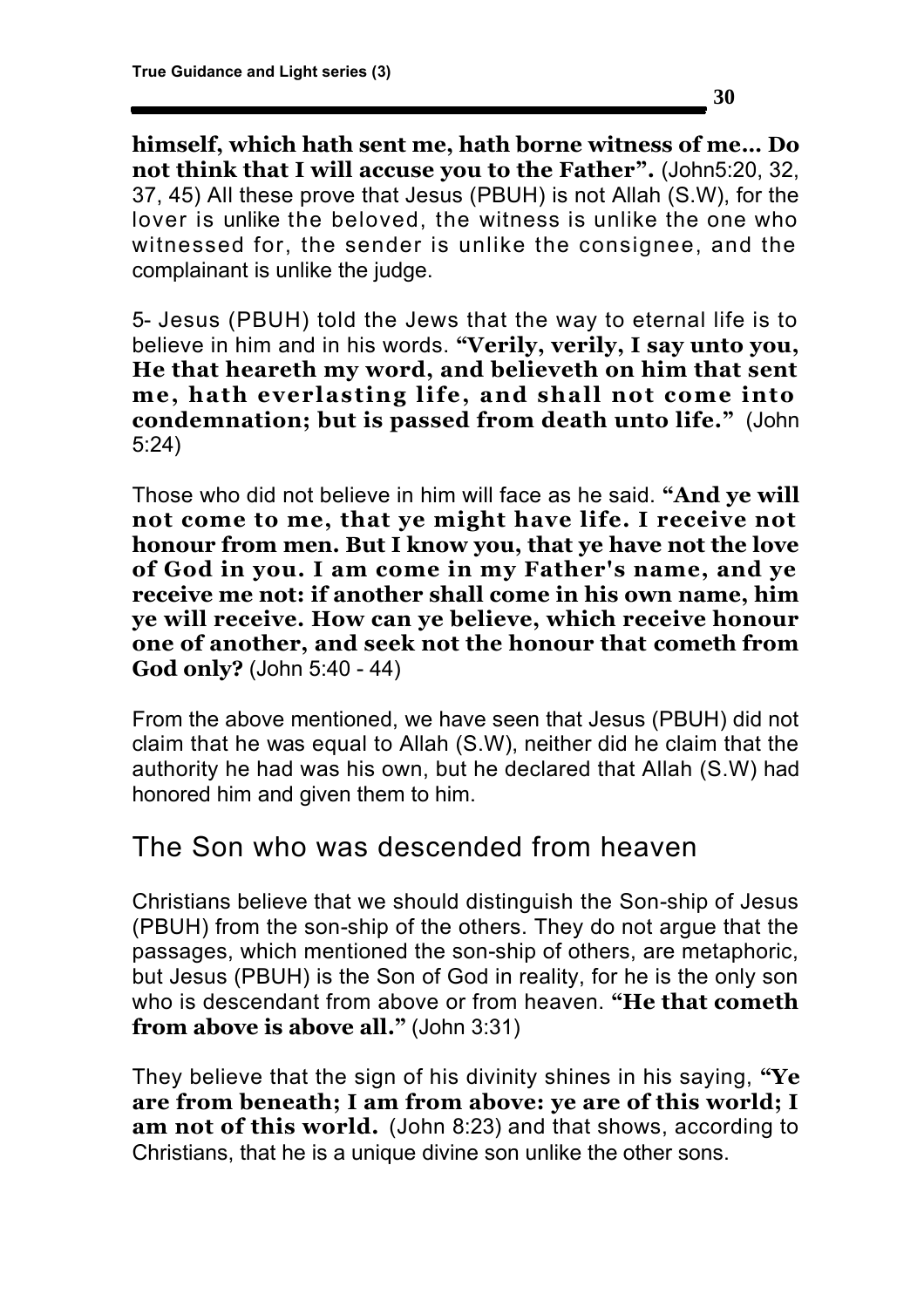The meaning of this heavenly descending is the descending of the signs and the statutes, and not the descending of the person himself and that makes him equal to all prophets. John the Baptist (PBUH) is one of them. Jesus (PBUH) asked the Jews, saying, **"The baptism of John, whence was it? From heaven, or of men? And they reasoned with themselves, saying, If we shall say, From heaven; he will say unto us, Why did ye not then believe him? But if we shall say, of men; we fear the people."** (Matt. 21:25-26)

I need to mention also, that there are many true heavenly descendants in the Bible, but Christians do not consider them gods.

The angel of Allah (S.W) was descended from heaven. **"And, behold, there was a great earthquake: for the angel of the**  Lord descended from heaven." (Matt. 28:2)

The disciples were also descendants from above or from Allah (S.W), as mentioned in the Gospels, which means they believe in his name. **"But as many as received him, to them gave he power to become the sons of God, even to them that believe on his name."** (John 1:12). This is a spiritual birth, which gives the heart of the sinner a great, complete and continuous change, as he or she is born again, and this happens when he or she believes and repents.

The believers in Jesus (PBUH) are born from above by the faith that Allah (S.W) has given them. They are alike with other believers, as Jesus (PBUH) said, **"Truly, truly I tell you, unless a person is born from above he cannot see the kingdom of God."** (John 3:3), **"Whosoever believeth that Jesus is the Christ, is born of God."** (John1 5:1), and **"that every one that doeth righteousness is born of him."** (John1 2:29)

Jesus' (PBUH) saying, "**I am not of this world**", is not a proof of his divinity in any way, for he meant that he is different from other humans by refusing this secular world, for which other people are longing.

He (PBUH) said the same about his disciples when he felt that they wanted the eternal life, leaving this secular world. **"If ye were of the world, the world would love his own: but because ye are not of the world, but I have chosen you out of the world, therefore the world hates you."** (John 15:19)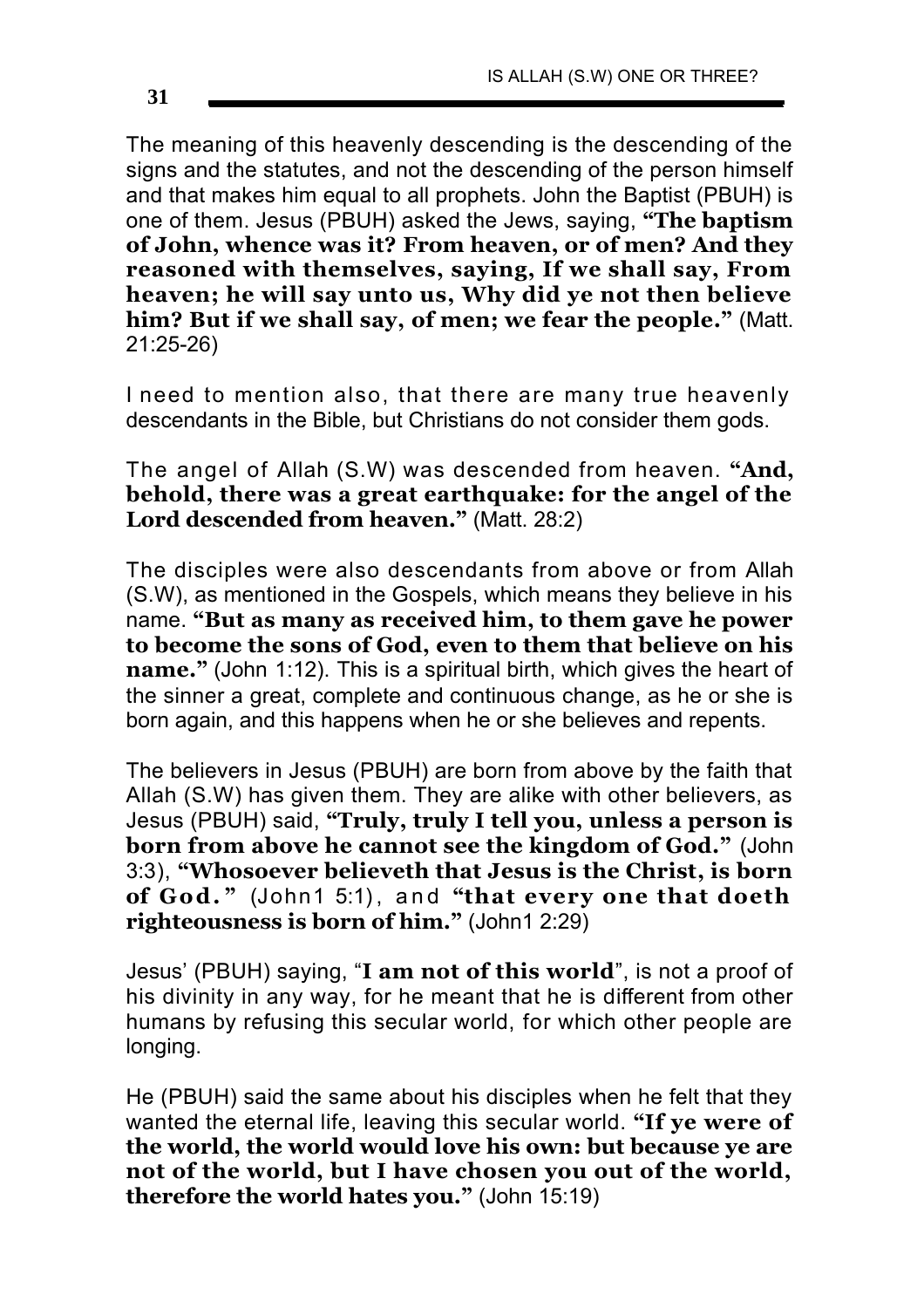In another passage, he said, **"I have given them thy word; and the world hath hated them, because they are not of the world, even as I am not of the world."** (John 17:14),

He (PBUH) said about his disciples what he said of himself, they were not of this world. If those words could make him God, it should also make all the disciples gods as well, but his expression was metaphoric as if we say, "this person is not from this world" and we mean, that he or she do not desire this materialistic world, but seeking Allah's (S.W) love and the eternal life in the hereafter.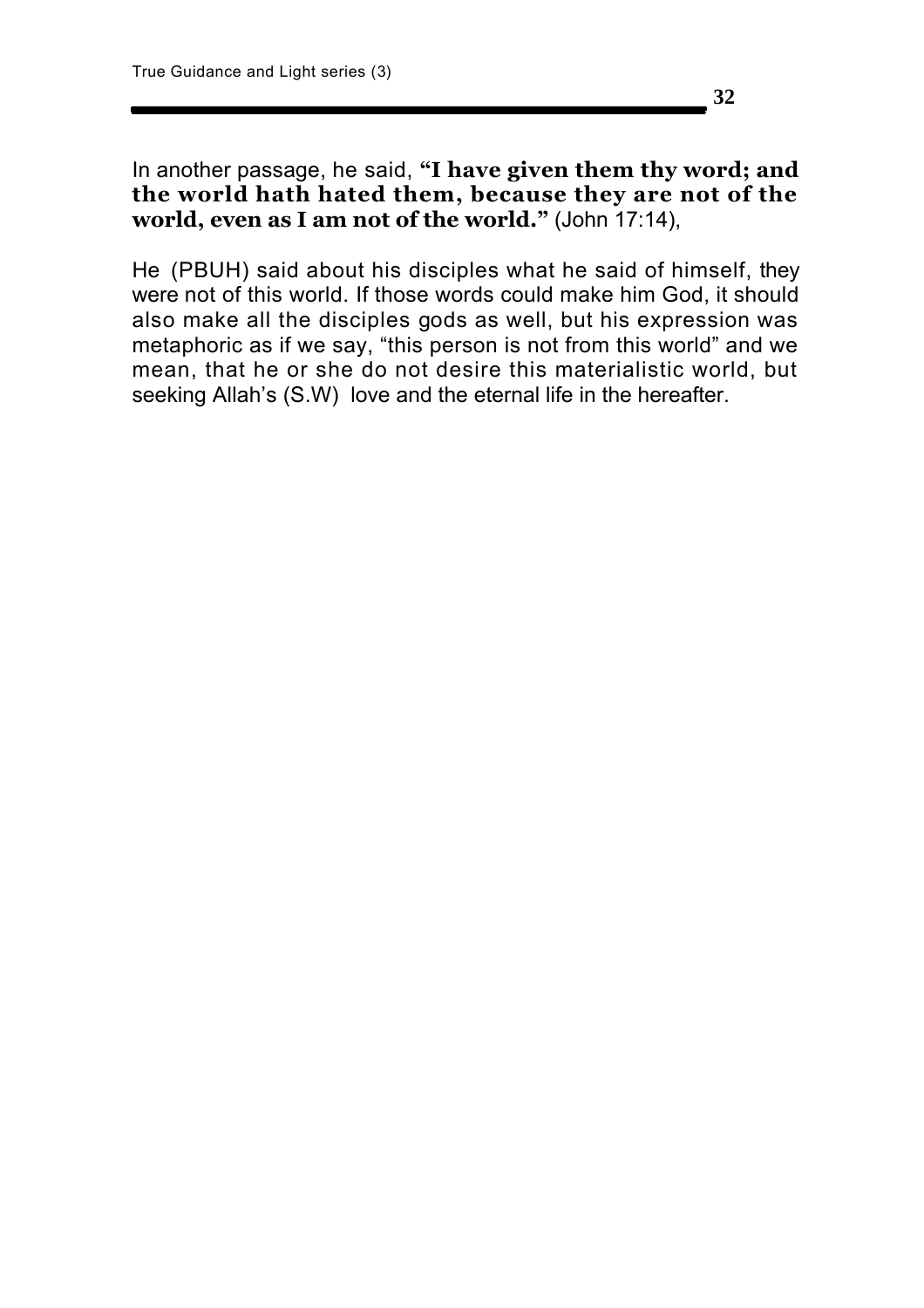# **3- VERSES OF THE DIVINE INCARNATION IN JESUS (PBUH)**

Christians believe that some of the Holy passages convey divine incarnation in Jesus (PBUH). The following are some of these passages:

**"That ye may know, and believe, that the Father is in me, and I in him."** (John 10:38), "He that hath seen me hath seen the Father… I am in the Father, and the Father in me." (John 14:9-10)

His saying, **"I and the father are one"** (John 10:30), remains the strongest evidence that Christians present to prove the divinity of Christ (PBUH). These passages, according to Christians, declare that Jesus (PBUH) is Allah (S.W) himself, and that Allah (S.W) incarnated in him.

# God's metaphoric incarnation in his creations

Scholars have analyzed these passages and proved the Christians' misunderstanding of them. The Christians' understanding of the verses that contain Allah's (S.W) incarnation in Jesus (PBUH) - as they understand - is wrong. It is an indisputable fact that Allah's (S.W) incarnation in his creations is a metaphorical incarnation, and it is the same for Jesus (PBUH).

Allah (S.W), according to the Holy Bible, incarnates in many, which means the divine gifts incarnation and not Allah (S.W) himself. In the First Epistle of John we read, **"Whosoever shall confess that Jesus is the Son of God, God dwelled in him, and he in God. And we have known and believed the love that God hath to us. God is love; and he that dwelled in love dwelled in God and God in him."** (John (1) 4:15-16), therefore, Allah's (S.W) incarnation or dwelling in those who believe in Jesus (PBUH), is not a true self-incarnation, otherwise, they will all be Gods.

In addition, Allah (S.W) incarnates or dwells in anyone who keeps the commandments, but that does not mean that that person becomes God. **"And he that kept his commandments dwelled in him, and he in him. And hereby we know that he abided in us, by the Spirit which he hath given us."** (John (1) 3:24), the meaning here is that Allah's (S.W) guidance and support are with and upon them.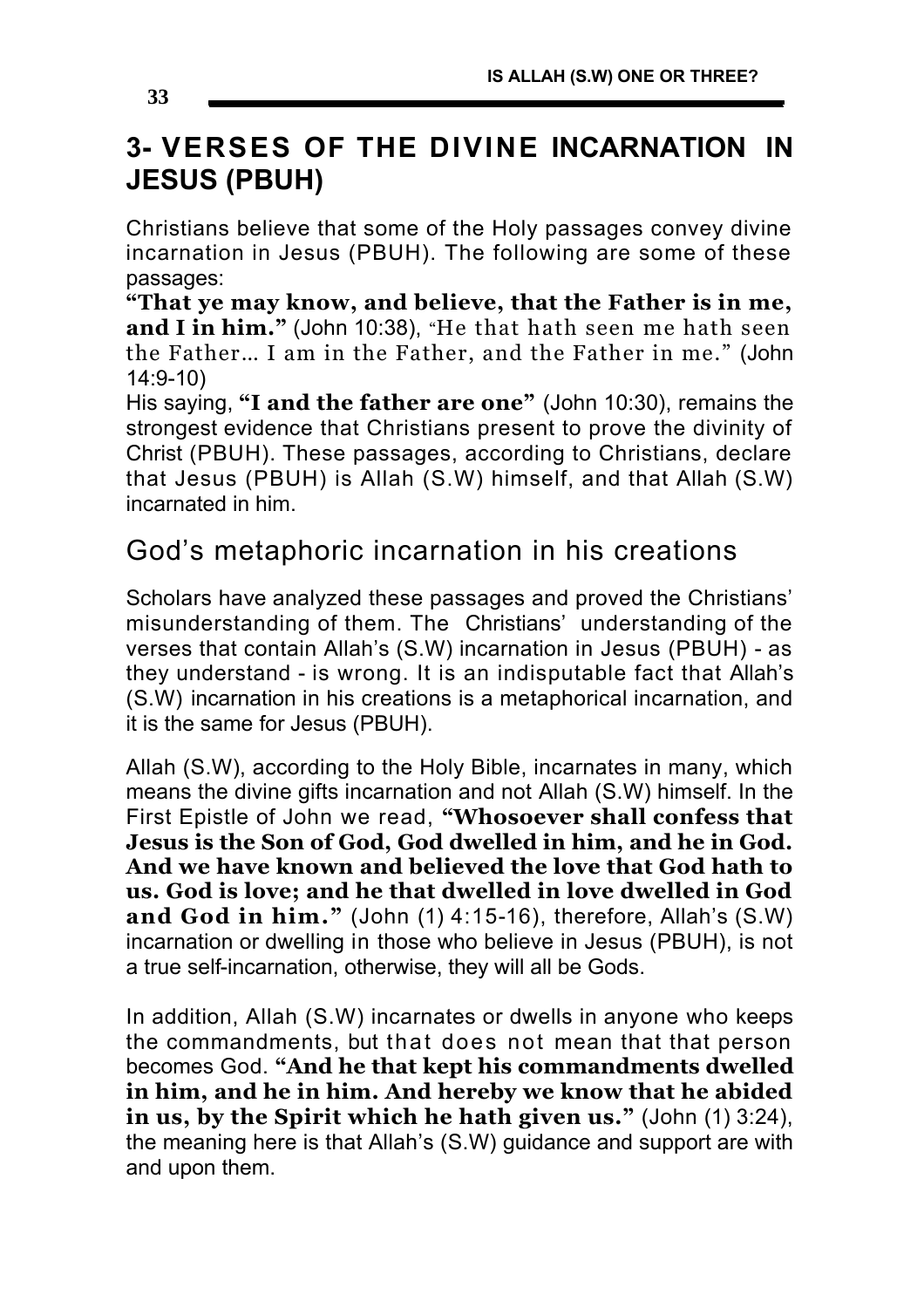Allah's (S.W) mercy dwells in those who love each other for His sake, and this, we find in the same Epistle. **"No man hath seen God at any time. If we love one another, God dwelleth in us, and his love is perfected in us. Hereby know we that we dwell in him, and he in us, because he hath given us of his Spirit."** (John (1) 4:12-13) the same is in the Gospel according to John. **"I in them and you in me"** (John 17:23)

These verses denote and imply divine incarnation in all believers; it is, without doubt, a metaphorical incarnation, therefore, it is the same for Jesus (PBUH), and if some one wishes to claim otherwise, he or she should present the evidence.

Furthermore, the Torah mentions a real incarnation of Allah (S.W) in his creations, but Christians do not consider them Gods.

In Exodus we read, **"In the place, O LORD, which thou hast made for thee to dwell in."** (Exodus 15:17) and in Psalms, **"Why leap ye, ye high hills? This is the hill which God desires to dwell in; yea, the LORD will dwell in it for ever."** (Psalms 68:16), and no one worships that mountain.

There are two important claimed incarnation passages, which are, (John 10:30), and (John 14:9), do these two verses prove Jesus' (PBUH) divinity?

A) "I and the father are one" (John 10:30)

This sentence, which is attributed to Jesus (PBUH), is one important verse for those who believe in Jesus' divinity. They understand that, there is a real unity between him and Allah (S.W), which he (PBUH) himself had declared in front of the Jews and, that he meant his divinity.

In order to understand this passage, we have to read it from the beginning. During the Feast of Dedication, Jesus (PBUH) was walking in Solomon's porch, the Jews came and said, **"How long dost thou make us to doubt? If thou be the Christ, tell us plainly. Jesus answered them, I told you, and ye believed not: the works that I do in my Father's name, they bear witness of me. But ye believe not, because ye are not of my sheep, as I said unto you. My sheep hear my voice, and I know them, and they follow me: And I give unto them**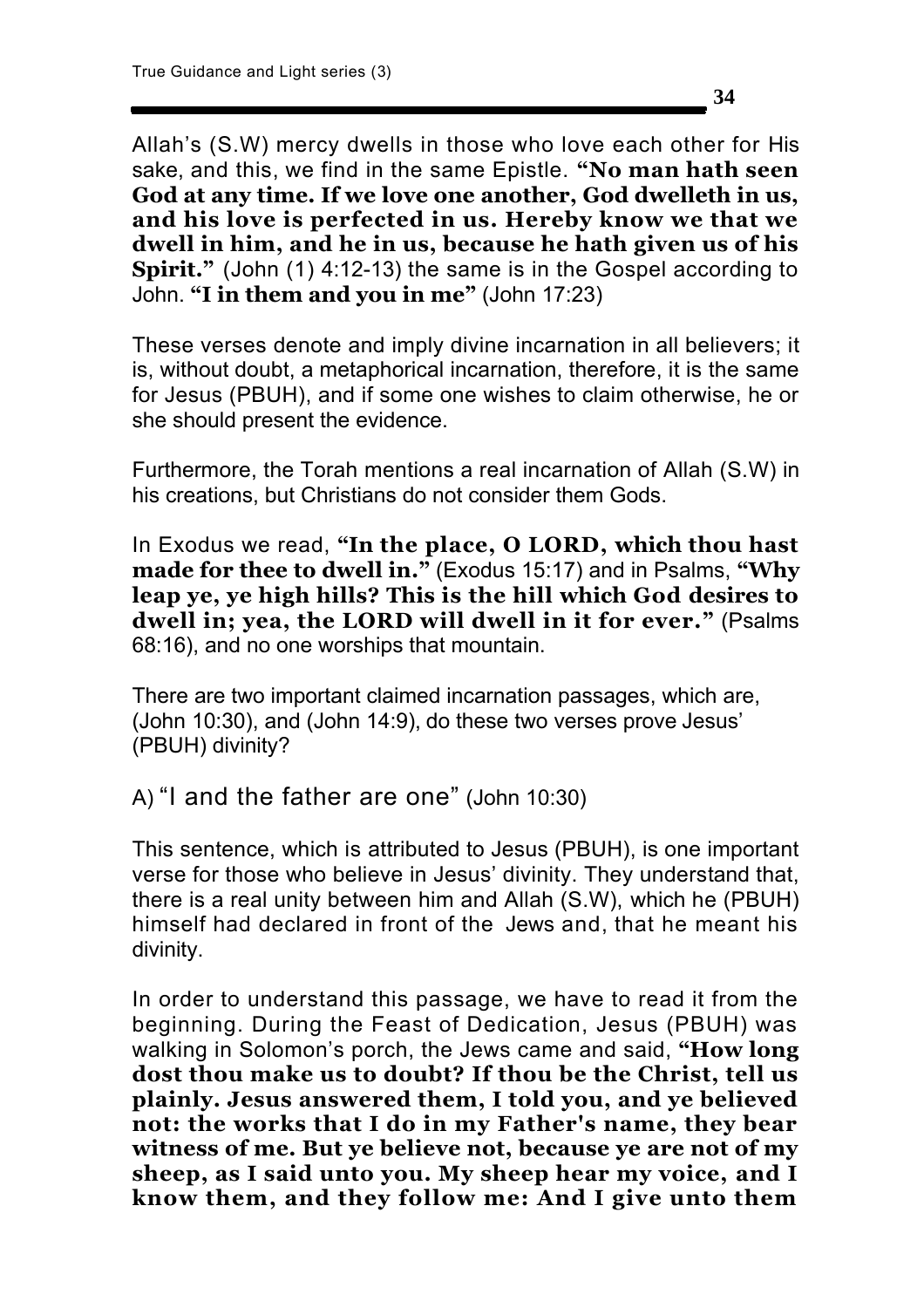**eternal life; and they shall never perish, neither shall any man pluck them out of my hand. My Father, which gave them me, is greater than all; and no man is able to pluck them out of my Father's hand. I and my Father are one."** (John 10:24-30)

The passage from the beginning talks about a metaphoric issue.<sup>1</sup> His sheep, which mean his disciples, will follow him, so he will give them eternal life, which is heaven, and no one will take his sheep away from him, which means from his way and guidance, for, Allah (S.W) has given him and no one can take that from Allah (S.W), who is the greatest. Allah (S.W) and Jesus (PBUH) want good for these sheep; thus, the unity is of the objective and not the essence.

The Jews in Solomon's porch misunderstood Jesus' (PBUH) words, exactly, like the Christian's, therefore, **'the Jews took up stones again to stone him…For a good work we stone thee not; but for blasphemy; and because that thou, being a man, makest thyself God.** 

Jesus (PBUH) realized their misunderstanding, and was surprised how they could misunderstand his words since they are well acquainted with the Bible's metaphoric language.

Quoting what comes in Psalms 82:6, he answered them, **'Is it not written in your law, I said, Ye are gods?'** He meant that, how could you be surprised with my words since it is common in your book, which made all Israelites gods metaphorically? Therefore, Jesus (PBUH) deserves being a metaphoric god, more than all the Israelites. **'If he called them gods, unto whom the word of God came…Say ye of him, whom the Father hath sanctified, and sent into the world, Thou blasphemest; because I said, I am the Son of God? If I do not the works of my Father, believe me not.** (John 10:35-37)

Giving his opinion about this passage, MATTA ALMESKEEN said, "Jesus quoted Psalm 82, for God's angel gives this attribute to the council that gathered to judge according to God's word… and that is an answer to their claim, which considered Jesus as committing

 $\overline{a}$ 

<sup>&</sup>lt;sup>1</sup> Priest James Anis concludes that one has to explain the verses metaphorically if the chapter is full of metaphoric, which one cannot explain it literally. How about this verse that is metaphoric? (see Methodical Divinity Science, James Anis, pp 713)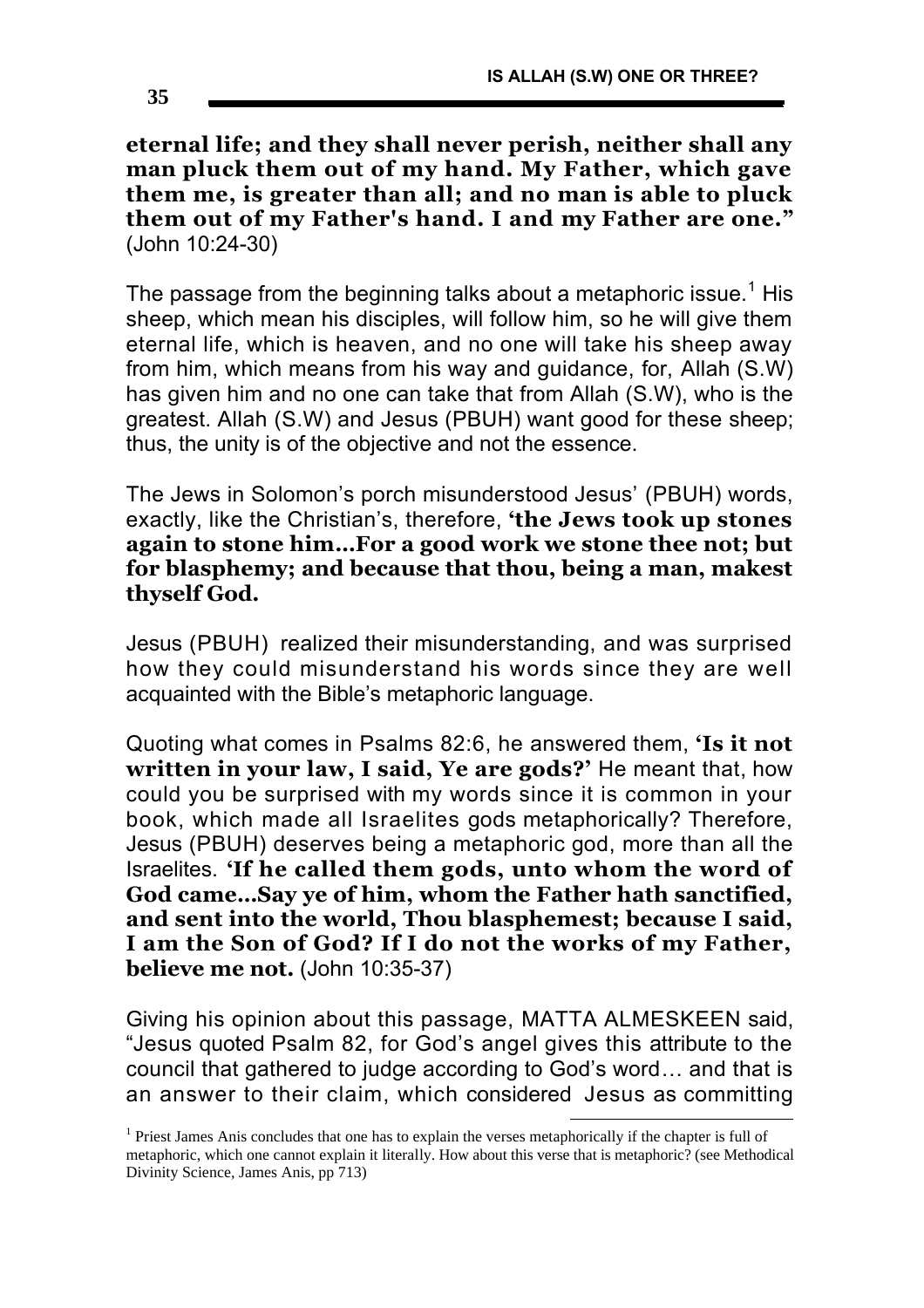**36**

blasphemy, while all those, who received God's words, are considered in the Torah as gods."<sup>1</sup>

Therefore, with this verse from Psalms, Jesus (PBUH) corrected the Jews' and the Christians' misunderstanding about his unity with Allah (S.W).

This way of expression about the similarity of will and objective, is common in the Christians' sacred writings especially in the Gospel according to John. Quoting Jesus, about the disciples, John said, **'That they all may be one; as thou, Father, art in me, and I in thee, that they** ( the disciples) **also may be one in us that they may be one, even as we are one: I in them, and thou in me'** (John 17:20-23). This dwelling and incarnation are metaphoric; otherwise, we should consider the disciples as gods.

The passage uses the word "as", which denotes similarity between the two parties, and the meaning is, (as Jesus and the father are one, also the disciples, Jesus and the father are one), meaning, similar in objective, and not self-similarity, for, no Christian speaks of a real self unity of Jesus and his disciples.

In another passage, Jesus (PBUH) mentioned the same meaning. He said about the disciples, **'Holy Father, keep through your own name those whom thou hast given me, that they may be one, as we are.** (John 17:11) that means as our unity is an objective unity; therefore, their unity should be like ours as well.

Similarly, a verse comes in another chapter. **'At that day ye shall know that I am in my Father, and ye in me, and I in you.** (John 14:20)

Paul said the same**, 'For ye are the temple of the living God; as God hath said, I will dwell in them, and walk in them; and I will be their God, and they shall be my people.'** (Co. (2) 6:16) again, Paul said, **'I have planted, Apollos watered… Now he that plants and he that waters are one… For we are laborers together with God'** (Co.1 3:6-9) Paul's unity with Apollo, is also the shared objective unity.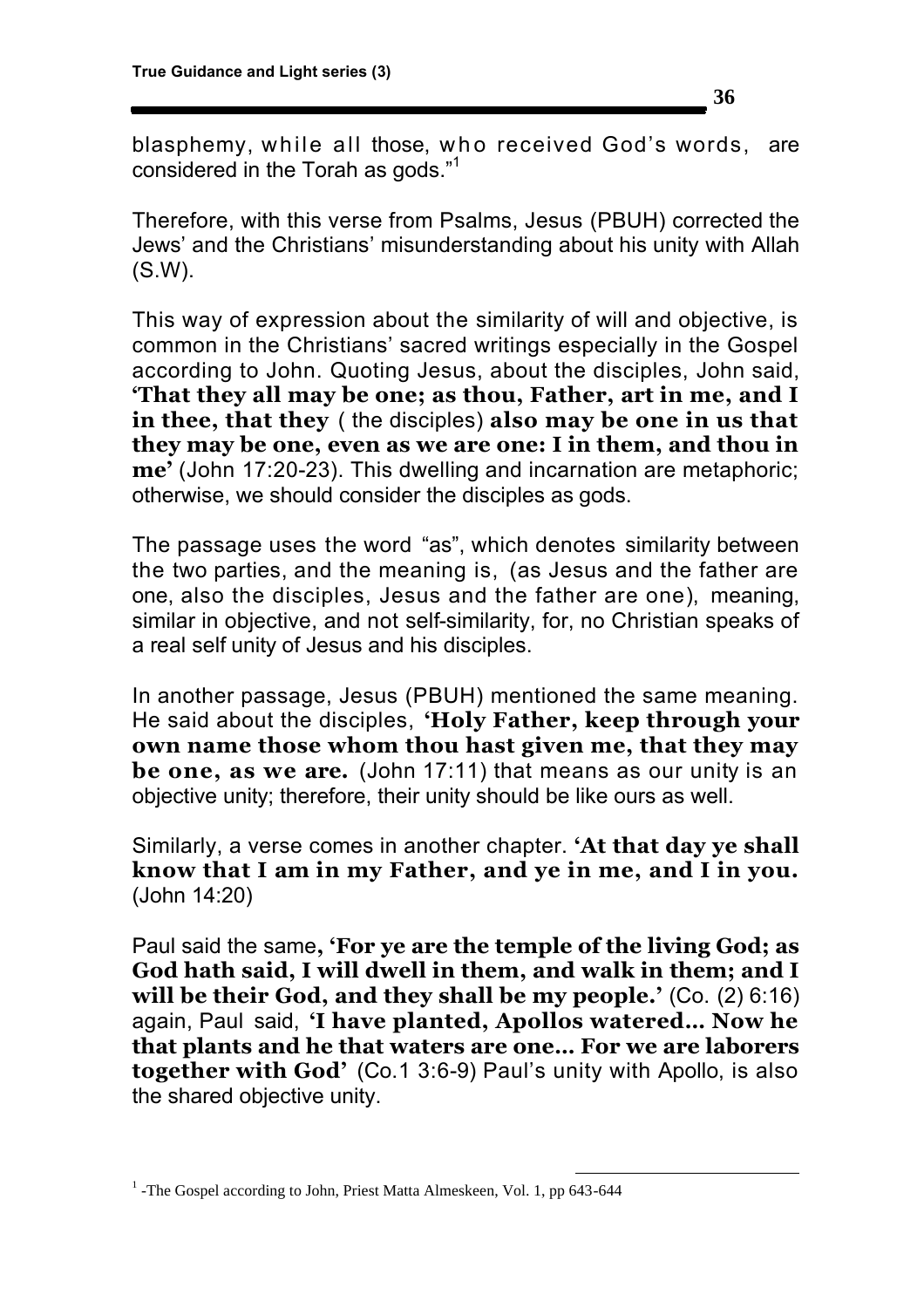Describing the relationship between husband and wife, the Torah says, **'therefore, shall a man leave his father and his mother, and shall cleave unto his wife: and they shall be one flesh.'** (Gen. 2:24) means the same, not because their two bodies became one body.

Therefore, we should not understand these verses shallowly and literally, as Matthew said, **'And said, for this cause shall a man leave father and mother, and shall cleave to his wife: and they twain shall be one flesh?'** (Matt. 19:5) and the same is for Jesus (PBUH) when he said, **"I and the father are one"**.

The Quran mentions the same about Prophet Mohammad (PBUH), but the Muslims do not understand or take it as real God incarnation in Mohammad (PBUH). **"Verily those who plight their fealty to thee do no less than plight their fealty to God."** (Holy Quran 48:10)

No Muslim said or will say that Allah (S.W) and His Prophet Mohammad (PBUH) are one self, unlike what Christians say regarding Jesus' (PBUH) saying, **"I and the father are one"**.

B) Jesus saying, who has seen me, has seen the Father.

Another important passage for Christians, which they consider as evidence of Jesus' (PBUH) divinity, is what we find in the Gospel according to John, **"Whoever has seen me has seen the Father"** (John 14:9). They understand that the father is Jesus, and seeing Jesus is in fact seeing Allah (S.W).

This shallow understanding is poor, faulty and feeble, and creates many problems that suggest blasphemy to Allah (S.W), who is above all problems and any human faults. If seeing Jesus (PBUH) is considered as seeing the Father, it is compulsory to consider slapping Jesus and spitting in his face (Matt. 27:30) as slapping and spitting on the Father himself, Allah (S.W), creator of the heavens and earth.

Similarly, Jesus' ignorance of the Day of Judgment is considered as a nescience to Allah (S.W) (Mark 13:32-33). When Jesus ate and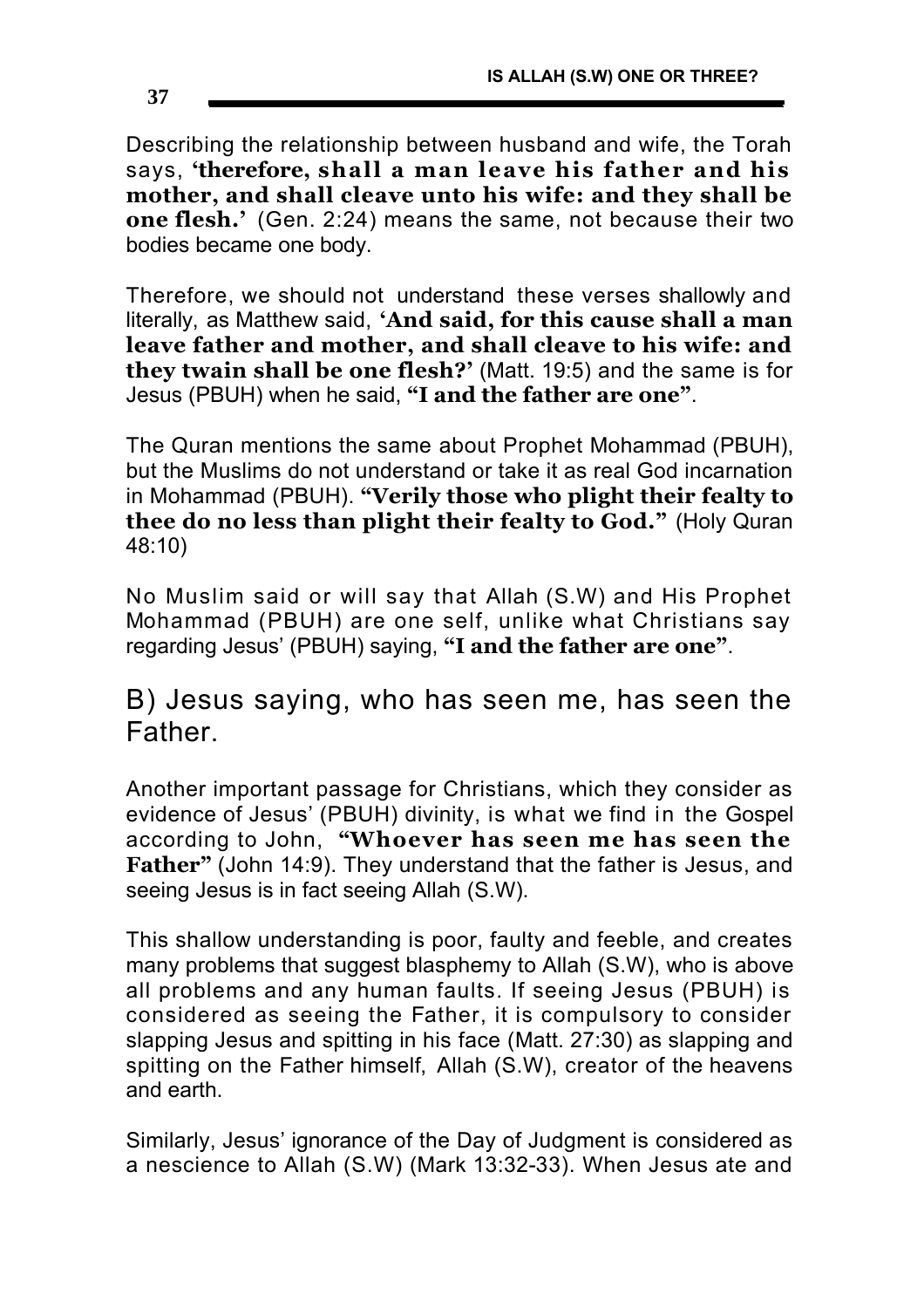drank (Luke 24:42-43) it was also considered, according to this shallow understanding, food and drink for the Father. Can anyone imagine that Allah (S.W), who created everything, eats, drinks, micturates, and defecates?

To understand the passage correctly, we read from the beginning, and it says, **"I go to prepare a place for you. And if I go and prepare a place for you, I will come again, and receive you to myself"**, the place that he mentioned is the kingdom. Thomas did not understand and said, **"Lord, we do not know where you are going. How can we know the way?"** (John 14:5).

He understood that Jesus (PBUH) spoke about a real road and a real journey. Correcting him and explaining that it is a spiritual journey, Jesus (PBUH) said, **"I am the way, the truth, and the life" ,** meaning, following God's statute and his religion alone will lead to the kingdom of heaven.

Then, Philip asked him to show them Allah (S.W); thus, Jesus (PBUH) scolded him, saying, "Have I been with you so long, and you still do not know me, Philip? Whoever has seen me has seen the Father. How can you say, 'Show us the Father'? (John 14:10) meaning, how could you ask such a thing, since you are a Jew, and you know that Allah (S.W) cannot be seen? Who ever has seen me, has seen the Father, when he witnessed Allah's deeds – the miracles –, which I performed.

This passage is the same as in Matthew, **"Then the King will say to those on his right, 'Come, you who are blessed by my Father, inherit the kingdom prepared for you from the foundation of the world. For I was hungry and you gave me food, I was thirsty and you gave me drink, I was a stranger and you welcomed me, I was naked and you clothed me, I was sick and you visited me, I was in prison and you came to me.' Then the righteous will answer him, saying, 'Lord, when did we see you hungry and feed you, or thirsty and give you drink? And when did we see you a stranger and welcome you, or naked and clothe you? And when did we see you sick or in prison and visit you?' And the King will answer them, 'Truly, I say to you, as you did it to one of the least of these my brothers, you did it to me.'** (Matt. 25:34-40) and no one in this world will say that the hungry one was the king; it is just an example and a metaphor.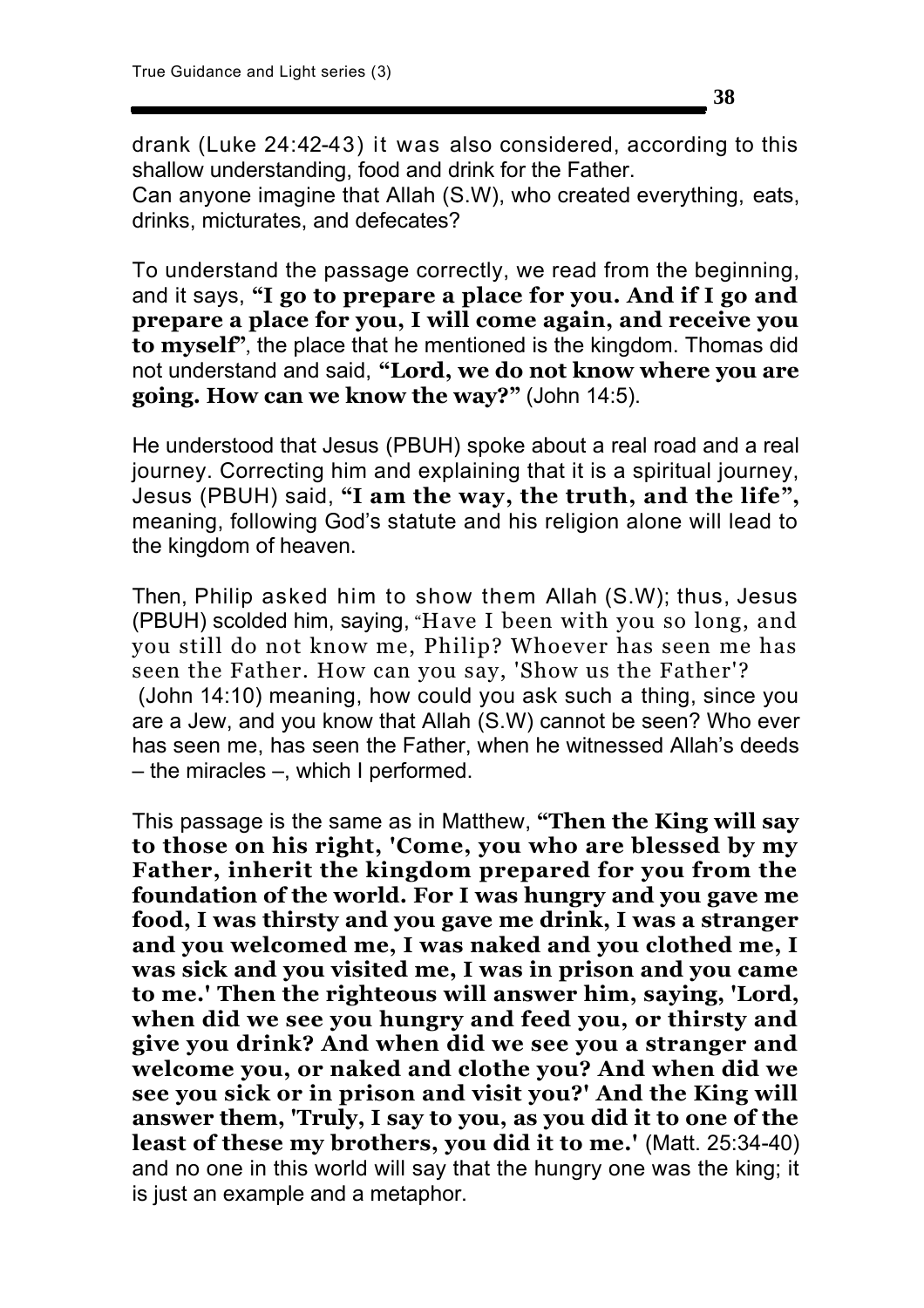Similarly, Mark said, **"Whoever receives one such child in my name receives me, and whoever receives me, receives not me but him who sent me."** (Mark 9:37). This passage does not mean that the boy is Jesus (PBUH) himself, or that Jesus (PBUH) is Allah (S.W) Himself. It means that, he (PBUH) tells us that whoever does good deeds for the child, is the same as doing it for him, and is obeying Allah (S.W) and His orders.

Similarly, as anyone who has seen Jesus (PBUH) is considered as if he or she has seen Allah (S.W), then whoever accepts Jesus (PBUH) and his disciples, has accepted Allah (S.W), and whoever has denied their message, he or she – in fact- has denied Allah's Law. Therefore, Jesus (PBUH) said, **"The one who hears you hears me, and the one who rejects you rejects me, and the one who rejects me rejects him who sent me."** (Luke 10:16)

He (PBUH) confirms that again when he said, **"Whoever receives you receives me, and whoever receives me receives him**  who sent me." (Matt. 10:40) similarly, whoever has seen Jesus (PBUH) it is the same as seeing Allah (S.W), because, as he said, **"Do you not believe that I am in the Father and the Father is in me? The words that I say to you I do not speak on my own authority, but the Father who dwells in me does his works."** (John 14:10).

In the Book of Acts, when Peter spoke to Ananias regarding the field's money, is similar. **"While it remained unsold, did it not remain your own? And after it was sold, was it not at your disposal? Why is it that you have contrived this deed in your heart? You have not lied to men but to God." When Ananias heard these words, he fell down and breathed his last. And great fear came upon all who heard of it."** (Acts 5:4- 5) to lie to people is to lie – in fact - to Allah (S.W), and that does not mean that people and Allah (S.W) are the same.

The seeing, when he said "Who has seen me has seen the Father" is metaphoric, which is the insight seeing and not the sight, and this insight seeing is for all believers, who are from Allah (S.W). Jesus (PBUH) said, **"not that anyone has seen the Father except he who is from God; he has seen the Father."** (John 6:46) and all the believers are from Allah (S.W). **"Everyone who believes that Jesus is the Christ has been born of God, and everyone who**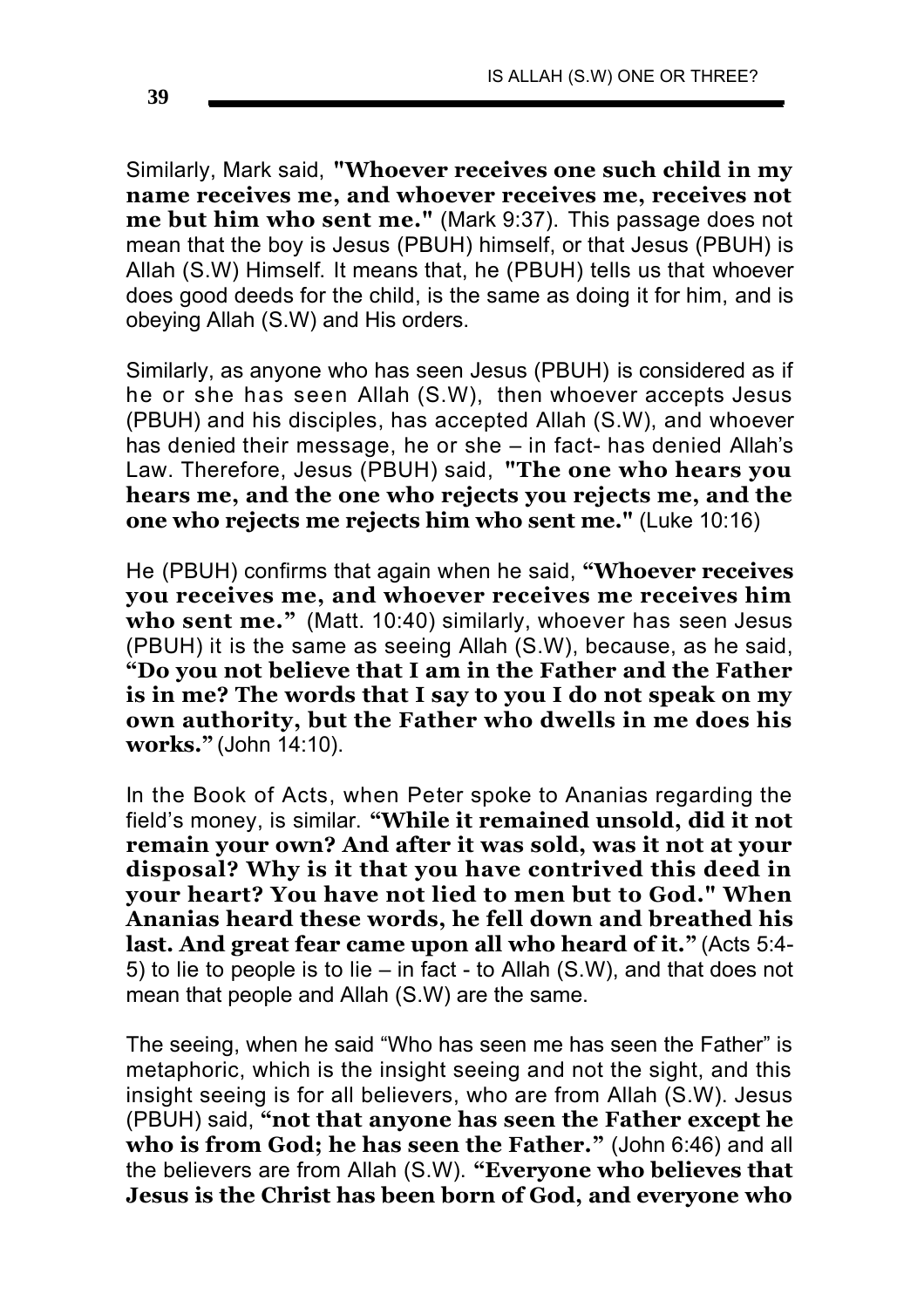#### **loves the Father loves whoever has been born of him."** (John (1) 5:1)

Another proof is what Jesus (PBUH) said after that. **"Yet a little while and the world will see me no more, but you will see me. Because I live, you also will live."** (John 14:19) He is not talking about real sight, since he is talking about his ascension to heaven and at that time, the world and the disciples will not see him. He is talking about the faith and spiritual insight, in which the believers and the disciples will be able to see and feel, but not the others.

What comes in Matthew supports this, Matthew said, **"And no one knows the Son except the Father, and no one knows the Father except the Son."** (Matt. 11:27)

Another passage, which is similar, that c omes in the Gospel according to John. **"And Jesus cried out and said, "Whoever believes in me, believes not in me but in him who sent me. And whoever sees me sees him who sent me. For I have not spoken on my own authority, but the Father who sent me has himself given me a commandment--what to say and what to speak. And I know that his commandment is eternal life. What I say, therefore, I say as the Father has told me."** (John 12:44-51) and it meant insight.

His saying, "Who has seen me has seen the one who has sent me", does not mean that who has seen the one sent – the Son – has seen the sender – the father-, unless they both are one. Furthermore, this can be refuted by his saying, **"You heard me say to you, 'I am going away, and I will come to you.' If you loved me, you would have rejoiced, because I am going to the Father, for the Father is greater than I."** (John 14:28) and **"My Father, who has given them to me, is greater than all, and no one is able to snatch them out of the Father's hand."** (John 10:29) no Christian would affirm that the Father is the Son, but they are different personalities, even though they claim that they – the Son and the Father- are united.

In his book, Commentaries on John's Gospel, Priest MATTA EL MESKEEN said, "Christian belief is that, the hypostases of God are different. The Father is not the Son, nor the Son is the Father, and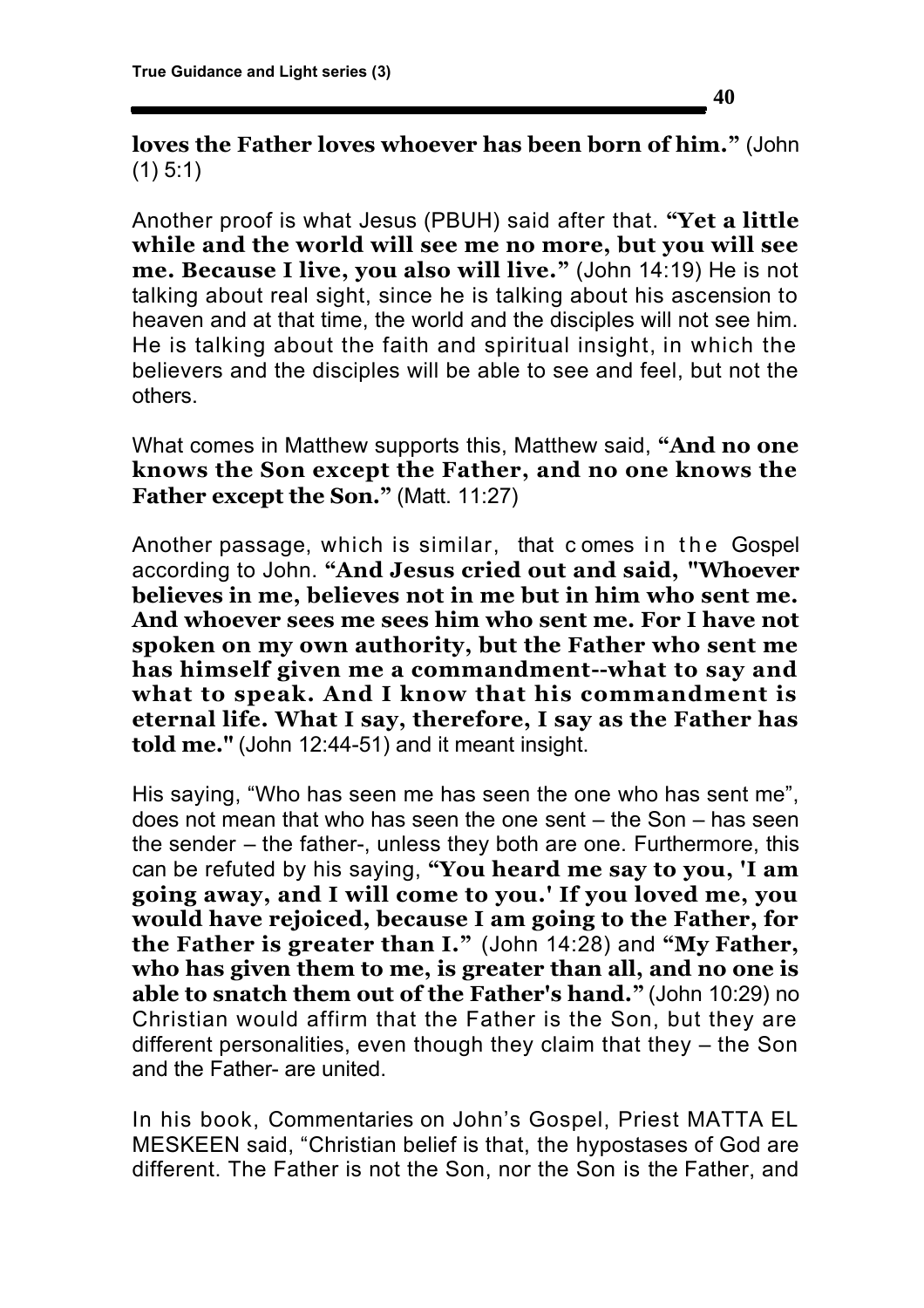each hypostasis has his own divine characteristics."<sup>1</sup> Therefore, who has seen the Son, did not see the Father.

Finally, according to the Bible, it is impossible to see Allah (S.W) in this world, **"No one has ever seen God; the only God, who is at the Father's side, he has made him known."** (John 1:18) **"who alone has immortality, who dwells in unapproachable light, whom no one has ever seen or can see. To him be honor and eternal dominion. Amen.** (Ti. 1 6:16) Therefore, taking this verse "Who has seen me has seen the Father" as evidence for Jesus' divinity is weak and feeble, and is the insight kind of seeing as I mentioned above.

## C) Jesus' (PBUH) everlasting presence

Those who claim Jesus' (PBUH) divinity, cling to some of his words, which speak of his presence with his disciples and their followers, which come in the Gospels. They believe that it is an eternal presence, he said, while he was ascending to heaven, **"teaching them to observe all that I have commanded you. And behold, I am with you always, to the end of the age."** (Matt. 28:20) and he said, "Whenever two or three are gathered in my name, I will be among them".

They understand that it is a real physical presence and they consider it as evidence to his divinity, for Jesus (PBUH) is present everywhere and at any time, as Allah (S.W) is everywhere and at any time.<sup>2</sup>

The Holy Bible does not speak of a real physical presence of Allah (S.W) nor of Jesus (PBUH), for Allah (S.W) does not incarnate or dwell in His Creations. His presence is metaphoric; it is a support, and guidance type of presence and the same is for Jesus (PBUH) in showing the right path and instruction.

The passages, that contain this kind of presence in the Holy Bible, are uncountable. **"You will not need to fight in this battle. Stand firm, hold your position, and see the salvation of the LORD on your behalf, O Judah and Jerusalem.' Do not be afraid and do not be dismayed. Tomorrow go out against** 

 $\overline{a}$ <sup>1</sup> - The Gospel according to John, Priest Matta El Meskeen, Vol. 1 pp 35

<sup>&</sup>lt;sup>2</sup> - All these are unacceptable in Muslim Faith.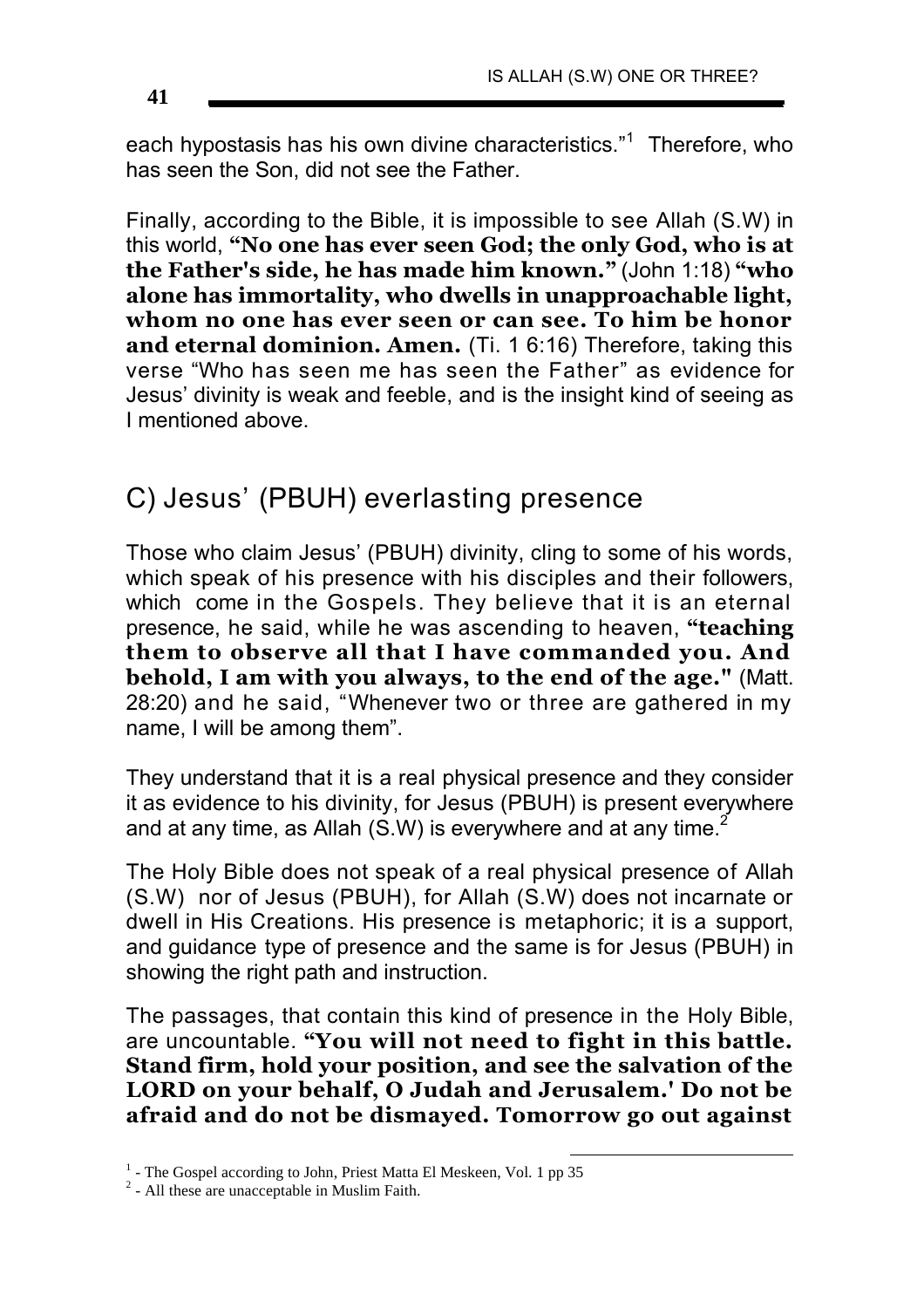#### **them, and the LORD will be with you."** (Chron.2 20:17) **"for the LORD your God is he who goes with you to fight for you against your enemies, to give you the victory."** (Duet. 20:4)

Allah (S.W) is with them by his salvation and support, and not that He came from heaven and physically fought with them.

Allah's (S.W) presence requires a response from the Jews, which is their acceptance of His Law and worshipping Him. **"and he went out to meet Asa and said to him, "Hear me, Asa, and all Judah and Benjamin: The LORD is with you while you are with him. If you seek him, he will be found by you, but if you forsake him, he will forsake you."** (Chr.2 15:2) and this is proof that it is a metaphoric presence.<sup>1</sup>

Regarding this claimed real presence of Jesus (PBUH), Jesus (PBUH) denied it and refuted this claim, when he told his disciples that he was leaving earth and would not be amongst them. He said, **"For you always have the poor with you, but you will not always have me."** (Matt. 26:11) Jesus then said, "I will be with you a little longer, and then I am going to him who sent me." (John 7:33)

His presence with them was spiritual, as Paul said in his Epistles to the Colossians and the Corinthians. **"Or though I am absent in body, yet I am with you in spirit, rejoicing to see your good order and the firmness of your faith in Christ."** (Col. 2:5) **"For though absent in body, I am present in spirit; and as if present, I have already pronounced judgment on the one who did such a thing."** (Cor.1 5:3)

## D) Christ, the image of Allah (S.W)

Among the evidence Christians present to prove Jesus' (PBUH) divinity, are Paul's words about him. **"the glory of Christ, who is the image of God"** (Cor.2 4:4) **"who, though he was in the form of God, did not count equality with God a thing to be grasped, but made himself nothing, taking the form of a servant, being born in the likeness of men."** (Phi. 2:6-7) **"He** 

<u>.</u>

<sup>1</sup> - see also, (Gen. 48:21, Exodus 10:10, Chro.(1) 22:18, Jer. 42:11)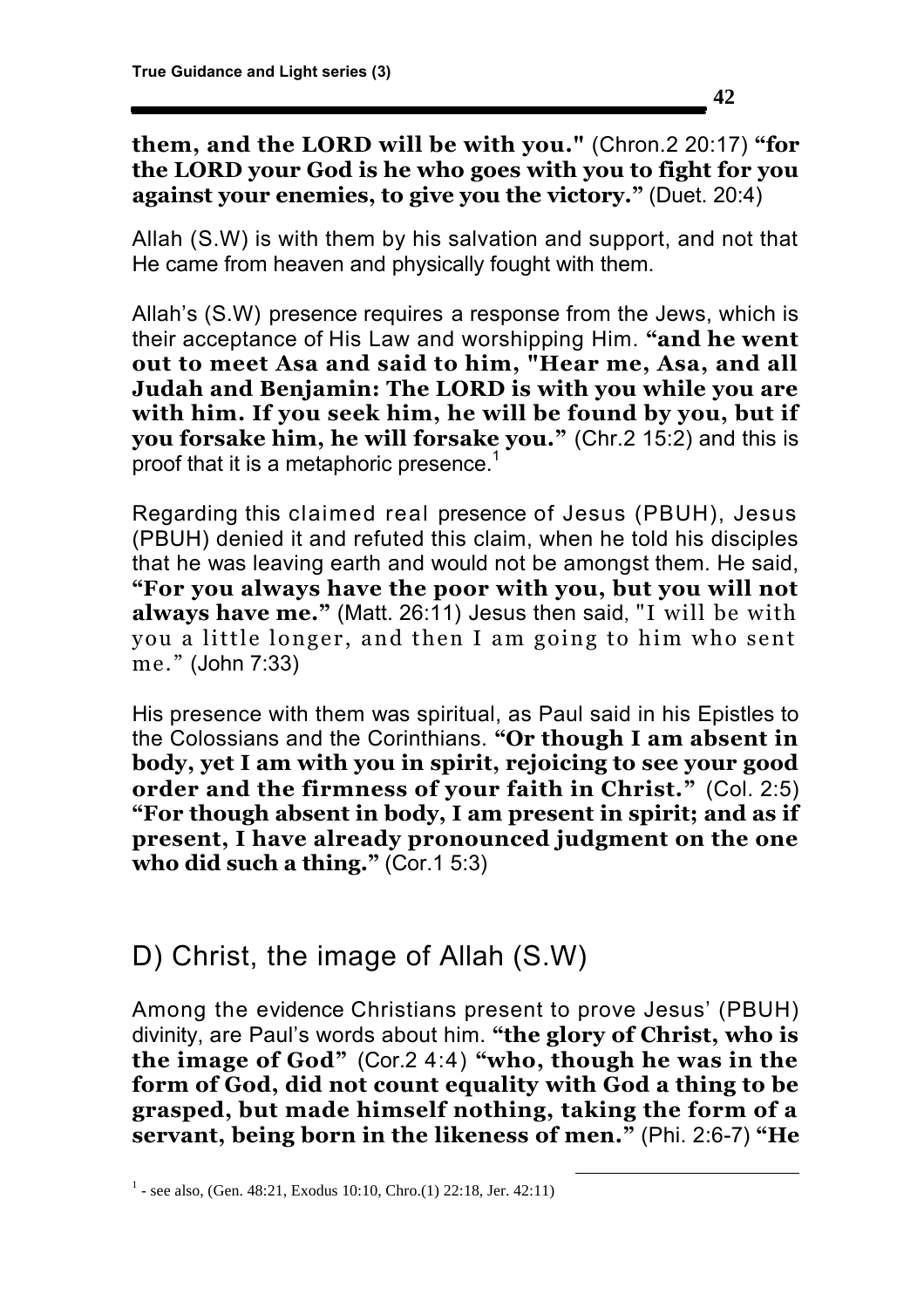#### **is the image of the invisible God, the firstborn of all creation."** (Col. 1:15)

These words are Paul's words. Paul, who did not have the honor of meeting Jesus (PBUH) nor did he study under him. We do not see the disciples mention such words, and that is sufficient to throw doubts on them.

Moreover, the image is different from the self, God's image here means his representative to declare His Law, as Paul said in another passage, **"For a man ought not to cover his head, since he is the image and glory of God, but woman is the glory of man."** (Cor. (1) 11/7) which means, that Allah (S.W) delegated man in his power over woman.

Jesus' (PBUH) being of the same image as Allah (S.W) does not prove his divinity, for, Adam – according to the Bible – shared Allah's (S.W) image, as mentioned in the Book of Genesis about his creation. **"Then God said, "Let us make man in our image, after our likeness. And let them have dominion over the fish of the sea and over the birds of the heavens and over the livestock and over all the earth and over every creeping thing that creeps on the earth." So God created man in his own image, in the image of God he created him; male and female he created them."** (Gen.1/26-27)

# E. prostrating to Jesus

The Gospels mention the prostrating of some people, who were contemporary with Jesus (PBUH), to him. Christians believe that this prostrating are evidence of his divinity, and that he is worthy of worship.

The father of the bleeding girl did it once, **"While he was saying these things to them, behold, a ruler came in and knelt before him, saying, "My daughter has just died, but come and lay your hand on her, and she will live."** (Matthew 9/18), the leprous kneeled to him as well, **"And behold, a leper came to him and knelt before him, saying, "Lord, if you will, you can make me clean."** (Matthew 8/2), and the Magi prostrated to him when he was a child. " **And going into the house they saw the child with Mary his mother and they fell down and**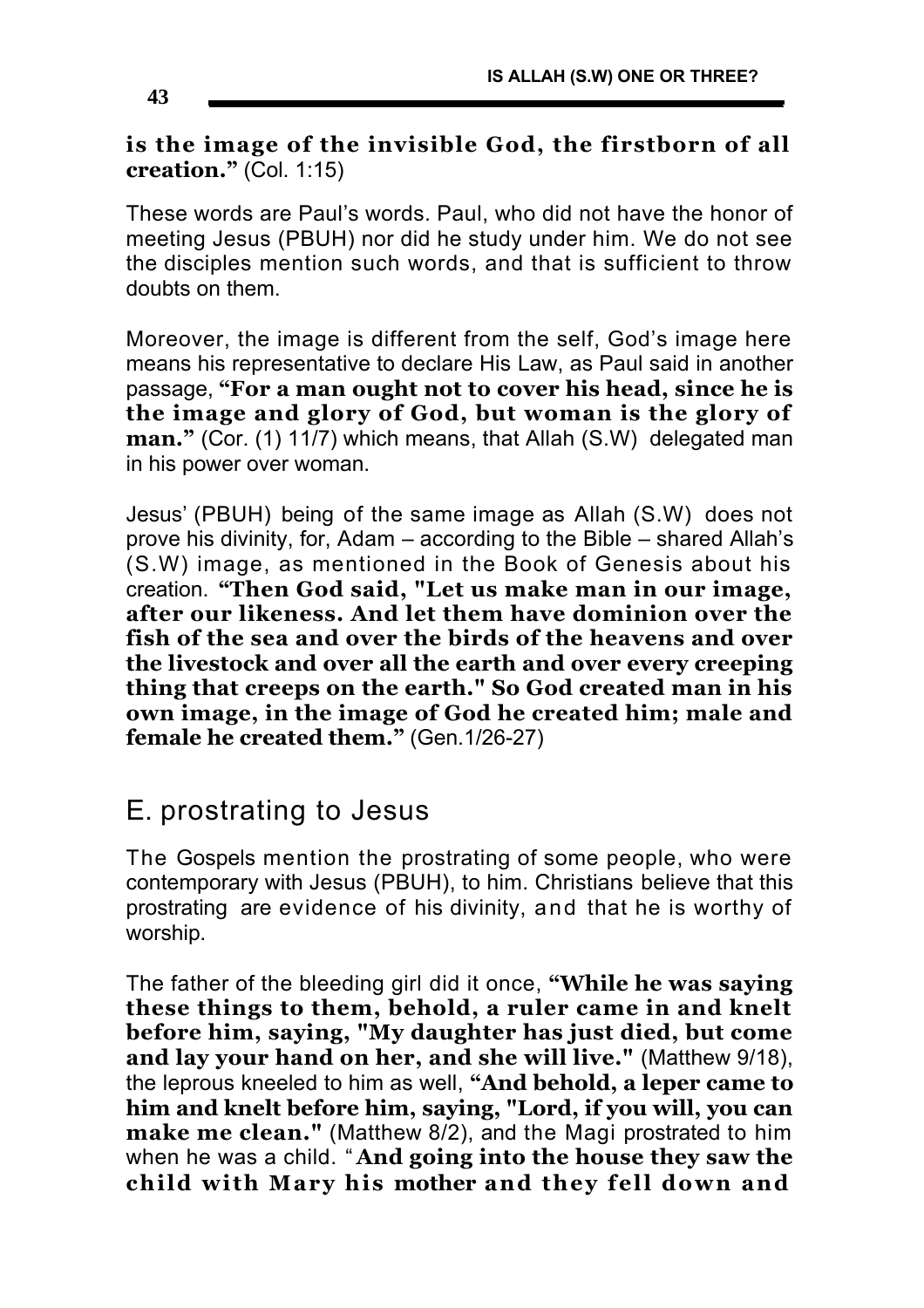#### **worshiped him. Then, opening their treasures, they offered him gifts, gold and frankincense and myrrh."** (Matthew 2/11).

There is no doubt that prostrating is an indication of worship, but it does not mean that all prostrating must be worship. Prostrating could be to show esteem and glorification; as Abraham (PBUH) prostrated honoring the people of Hath, **"Abraham rose and bowed to the Hittites, the people of the land."** (Gen. 23/7).

Jacob (PBUH) and his family prostrated to Esau, the son of Isaac, when they met him. (Gen. 33/3-7)

Moses (PBUH) prostrated to his father in law when he came from Median to visit him (Ex. 18:7), and Joseph's brothers (PBUH) prostrated to him not to worship, but to honor him. (Gen. 42:6).

All these examples and many more do not mean more than respect, and the same goes for prostrating to Jesus (PBUH).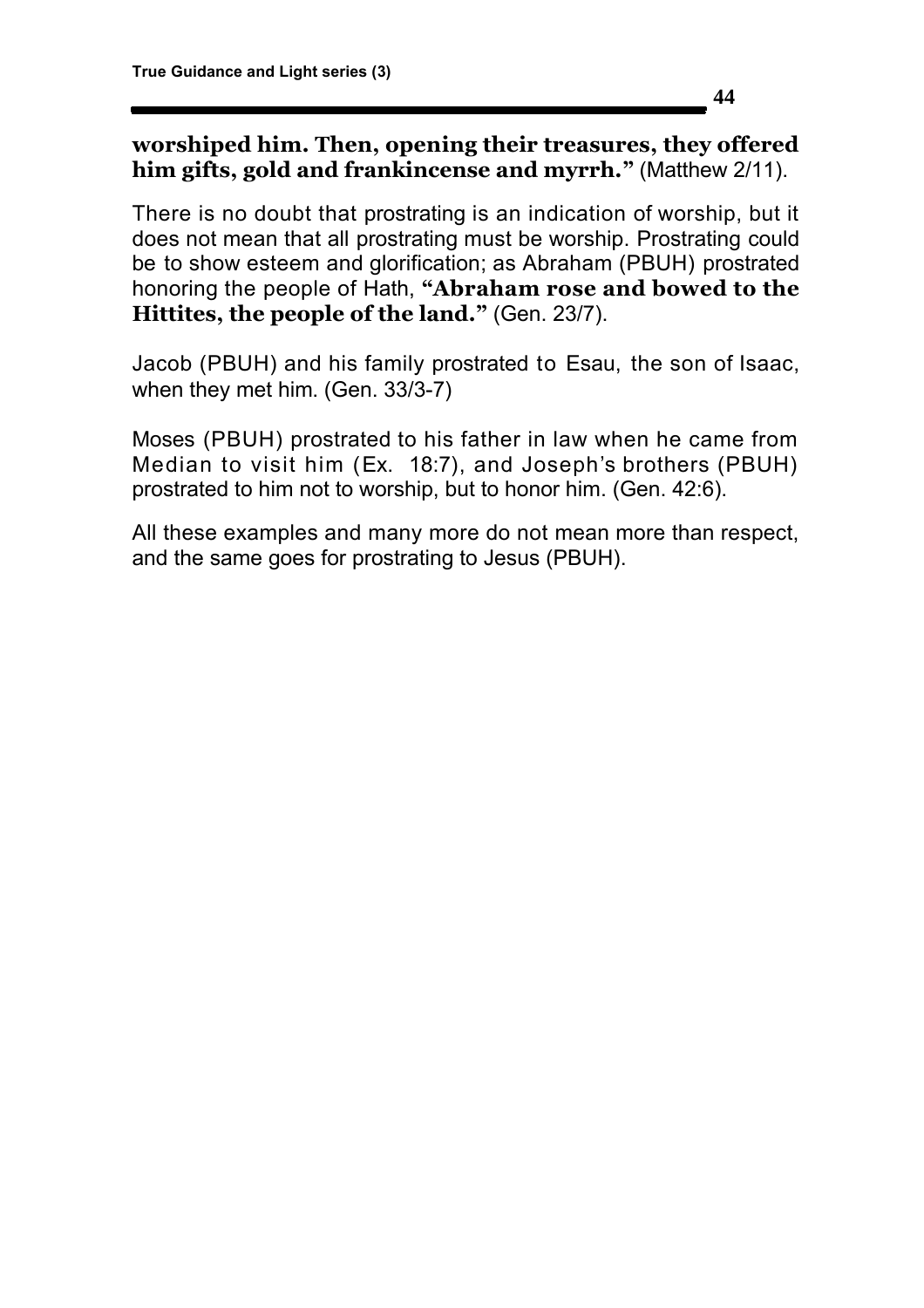# **4- PASSAGES RELATING ALLAH (S.W)'S CHARACTERISTICS TO JESUS (PBUH)**

## **A. Jesus' eternity**

Christians speak about Jesus (PBUH), the God who existed before creation, and they present their proof in many ways. One of them is to present what comes in the Gospel of John, which the writer attributed to Jesus (PBUH). He said, **"Your father Abraham rejoiced that he would see my day. He saw it and was glad." So the Jews said to him, "You are not yet fifty years old, and have you seen Abraham?" Jesus said to them, "Truly, truly, I say to you, before Abraham was, I am."** (John 8/56-58)

Christians – wrongly – understand from this, that Jesus (PBUH) existed before Abraham (PBUH), which means – according to them – that he is eternal. They support their proof with what John has said about Jesus (PBUH). **"Behold, he is coming with the clouds, and every eye will see him, even those who pierced him, …"I am the Alpha and the Omega."** (Rev. 1/7-8) (Means the first and the last)

The beginning of the Gospel according to John indicates an eternal existence for Jesus (PBUH) before the creation of the world. **"In the beginning was the Word, and the Word was with God, and the Word was God. He was in the beginning with God.** (John 1/1-2).

These passages – according to Christians- declare the eternity and immortality of Jesus (PBUH); therefore, it is evidence of his divinity.

Scholars do not agree with Christians' conclusions. The existence of Jesus before Abraham (PBUT) does not mean the real existence of him, but the existence of Allah's (S.W) fate and choice of him. That means, that Allah (S.W) had selected him long before He created him, as Paul said, - according to the Monastic Jesuit edition- **"He was foreknown before the foundation of the world"** (Peter (1) 1/20).

Paul said the same about himself and his followers. **"Even as he chose us in him before the foundation of the world, that we should be holy"** (Eph. 1/4) meaning, 'Allah (S.W) chose us by his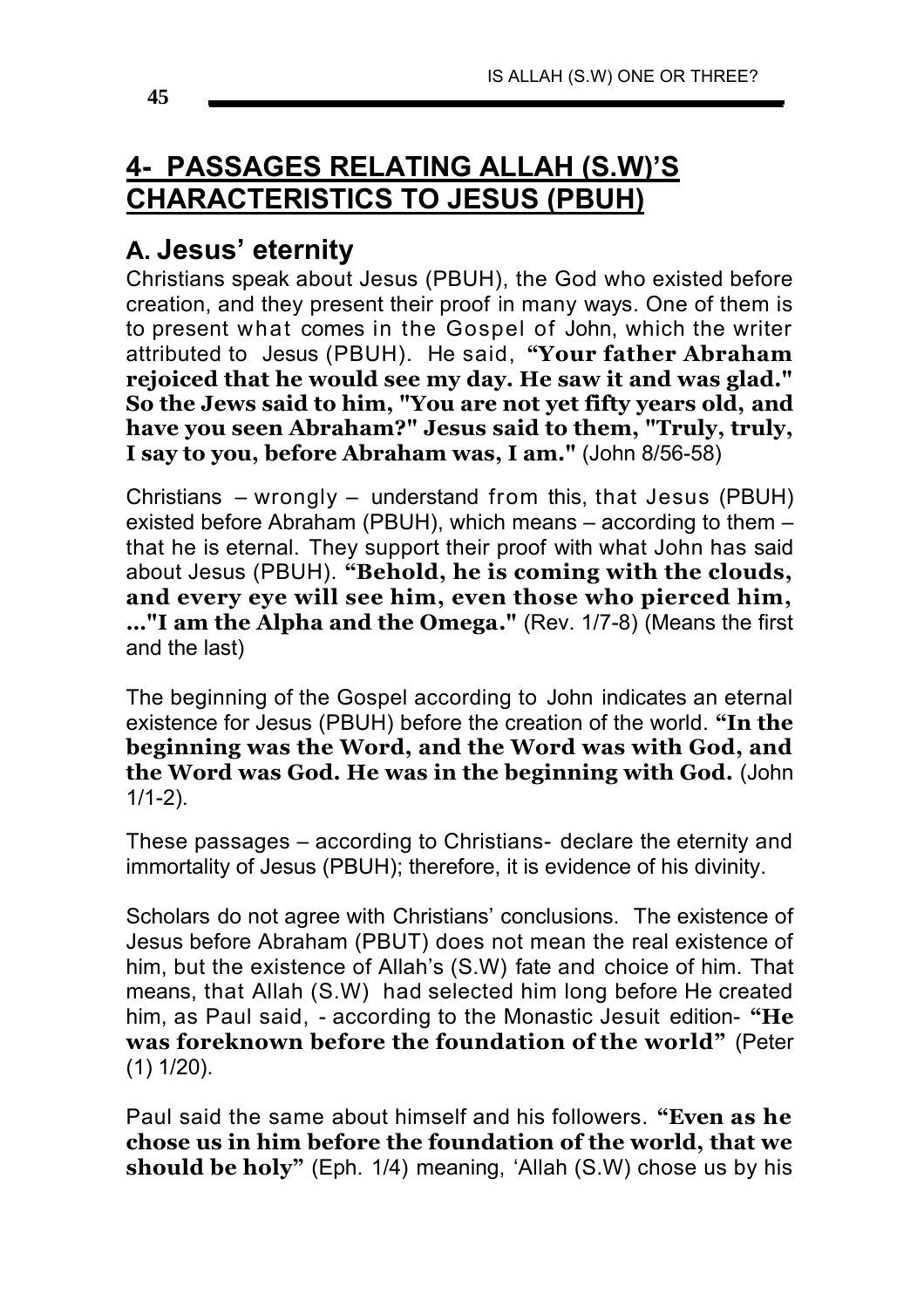**46**

fate as he chose Jesus' (PBUH), and that does not indicate his or their existence at that time.

This old existence of Jesus (PBUH), which is the divine selecting and Allah's (S.W) love of him, is the glory that Allah (S.W) gave to Jesus, as he said, **"And now, Father, glorify me in your own presence with the glory that I had with you before the world existed."** (John 17/5)

This glory is the same glory that Jesus (PBUH) gave to his disciples when he chose them to be his followers, as Allah (S.W) selected him to deliver the message. **"Father, I desire that they also, whom you have given me, may be with me where I am, to see my glory that you have given me because you loved me before the foundation of the world."** (John 17/24) loving a thing does not need its existence, as one can love the nonexistent or the impossible, which never and will not exist.

Abraham's acquaintance with Jesus (PBUT) before his earthly existence and creation does not mean knowing him personally; for, he never saw him. Therefore, his saying, "he saw me and he was delighted", is a figurative and metaphoric seeing, an acquaintance seeing, otherwise, Christians have to present evidence, proving that Abraham had seen the Son, who is the second hypostasis in the Trinity, or prove the existence of Jesus' body in Abraham's time (PBUT).

Jesus' (PBUH) saying, **"Before Abraham was, I am."** (John 8/56- 58) does not prove his existence in the beginning or the eternity. What the passage indicates - if we take it as it is- is that Jesus (PBUH) existed since Abraham's (PBUH) time, but Abraham's time does not mean eternity.

In addition, if Jesus was before Abraham (PBUT) and all creatures, prophet Jeremiah shared the same existence with him. Allah (S.W) knew Jeremiah and sanctified him before he was born. He said about himself, **"Now the word of the LORD came to me, saying, "Before I formed you in the womb I knew you, and before you were born I consecrated you I appointed you a prophet to the nations."** (Jeremiah 1 /4-5), and Sirach said in his wisdom, **"who nevertheless was a prophet, sanctified in his mother's womb"** (Sirach 49:7)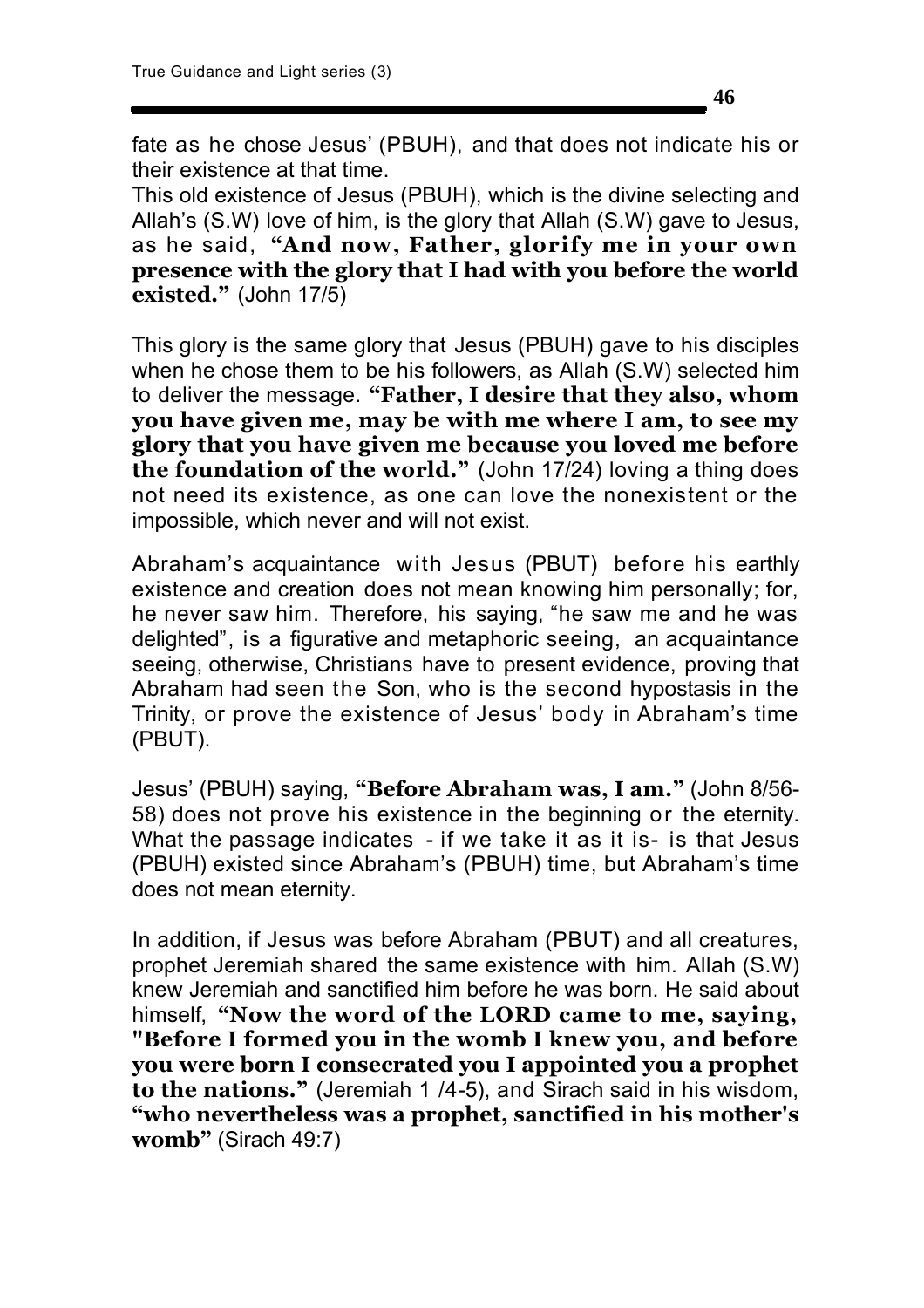This divine acquaintance with Jeremiah, without doubt, is older and more honored than Abraham's acquaintance with Jesus (PBUT), and does not mean his real existence on earth.

Among those who share Jesus' (PBUH) claimed immortality, Melchizedek, who was a saint in Abraham's time (PBUH). Paul claimed that Melchizedek had neither father nor mother, and no beginning or end, which means he is eternal. Paul said, **"For this Melchizedek, king of Salem, priest of the Most High God, … He is without father or mother or genealogy, having neither beginning of days nor end of life, but resembling the Son of God he continues a priest forever."** (Heb. 7/1-3)

Why Christians do not consider him as God since he and the Son of God are alike in many ways? He is superior to Jesus (PBUH), whom Christians confess that he was crucified, died, had a mother, and even a father, according to Matthew and Luke, whereas Melchizedek was far above all that.

Furthermore, among those who were before Abraham (PBUH) and deserved eternity- if we do not understand the passages clearly- is humanity wisdom or, the wise Prophet Solomon (PBUH). He said about himself and about the wisdom, which he and many other humans had, **"I, wisdom, dwell with prudence, and I find knowledge and discretion… "The LORD possessed me at the beginning of his work, the first of his acts of old. I was anointed from everlasting, at the first, before the beginning of the earth. When there were no depths I was brought forth, when there were no springs abounding with water. Before the mountains had been shaped, before the hills, I was brought forth."** (Pro. 8/12-25 Modern King James Version), thus, Solomon (PBUH) or the humankind wisdom, – according to the shallow and literal understanding – is Allah's (S.W) Christ for eternity.

Christians have no evidence for their claim that, this passage in Proverbs talks about Jesus (PBUH). Solomon (PBUH) wrote Proverbs, as its introduction says. **"The proverbs of Solomon; son of David."** (Pro. 1/1).

Many passages in P roverbs, indicate that Solomon (PBUH) continued to speak these passages, when he said, **"My son, be attentive to my wisdom"** (Pro.5/1), and (Proverbs 1/8, 3/1, 3/21,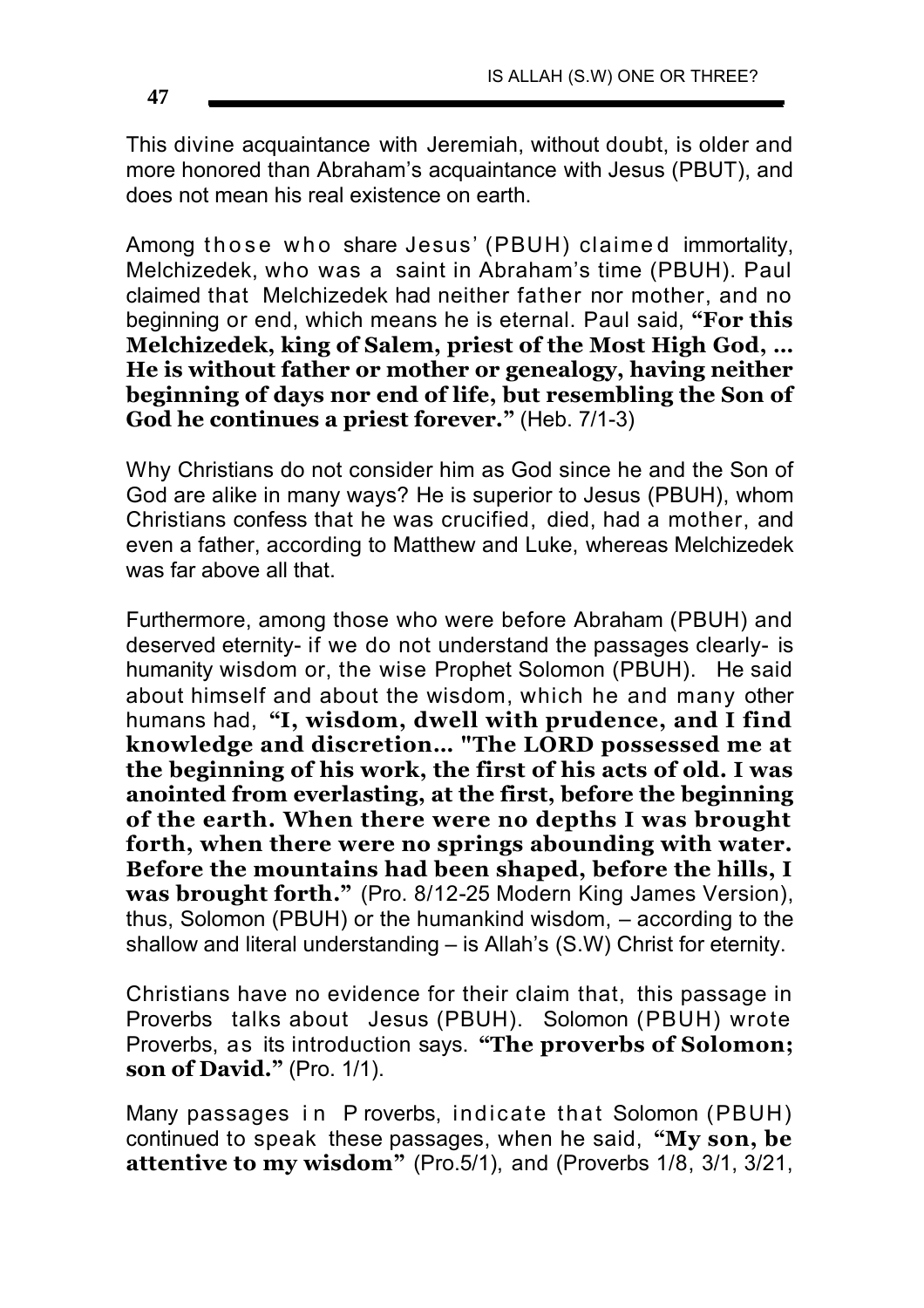7/1 and others) the speaker is Solomon (PBUH) and the embodied wisdom in him.

The Holy Bible described Solomon (PBUH) as a wise man, but one may ask which wisdom was it? Was it Allah's (S.W) wisdom, as those, who were contemporary with him, saw in him. **"And all Israel heard of the judgment that the king had rendered, and they stood in awe of the king, because they perceived that the wisdom of God was in him to do justice."** (Kings (1) 3/28).

The sentence, **"I was anointed from everlasting"** (Modern King James Version) does not refer to Jesus (PBUH) the son of Mary (PBUH), as the word 'Messiah', which means anointed, was an attribute for many beside Jesus (PBUH), whom Allah (S.W) had blessed, the prophets David and Isaiah (PBUT). (See Psalms 45:7, and Isaiah 1/61). There is no reason to distinguish Jesus' (PBUH) anointment from the anointment of others.

Facing the interdiction that caused by the above passage in Proverbs, some Christians say, "the speaker in Proverbs is God's wisdom, which is his personal characteristic that exists in Him from the beginning, and it is not His act which He gave to His prophet Solomon (PBUH). This reasoning is unacceptable, for the passage is talking about a prophet who was anointed with blessing and anointment oil, **"I was anointed from everlasting"** Allah's (S.W) characteristic, which exists in Him, can never be anointed, and why should it be?

In addition, the passage is talking about a created wisdom; even though it was old, as the wisdom said, **"The LORD possessed me at the beginning of his work …Before the mountains had been shaped, before the hills, I was brought forth."**

The Good News Bible (1978-1997), uses the word "Created", it says, "**The lord created me**" instead of (**The Lord possessed me**).

The Monastic Jesuit Edition uses the same word 'Created'. **"The lord created me first, before his acts"**, thus, the wisdom is an old entity, even before the mountains and the hills.

In Sirach wisdom, **"Wisdom had been created before all things"** (sirach1/4), specifically, **"He created me from the beginning before the world, and I shall never fail."** (Sirach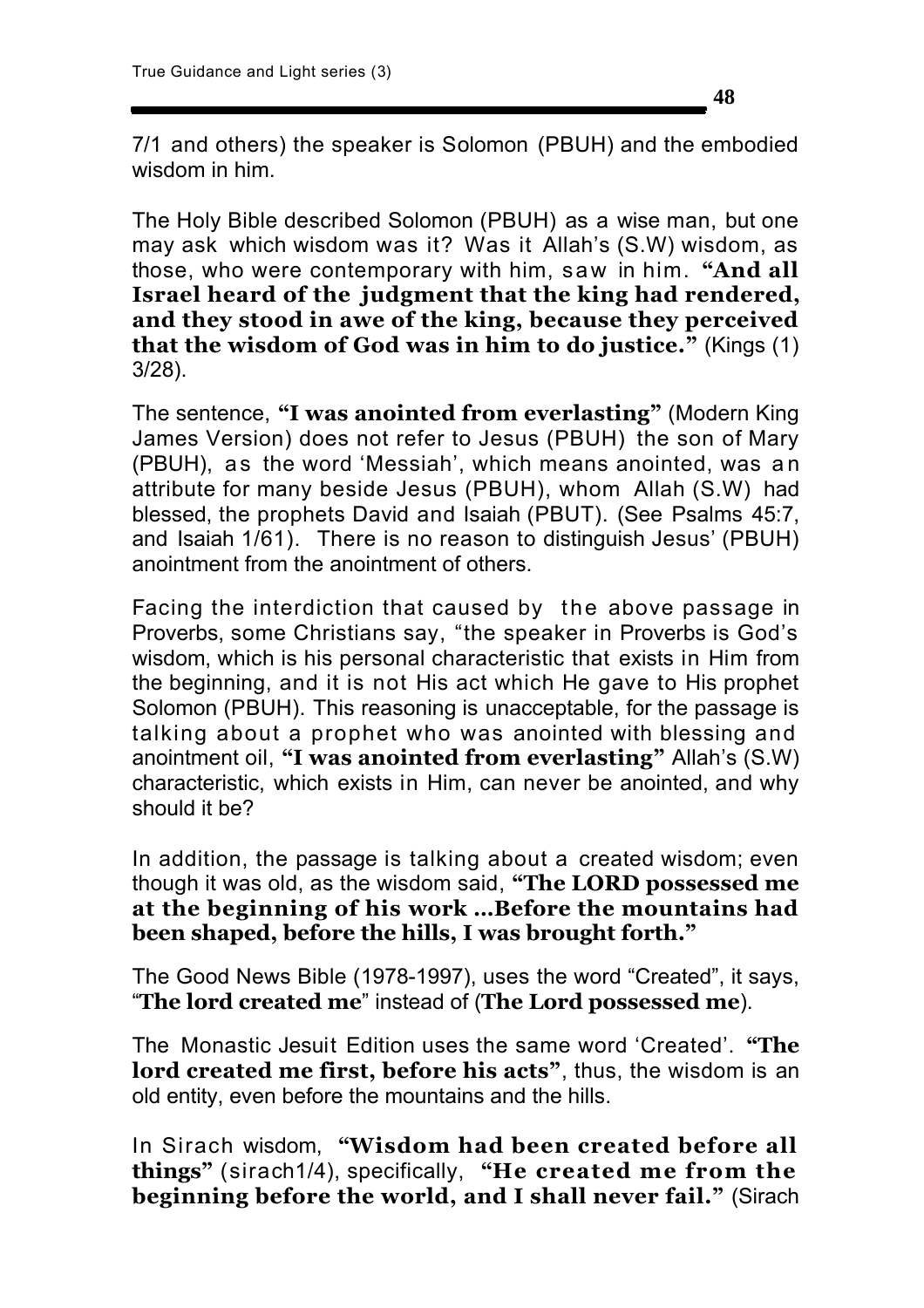24/9). It is not Allah's (S.W) eternal wisdom, but the wisdom He gave to the wise men and incarnated in them. The first one of them was the wise Solomon (PBUH), whom **"they perceived that the wisdom of God was in him."** (Kings (1) 3/28).

Whoever reads the passage thoughtfully, will find no difficulty in understanding which kind of wisdom it was. It is a valuable wisdom; "**for wisdom is better than jewels, and all that you may desire cannot compare with her."** (Pro. 8/11) and it is human; "**The mouth of the righteous brings forth wisdom."** (Pro. 10/31).

The first rank of this human wisdom is Allah (S.W)-fearing; **"The fear of the LORD is the beginning of wisdom"** (Pro. 9/10) and it is Allah's (S.W) gift to man. " **For the LORD gives wisdom; from his mouth come knowledge and understanding"** (Pro. 2/6).

This wisdom is always attached with understanding, the writer advises, **"Say to wisdom, "You are my sister," and call insight your intimate friend, to keep you from the forbidden woman."** (Pro. 7/4-5)

With this wisdom, kings, the rich and the judges, had authority over others**. "I, wisdom, dwell with prudence,… I have counsel and sound wisdom; I have insight; I have strength. By me kings reign, and rulers decree what is just; by me princes rule, and nobles, all who govern justly. I love those who love me, and those who seek me diligently find me. Riches and honor are with me, enduring wealth and righteousness. My fruit is better than gold, even fine gold, and my yield than choice silver. I walk in the way of righteousness, in the paths of justice, granting an inheritance to those who love me, and filling their treasuries. "The LORD possessed me at the beginning of his work..."** (Pro. 8/ 12-22)

Whoever reads this thoughtfully, will – without doubt - determine that this wisdom is not Allah's (S.W) eternal characteristic, which exists in Him, because there are no jewels or money equal to Allah's (S.W) wisdom, and it brings no wealth, power or dominion. In addition, Allah's (S.W) wisdom does not come from human mouth, and - of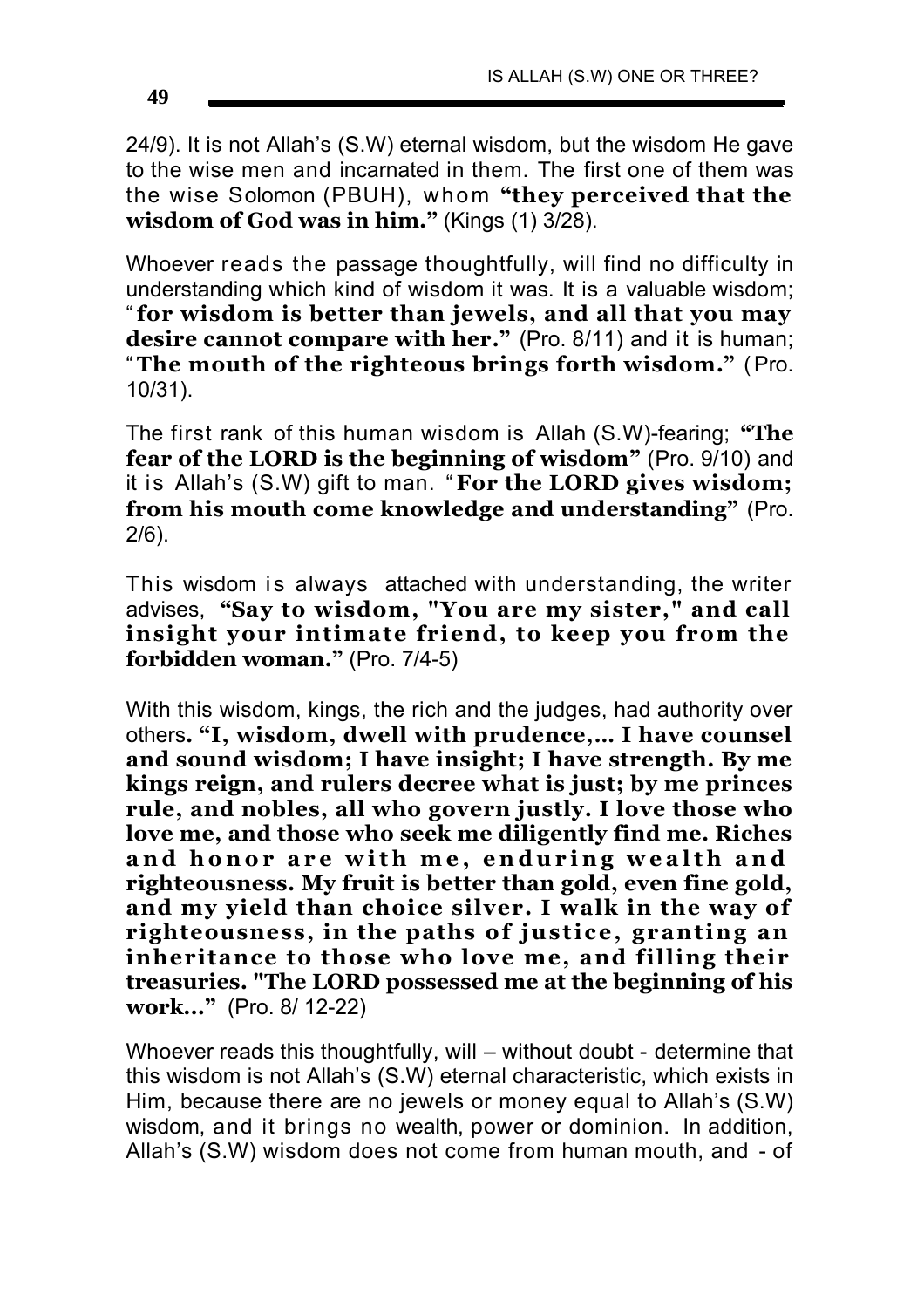course - it does not include "Allah (S.W)-fearing", because it is His characteristic.<sup>1</sup>

## B.The beginning of the Gospel according to John

Taking the beginning of the Gospel according to John as evidence for Jesus' (PBUH) divinity, **"In the beginning was the Word, and the Word was with God, and the Word was God. He was in the beginning with God. All things were made through him, and without him was not any thing made that was made."**(John 1/1-3), made scholars point out many important points:

- Scholars brought to our attention, that the writer of this Gospel had plagiarized this passage from Philo Alexandrian  $(40\text{ C.E.})$ . PHELISIAN SHALI says, "The idea of the Word (logos) comes from the Stoical philosophers and from the Jewish philosopher (Philo), and borrowed from these creeds and theories by Saint Justin, and, by the writer of the first lines of the Gospel, which is attributed to Saint John.<sup>2</sup>

Scholars believe that, the term (word) with its philosophical structure is different from Jesus' (PBUH) culture, the simplicity of his words, and the language of his disciples, especially John whom the Book of Acts describes as illiterate and slang-spoken. It says, **"Now when they saw the boldness of Peter and John, and perceived that they were uneducated, common men, they were astonished."** (Acts 4/13)

- DEEDAT mentioned that there is a fabrication in the English translation, which is the origin of all other translations of the Holy Bible.

<sup>2</sup>- Summary of the History of Religions, Phelsian Challi, pp 247, The Holy Bible's Dictionary, pp 903.

<sup>-</sup><sup>1</sup>-the reader may becomes confused with the description of the wisdom in Proverb: "then I was beside him, like a master workman, and I was daily his delight, rejoicing before him always, rejoicing in his inhabited world and delighting in the children of man." (8:30-31) which indicates that, the wisdom is a creator. In fact, it is an intended fabrication. The same verse in the Monastic Jesuit Edition, is as follows, "then I was by him his nursling, and I was daily his delight, rejoicing always before him, rejoicing in his inhabited world", it does not talk about the wisdom that creates, but about the child's wisdom, which begins in childhood and grows as the person grows.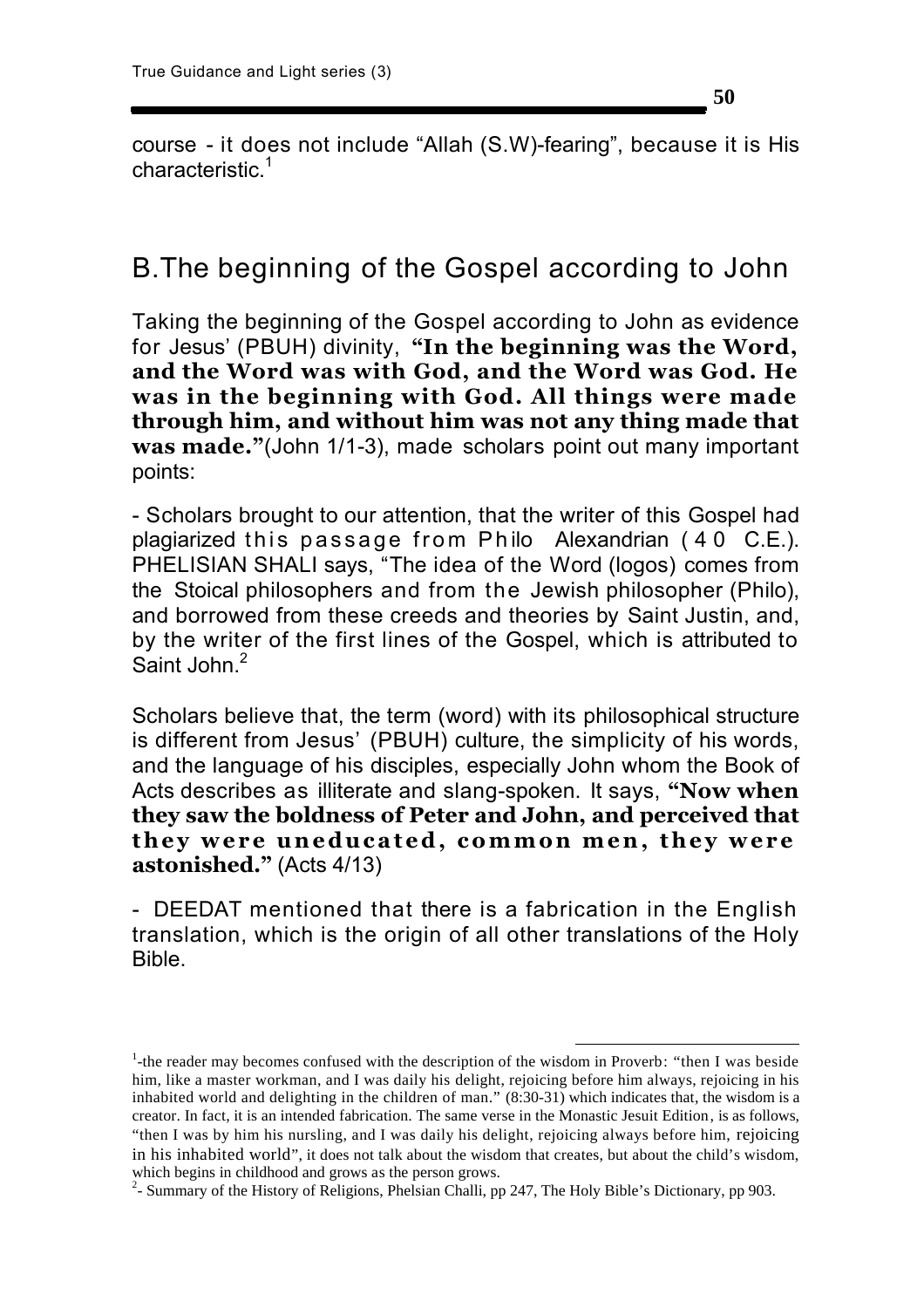To understand the passage clearly, the prominent scholar DEEDAT brings us back to the Greek original codex.

The actual translation of that passage is, "in the beginning was the word, and the word was with God". The Greek translation uses the word (HOTHEOS), which translates as "God", in English with the capital 'G' referring to the real divinity.

The passage continues saying, "the word was god", here, the Greek original uses the word (TONTHEOS). The English translation should use the word (god) with a small letter, to indicate the figurative divinity as the Bible uses in many places; I will list a few examples below.

In the Book of Exodus, we read, **"I have made you like God to Pharaoh"** (Exodus 7/1).

When he was talking about the devil that Paul called him the "god of age", who blinded the mind of the unbelievers (see, Cor.2 4:4). The Greek original used the word (TENTHOES) in Paul's Epistle, and it translated to (god) in English, using the indefinite article (a).

The Holy Bible English translators changed the Greek passage of John's Gospel, using the word "God" which refers to the real divinity, instead of (god) which refers to the figurative meaning, which makes the confusion in this passage, and that - without doubt – is a kind of fabrication.<sup>1</sup>

Some translations realized this mistranslation and used the correct form of the word; one of them is the New World Translation, in its various universal translations, it says, (and the word was a god).

In addition, I have designated a special appendix to show the distortion in many different copies in reading this word. Some of what I mentioned is, "In John's sentence, whether the Word or Logos was (god) or (divine) or (as god), does not mean that God was with God; it is only a characteristic of the Word or Logos, and it does not determine its identity as God Himself".

I Quoted from Phillip Horner, a writer in the Holy Bible Literature Magazine, his saying in ( volume 92/87), "I think the description indication in (John 1:1) is so obvious, we cannot consider the name definite"

<sup>&</sup>lt;sup>1</sup> - Two debates in Stockholm, Ahmad Deedat, pp 135-137. Christ in Islam, Ahmad Deedat, pp 84-87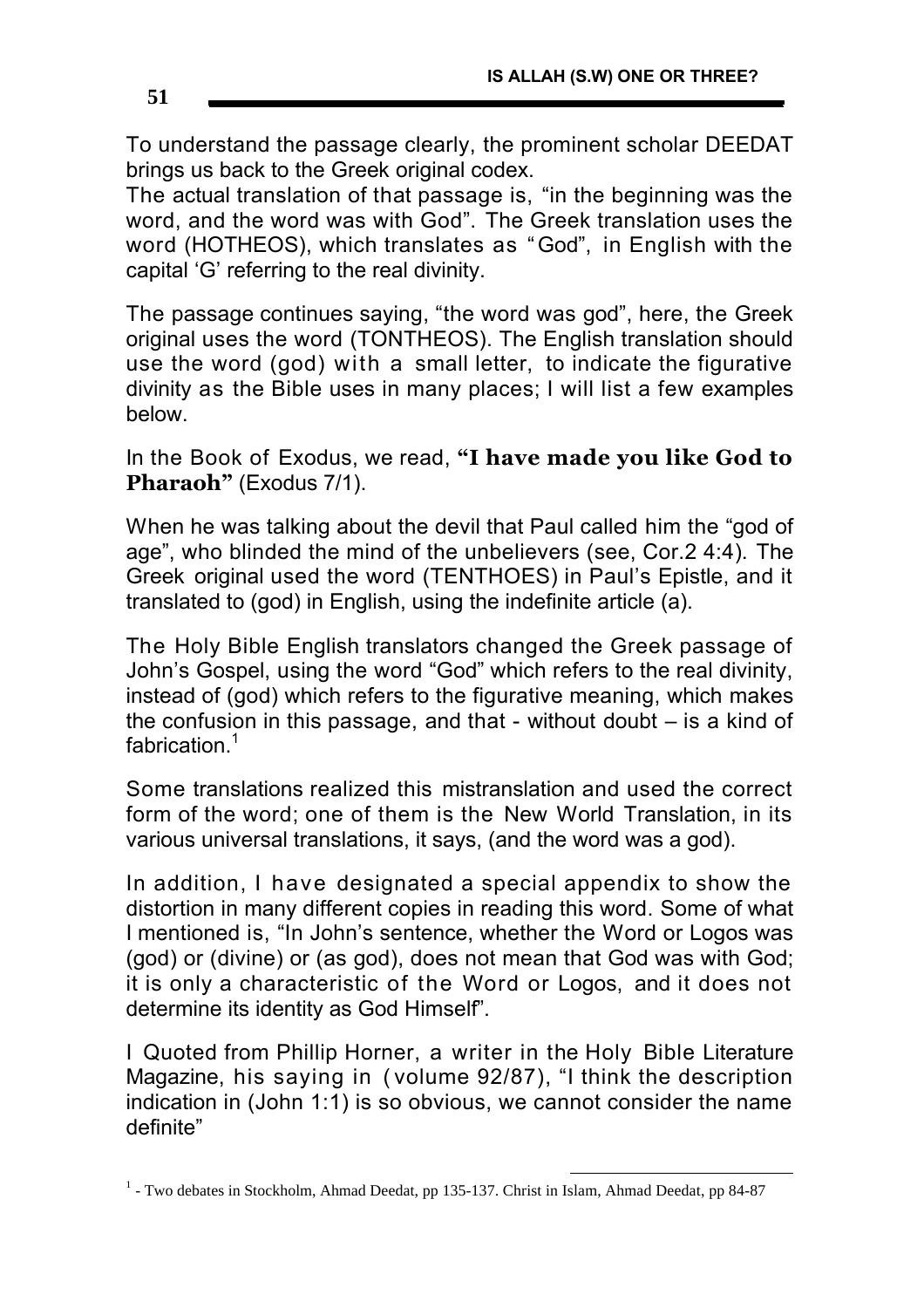In his Commentary on John's Gospel, the Egyptian priest MATTA AL MESKEEN said,

"Here the word (God), in the Greek origin, came without the definite article (the)… and since the word (the God) means the whole self. In the second sentence, (the word was god), it is to show the nature of the Word, that it is divine, and does not mean that it is God himself.

Be cautious not to read (God) with the definite article (the) in the sentence, (the word was god). In that case, there will be no difference between the Word and God; consequently, there will be no difference between the Father and the Son. That is the heterodoxy from SABELIUS, who said that it is only names, while the Christian belief says: the hypostasis in God is distinctive, the Father is not the Son, nor the Son is the Father, each hypostasis has his special divine function, thus, God is not the Word and the Word is not God."<sup>1</sup>

Even If scholars ignored all that, many things in the passage prevent Christians taking it as evidence of Jesus' divinity:

First: what does the word "beginning", mean? The Christians' answer is "the eternity".

That is not strong evidence, as the word "beginning" comes in the Holy Bible with many other meanings:

-The beginning of creation, as mentioned in " **In the beginning, God created the heavens and the earth"** (Genesis 1/1)

Jesus' (PBUH) description of the devil, that he existed from the beginning, **"You are of your father the devil, and your will is to do your father's desires. He was a murderer from the beginning, and has nothing to do with the truth, because there is no truth in him."** (John 8/44)

What Matthew said quoting Jesus (PBUH), when he was debating the Jews, **"They said to him, "Why then did Moses command one to give a certificate of divorce and to send her away?" He said to them, "Because of your hardness of heart Moses allowed you to divorce your wives, but from the beginning it was not so."** (Matthew 19:7-8) meaning, "That was not permitted

<u>.</u>

<sup>&</sup>lt;sup>1</sup>- The Gospel according to John, Father MATTA AL MESKEEN, Vol.1, pp 35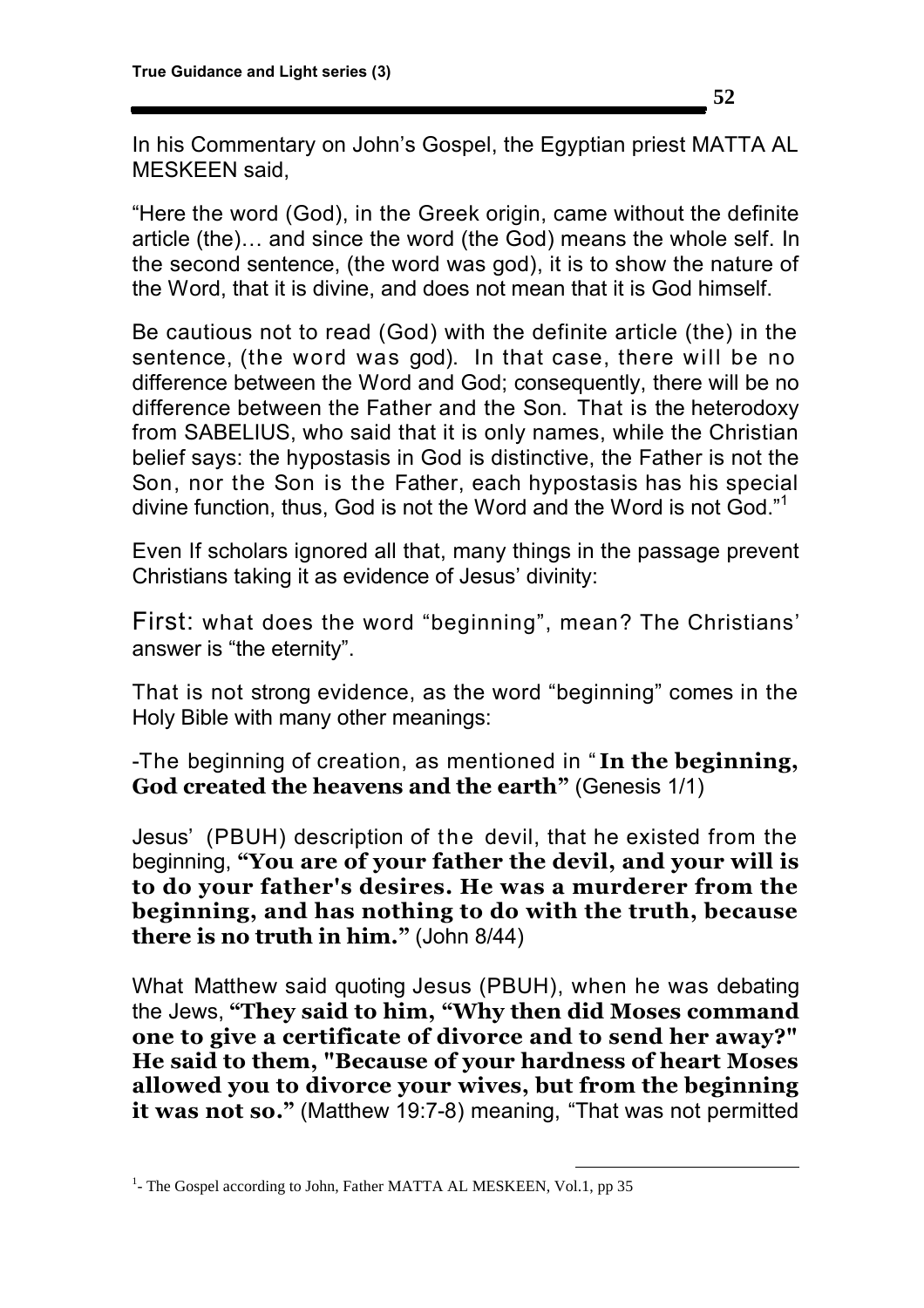when the creation began". The beginning of creation is a created moment and not eternity, which may precede any time.

-The word "Beginning" also means a period, as mentioned in Luke, **"just as those who from the beginning were eyewitnesses and ministers of the word have delivered them to us."** (Luke 1/2), means in the beginning of Jesus' (PBUH) mission.

Likewise, John's saying, **"Beloved, I am writing you no new commandment, but an old commandment that you had from the beginning. The old commandment is the word that you have heard."** (John (1) 2/7)

**"But there are some of you who do not believe." (For Jesus knew from the beginning who those were who did not believe, and who it was who would betray him.)** (John 6/64)

When Jesus (PBUH) answered the Jews when they asked him, is similar, **"So they said to him, "Who are you?" Jesus said to them, "Just what I have been telling you from the beginning."** (John 8/25)

These uses of the word "beginning" do not mean "eternity", but it means, "Created specific time".

Thus, Christians do not have the right to say that the word "beginning" means "eternity", unless they can prove it undisputedly.

Second: what does the word "Word" mean? Does it mean Jesus (PBUH), or does it have other meanings?

In fact, the Holy Bible mentioned the word "Word" indicating different meanings, some of them are as follows:

- The Holy Bible uses it to indicate God's Books and His inspiration, "**the word of God came to John the son of Zechariah."** (Luke3/2), **"My mother and my brothers are those who hear the word of God and do it."** (Luke 8/21), " **But it is not as though the word of God has failed. For not all who are descended from Israel belong to Israel."** (Rom. 9/6)

- It uses it to indicate the divine orders and authority, which made the creatures. " **By the word of the LORD the heavens were made, and by the breath of his mouth all their host. … For he**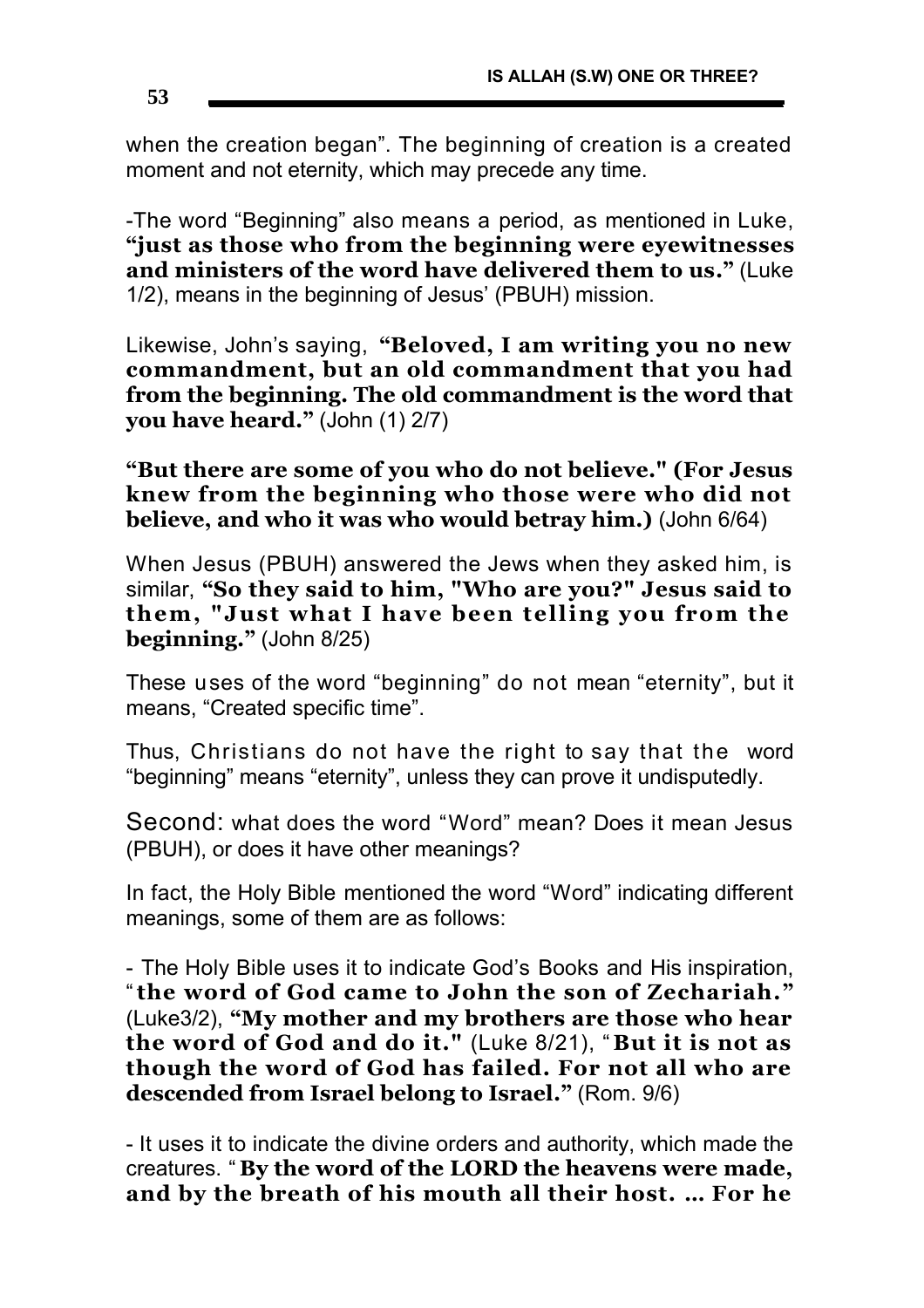**54**

**spoke, and it came to be; he commanded, and it stood firm."** (Psalms 33/6-9)

That is the reason that Jesus (PBUH) was called a word, because he was created by Allah's (S.W) command, without any human reason (meaning without a father), or because he declared Allah's (S.W) word.

- Allah's (S.W) word can also mean His promise; prophet Jeremiah told about the Israelite people and their urging for the day of curse and punishment, which Allah (S.W) had promised them. **"Behold, they say to me, "Where is the word of the LORD? Let it come!" I have not run away from being your shepherd, nor have I desired the day of sickness."** (Jeremiah 17:15-16)

Jesus (PBUH), according to this, is Allah's (S.W) word, meaning he is the promised word, the good tidings that Allah (S.W) had foretold us by his prophets. (Peace be upon them)

The Christians claimed meaning of the word "Word", which is "Logos", as the second hypostasis of Trinity, does not exist in all the prophet's books.

Third: the sentence "and the word was God", indicates that Jesus (PBUH) was called as God, the same as the judges in the Torah, **"God has taken his place in the divine council; in the midst of the gods he holds judgment. How long will you judge unjustly and show partiality to the wicked?** (Psalms 82:1),

David (PBUH) called the Jewish nobles, gods, **"I give you thanks, O LORD, with my whole heart; before the gods I sing your praise"** (Psalms 138:1)

Allah (S.W) told Moses about Aaron (PBUT), **"He shall speak for you to the people, and he shall be your mouth, and you shall be as God to him."** (Exodus. 4:16), and the same for others as stated previously.

Fourth: his saying "the word was with God", the word 'with' here is a preposition; it neither means sameness nor equality. It means Allah (S.W) created the word, as Eve said, **"I have gotten a man from the LORD."** (Gen. 4:1 KJV). Cain is not equal to Allah (S.W) or like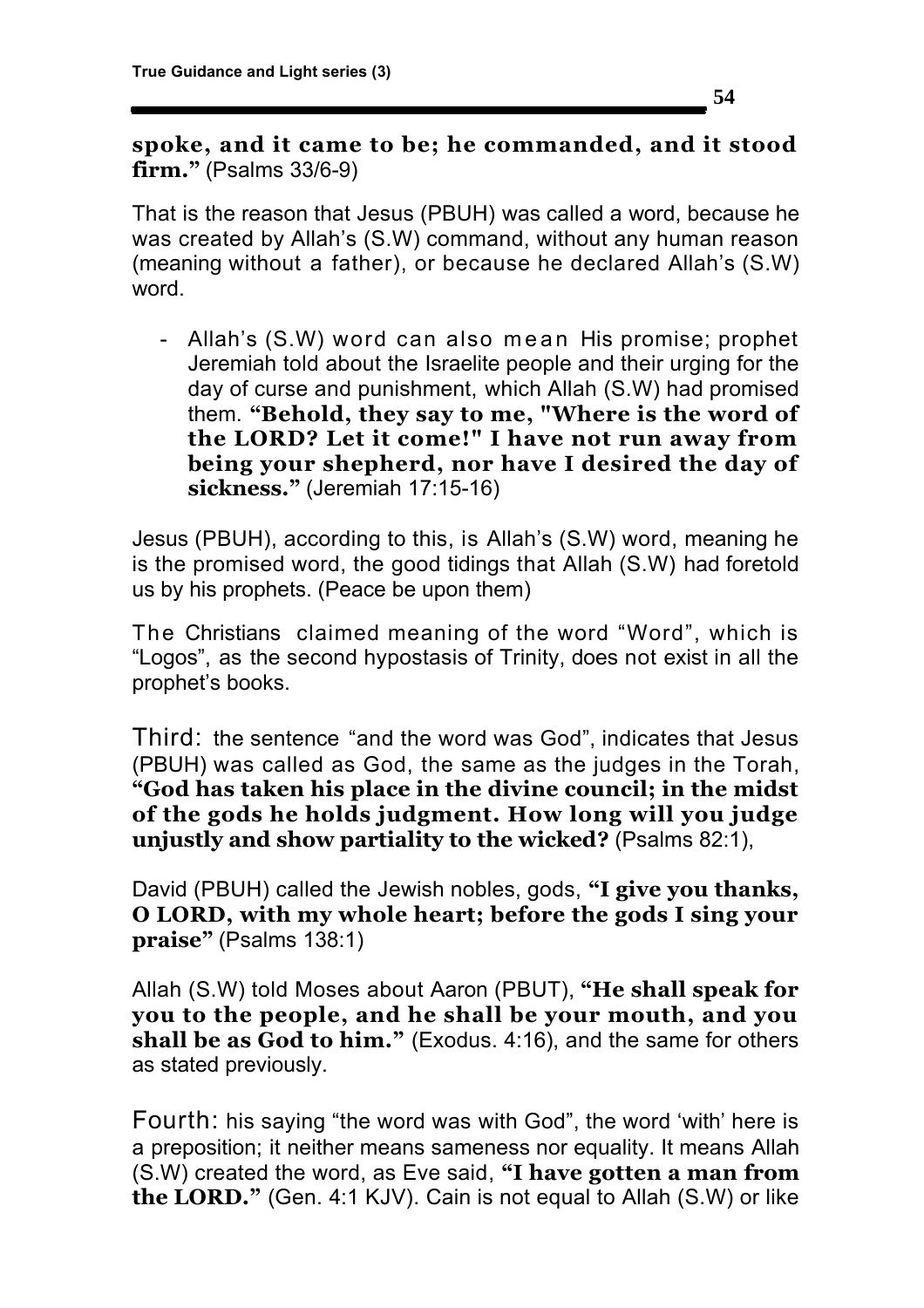Him, even though he came from Allah (S.W). The same meaning came in another passage. **"Then the LORD rained on Sodom and Gomorrah sulfur and fire from the LORD out of heaven.** (Gen. 19:24)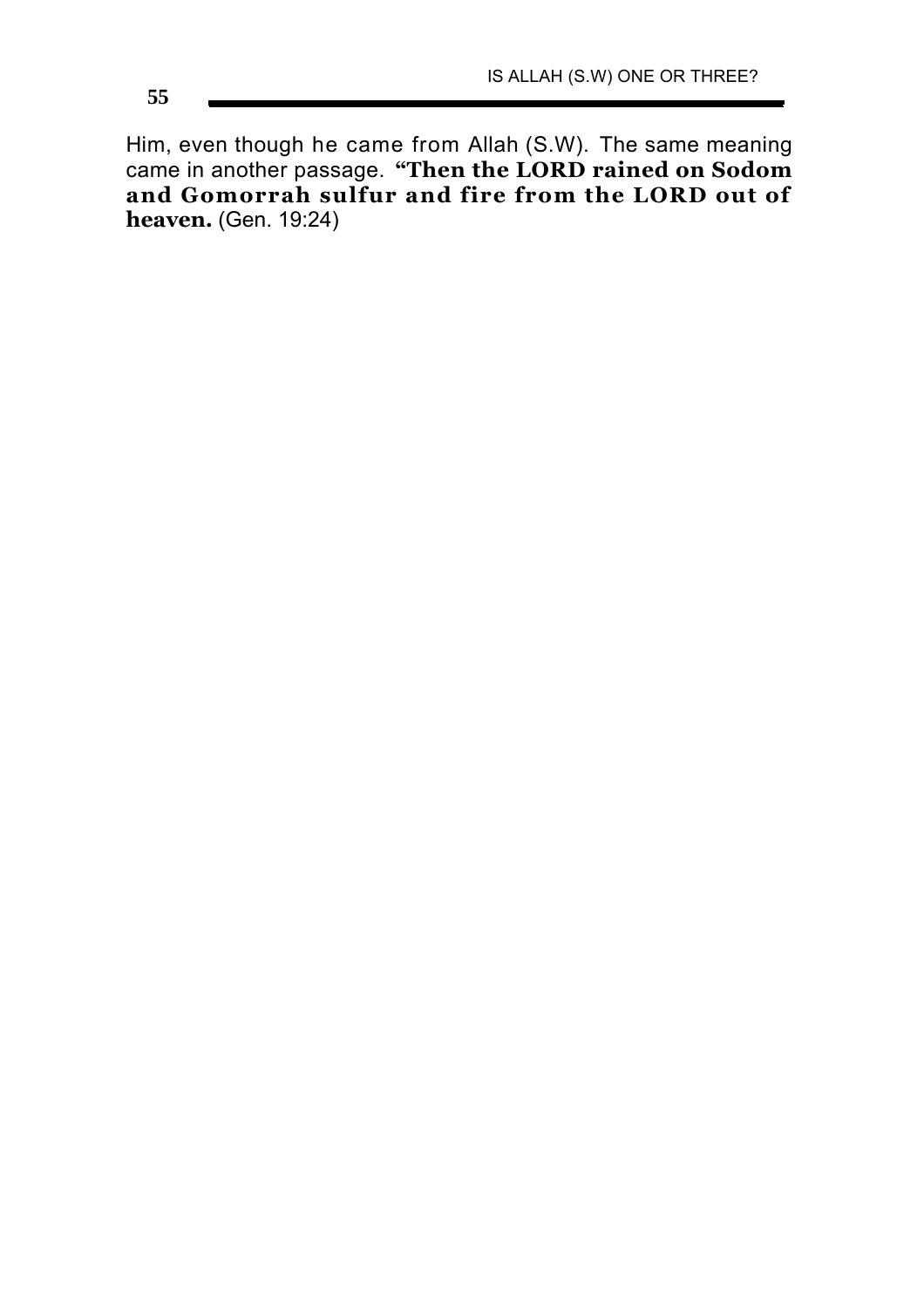# **5- THE ATTRIBUTION OF ALLAH'S (S.W) DEEDS TO JESUS (PBUH)**

### **A. The attribution of creation to God Almighty by Jesus**

Some passages attribute the creation to Allah (S.W) by Jesus (PBUH); Christians take it as evidence of his divinity. Among these passages, Paul's words, " **For by him all things were created, in heaven and on earth, visible and invisible, whether thrones or dominions or rulers or authorities--all things were created through him and for him."** (Col. 1:16 - 17)

In another passage, he said, **"God, who created all things by Jesus Christ."** (Eph. 3:9 KJV)

The same is mentioned in John's Gospel, **"He was in the world, and the world was made through him, yet the world did not know him.** (John 1:10), and the same is in the Epistle to the Hebrews, (Heb. 1:2) and other passages.

First, we notice that, the Holy Bible passages attribute the creation only to Allah (S.W). The Book of Genesis says, " **In the beginning, God created the heavens and the earth."** (Gen. 1/1), it did not mention another creator, who shared with Allah (S.W) this creation or was a means by which the creation happened. In the Book of Isaiah, we read, **"Thus says God, the LORD, who created the heavens"** (Isaiah 42:5). In addition, Paul and Barnabas said to the people of Lystra, **"we bring you good news that you should turn from these vain things to a living God, who made the heaven and the earth and the sea and all that is in them."**  (Acts 14:15), the Holy Book never mentions a creator but Allah (S.W).

Paul and John's words, are talking about Allah (S.W), who created things by Jesus (PBUH) as He made him perform his miracles, (Acts 2/22), it did not mention that Jesus (PBUH) is the creator.

The meaning of all these passages, if we consider them genuine, is that Allah (S.W) has created the creatures and things by Jesus (PBUH). Talking about Trinity hypostasis and its different acts, Priest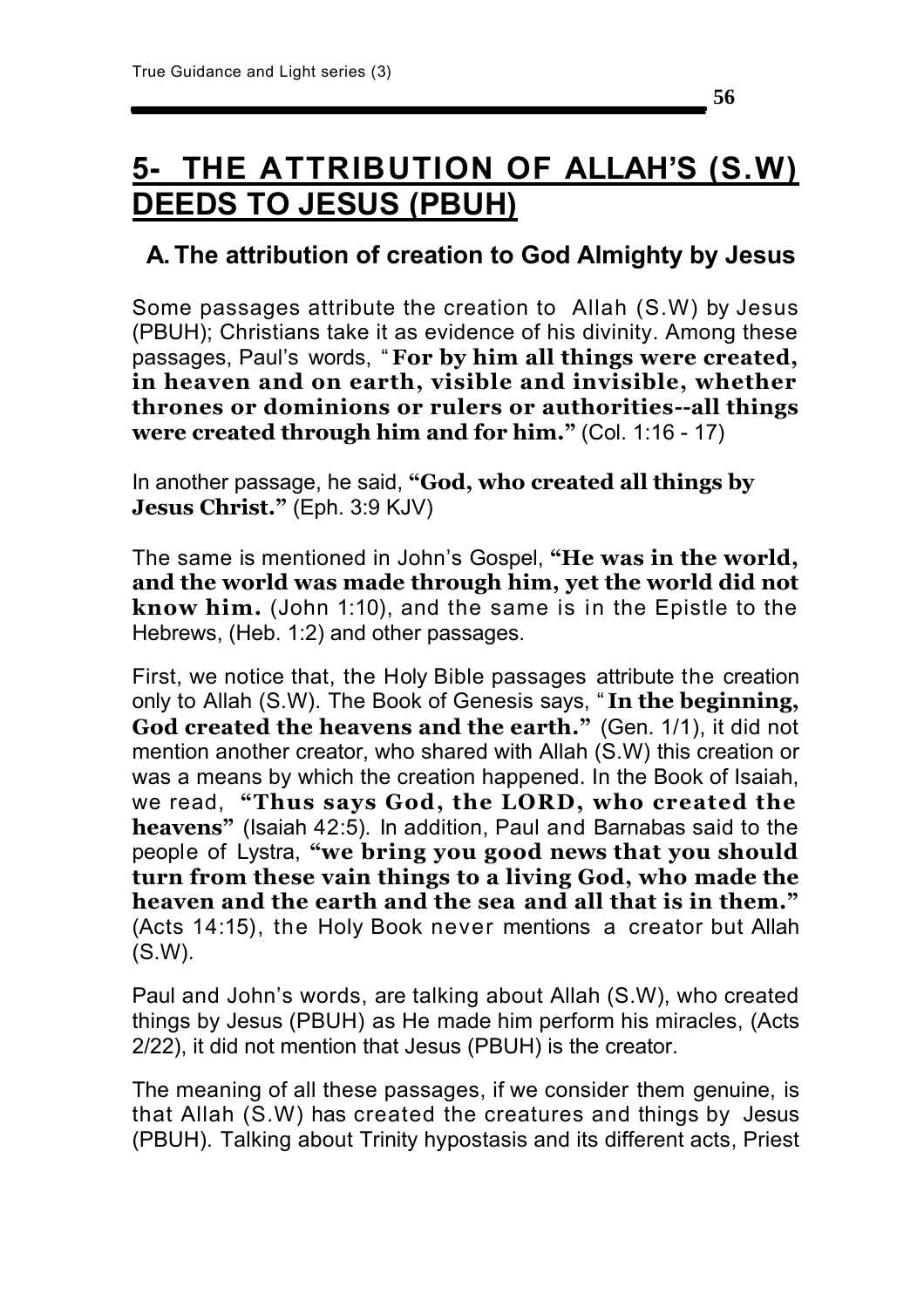James Anis said, "An example of the distinction of their acts is, that the Father created the world by the Son".<sup>1</sup>

This is a strange meaning, which neither the Old Testament's prophets nor Jesus (PBUH) did ever mention. However, Paul's Epistles and John's philosophical Gospel, which derived from the Platonic and the Gnostic philosophies, mention it. The Gnostics believe that God is much honored to create by himself; therefore, He authorized the Word or the angels to act on behalf of Him.

Furthermore, Jesus (PBUH) cannot be the creator of heavens and earth; for, he himself is a creature, Even though Christians claim that he is the first creature, he is still a creature, and the creature is different from the creator. **"He is the image of the invisible God, the firstborn of all creation** (Col. 1/15).

Moreover, who could not bring himself back to life after he died; cannot be the creator of heavens and earth or even to be the means of that creation, **"This Jesus God raised up."** (Acts 2/32) If Allah (S.W) did not raise him, he would not be able to rise from the dead. **"And you killed the Author of life, whom God raised from the dead."** (Acts 3/15), and Paul's words, **"God the Father, who raised him from the dead."** (Galatians 1/1).

Scholars believe that the word creation in these passages means the creation of guidance and leading, and not the real creation from nothing, for that is only Allah's (S.W) work. The creating, which Jesus (PBUH) performed, is the new kind of creating, the guidance creating, which David (PBUH) spoke of when he was praying to Allah (S.W), saying, " **Create in me a clean heart, O God, and renew a right spirit within me."** (Psalms 51:10).

Paul said the same about those who believe in Jesus (PBUH). **"Therefore, if anyone is in Christ, he is a new creation."** (Cor.2, 5/17)

He also said, **"For neither circumcision counts for anything, nor uncircumcision, but a new creation,"** (Galatians 6/15)

On that basis, James considered the disciples as the first creations, he said, **"Of his own will he brought us forth by the word of truth, that we should be a kind of first fruits of his** 

 $\overline{a}$ 

<sup>&</sup>lt;sup>1</sup>- Methodical Theology, Dr. James Anas, pp 178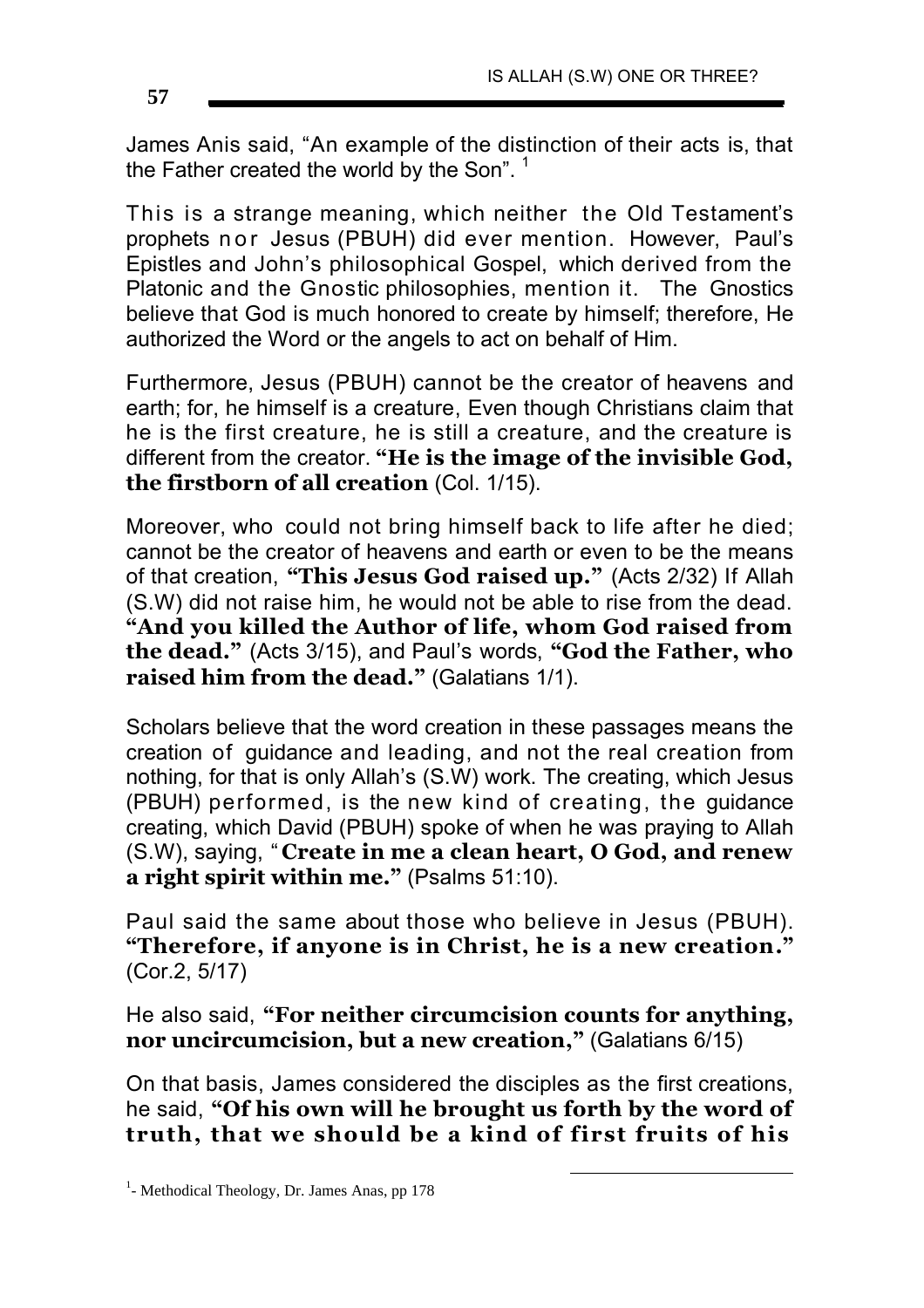**creatures."** (James 1/18), meaning the first guided, who underwent a new creation. Thus, Jesus' (PBUH) creating of beings is a spiritual creation; for, Allah (S.W) made him awaken the hard-hearted.

One may refute our reasoning and understanding of these passages with what he/she reads in them about the creation of heavens and earth by Jesus (PBUH). He/she may also consider that these passages, which Christians present, do not refer to humans only, but include heavens and earth, and this, for those who are not accustomed with the Bible's expression, will prevent the reasoning of this new creation, which I have explained.

Those who are accustomed with the Bible's expression, consider these passages as a usual exaggeration of the Old and the New Testaments. Some of these descriptions, I will list below:

The New Testament describes Jesus (PBUH) and the disciples as the light of the world, John said, **"Again Jesus spoke to them, saying, "I am the light of the world Whoever follows me will not walk in darkness, but will have the light of life."** (John 8/12),

Jesus (PBUH) said to his disciples, **"You are the light of the world."** (Matt. 5:14) as we know, they all were light, which showed the believers the right path, and was rejected by others; whom their hearts were still in darkness.

Christians cannot claim that the light is for animals and the inanimate entities, for, when John describes Jesus (PBUH) and his disciples as the light of the world, they did not light anything except the heart of the believers. He described Jesus (PBUH) as the means of the new creation of the world, meaning the believers only.

Likewise, what Paul said $^1$  about the conciliation by Jesus' (PBUH) blood, he said, **"and through him to reconcile to himself all things, whether on earth or in heaven, making peace by the blood of his cross."** (Col. 1/20); even though, this conciliation was for the people, not animals or other unbelieving creatures, these have no share in this conciliation, which we may understand from the passages that they were included.

<u>.</u>

 $<sup>1</sup>$  - This important passage comes two lines after his words, "For by him all things were created, in</sup> heaven and on earth, visible and invisible, whether thrones or dominions or rulers or authorities--all things were created through him and for him." (Col. 1:16)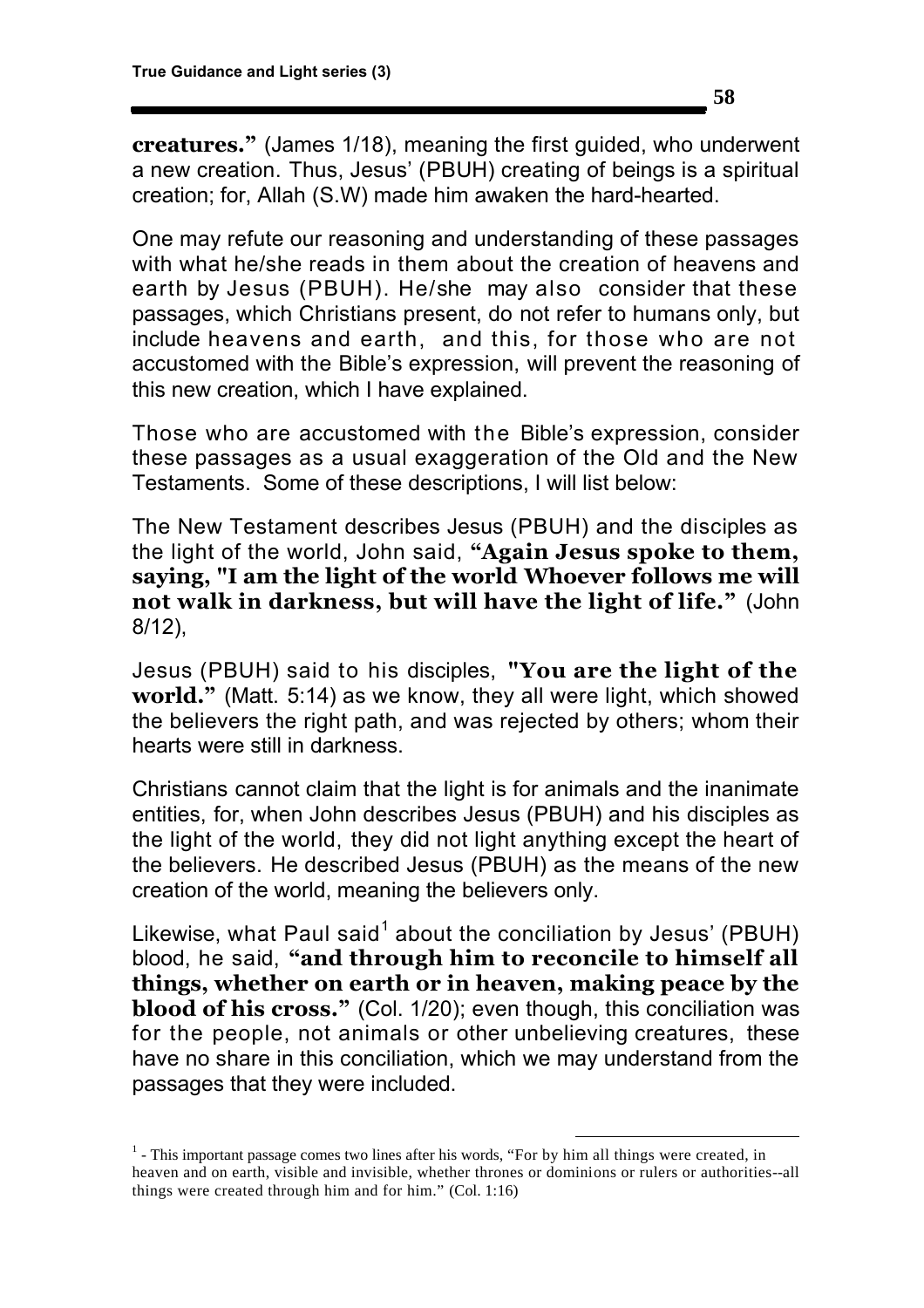In Ephesus, Paul spoke about those, whom Allah (S.W) has sent Jesus (PBUH) to redeem, He sent him in order to, " **as a plan for the fullness of time, to unite all things in him, things in heaven and things on earth"** (Ephesus 1/10).

JAMES ANAS said, "the word 'everything' does not mean the universe with its living and inanimate entities, such as the sun, the moon, and the stars, because they cannot be reconciled with God. In addition and for the same reason, it does not mean all the animals and the degraded creatures; for, Jesus did not come to ransom the degraded angels (Heb. 2/16), and it does not mean all humans, because the Book knows that not all the people can be reconciled with God."<sup>1</sup>

Likewise, is Paul' saying, " **For as in Adam all die, so also in Christ shall all be made alive."** (Cor.(1) 15/22) If death included all people because of Adam's sin, those, whom Jesus brings to life, are the believers only, not all the dead that died because of Adam's sin.

Thus, we see in these passages a general meaning for the word 'Creation' that was not intended for a real creation. It was intended for a special creation that is the guidance creation, which is only for the believers.

### B. Judgment's attribution to Jesus

The Bible speaks of Jesus (PBUH) as the Judge of all creations on the Day of Judgment, Paul said, " **I charge you in the presence of God and of Christ Jesus, who is to judge the living and the dead, and by his appearing and his kingdom."** (2Ti. 4/1) Christians present this passage as evidence of his divinity, because the Torah says, "**for God himself is judge."** (Psalms 50: 6).

However, other passages prove the contrary, and prevent Jesus (PBUH) from being judge, **"For God did not send his Son into the world to judge the world, but in order that the world might be saved through him. He that believeth on him is not judged: he that believeth not hath been judged already,**

 $\overline{a}$ 

<sup>&</sup>lt;sup>11</sup>- Methodical Theology, Dr. James Anas, pp 724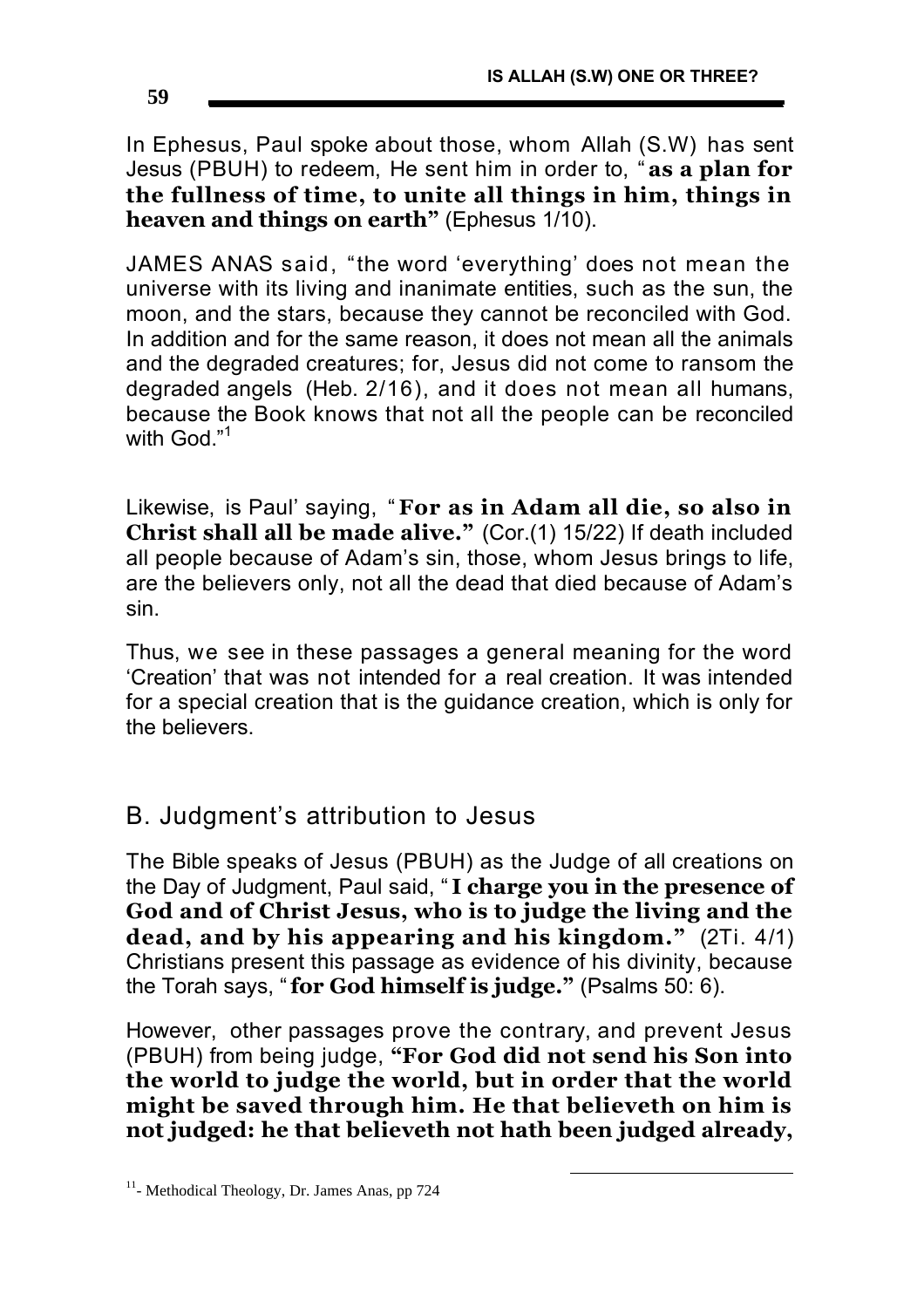**60**

**because he hath not believed on the name of the only begotten Son of God."** (John 3/17 ASV), therefore, Jesus will never judge anyone.

John confirmed this again by saying, " **If anyone hears my words and does not keep them, I do not judge him. For, I did not come to judge the world but to save the world. The one who rejects me and does not receive my words has a judge.** Allah (S.W) and his statute) **the word that I have spoken will judge him on the last day."** (John 12:47-48)

Jesus (PBUH), whom Christians claim to be the Judge of all, could not guarantee heaven for his cousins and disciples, sons of Zebedee, because Allah (S.W) did not give him this authority, and who cannot do so, is incapable of having absolute Judgment. The mother of the two sons came to Jesus (PBUH). After he asked her about her inquiry, she said, **"Say that these two sons of mine are to sit, one at your right hand and one at your left, in your kingdom. Jesus answered,… but to sit at my right hand, and at my left is not mine to grant, but it is for those for whom it has been prepared by my Father."** (Matthew 20/20-22).

If Christians still insist that the judgment is one of Jesus' (PBUH) acts (PBUH), then, many others share that with him. Among those are his twelve disciples, including the betrayer Judas. " **Jesus said to them, "Truly, I say to you, in the new world, when the Son of Man will sit on his glorious throne, you who have followed me will also sit on twelve thrones, judging the twelve tribes of Israel.''** (Matthew19/28), (see also Luke 22/30)

Paul and the other saints will judge not only the people, but also the angels and the entire world as well, he said, **'Or do you not know that the saints will judge the world?... Do you not know that we are to judge angels?'** (Cor.(1) 6/2-3), they will judge the angels and the whole world but they are not gods, thus, judgment cannot be evidence of divinity, unless we consider all of the above mentioned, gods.

It is worth mentioning here, that Jesus' judgment of people -if it is true – is a gift from Allah (S.W), to Jesus the man; he performs it based on his humanity, " **And he has given him authority to execute judgment, because he is the Son of Man."** (John 5/27).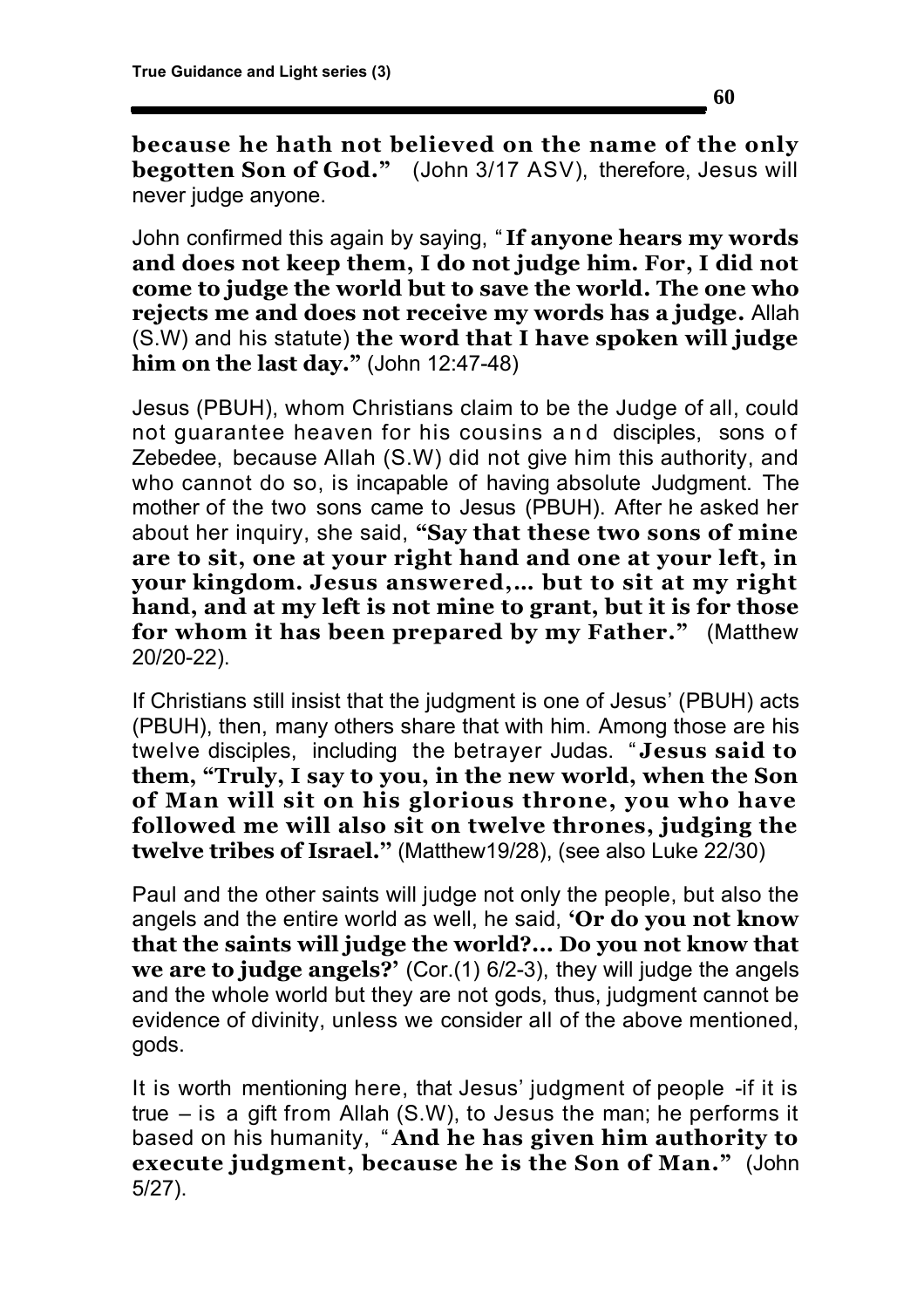## **C- Jesus' forgiveness of sins**

Among the evidence, of which Christians present for Jesus' (PBUH) divinity, is what comes in the Gospels regarding his forgiveness of the paralytic and the sinner woman's sins. Forgiveness, as they believe, is a divine characteristic; thus, Jesus (PBUH) is Allah (S.W) who forgives, as he said to Mary Magdalene, **"Your sins are forgiven."** (Luke 7/48), and he said to the paralytic, "**Take heart, my son; your sins are forgiven."** (Matthew 9/2), the Jews, at that moment, accused him of blasphemy, **"some of the scribes said to themselves, "This man is blaspheming."** (Matthew 9/3) which means; he claims divinity when he forgives the people.

If we read the story of these events, when he forgave these people, we would realize clearly that Jesus (PBUH) was not the one who forgave them. In the sinner woman's story, when people suspected Jesus (PBUH), and after he said to her, **"Your sins are forgiven."** since he is only a human, he, explaining the confusion, told the woman that it is her belief that had redeemed her.

I need to mention here, that Jesus (PBUH) did not claim that he was the one who forgave her. He told her that her sin was forgiven, and the one, who forgives, of course, is Allah (S.W).

The story according to Luke is as follows, " **but she has anointed my feet with ointment. Therefore, I tell you, her sins, which are many, are forgiven--for she loved much. But he who is forgiven little, loves little. And he said to her, "Your sins are forgiven. Then those who were at table with him began to say among themselves, "Who is this, who even forgives sins? And he said to the woman, "Your faith has saved you; go in peace."** (Luke 7/46-50), Allah (S.W) forgave her because of her belief, and Jesus (PBUH) told her that she was covered with Allah's (S.W) mercy. He also made it clear to the people, who were present that he did not commit blasphemy and that he did not claim sins' forgiveness.

Likewise, Jesus did not claim that he was the one who forgave the paralytic. He said to him, "**Take heart, my son; your sins are forgiven."** he told him that his sins were forgiven, but he did not mention that he was the one who forgave.

When the Jews thought that Jesus (PBUH) had blasphemed, he scolded them and corrected their evil thoughts. He explained to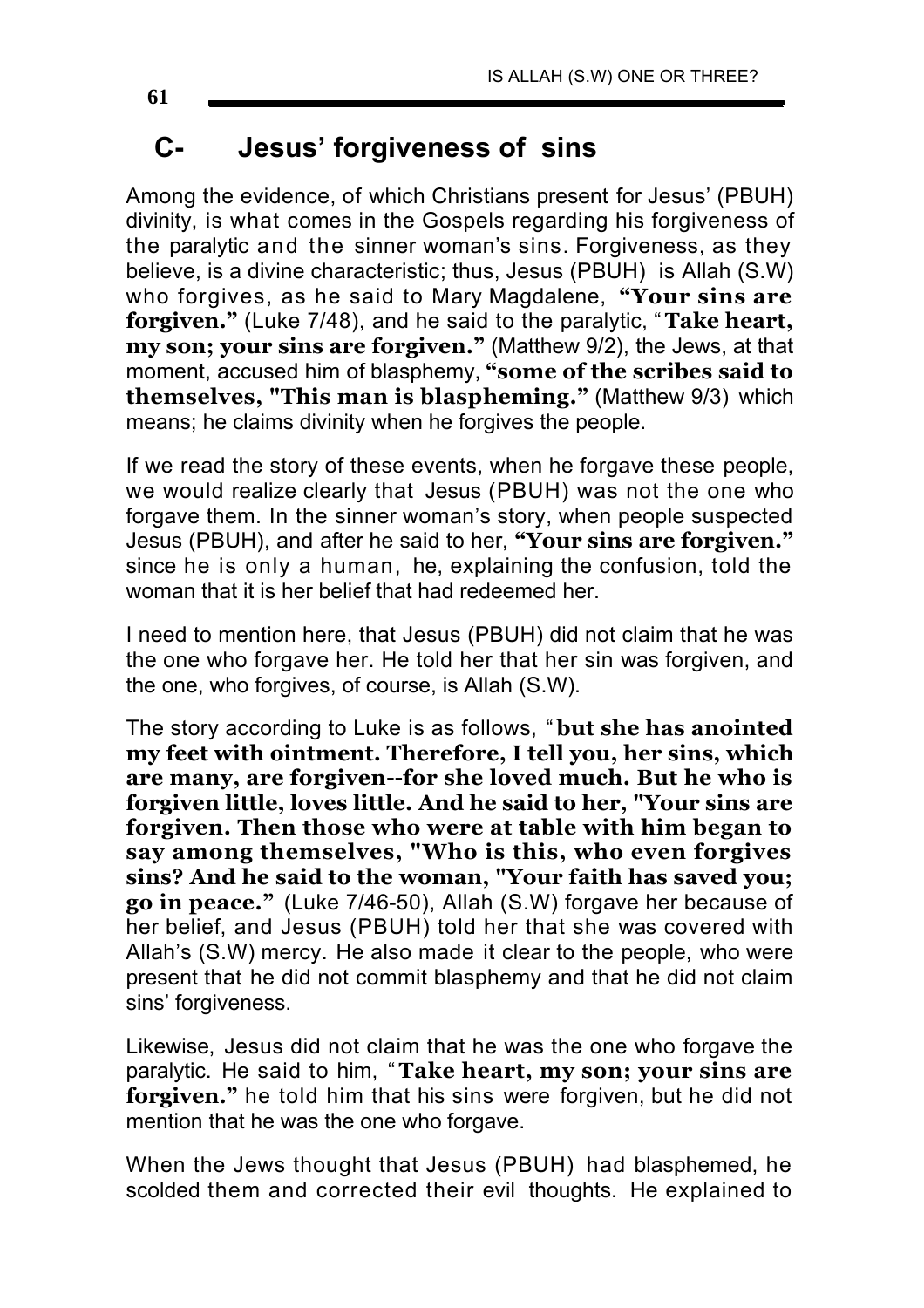them, that this forgiveness was not from him, but it is Allah's (S.W) authority, and Allah (S.W) permitted him to do so, as He permitted him to perform all his miracles. They understood what he meant, and their misunderstanding disappeared. "**When the crowds saw it, they were afraid, and they glorified God, who had given such authority to men."** (Matthew 9/8)

This authority is not Jesus' (PBUH) characteristic; it is Allah's (S.W) permission, who gave it to him. If Jesus (PBUH) is God, that would be his own characteristic and his own authority, but he cannot perform anything except what Allah (S.W) permitted him to do. He is a servant of Allah (S.W), as he said, " **All things have been handed over to me by my Father."** (Luke 10/22), he has no power without Allah (S.W). He said in another place, " **All authority in heaven and on earth has been given to me"** (Matthew 28/18).

He said about his capability, " **I can do nothing on my own."** (John 5/30), if it was not with Allah's (S.W) help, he would not be able to forgive a sin.

The Jews asked Jesus (PBUH), **"Tell us by what authority you do these things, or who it is that gave you this authority?"** (Luke 20/2-4). Jesus (PBUH) did not claim that it was his own authority, which he gained from his eternal divinity, instead, he asked them about John the Baptist's (PBUH) authority of forgiveness, where was it from. He said, **"I also will ask you a question. Now tell me Was the baptism of John from heaven or from man?"** (Luke 20/2-4). This means that all he did, forgiveness and other things, were by the same authority as that of John the Baptist (PBUH); and it was no more than the prophet-hood authority.

Forgiveness was not only for Jesus (PBUH), it was the authority of his disciples, but they were not gods, although, they were able to forgive sins, not only related to their own rights, but also all sins. Regarding forgiveness related to their own rights, Jesus said, " **For if you forgive others their trespasses, your heavenly Father will also forgive you. But if you do not forgive others their trespasses, neither will your Father forgive your trespasses."** (Matthew 6/14-15).

John gave the disciples open authority to forgive any sin, he said, **"If you forgive the sins of anyone, they are forgiven; if you withhold forgiveness from anyone, it is withheld."** (John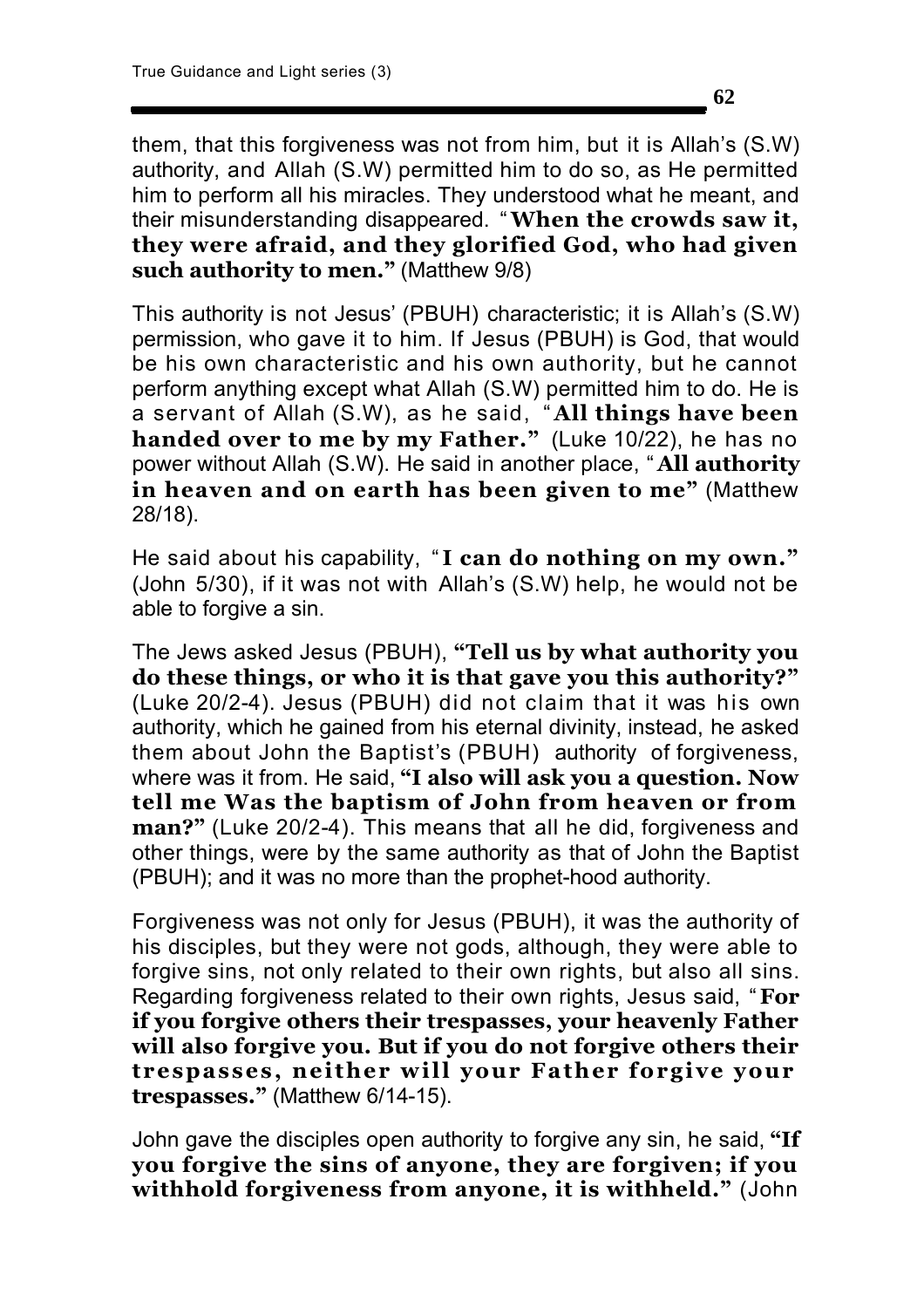20/23), hence, they were like Jesus (PBUH), but no one considers them gods.

The church gave itself the claimed authority of Peter and the disciples. Priests were able to forgive sinners by confession or by the indulgence, claiming that they had inherited this authority from Peter. " **I will give you the keys of the kingdom of heaven, and whatever you bind on earth shall be bound in heaven, and whatever you loose on earth shall be loosed in heaven."** (Matthew 16/19). Therefore, if Peter or the Pope – his successorforgave one's sin, he or she will be forgiven, and that will not make Peter or the Pope god.

This authority was not only for Peter and his successors, but also for all the disciples. "**Truly, I say to you, whatever you bind on earth shall be bound in heaven, and whatever you loose on earth shall be loosed in heaven. Again I say to you, if two of you agree on earth about anything they ask, it will be done for them by my Father in heaven."** (Matthew 18/18-20), that – obviously- does not mean that they are gods, because it is not a personal right for them, but a gift from Allah (S.W) to them and to their master; Jesus (PBUH), this is what the Holy Bible says.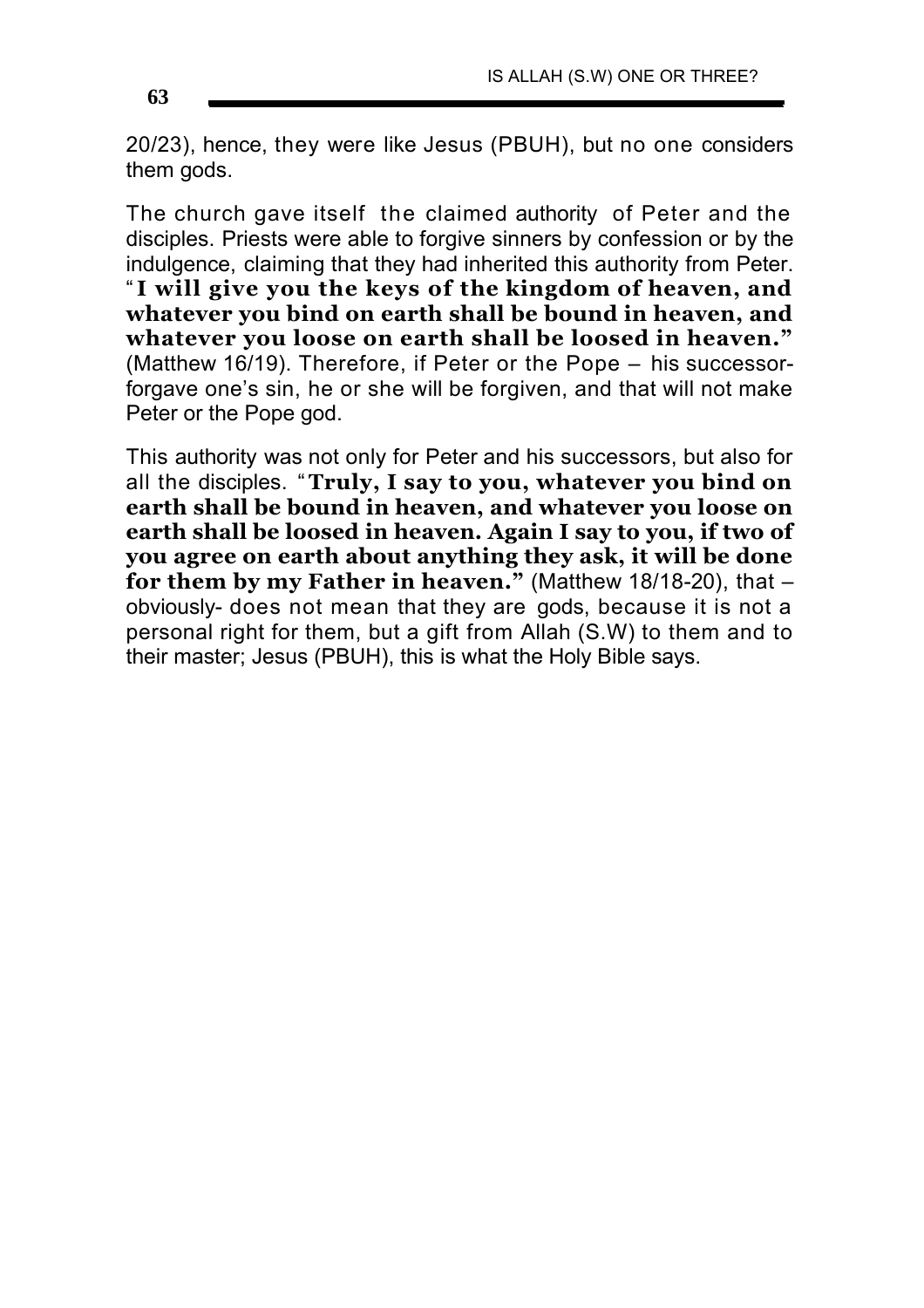# **6- JESUS' MIRACLES AS EVIDENCE OF HIS DIVINITY**

**64**

The Gospels mention thirty-five miracles, which Jesus (PBUH) performed, and Christians take these miracles as proof of his divinity. These miracles are, his birth without a father, giving life to the dead, curing the sick and telling the unseen.

## Miracles are divine gifts

The Quran mentions and confirms Jesus' (PBUH) great miracles, and affirms that he did these miracles by the will and the help of Allah (S.W). **"And (appoint him) an apostle to the Children of Israel. (with this message), "'I have come to you, with a Sign from your Lord, in that I make for you out of clay, as it were, the figure of a bird, and breathe into it, and it becomes a bird by God's leave, And I heal those born blind, and the lepers, and I quicken the dead, by God's leave; and I declare to you what ye eat, and what ye store in your houses."** (Holy Quran 3: 49)

The Gospels' passages confirmed this, and reported about Jesus (PBUH), as when he performed his miracles he declared that they were from Allah (S.W), he did not attribute them to himself. Jesus (PBUH) said, " **It is by the Spirit of God that I cast out demons."** (Matthew 12/28)

He also said, " **It is by the finger of God that I cast out demons."** (Luke 11/ 20).

When he (PBUH) came to give life to Lazarus, " **And Jesus lifted up his eyes and said, "Father, I thank you that you have heard me I knew that you always hear me, but I said this on account of the people standing around, that they may believe that you sent me."** (John 11/40-41) he thanked Allah (S.W) for His acceptance of his prayer, and supplication when he raised his eyes to Allah (S.W), then God responded to him and gave life to Lazarus.

He also prayed to Allah (S.W) to help him when he wanted to feed the crowd with the five loaves and two fish. **"And taking the five**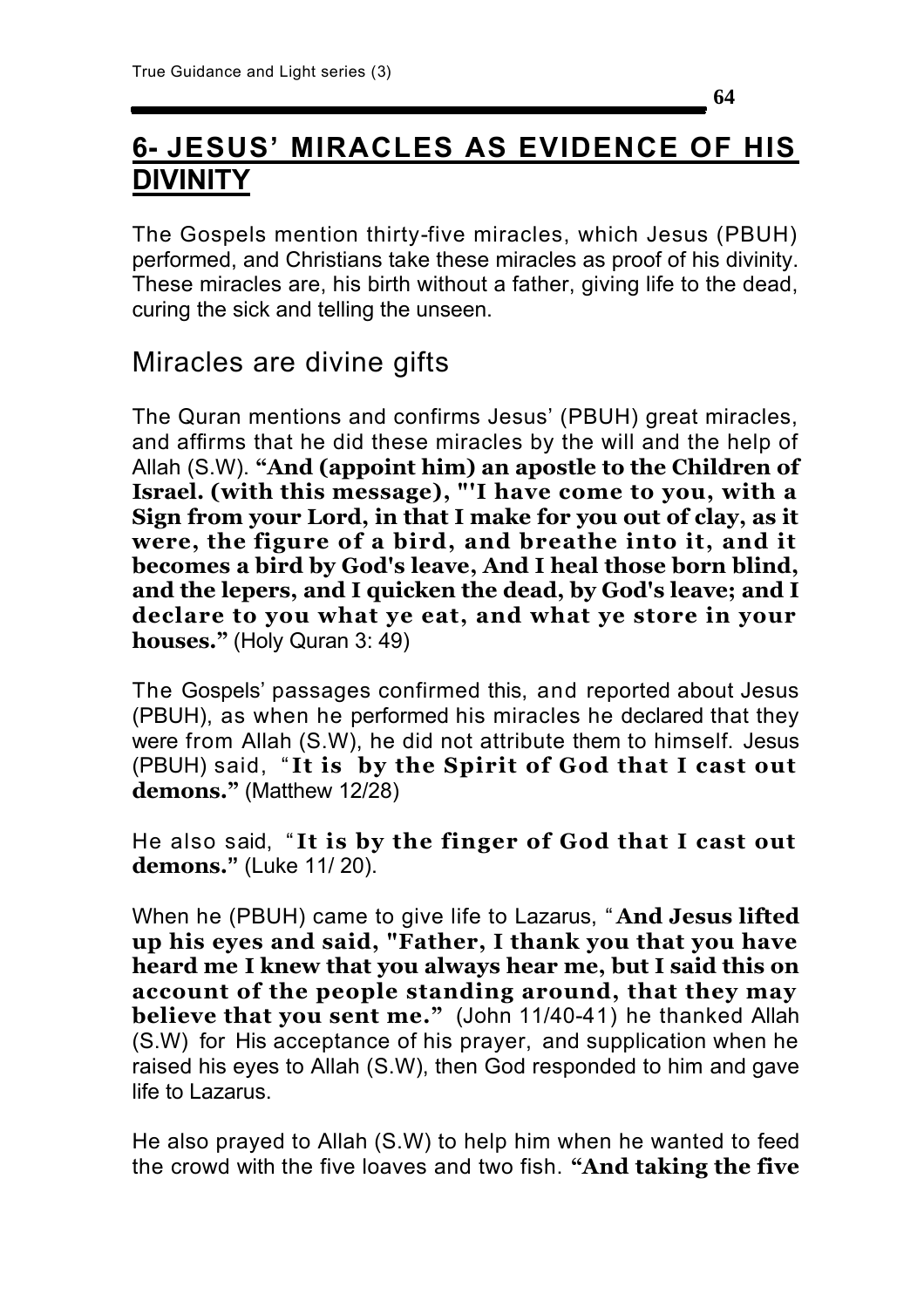**loaves and the two fish, he looked up to heaven and said a blessing. Then he broke the loaves."** (Matthew 14/19).

When he cured the deaf, he prayed to Allah (S.W) as well, **"And looking up to heaven, he sighed and said to him, "Ephphatha," that is, "Be opened". And his ears were opened, his tongue was released, and he spoke plainly."** (Mark 7/34-35), Allah (S.W) did not disappoint him in his supplication, praying and asking for help.

Talking about his miracles and wonders, Jesus (PBUH) said, **"All authority in heaven and on earth has been given to me."** (Means from Allah (S.W)) (Matthew 28/ 18), all what he had were gifts from Allah (S.W), if he was God, his miracles would come from his divine nature, and need no one to help or give them to him.

In addition, the same authority was given to the devil without being God, he said to Jesus (PBUH), trying to mislead him of the earth's property. **"To you I will give all this authority and their glory, for it has been delivered to me, and I give it to whom I will."** (Luke 4/6).

Jesus (PBUH) declared also that he was helpless without Allah's (S.W) help and aid. He said, " **I can do nothing on my own."** (John 5/30), and these miracles were Allah's (S.W) gifts, which prove his prophet-hood only. " **For the works that the Father has given me to accomplish, the very works that I am doing bear witness about me that the Father has sent me."** (John 5/36).

Furthermore, those who witnessed Jesus' (PBUH) miracles knew that what he was performing were miracles, which Allah (S.W) gave to his messengers. No one understood that those miracles were evidence of his divinity. When the boy recovered from the unclean spirit, everyone was astonished by the greatness of Allah (S.W). " **And all were astonished at the majesty of God."** (Luke 9/43)

Moreover, when he cured the hunchback woman, she stood straight and praised Allah (S.W). **"And immediately she was made straight, and she glorified God."** (Luke 13/13)

When the crowd saw Jesus (PBUH) curing the paralytic, they were astonished, and praised Allah (S.W) who gave man such power.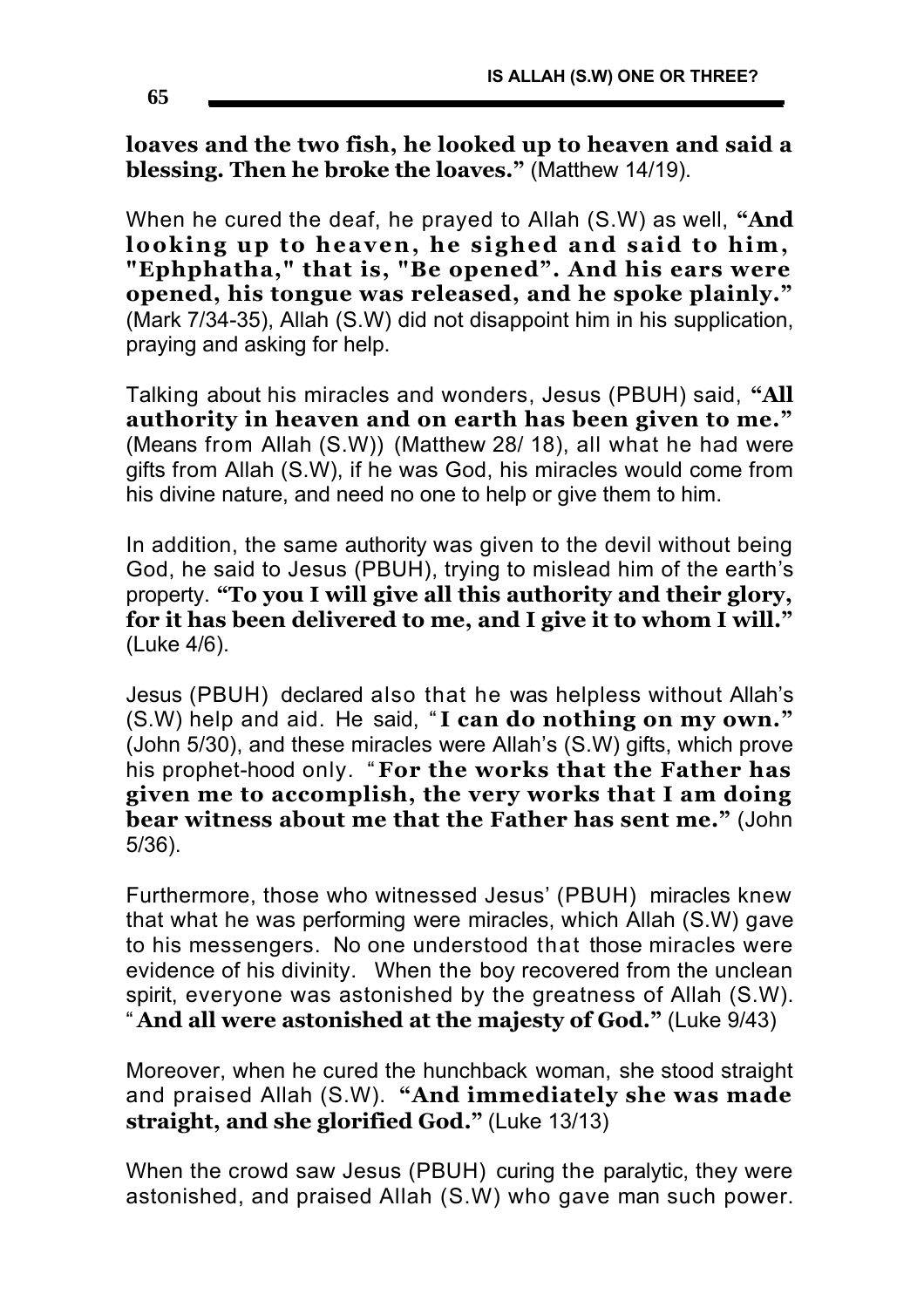**"They were afraid, and they glorified God, who had given such authority to men."** (Matthew 9:8)

They considered Jesus (PBUH) as one of the people, a man, and not God, and his ability to cure was from Allah (S.W), the healer.

The blind man, whom Jesus (PBUH) healed, according to the Gospel of John, considered Jesus (PBUH) as a man only. " **So they said to him, "Then how were your eyes opened? He answered, "The man called Jesus"."** (John 9/10-11) Do those people, who conclude Jesus' (PBUH) divinity for curing the blind man, know, love and care for Jesus more than that blind man?

When Jesus (PBUH) rebuked the wind and the sea and they obeyed him, the witnesses did not understand that he was divine, in spite of the greatness of this miracle, but instead they wondered about the power of Jesus the man. Matthew said, " **And the men marveled, saying, "What sort of man is this, that even winds and sea obey him?"** (Matthew 8/27).

At the time when Martha, Lazarus' sister, asked Jesus (PBUH) to give life to her brother, she assured her knowledge that these miracles were from Allah (S.W), who gave it to Jesus (PBUH) to aid and support him. She said, " **But even now I know that whatever you ask from God, God will give you."** (John 11/22).

Confirming the same idea, Peter, the leader of the disciples said to the crowd, **"Jesus of Nazareth, a man attested to you by God with mighty works and wonders and signs that God did through him."** (Acts 2/22).

Nicodemus, the teacher of The Law, realized the secret of Jesus' (PBUH) great miracles, and that they were from Allah (S.W) and because of His help and aid to Jesus (PBUH). He said to Jesus (PBUH), **"Rabbi, we know that you are a teacher come from God, for no one can do these signs that you do unless God is with him."** (John 3/2).

The Gospels also declare that these miracles are no more than gifts from Allah (S.W), and Jesus (PBUH) was cautious that he could not do it all the time. Therefore, when he came to the dead man Lazarus, he was worried that he might not be able to do a miracle. " **Some of them said, "He gives sight to the blind. Why couldn't he**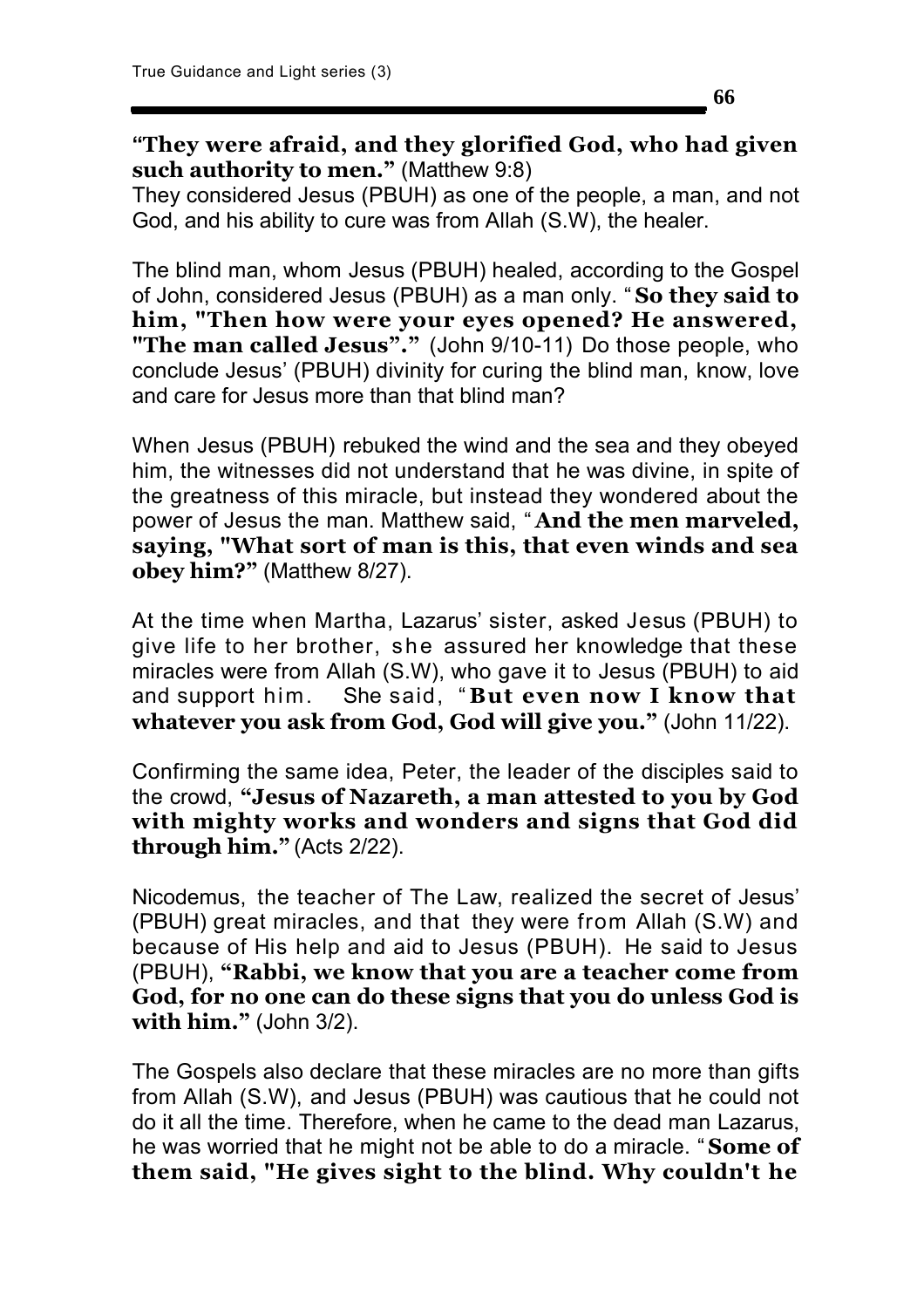**have kept Lazarus from dying? Jesus was still terribly upset."** (John 11/37-38. Contemporary English Version)

At other times, the Pharisees asked him for signs, and he (PBUH) could not or did not do them. "**The Pharisees came out and started an argument with Jesus. They wanted to test him by asking for a sign from heaven. Jesus groaned and said, "Why are you always looking for a sign? I can promise you that you will not be given one!"** (Mark 8/11-12).

When the crowd of the Jews gathered asking him (PBUH) for a sign, he did not respond, instead, he said, **"Jesus replied: You want a sign because you are evil and won't believe! But the only sign you will get is the sign of the prophet Jonah"** (Matthew. 12/38-39).

Moreover, if what Jesus (PBUH) was doing and performing were evidence of his divinity, why did he ask people to hide it, even though it was the way, which people will know his identity? Jesus (PBUH) said to the leprous that he healed, **"Don't tell anyone about this."** (Mark 1/44),

Regarding the healing of the two blind people, Matthew said, " **and Jesus strictly warned them not to tell anyone about him."** (Matthew 9/31 International Standard Version) Jesus (PBUH) also said to a third blind man, when he healed him, **"Don't go into the village or tell anyone in the village."** (Mark 8/26).

He (PBUH) said that frequently, " **Jesus, aware of this, withdrew from there. And many followed him, and he healed them all. and ordered them not to make him known."** (Matthew 12/15-16), by hiding his miracles, Jesus (PBUH) did not want the people to be occupied by his miracles and forget his real mission, if it was evidence of his divinity , he must have told them.

### Miracles do not indicate - according to the bible prophet-hood never mind divinity

I wonder that Christians consider Jesus' (PBUH) miracles as evidence of his divinity, since the Holy Bible declares that other people had performed such great miracles, without considering that as evidence of their divinity.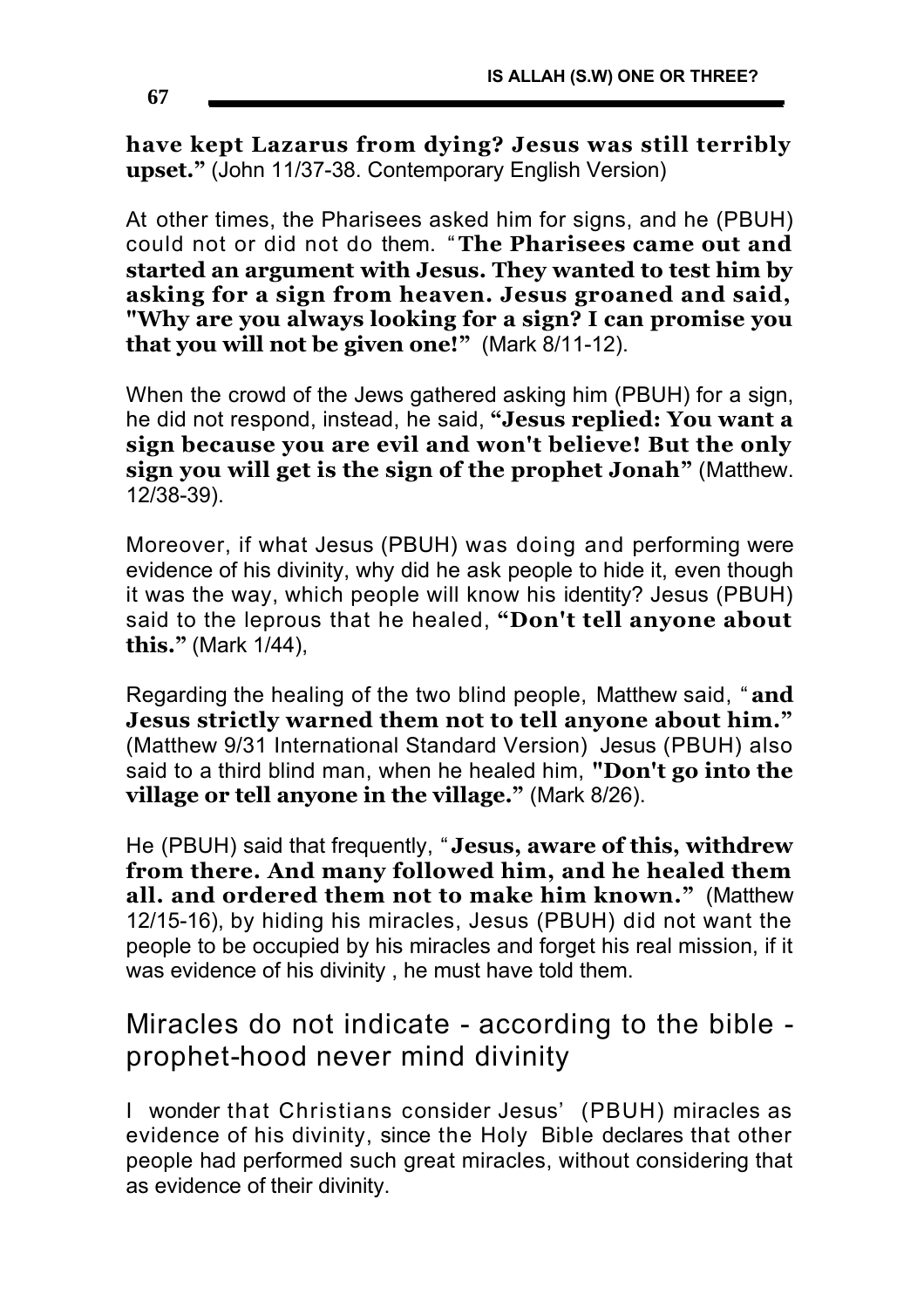**68**

The Holy Bible confirms these miracles and many more magnificent miracles, to all those who believe in Jesus. Jesus (PBUH) said, **"Truly, truly, I say to you, whoever believes in me will also do the works that I do; and greater works than these will he do."** (John 14/12) means, that those who believe in Allah (S.W) can heal the sick, give life to the dead, and can do greater than that; thus, it is not evidence of divinity.

Performing miracles- according to the Bible- cannot be evidence for a true belief or of the honesty of its performer, so then, how can it be proof of prophet-hood or divinity? Jesus (PBUH) mentioned that liars could perform miracles and claim doing it by his name.

Quoting Jesus (PBUH), Matthew said, **"Not everyone who says to me, 'Lord, Lord,' will enter the kingdom of heaven, but the one who does the will of my Father who is in heaven. On that day many will say to me, 'Lord, Lord, did we not prophesy in your name, and cast out demons in your name, and do many mighty works in your name? And then will I declare to them, 'I never knew you; depart from me, you workers of lawlessness."** (Matthew 7/21-23)

Those hypocrites and liars could do miracles, but it did not prove their honesty, nor will it prove their prophet-hood or divinity.

Further more, according to the Holy Bible, even a sinner can perform many miracles and wonders, and that does not prove his honesty or divinity, for he or she performs these miracles and wonders, by the aid of Satan and his power. Paul said, "**The coming of the lawless one is by the activity of Satan with all power and false signs and wonders."** (Thessalonians (2) 2/9).

### Others who shared Jesus his miracles

Scholars have noticed - after reading the Bible - that messengers and others had shared Jesus (PBUH) power in performing his miracles, and Christians do not consider these people divine. That indicates that these miracles are proof and evidence that they are prophets, other wise, Christians have to attribute divinity to all those, who performed the same miracles as Jesus (PBUH), which Allah (S.W) made possible by Jesus' (PBUH).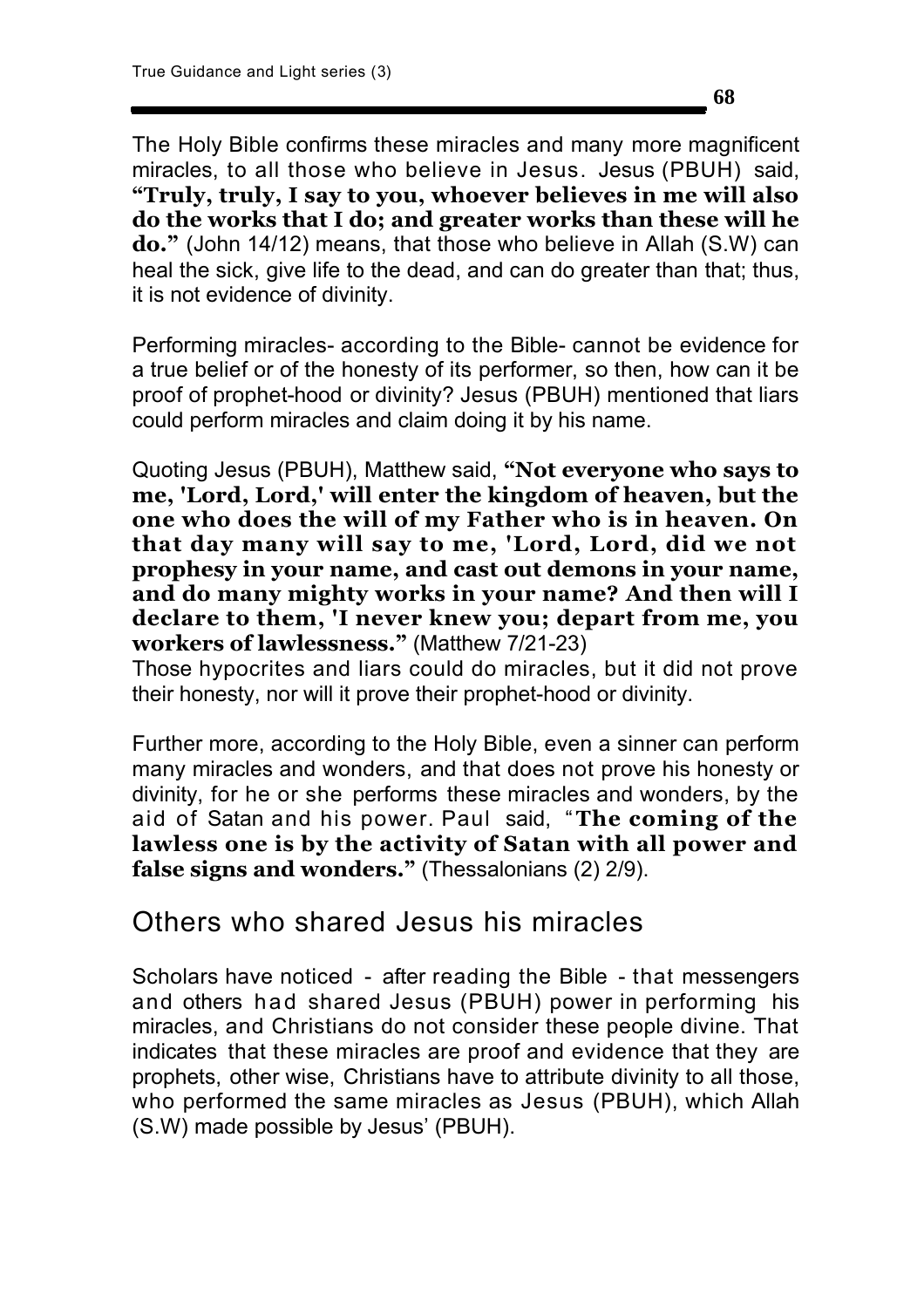## **A. The virgin birth**

Jesus' (PBUH) birth, without a father, was one of his greatest miracles. Those, who believe in his divinity, used it as their evidence. Yaseen Mansour said, "If Jesus was not born of a virgin, he would be just a man". $1$ 

It is a fact, that Jesus (PBUH) is just a man; the proof is that some creatures shared with him this great miracle. The origin of all creatures, including humans, was without father or mother, and the creation of Adam (PBUH), who was a complete and perfect creature, is bigger and greater than the creation of Jesus (PBUH), who was a fetus in his mother's womb, born, and then grew up.

No doubt, that being born without a father is a miracle, but it does not conclude or indicate one's divinity. If so, it must have concluded the divinity of animals and the divinity of Adam and Eve, for Adam was born without a father or mother, and Eve came from Adam without a mother.

Regarding that, Allah (S.W) tells us in the Holy Quran, saying, **"The similitude of Jesus before God is as that of Adam; He created him from dust, then said to him: "Be". And he was."** (Holy Quran 3:59).

In spite of the likeness between Jesus and Adam (PBUT) in their birth, Adam ranks higher than Jesus does in many ways. Adam (PBUH) did not come from a woman's womb covered with blood; God asked the angels to kneel to him, God had taught him all the names, and heaven was his home. In addition, Allah (S.W) spoke to him by Himself without a messenger, and many other things, which neither Jesus (PBUH) nor the others had. Thus, since Adam has all these characteristics, why do Christians not consider him divine?

The same goes for angels, for, Allah (S.W) created them without father or mother, even they are not made of mud, but Christians do not consider them Gods. Therefore, the virgin birth cannot be evidence of divinity, even though it is a unique event in man's history.

 $\overline{a}$ <sup>1</sup>- Christianity without Christ, Kamel Sasfan, pp 62. The True Christianity that Jesus taught, Alaa Abu Bakar, pp 186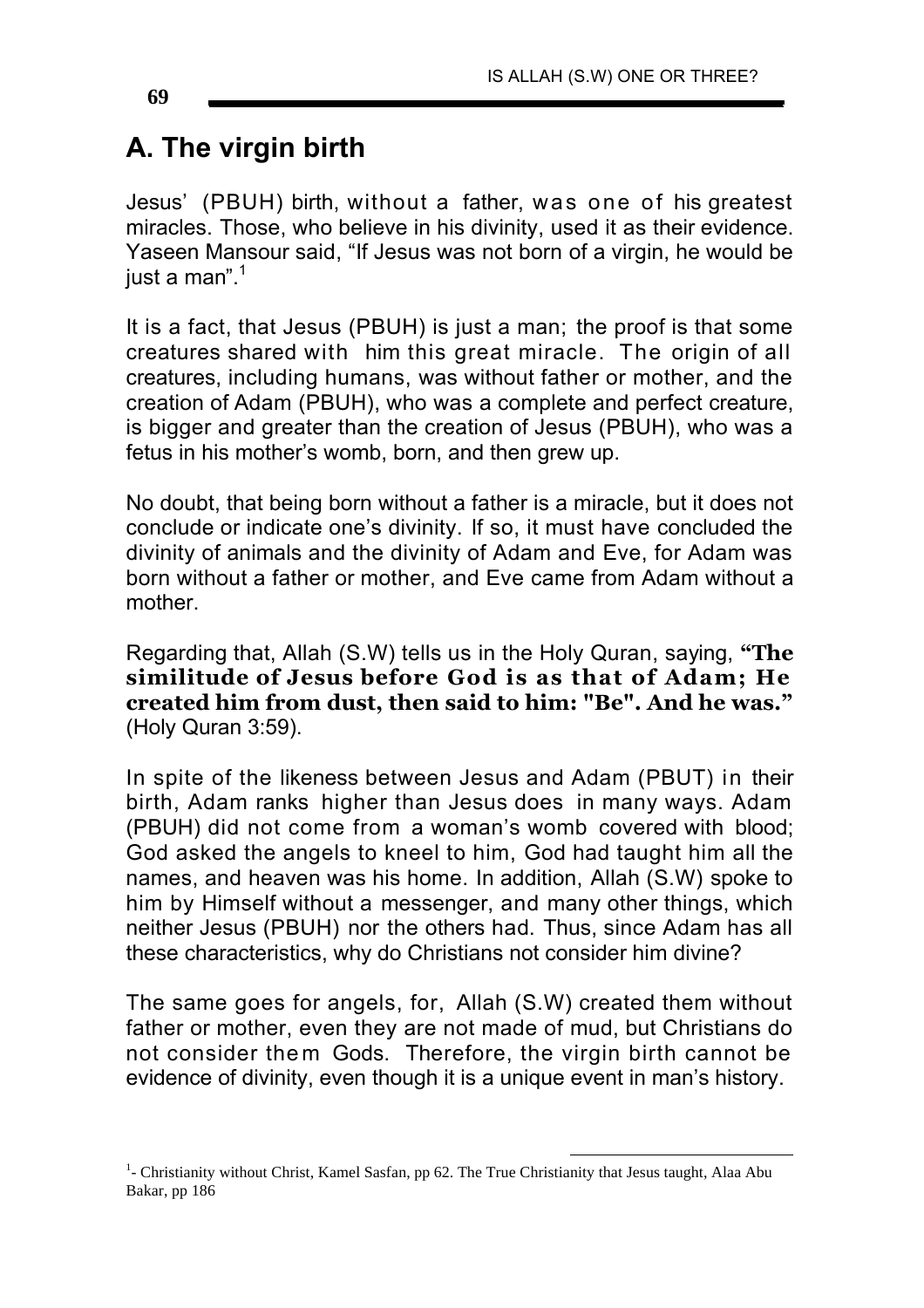### **B. Giving life to the dead**

No doubt, giving life to the dead was one great miracle among the many that Jesus (PBUH) performed, which the Quran confirms and tells that it was from Allah (S.W). **"and I quicken the dead, by God's leave."** (Holy Quran 3:49).

However, Christians refuse to relate Jesus' power to Allah's (S.W) will, and believe that he was doing that by himself and by his own will. One of their reasons is that he (PBUH) said, " **For as the Father raises the dead and gives them life, so also the Son gives life to whom he will For as the Father has life in himself, so he has granted the Son also to have life in himself."** (John 5/21-26).

If we read the passage carefully, we will see that it talks about the gifts that Allah (S.W) gave to Jesus (PBUH), "**He has granted the Son"**, which he has no power to do or to have without Allah (S.W) giving them to him.

If Christians continue reading the passage, they will find an obvious answer from Jesus (PBUH) to their claim. He said, " **I can do nothing on my own."** (John 5/30).

He (PBUH) continued and explained to them that his will, when he gives life to the dead, is dependant on Allah's (S.W) will. " **Because, I seek not my own will but the will of him who sent me"** (John 5/30).

Christians insist that giving life to the dead is evidence of Jesus' (PBUH) divinity, and ignore many passages, which attribute that deed to others, why do Christians not consider them gods?

Indeed, Christian avoidance in considering the divinity of those is evidence of their false claim. If Jesus gave life to Lazarus, (John 11/41-44), the prophet Elijah gave life to the son of the widow. In the First Book of Kings we read, **"And he cried to the LORD, "O LORD my God, have you brought calamity even upon the widow with whom I sojourn, by killing her son? Then he stretched himself upon the child three times and cried to the LORD, "O LORD my God, let this child's life come into him again. And the LORD listened to the voice of Elijah. And the life of the child came into him again, and he**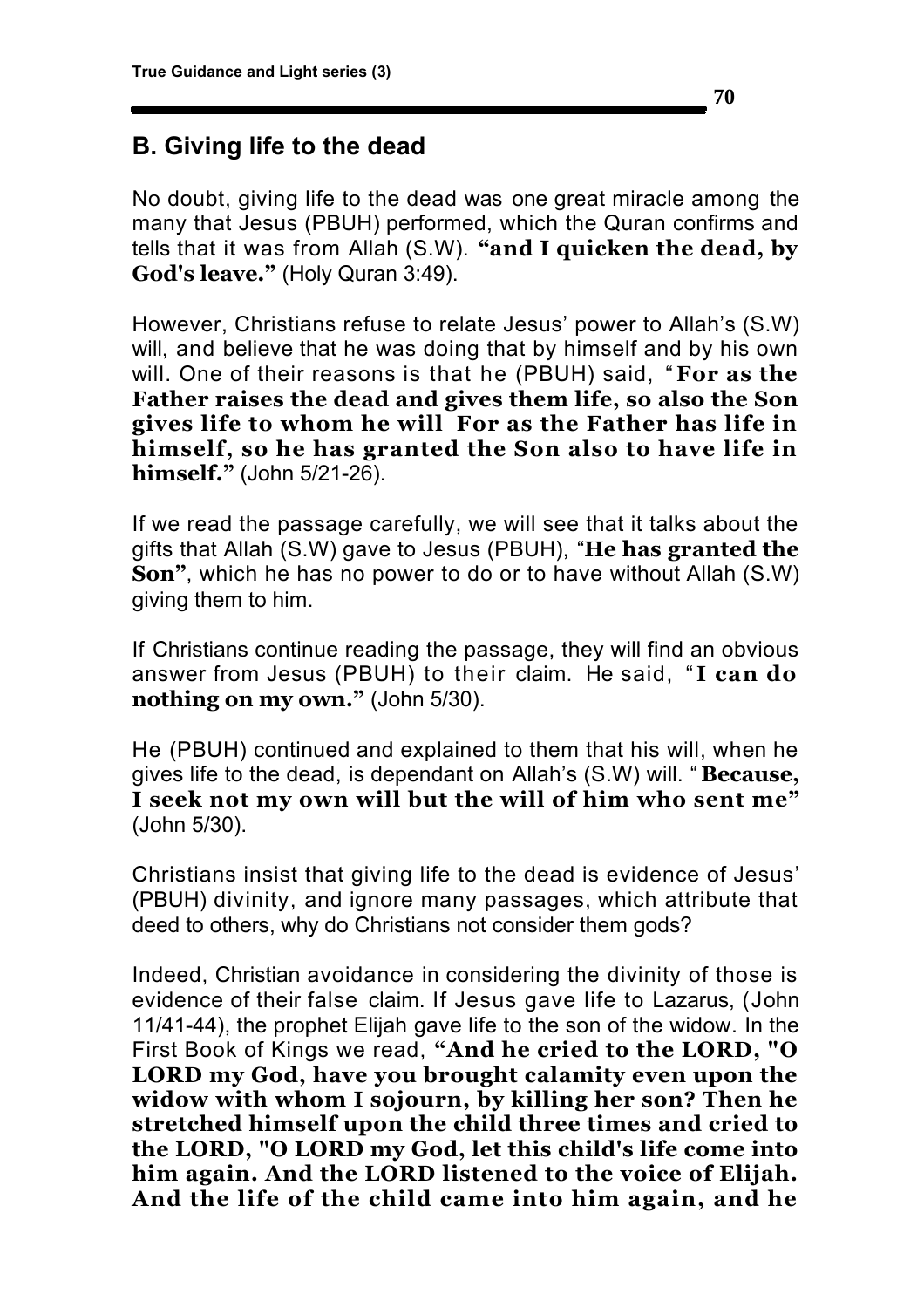**revived."** (Kings (1) 17/20-22) Therefore, Joshua the son of sirach told him, **"Who didst raise up a dead man from death"** (sirach 48\5).

Elijah (PBUH) - with Allah's (S.W) will - also raised two dead people. He raised one of them during his life and the other after his death. He gave life to the Israelite woman's son, who came to him. (Kings (2) 4/32-36)

Not only did Elijah (PBUH) raise a dead man while he was alive, but also his bones, after his death, gave life to another dead man. The relatives of that dead man put him inside Elijah's grave, he returned to life, after touching Elijah's bones, and he stood up. " **And as a man was being buried, behold, a marauding band was seen and the man was thrown into the grave of Elisha, and as soon as the man touched the bones of Elisha, he revived and stood on his feet."** (Kings (2) 13/21)

I wonder how Christians could use Jesus' (PBUH) miracles – especially raising the dead - as proof of his divinity, even though they believed that the disciples had done the same.

In the Book of Acts, we read, that Peter gave life to Tabitha after she had died and washed by her family. **"Now there was in Joppa a disciple named Tabitha, which, translated, means Dorcas. In those days she became ill and died, and when they had washed her, they laid her in an upper room. But Peter put them all outside, and knelt down and prayed; and turning to the body he said, "Tabitha, arise." And she opened her eyes, and when she saw Peter she sat up."**(Acts 9/36-41)

I wonder, what is the difference between Jesus' (PBUH) and Peter's miracles? Both miracles were by Allah's (S.W) will and aid.

According to the Holy Bible, all disciples were capable of giving life to the dead. Jesus (PBUH) said, " **And proclaims as you go, saying, 'The kingdom of heaven is at hand. Heal the sick, raise the dead, and cleanse lepers, cast out demons."** (Matthew 10/7-8) so, are all of them gods?

Christians, who speak of Jesus' (PBUH) divinity, ignore the passages that speak of his death, and his being unable to escape it. He was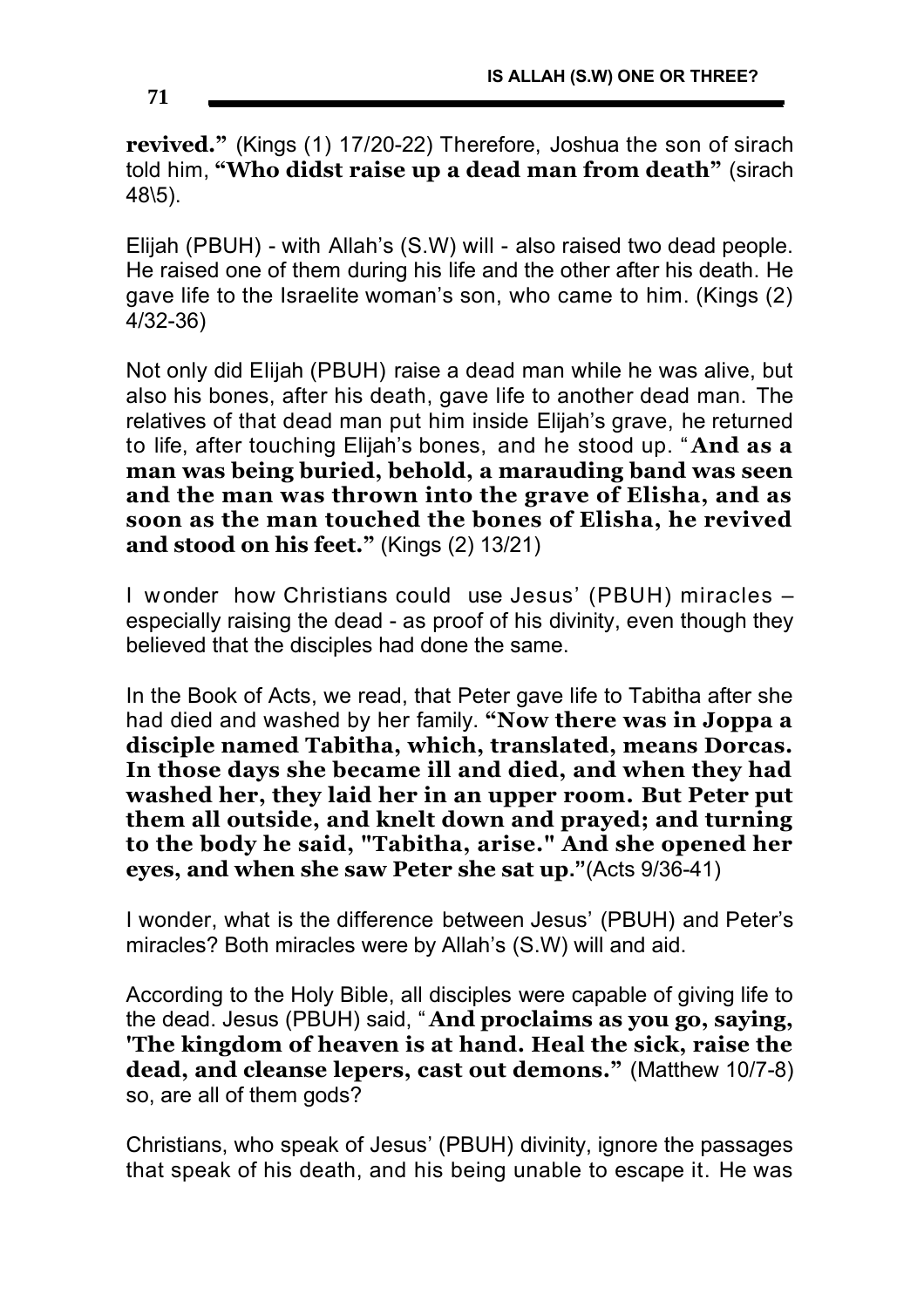**72**

unable to get his life back until Allah (S.W) gave it to him and raised him from the dead.

Thus, this wonderful miracle, which is giving life to the dead, cannot be used as evidence of Jesus'(PBUH) divinity, but it is a great miracle that Allah (S.W) gave Jesus (PBUH) the ability to perform them as proof of the prophet-hood of this great prophet, peace be upon him.

### C. Healing the sick

Christians conclude Jesus' (PBUH) divinity for his miracle of healing the sick. If Jesus, (PBUH) had healed the leprous (Matthew 8/3), Elijah had also healed a leper. In addition, he caused another and his descendants to be leprous. " **And Elisha sent a messenger to him, saying, "Go and wash in the Jordan seven times, and your flesh shall be restored, and you shall be clean. The leprosy of Naaman shall cling to you and to your descendants forever. So he went out from his presence a leper, like snow."** (Kings (2) 5/10-27)

## D. Telling the unseen

Jesus (PBUH) predicted many invisible and unseen matters, and it came as he said. He told the two disciples whom he sent to slaughter the sacrifice at Easter, of what would happen. (Mark 14/12-16)

In addition, Peter said to Jesus (PBUH), **"Lord, you know everything."** (John 21/17). Jesus also knew that no one had ridden the foal, which was tied in 'Bet Fajy' village. This according to priest IBRAHIM SAED is solid proof. He said, "It is new evidence of Jesus knowing the unseen in details, with no doubt or interpretation, and that also is evidence of the humble glory that Jesus had".<sup>1</sup>

Jesus (PBUH) was not the only one who predicted the unseen. Jacob (PBUH) predicted the unseen before Jesus (PBUH), as he said to his children, **"Gather yourselves together, that I may tell you what shall happen to you in days to come."** (Gen. 49/1-27)

<u>.</u>

<sup>&</sup>lt;sup>1</sup>- Commentary on the Gospel according to Luke, pp 475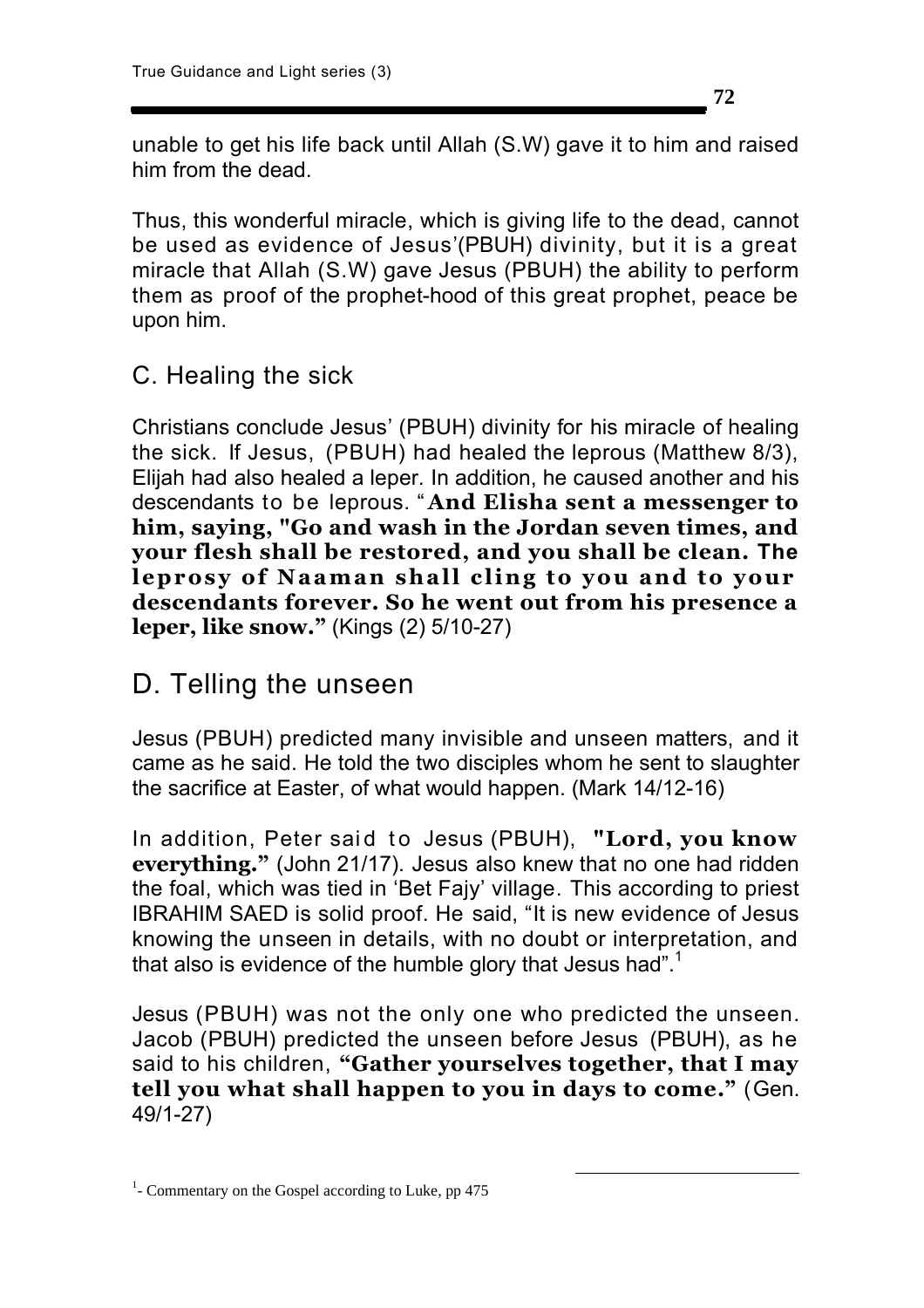The same happened with Samuel and Elijah (Samuel (1) 10/2-9), Kings (1) 21/21-24), and their prediction came true, as we read in the Second Book of Kings. (Kings (2) 10/1-17, 9/30-37) Many other similar passages are in the sacred books. (Samuel (1) 19/23-24, Kings (2) 4/8-18, 8/12-13, John 11/49-52)

#### E. Controlling devils

Jesus (PBUH) had control or power over devils. (Matthew 12/27-28), but it was also a miracle that was performed by others.

When the Jews, accused him of casting out devils by the aid of the devils' leader, he said, " **And if I cast out demons by Beelzebul, by whom do your sons cast them out?"** (Matt. 12:27) as such, he proved that the Jews have the same ability of controlling devils.

Jesus (PBUH) warned us of liars, who would succeed in casting out devils. He said, " **On that day many will say to me, 'Lord, Lord, did we not prophesy in your name, and cast out demons in your name, and do many mighty work in your name?"** (Matthew 7/22-23), false prophets are able to bring out devils, but that does not prove their prophet-hood, their righteousness, or their divinity.

#### F. Other miracles

The Gospels mention many other miracles of Jesus (PBUH); turning the water into wine (John 2/7-9); feeding a large crowd with five loves and two fish (Matthew 14/19-21), and the drying up of the fig tree by his words. (Matthew 21/18-19) Christians also mention the great darkness that happened on the day of his claimed death on the cross. (Matthew 27/45), all of these wonders – according to Christians -prove his divinity and that he is the son of Allah (S.W).

In addition, Christians conclude his divinity (PBUH) from the wind and the sea's obedience to him, and that he had power over nature. "**There arose a great storm on the sea, so that the boat was being swamped by the waves; but he was asleep. And they went and woke him, saying, "Save us, Lord; we are perishing. And he said to them, "Why are you afraid, O you of little faith?" Then he rose and rebuked the winds and the sea, and there was a great calm. And the men marveled, saying, "What sort of man is this, that even winds and sea obey him?"** (Matthew 8:24-27)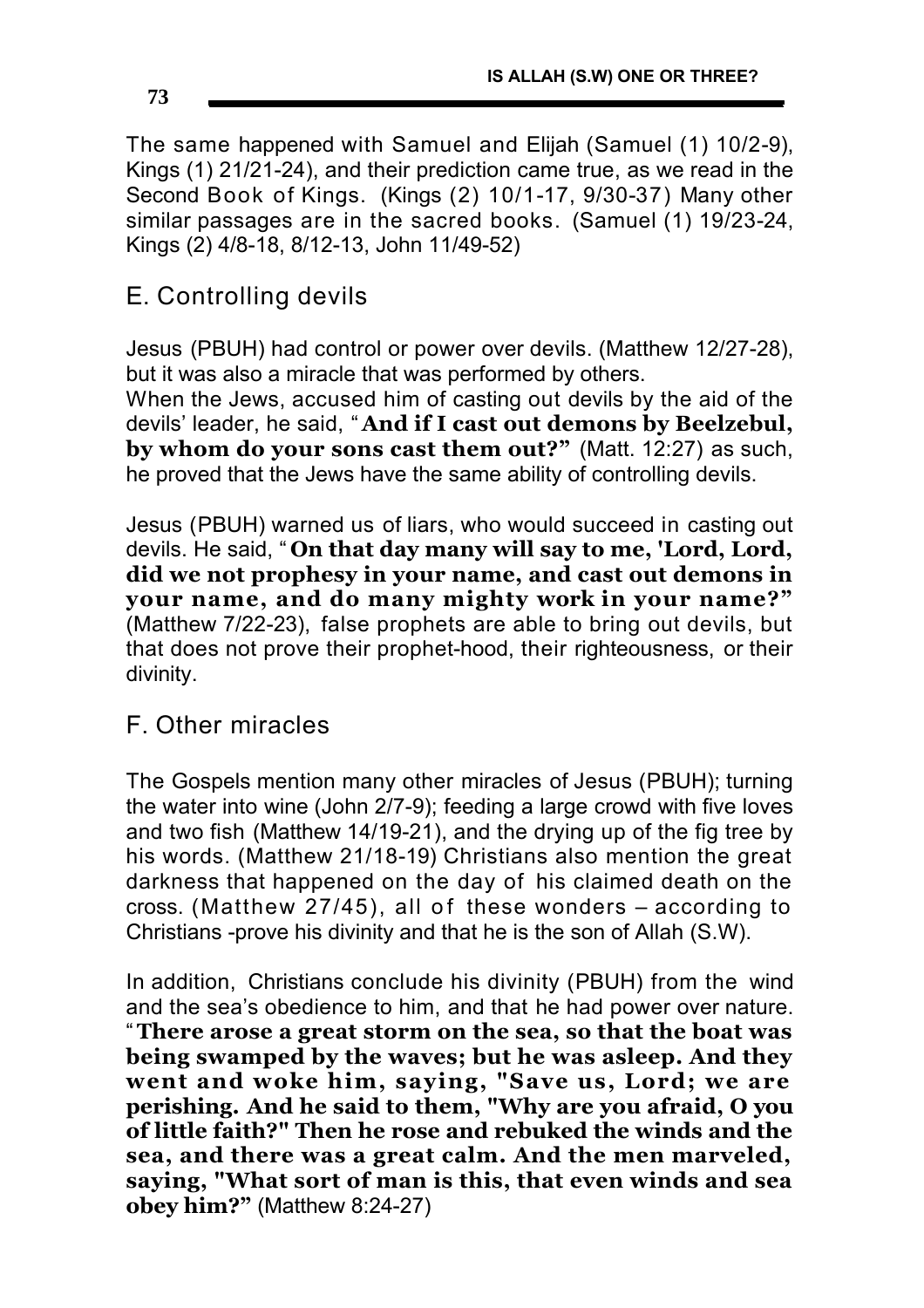Who is the controller of the winds and the sea? Christians find no answer, according to their simple understanding, except saying, he is Jesus (PBUH). He also fasted for forty days without feeling hunger, that is supernatural and no man can do that, and thus, – according to Christians - is proof that Jesus is Allah (S.W). (Matthew 4:1-2)

Others performed the same miracles and no Christian would claim their divinity. If Jesus (PBUH) turned the water into wine, (see John 2:7-9), Moses (PBUH) could turn the water into blood. **"You shall take some water from the Nile and pour it on the dry ground, and the water that you shall take from the Nile will become blood on the dry ground."** (Exodus. 4:9)

Elijah performed greater miracle than that, he filled the empty vessels with oil. **"Go outside, borrow vessels from all your neighbors, empty vessels and not too few. Then go in and shut the door behind yourself and your sons and pour into all these vessels. And when one is full, set it aside. So she went from him and shut the door behind herself and her sons. And as she poured they brought the vessels to her. When the vessels were full, she said to her son, "Bring me another vessel." And he said to her, "There is not another." Then the oil stopped flowing. She came and told the man of God, and he said, "Go, sell the oil and pay your debts, and you and your sons can live on the rest."** (Kings (2) 4:3-7)

If Jesus (PBUH) fed five hundred people with five loaves and two fish, (See, Matt. 14:19-21) Allah (S.W) fed the Children of Israel, who numbered about six hundred thousand people, Manna and honey for forty years, and all that was by the blessings of Moses (PBUH). (See, Ex. 16:35-36)

In addition, if Jesus (PBUH) turned the fig tree into a dry one, (Matthew 21/18-19), Moses (PBUH) turned a stick into a snake, (Ex. 7/9), which is greater, we can relate the drying of the tree to the laws of nature, but turning a stick into a snake is a miracle in every way.

Regarding the darkness, which Christians claim occurred at Jesus' (PBUH) crucifixion; it is not – in any way – greater than the darkness, which lasted for three days in Egypt when the Egyptians did not believe Moses (PBUH). **"So Moses stretched out his hand toward heaven, and there was pitch darkness in all the land**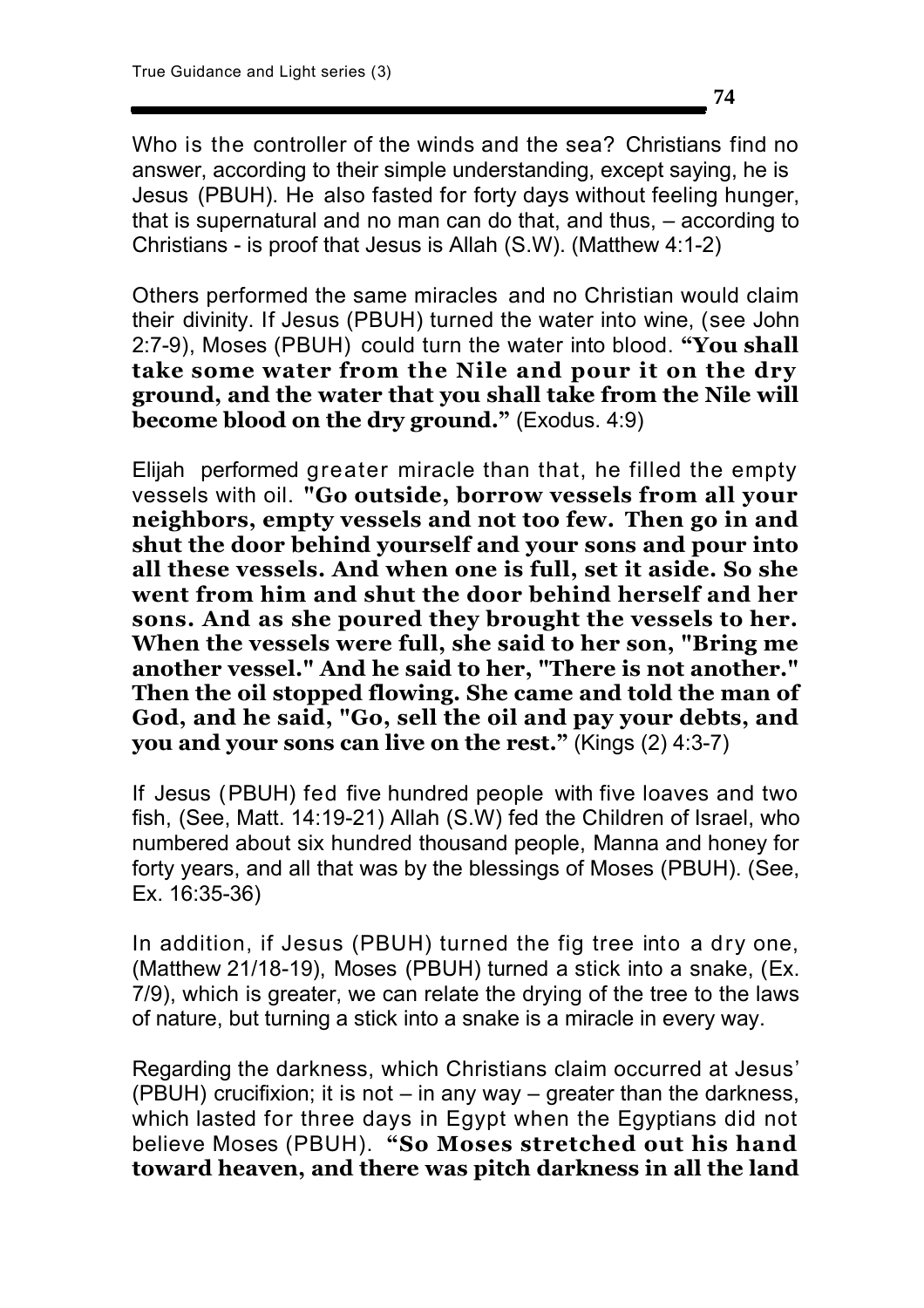**of Egypt three days. They did not see one another, nor did anyone rise from his place for three days."** (Ex. 10:22-23)

Similarly, is what happened when Joshua fought the Amorites, and it was Saturday night; he prayed to Allah (S.W) and said, "**in the sight of Israel, "Sun, stand still at Gibeon, and moon, in the Valley of Aijalon. And the sun stood still, and the moon stopped, until the nation took vengeance on their enemies. The sun stopped in the midst of heaven and did not hurry to set for about a whole day."** (Joshua 10:12-13). What happened on that day does not indicate Joshua's divinity, even though it is greater than what happened during the crucifixion. If the sun had set for three hours, it could be hidden by clouds, and that is normal, but for the earth to stop rotating, is much more significant.

Prophet Isaiah performed greater miracles than both of them did; Allah (S.W) turned the sun backwards for him answering his prayer, to prove to King Hezekiah the truth and the accuracy of Allah's (S.W) decrees. (See, Kings (2) 20/10-11), this is confirmed by Sirach; **"In his time the sun went backward."** (Sirach 48/23), in spite of this, no one claims Isaiah's divinity.

If nature obeyed Jesus (PBUH), many other prophets were able to control it as well, as the fire and the sea obeyed Elijah. The Bible says, **"If I am a man of God, let fire come down from heaven and consume you and your fifty." Then fire came down from heaven and consumed him and his fifty."** (Kings (2) 1:10) **"Then Elijah took his cloak and rolled it up and struck the water, and the water was parted to the one side and to the other, till the two of them could go over on dry ground."** (Kings (2) 2:8),

Jesus (PBUH) fasting for forty days does not prove his divinity, for he felt hungry eventually. " **He was hungry"** (Matthew 4:2) If his fasting and his patience indicate his divinity, then his hunger refutes that and proves his humanity.

I have to remind the reader that Moses and Elijah (PBUT) also fasted for forty days and forty nights. Moses (PBUH) said, " **I remained on the mountain forty days and forty nights. I neither ate bread nor drank water."** (Duet. 9:9), " **went in the strength of that food forty days and forty nights to Horeb, the mount of God."** (Kings1 19:7-8)

**75**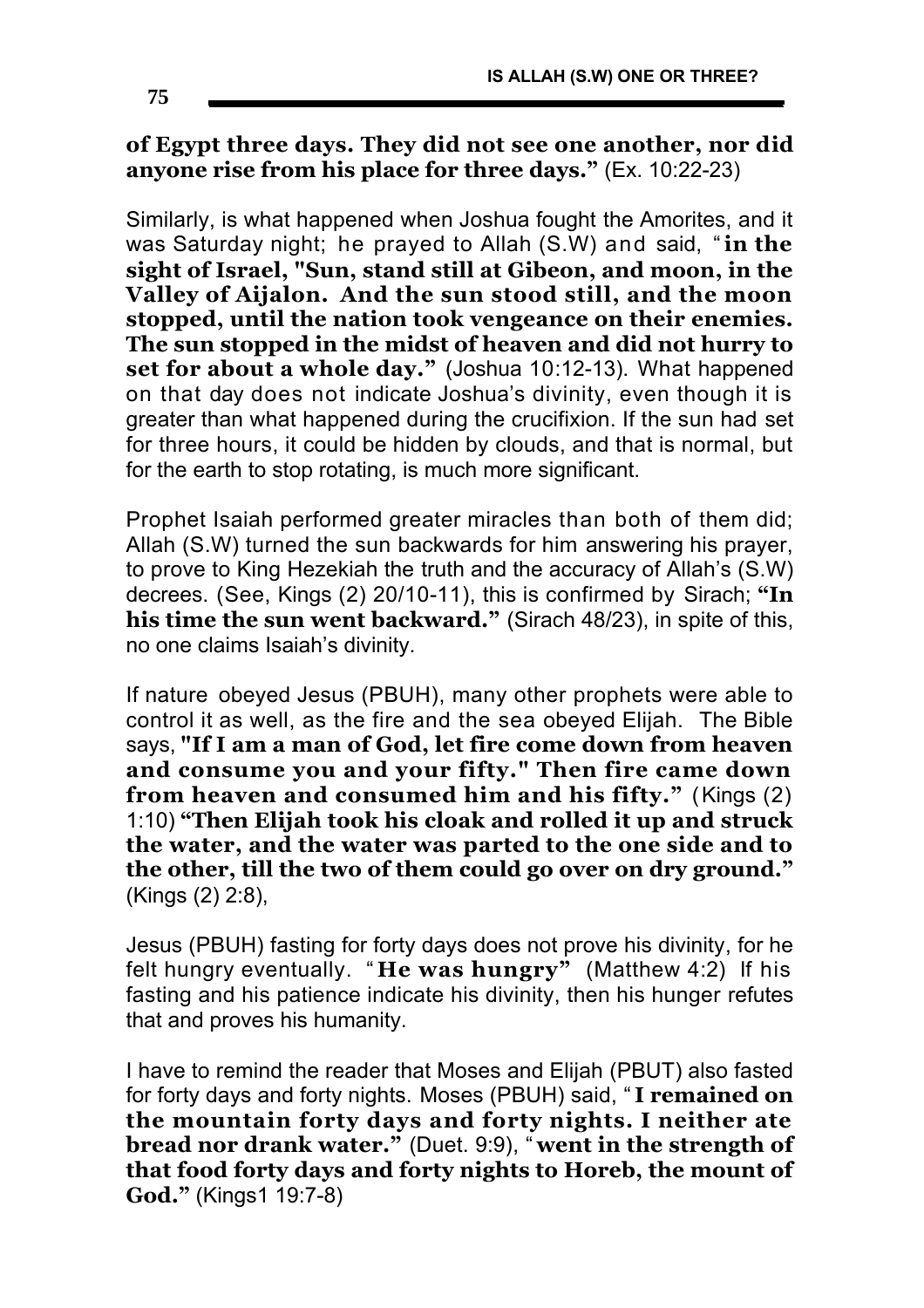## **VERSES THAT CONTRADICT JESUS'(PBUH) DIVINITY**

Scholars have agreed that human deeds, which Jesus (PBUH) performed all his life, prevent and refute calling him Allah (S.W) or the Son of Allah (S.W). It is impossible and incorrect to believe that Allah (S.W) was born, ate, circumcised, beaten, then died.

It is unacceptable reasoning from Christians to say that these deeds were done by the human part of him and not the divine, for they do not believe that Allah's (S.W) incarnation in Jesus (PBUH) was like a dress, which he can put on some times and take off at other times.

What he (PBUH) did must be from the incarnated God, as they claim, otherwise, they have to agree that he is human, which is fact.

In his letter to Theodosius Caesar, Saint Kerliss, the Bishop of Alexandria, said, "We do not split the human part of Jesus from the divine, nor do we split the word from the human part after that unknown unity, which we cannot explain. We confess that Jesus is from two wills that united and became one, not by destroying the two natures or by their mixture, but by an amazing and noble unity."

Pope Euthenasius said, "This one God is the Son of God spiritually, and he is the Son of man bodily, but that does not mean that the only Son has two natures, one divine and one human, but one nature of the incarnated God's Word, to whom we prostrate, the same as we prostrate to Jesus."

Translating the sentence 'this is my beloved son', Saint Gregarious said, "If I see that my son is hungry, thirsty, sleepy or tired…do not think it is for his body without his divinity. If you see him cure the ills, clean the lepers and make eyes of mud, do not think that he is doing so by his divine part without the human part, because it is not that the great deeds are for one and the humble ones for another. $11$ 

We will be able to understand this – claimed- unity relationship, which is the unity of the human and the divine parts of Jesus (PBUH), when we realize two different deeds that Jesus performed, one through his human part and the other through his divine part. In the story of the bleeding woman, we read, " **She came up behind him and touched the fringe of his garment, and** 

<sup>&</sup>lt;sup>1</sup> - The Frank opinion about the will and nature of Christ, Pastor Gebrial abdel Maseeh, pp 59-60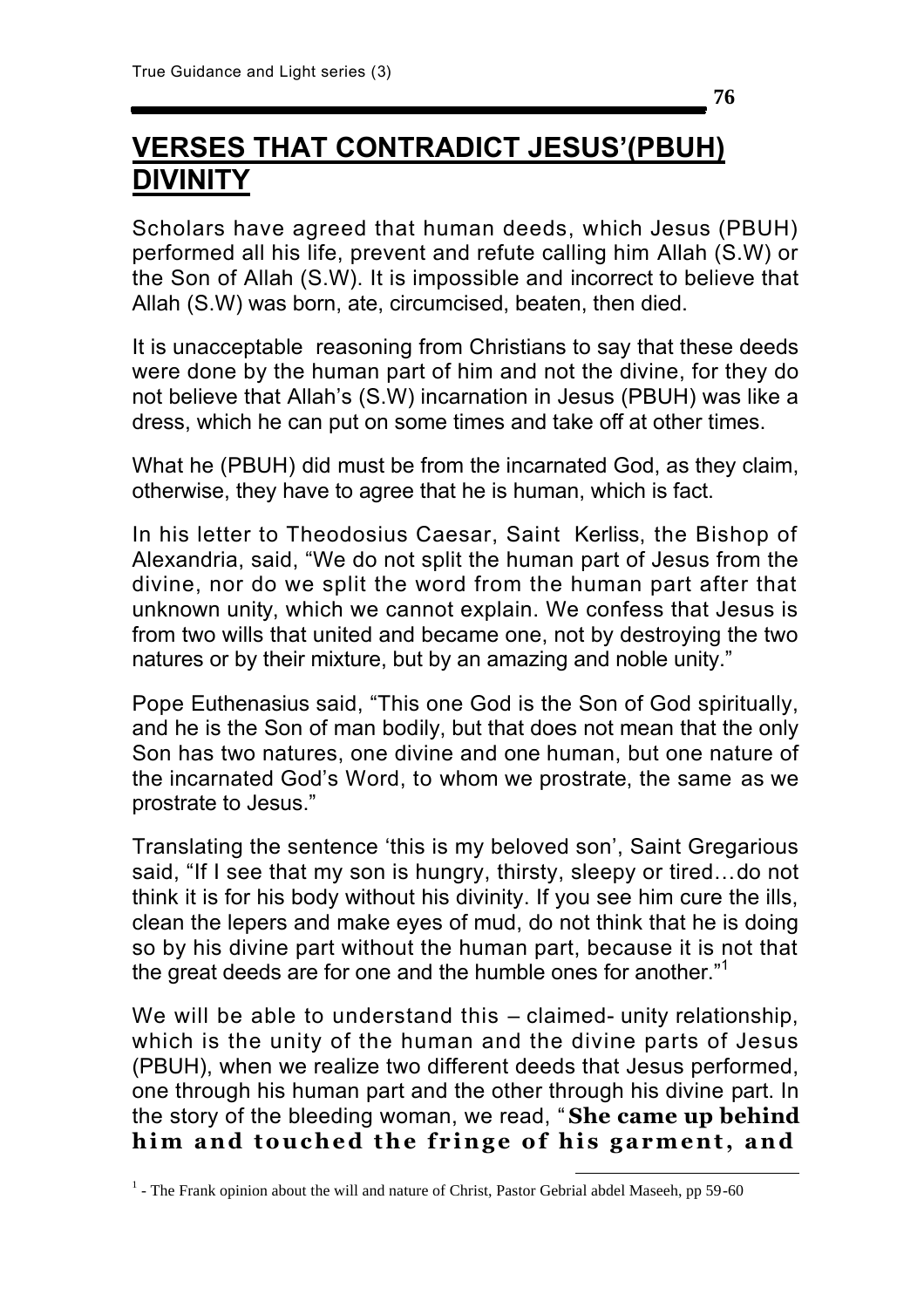**immediately her discharge of blood ceased. And Jesus said, "Who was it that touched me?" When all denied it, Peter said, "Master, the crowds surround you and are pressing in on you! But Jesus said, "Someone touched me, for I perceive that power has gone out from me."** (Luke 8:44-46). In the blink of an eye, Christians compile total divinity with total humanity; Jesus did not know who touched him by his human part, and he cured her by his divine part and all in one moment.

In order to refute this strange unity, all one has to do is to imagine mixing two different elements completely and the properties of each remain the same; if we mix sweet with sour, supposedly – according to Christian understanding- the mixture could be sweet-sour at the same time.

Tens of the Gospels' passages speak of Jesus' (PBUH) human weaknesses, driving him away from divine rank, and answer and refute those who claim his divinity. These passages fall under four categories:

#### First Category

These are verses and passages, which declare his incapability and weaknesses. Therefore, he cannot be completely human and completely divine at the same time as Christians claim, but only human.

Jesus (PBUH) did not know many things. One of them, which is too important, was that he did not know the time of the Day of Judgment, he said, **"But concerning that day or that hour, no one knows, not even the angels in heaven, nor the Son, but only the Father."** (Mark 13:32), how can Christians claim that he is Allah (S.W) since the nescience of the unknown disputes it?

Not only that Jesus (PBUH) did not know the time of the Day of Judgment, but also he did not know anything except what Allah (S.W) showed him, that is why, when he wanted to raise Lazarus again, "**he was deeply moved in his spirit and greatly troubled. And he said, "Where have you laid him?"** (John 11:33-34)

When a man came to Jesus (PBUH) and asked him to cure his insane son, Jesus (PBUH) did not know how long that son had been sick. " **And Jesus asked his father, "How long has this been**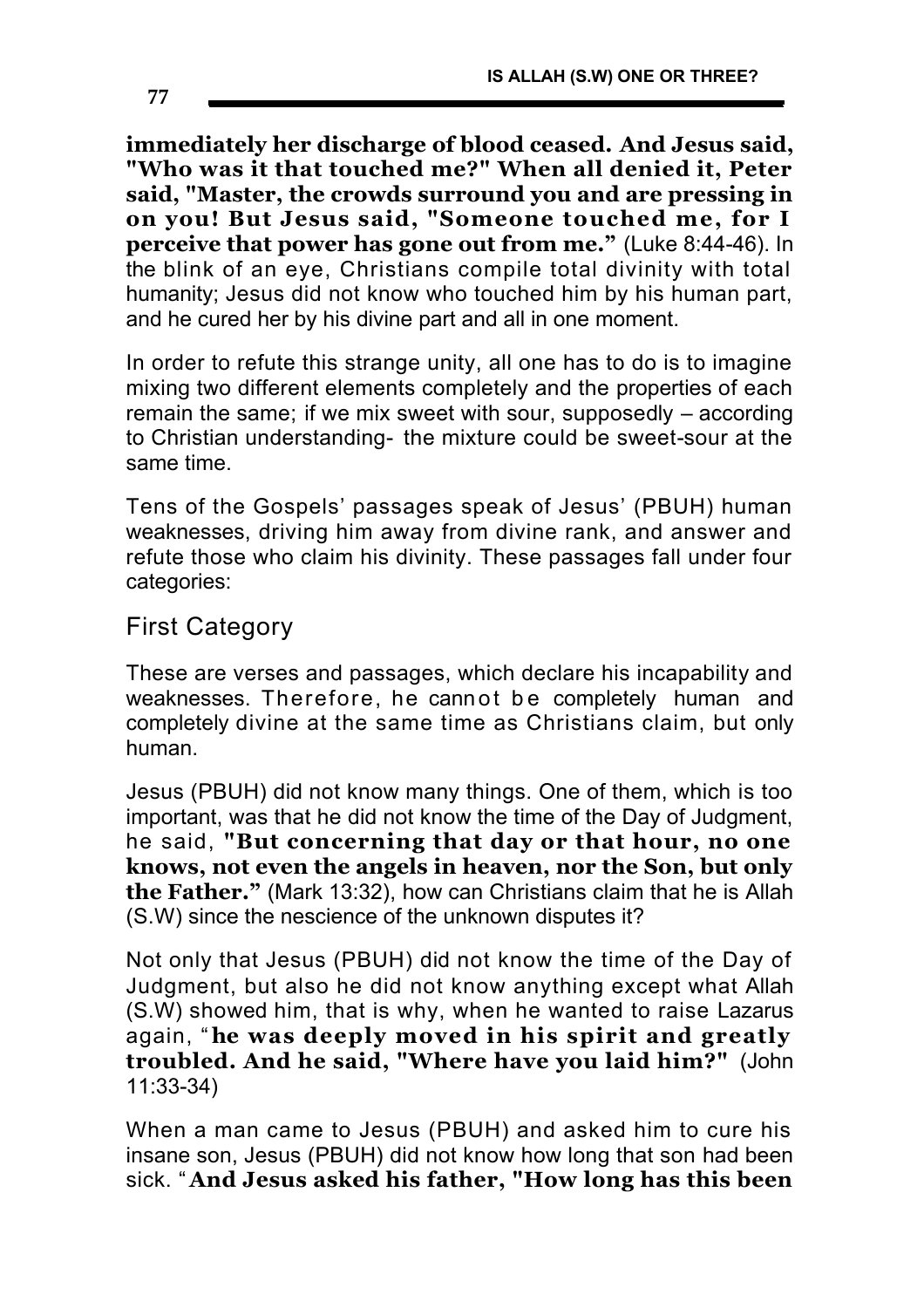Jesus (PBUH) also showed, while he was performing his miracles, that he could not do them without the will and the help of Allah (S.W). He said, **"I can do nothing on my own. As I hear, I judge, and my judgment is just, because I seek not my own will but the will of him who sent me."** (John 5:30)

He (PBUH) affirmed this meaning when he said, **"I can do nothing on my own. As I hear, I judge, and my judgment is just, because I seek not my own will but the will of him who sent me. And he who sent me is with me. He has not left me alone, for I always do the things that are pleasing to him."** (John 8:28-29) and in another passage he said to the Jews, **"Truly, truly, I say to you, the Son can do nothing of his own accord, but only what he sees the Father doing. For whatever the Father does, that the Son does likewise."** (John 5:19)

In addition, Jesus (PBUH) had no authority for good or bad even for himself, except by the mercy and the will of Allah (S.W). When the mother of Zabadee's children, who were his disciples, came to him, **"he said to her, "What do you want?" She said to him, "Say that these two sons of mine are to sit, one at your right hand and one at your left, in your kingdom." Jesus answered, but to sit at my right hand and at my left is not mine to grant, but it is for those for whom it has been prepared by my Father."**(Matt.20:20-22)

The Holy Bible also, in many passages, describes Jesus (PBUH) as a servant of Allah (S.W). In Matthew we read, "**My servant whom I have chosen."** (Matt. 12:18) and in Acts, " **glorified his servant Jesus, the Holy and Righteous One."**(Acts 3:13-14); " **God, having raised up his servant, sent him to you first"** (Acts 3:26), " **your holy servant Jesus."** (Acts 4:30)

Some translations, like the famous Vandyke translation, changed the word 'servant' to the word 'Child', which indicates son-ship. The Jesuit Fathers' translation and the majority of other translations still use the word 'Servant'.

To explain this misguiding change clearly, we read Matthew's words. He said, "**This was to fulfill what was spoken by the prophet Isaiah: "Behold My Child whom I have chosen; My Beloved,**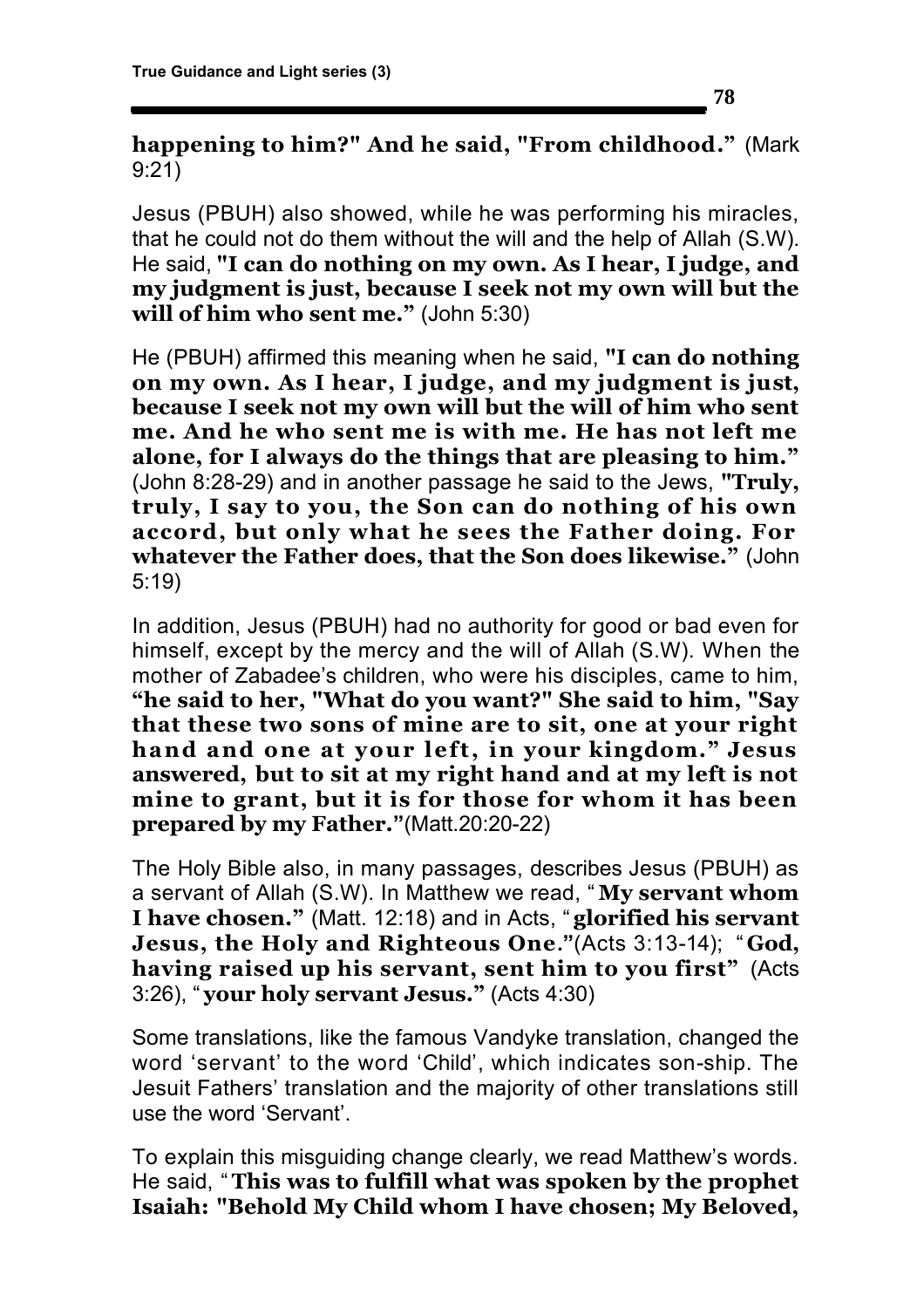**in whom My soul is well pleased. I will put My Spirit on Him, and He shall declare judgment to the nations."**(Matt. 12:17-18) Matthew used the word 'Child', but in Isaiah, from which Matthew quoted, the word is 'servant'. " **Behold my servant, whom I uphold, my chosen, in whom my soul delights; I have put my Spirit upon him; he will bring forth justice to the nations."** (Isaiah 42:1)

Second Category

These are verses and passages, which declare his human deeds (PBUH), which are the same as any human being.

Scholars studied the life of Jesus (PBUH) - as mentioned in the Gospels- and they found that he is not different from the rest of human beings. They studied it from the time of the angel's good news to his mother, his birth, his usage of nappies, his circumcision, his growth and education with children, his baptism by John the Baptist, until his assumed death, after his grief praying to Allah (S.W) to save him. Like the rest of us, he was born, he grew, he ate, he slept and died, so what is the thing that makes him different from us and makes him divine?

Covered with blood, he came out of a woman's womb. " **And while they were there, the time came for her to give birth."** (Luke 2:6)

He was breastfed, " **As he said these things, a woman in the crowd raised her voice and said to him, "Blessed is the womb that bore you, and the breasts at which you nursed!"** (Luke 11:27) one may ask the following question, did Mary know that her child, who came out of her womb and whom she took care of as any child, is Allah (S.W), as Christians claim, or did she not?

They circumcised him (PBUH) when he was eight days old. " **And at the end of eight days, when he was circumcised, he was called Jesus"** (Luke 2:21) did the person who circumcised him know that he was circumcising a God, and what happened to that piece of flesh when split from the incarnated Gods' body? Did it become un-divine or did it remain divine and lost or buried?

John the Baptist baptized Jesus (PBUT) in the River Jordan. "**Then Jesus came from Galilee to the Jordan to John, to be**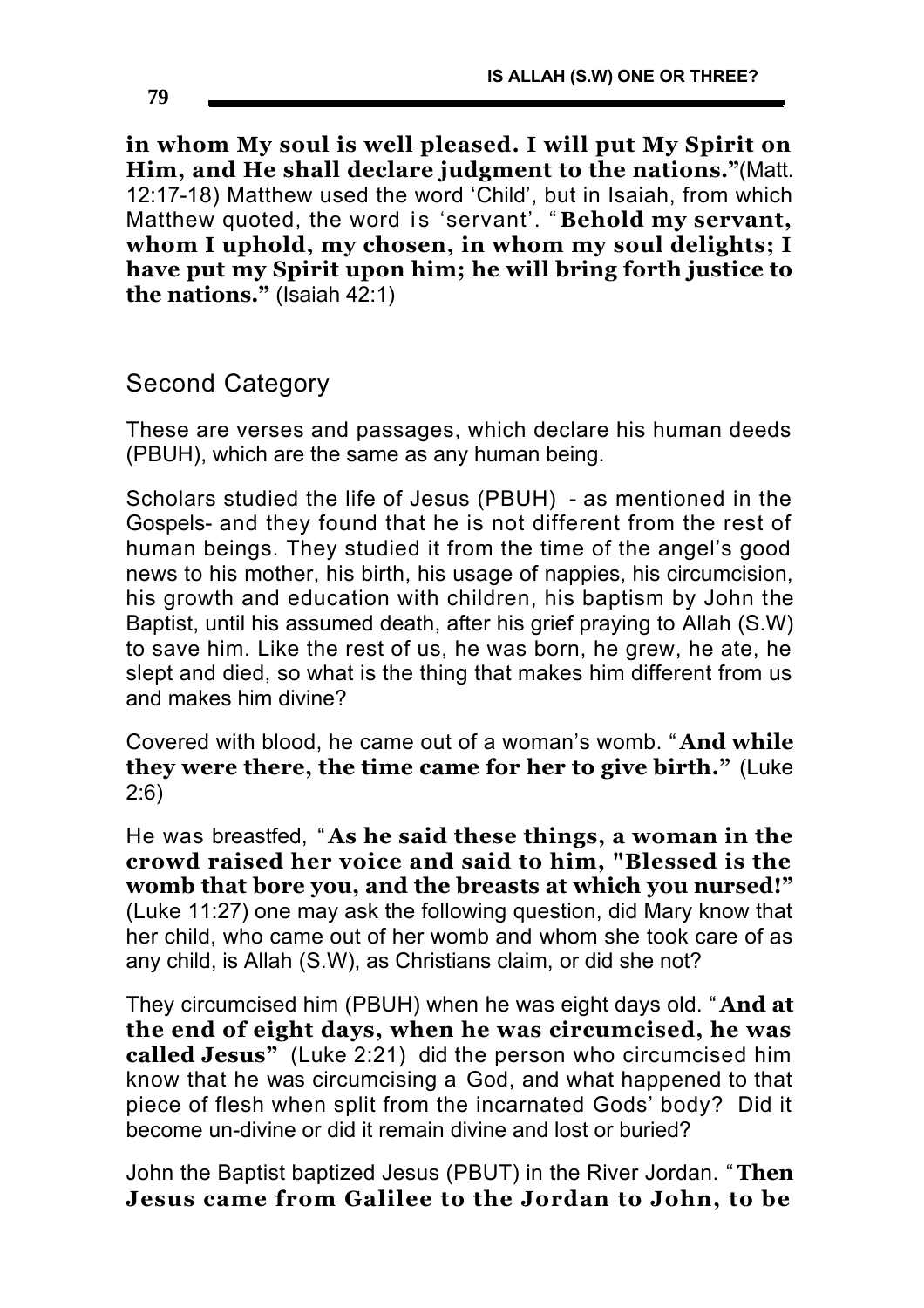**baptized by him"** (Matt. 3:13) did the Baptist not know that he was baptizing Allah (S.W)? Baptism is for repentance and the cleaning of sins, as mentioned in Matthew. " **And they were baptized by him in the river Jordan, confessing their sins. I baptize you with water for repentance. Then Jesus came from Galilee to the Jordan to John, to be baptized by him."** (Matt. 3:6-13) was Allah (S.W) a sinner looking for someone to forgive him?

Furthermore, Jesus (PBUH) did what any human needs to do. He slept, **"he was asleep"** (Matt. 8:24) he felt tired as every human does, " **so Jesus, wearied as he was from his journey"** (John 4:6) he needed a donkey to ride; therefore, he sent his disciples to bring it. "**The Lord has need of it"** (Mark 11:3)

He (PBUH) also felt upset and depressed, " **And began to be greatly distressed and troubled"** (Mark 14:33) and sometimes, he felt upset and sorrowful. " **He began to be sorrowful and troubled."** (Matt.26:37)

Crying is the habit of human beings when they face difficulty and sadness, and such was what Jesus (PBUH) did. " **Jesus wept."** (John 11:35)

The devil tried to seduce him, but could not. He took Jesus (PBUH) to a high mountain, and showed him the whole world and said to him, "**To you I will give all this authority and their glory, for it has been delivered to me, and I give it to whom I will. If you, then, will worship me, it will all be yours. And Jesus answered him, "It is written, "'You shall worship the Lord your God, and him only shall you serve."** (Luke 4:6-8)

People beat and scolded him, **"When he had said these things, one of the officers standing by struck Jesus with his hand, saying, "Is that how you answer the high priest?"** (John 18:22) but he could not defend himself except by words, because he was bound. " **So the band of soldiers and their captain and the officers of the Jews arrested Jesus and bound him."** (John 18:12).

He felt hungry, he was looking for some food, " **In the morning, as he was returning to the city, he became hungry"** (Matt. 21:18) and he was thirsty. " **Said, "I thirst."** (John 19:28) Then he ate and drank. "**They gave him a piece of broiled fish, and he took it and ate before them."** (Luke 24:42-43)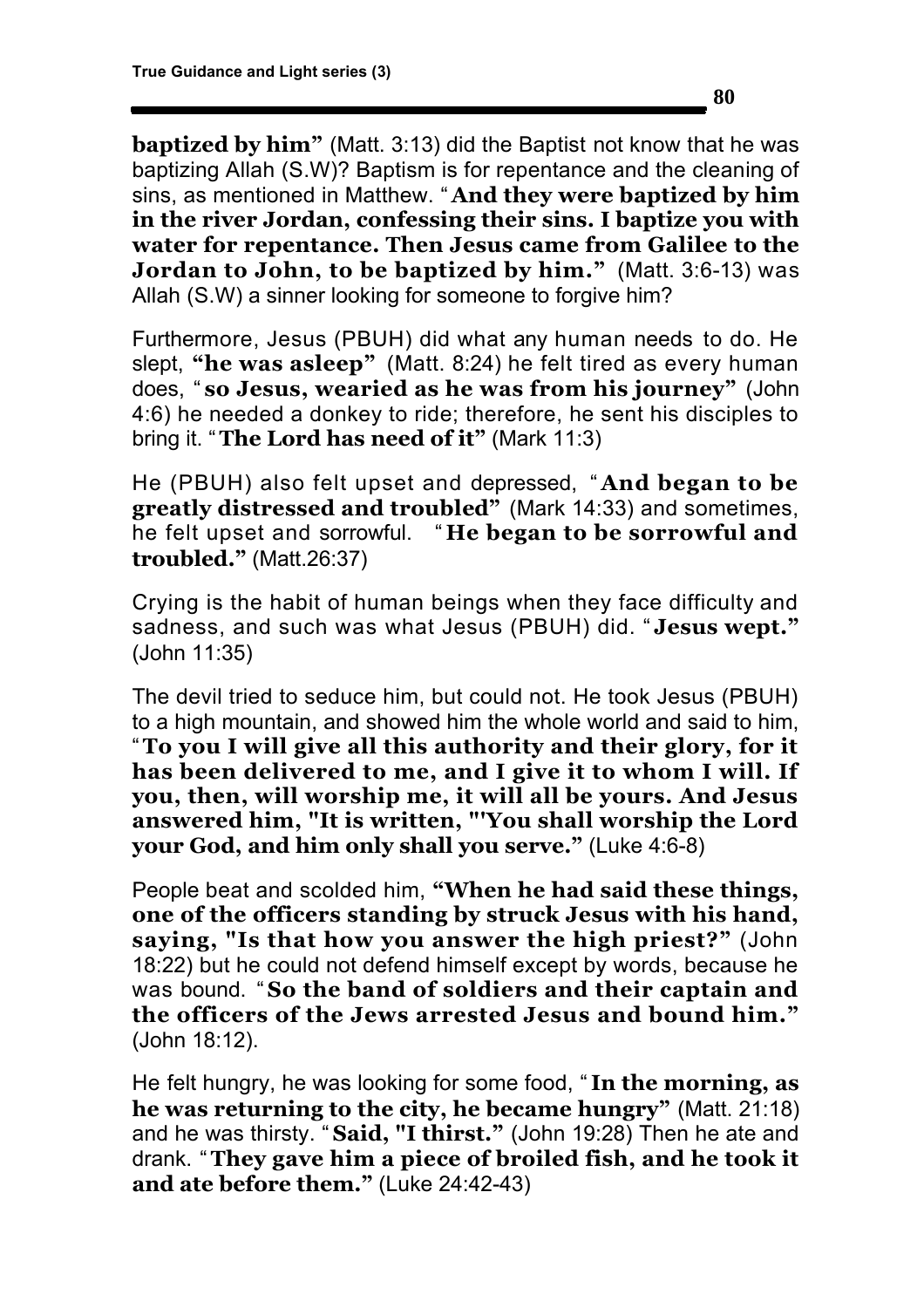He needed the food and the drink in order to grow physically and mentally. " **And the child grew."** (Luke 2:40) " **And Jesus increased in wisdom and in stature and in favor with God and man."** (Luke 2:52) The food helped him to grow physically, and the teaching of the teachers and the elders helped him grow mentally. **"They found him in the temple, sitting among the teachers, listening to them and asking them questions."** (Luke 2:46)

We are not supposed to mention here, while talking about Allah (S.W), that eating and drinking need other human actions; micturition and defecation. (God forbid and forgive us for that)

Bringing this issue to our attention, Allah (S.W) mentions this to us in the Holy Quran. **(Christ the son of Mary was no more than an apostle; many were the apostles that passed away before him. His mother was a woman of truth. They had both to eat their (daily) food.)**

Anyone, who eats and drinks needs to excrete the waste of that food, and it is blasphemy even to think about that for Allah (S.W).

The Gospels also mention Jesus' (PBUH) sadness the eve of the crucifixion, **"My soul is very sorrowful, even to death."** (Mark 14:34) and when he was exhausted, an angel from heaven came to strengthen him. **"And there appeared to him an angel from heaven, strengthening him."** (Luke 22:43)

According to the Gospels, when he was on the cross, he was exhausted and cried, **"My God, my God, why have you forsaken me?"** (Mark 15:34)

Not only did Jesus (PBUH) do the above mentioned, but also, as the Gospels claim, he died, how could anyone imagine a dead God? **"And Jesus uttered a loud cry and breathed his last."** (Mark 15:37)

If someone tries to answer this question, saying, that the dead was the human part and not the divine, and Allah (S.W) is immortal, I remind the reader, that the person who died on the cross is the Son of God and not the Son of Man. **"For God so loved the world, that he gave his only Son, that whoever believes in him should not perish."** (John 3:16)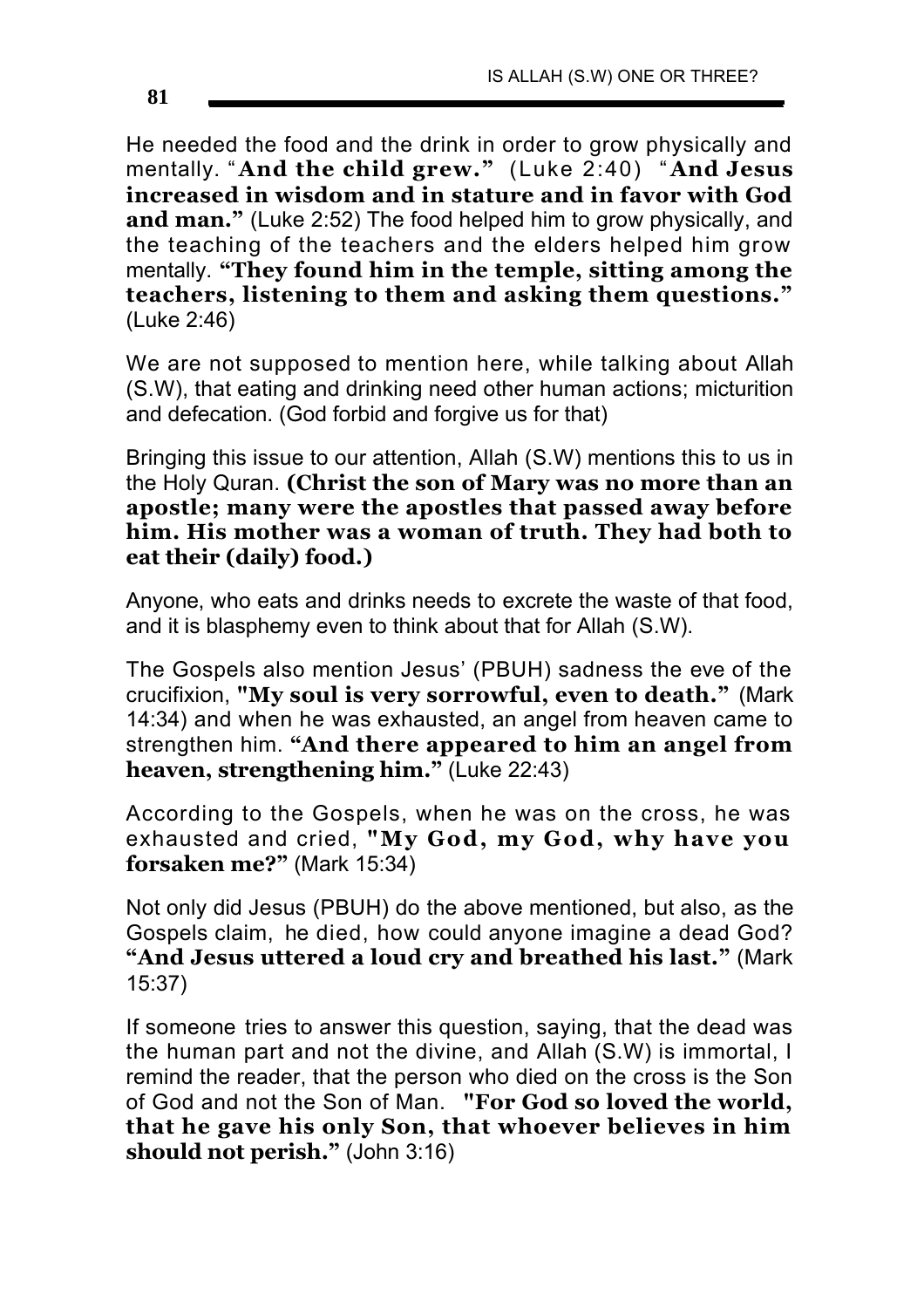Trying to answer this fatal question, Turtellian (third century) could not find an answer except to say, "The Son of God had died! That is incredible; because it is something unbelievable and unacceptable by the mind. He was buried with the dead; it is certain, because it should have been impossible."<sup>1</sup> In spite of this saying, Turtillian and Christians after him still believe that he is Allah (S.W).

The Gospels also mention Jesus' (PBUH) prayer and supplication to Allah (S.W). **"Prayed, saying, "My Father, if it be possible, let this cup pass from me; nevertheless, not as I will, but as you will".** (Matt. 26:39) " **And there he prayed"** (Mark 1:35)

 Describing his prayer, Luke said, **"and knelt down and prayed"** (Luke 22:41) "**he went out to the mountain to pray, and all night he continued in prayer to God. And when day came, he called his disciples"** (Luke 6:12-13)

One may ask, to whom did Jesus (PBUH) pray all night, was he praying to himself or to the Allah (S.W) that dwells in him? Why would people leave worshipping the worshipped, to worship the worshipper?

Luke also mentioned that Jesus' sweat was like drops of blood, he says, " **And being in an agony he prayed more earnestly; and his sweat became like great drops of blood falling down to the ground. And when he rose from prayer, he came to the disciples."** (Luke 22:44) Explaining that, Yohanna Fam Ethahab said, "Who cannot be surprised, seeing God Kneeling and praying?"<sup>2</sup>

The description of Jesus' condition (PBUH) when he raised Lazarus, which we find in The Gospel according to John, shows his weakness and his need for Allah's (S.W) help. **"And Jesus lifted up his eyes and said, "Father, I thank you that you have heard me. I knew that you always hear me, but I said this on account of the people standing around, that they may believe that you sent me."** (John 11:41-42)

Prayer and worship are servants' deeds, and it is unacceptable to attribute these deeds to Allah (S.W) or to the person in whom Allah (S.W) was incarnated.

<sup>-</sup><sup>1</sup> - Christ in the Quran, the Torah and the Gospel, Abdul Kareem El Khateeb, pp 343

 $2$  - the frank opinion about the will and nature of Christ, Gebrial abdel Maseeh, pp 58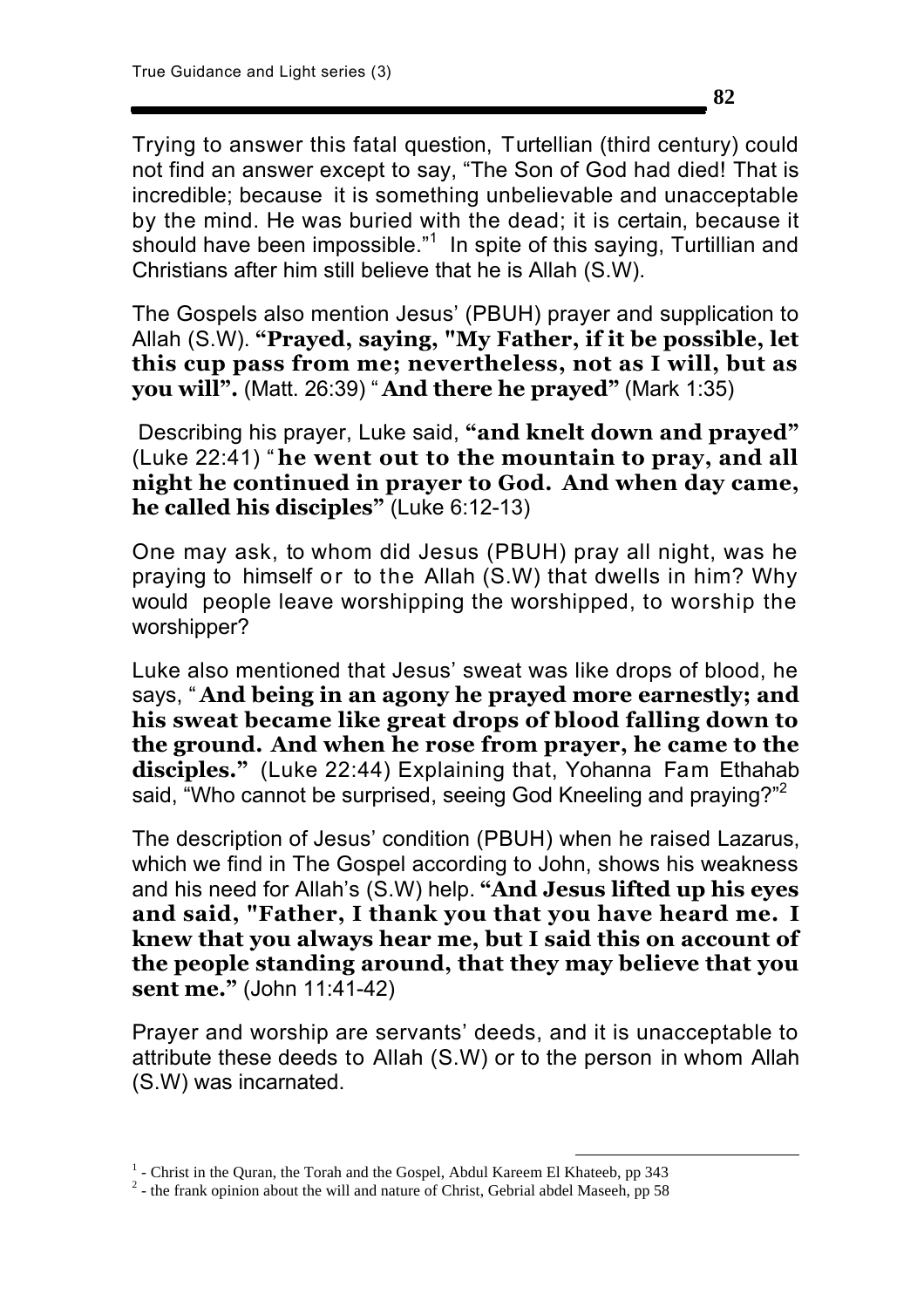Paul mentioned Jesus' (PBUH) victory on everything including death, but he also mentioned his weaknesses and total submission to Allah (S.W). He said, "**When all things are subjected to him, then the Son himself will also be subjected to him who put all things in subjection under him, that God may be all in all."** (Co.1 15:28)

Finally, what proves that Jesus (PBUH) is human, is what he (PBUH) said regarding entering heaven, which Allah (S.W) has prepared for His faithful believers, and that he will eat and drink as his disciples, who are among those believers. " **In my Father's house are many rooms. I go to prepare a place for you. That where I am you may be also."** (John 14:2-3) " **I will not drink again of this fruit of the vine until that day when I drink it new with you in my Father's kingdom."** (Matt. 26:29)

The Kingdom of God is heaven, where he (PBUH) will meet his disciples again and he will drink with them. Is the Son going to incarnate in the Hereafter again, and what is the point of doing so, or will he be back as human and live in Allah's (S.W) heaven as all believers?

The conclusion of all the above, we take it from what Jesus (PBUH) mentioned about himself. He said, " **A man who has told you the truth that I heard from God."** (John 8:40) should we not take his testimony (PBUH)? If he is Allah (S.W), it is not right for him to hide this fact from us by saying this plain and clear sentence, which proves that he is only human.

When Christians insist on his divinity, they are ignoring and throwing Jesus' (PBUH) and his disciples' words in the ocean, and denying all these passages, which do not speak about incarnated God nor about a human that Allah (S.W) dwells in.

#### Third category

These are verses and passages, which declare Jesus' (PBUH) disciples, his contemporaries and his enemies' ignorance of the divinity concept. These verses and passages prove that, neither Jesus (PBUH) nor his disciples had anything to do with the concept of divinity, but it is an invention came much later after his time, and that is sufficient to refute the case.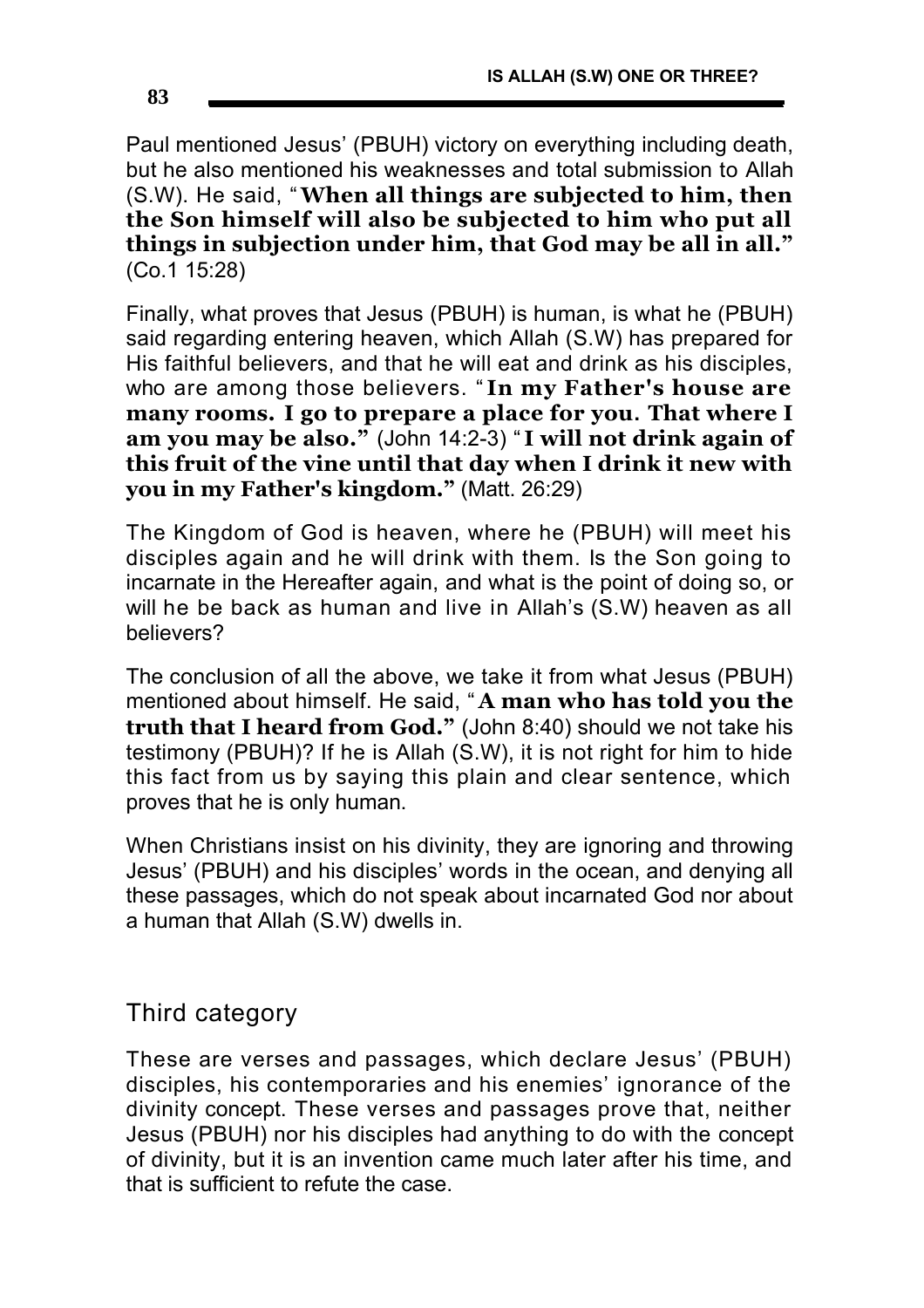**84**

These passages and verses are many; the following are some examples.

1- His virgin mother's (PBUH) ignorance of his divinity is one of them. While Jesus (PBUH) was going back with his mother and Joseph the carpenter, something, which proved his mother's ignorance of his divinity, occurred. If his pure mother did not know of his divinity, who else would?

In the Book of Luke, we read, **"And when the feast was ended, as they were returning, the boy Jesus stayed behind in Jerusalem. His parents did not know it, but supposing him to be in the group they went a day's journey, but then they began to search for him among their relatives and acquaintances, and when they did not find him, they returned to Jerusalem, searching for him. After three days, they found him in the temple, sitting among the teachers, listening to them and asking them questions. "Son, why have you treated us so? Behold, your father and I have been searching for you in great distress."** (Luke 2:43-48). Their worries about Jesus (PBUH) were meaningless if she knew that he was Allah (S.W).

Jesus (PBUH) answered his mother's question, saying, **"Why were you looking for me? Did you not know that I must be in my Father's house?'** (Luke 2:49). Did she and Joseph understand from his words that he meant that he is Allah (S.W) or a real son of Allah (S.W)? Of course not, for they did not know anything about this strange belief. Luke says, " **And they did not understand the saying that he spoke to them."** (Luke 2:50)

When Simon carried the baby – Jesus (PBUH) – and praised Allah (S.W) because he had seen the Messiah, his mother (PBUH) heard and saw the happiness in his face. She and Joseph the Carpenter did not understand what he said and they were surprised and confused. " **And his father and his mother marveled at what was said about him."** (Luke 2:33)

2- Simon Peter, who was the dearest to Jesus (PBUH), said while he was full of the Holy Spirit, **"Men of Israel, hear these words: Jesus of Nazareth, a man attested to you by God with mighty works and wonders and signs that God did through him in your midst, as you yourselves know. This Jesus, delivered up according to the definite plan and**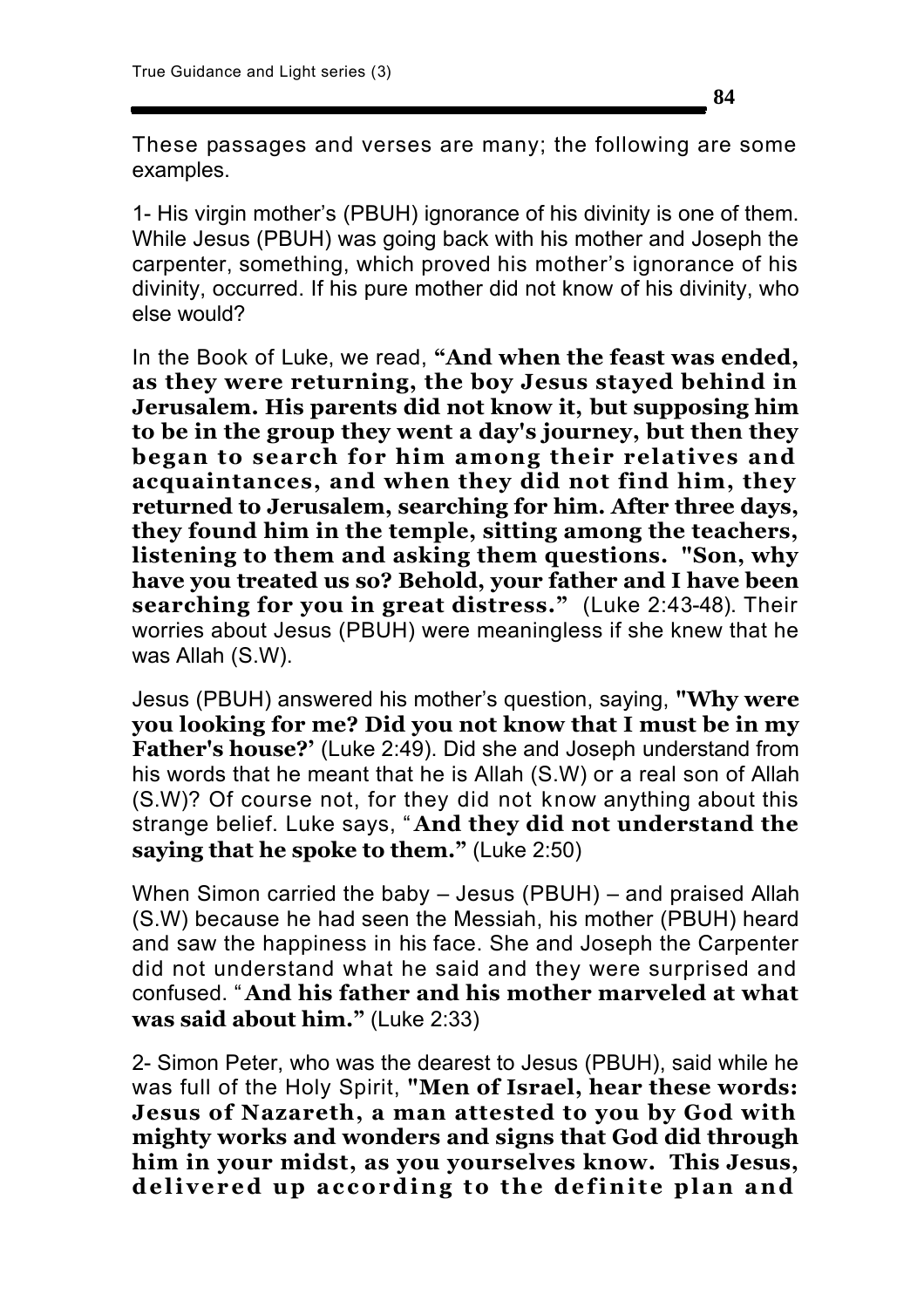**foreknowledge of God, you crucified and killed by the hands of lawless men."** (Acts 2:22-23) He did not mention in this important speech, supported by the Holy Spirit, anything about a divine human nor about God incarnate.

3- When Jesus (PBUH) appeared – after his assumed crucifixion- to two of his friends, who were upset because of the rumors of his crucifixion, he asked them about the reason for their sadness. They said, **"Concerning Jesus of Nazareth, a man who was a prophet mighty in deed and word before God and all the people. and how our chief priests and rulers delivered him up to be condemned to death, and crucified him. But we had hoped that he was the one to redeem Israel."** (Luke 24:19-21). There is nothing in their answer about a murdered divine human, nor anything about incarnated God who had concurred death. What they saw in him was not more than a man, a savior, who was the expected Messiah of whom the prophets had foretold.

Ibrahim Saeed, an Egyptian priest, regarding these two disciples, said, "Until that moment they did not believe in his divinity… but we do not deny that they were believers of his prophet-hood." <sup>1</sup>

4- When his disciples witnessed his miracles, they were surprised. If they considered him (PBUH) Allah (S.W), there would have been no surprise in the performance of those miracles. When he passed by the fig tree and did not find any fruit on it, Jesus (PBUH) said, " **And he said to it, "May no fruit ever come from you again!" And the fig tree withered at once. When the disciples saw it, they marveled, saying, "How did the fig tree wither at once?"** (Matt. 21:18-22). Their surprise was an indication that they knew nothing of what today's Christians claim, for, there is no surprise if Allah (S.W) is able to make a green tree dry.

The disciples and Jesus' (PBUH) contemporaries did not think of him as more than the Messiah; the great-expected prophet. They did not even think of his divinity or his son-ship to Allah (S.W).

Bishop Matta El Meskeen said, "The disciples thought of him as only a prophet, but he performed deeds which no prophet had performed… that made them think of him as more than a prophet,

 $\overline{a}$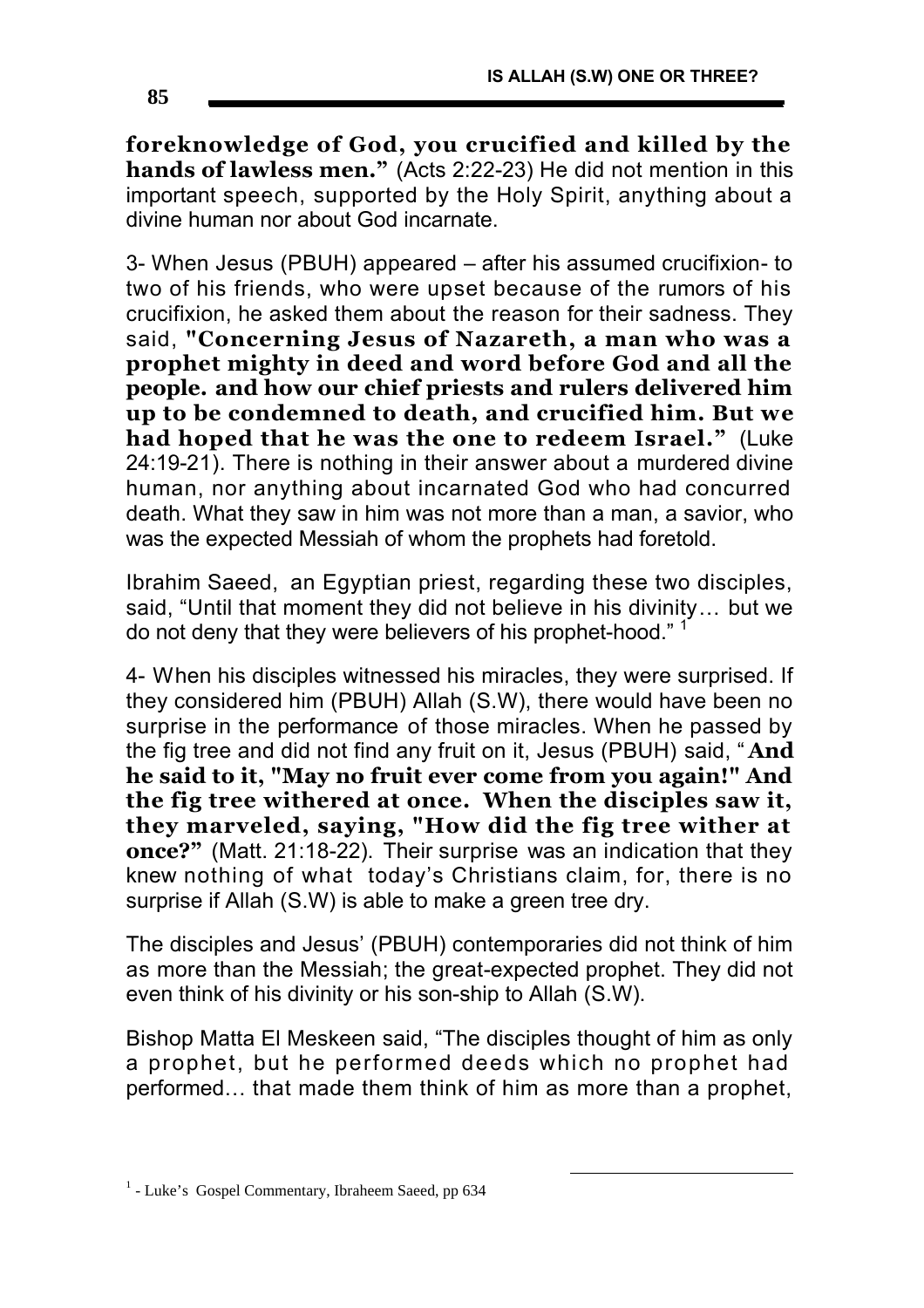but what was he? The disciples had collected sufficient evidence which assured them that he was the Messiah."  $1$ 

Seeing Jesus' (PBUH) miracles, the Samaritan woman said, " **"Sir, I perceive that you are a prophet."** (John 4:19) and she did not add a word. Jesus' (PBUH) reaction to her was not of any kind of scolding or correction, he did not correct her because that was what people – including his disciples- believe.

The same happened when Jesus (PBUH) cured the blind man, who witnessed Allah's (S.W) power after his eyes opened. The people asked him, " **"Then how were your eyes opened? He answered, "The man called Jesus."** (John 9:10-11) but Christians believe from this event more than that man, who confessed that Jesus (PBUH) was just a man.

The crowds, who used to see Jesus (PBUH) in Jerusalem and went to welcome him when he entered like a hero, considered him as human and a prophet. " **And the crowds said, "This is the prophet Jesus"** (Matt. 21:11)

Even his Jewish enemies thought of him the same. They were asking for a sign, but he told them that they would only see a sign like the sign of Jonah (PBUH). "**Then some of the scribes and Pharisees answered him, saying, "Teacher, we wish to see a sign from you. But he answered them, "An evil and adulterous generation seeks for a sign, but no sign will be given to it except the sign of the prophet Jonah."** (Matt. 12:38-39)

Those Jews, without doubt, were asking for a sign, proving his prophet-hood and not his divinity. If Jesus (PBUH) claimed divinity, which he did not – the Jews would not accept that sign, and they would ask him to perform miracles that are greater than Jonah's and the other prophets'.

Doubting Jesus' (PBUH) prophet-hood, a Pharisee was watching Jesus (PBUH) while a crying sinful woman came to Jesus and cleaned his feet with her hair, kissed them and applied some perfume on them. He said, **"Now when the Pharisee who had invited him saw this, he said to himself, "If this man were a prophet, he would have known who and what sort of** 

<u>.</u>

<sup>&</sup>lt;sup>1</sup> - The Gospel according to Luke, Matta el Meskeen, pp392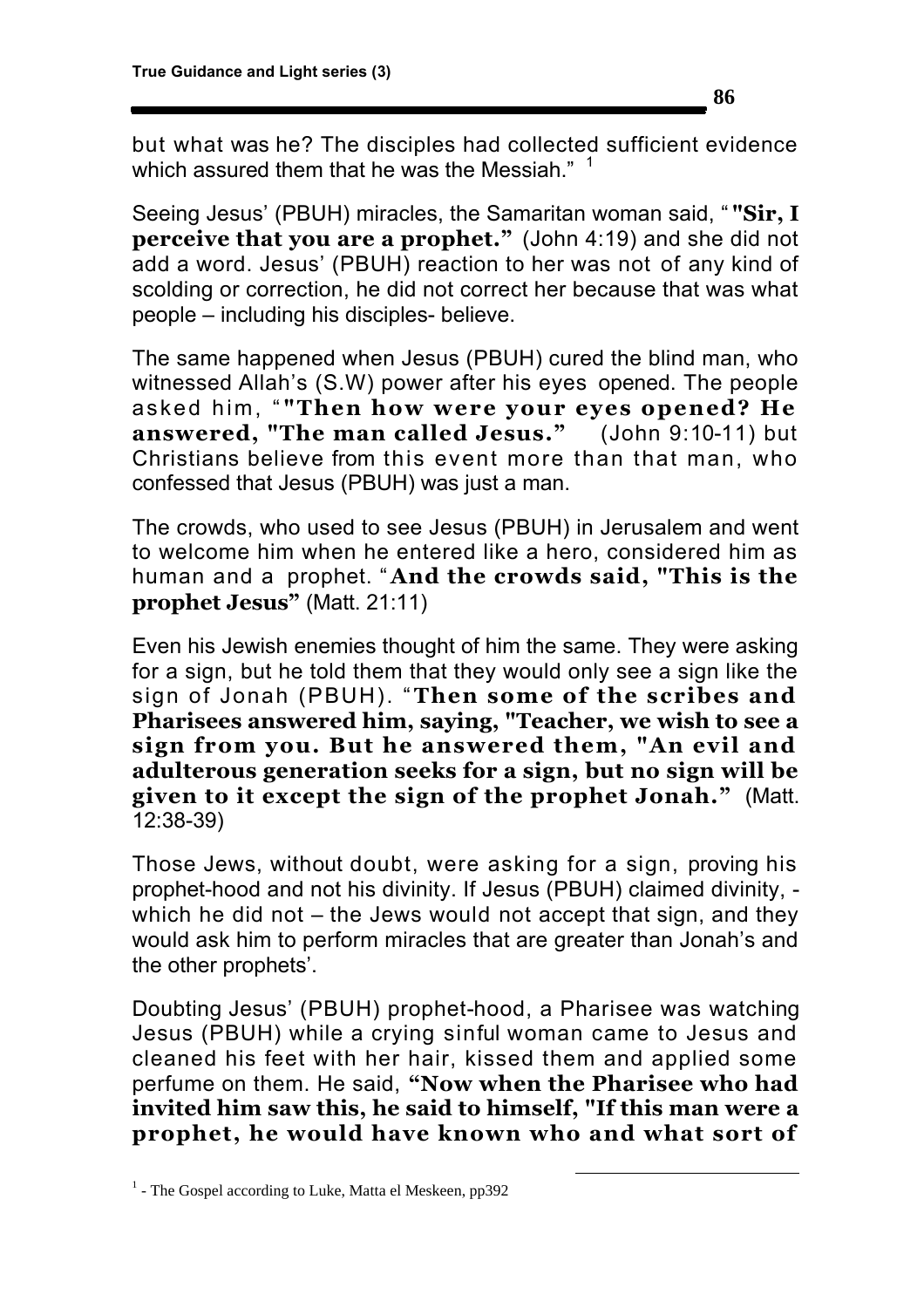#### **woman this is who is touching him, for she is a sinner."** (Luke 7:39)

In his heart, the Pharisee denied Jesus' Prophet-hood – not divinitybecause Jesus (PBUH) did not know the identity of that woman, and that proves that he (PBUH) claimed that he is just a prophet.

In this regard, MATTA EL MESKEEN said, "The Pharisee, when he saw that Jesus had accepted what the woman did, took it as a confession against Jesus that he was not a prophet, like the people said."<sup>1</sup>

In addition, the Jews wanted to kill him for they considered him a criminal, and they charged him with claiming prophet-hood not divinity. They said to Nicodemus, **"Are you from Galilee too? Search and see that no prophet arises from Galilee."** (John 7:52) they accused him of lying by saying that he is a prophet, since no prophet came out of Galilee.

The devil also did not consider Jesus (PBUH) more than a man. He dared to seduce him; he took him to the mountain for forty days without food or drink, testing, seducing and promising him the world if he would prostrate to him just one time. " **Again, the devil took him to a very high mountain and showed him all the kingdoms of the world and their glory. And he said to him, "All these I will give you, if you will fall down and worship me. Then Jesus said to him, "Be gone, Satan! For it is written, "'You shall worship the Lord your God and him only shall you serve."** (Matt. 4:8-10) Did the devil promise Allah (S.W) – who has everything and everything belongs to him – the world?

In his commentaries in Matthews's Gospel and quoting Jerome's words in this regard, priest Tadress Yaakoob Malatee, wrote, "The devil's intention of doing that was to know whether or not Jesus was truly the Son of God, but the savior was good in his answers, leaving the devil in doubt." It is clear that the devil was and remained ignorant of Jesus' (PBUH) claimed divinity.

Furthermore, if Jesus (PBUH) was Allah (S.W), how could one explain Judas' betrayal? Can anyone betray Allah (S.W)?

 $\overline{a}$ 

<sup>&</sup>lt;sup>1</sup> - The Gospel according to Luke, Matta El Meskeen, pp331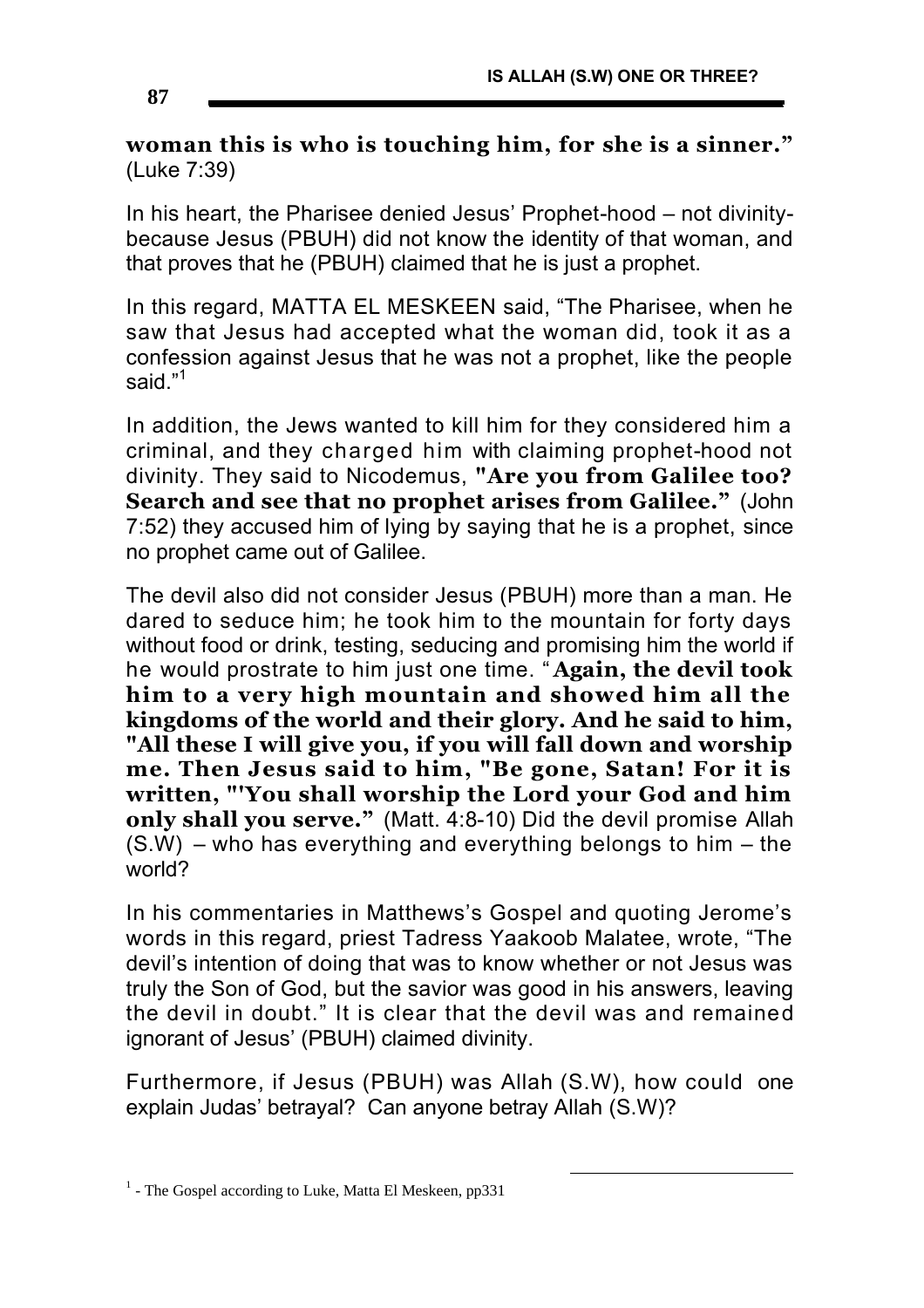**88**

How can one explain Peter's denial - three times - and condemnation of Jesus (PBUH), the night of his arrest? What is said of Jesus (PBUH) as divine or God, creates many questions, which will remain without answers.

Finally, not only his contemporaries said that he was human, but also the previous prophecies, which Christians believe, affirm the same. They said that he (PBUH) has fulfilled these prophecies, but as we all know, these prophecies did not foretell about a coming God, but about a noble righteous prophet.

#### Fourth category

These are verses and passages, which declare Jesus' (PBUH) prophet-hood, and that is more proof against his divinity.

Jesus' (PBUH) contemporaries professed of his prophet-hood and message, which are human characteristics and not Allah's (S.W). In the Book of John, we read, " **You call me Teacher and Lord, and you are right, for so I am."** (John 13:13) in this, Jesus (PBUH) accepted and confirmed their belief as they called him lord and master, it was common during his time to call him such, " **And he said to him, Teacher"** (Mark 10:20),was it moral not to call him "God" and use this humble title "Master" instead?

Jesus (PBUH) started his mission as a prophet when he was thirty, " **Jesus, when he began his ministry, was about thirty years of age"** (Luke 3:23) and there was a time that the Holy Spirit had not been given to him. **"For as yet the Spirit had not been given, because Jesus was not yet glorified."** (John 7:39)

In addition, Jesus (PBUH) himself confessed that his God is one and that he is just a messenger. " **You, the only true God, and Jesus Christ whom you have sent."** (John 17:3) similarly, he said, " **And they took offense at him. But Jesus said to them, "A prophet is not without honor except in his hometown and**  in his own household." (Matt. 13:57), he considered himself like the rest of the prophets, whom are not honored among their people.

When the Pharisees threatened Jesus (PBUH) with Herod, he confirmed, once again, that he is just a prophet. He said, " **I must go on my way today and tomorrow and the day following, for it cannot be that a prophet should perish away from**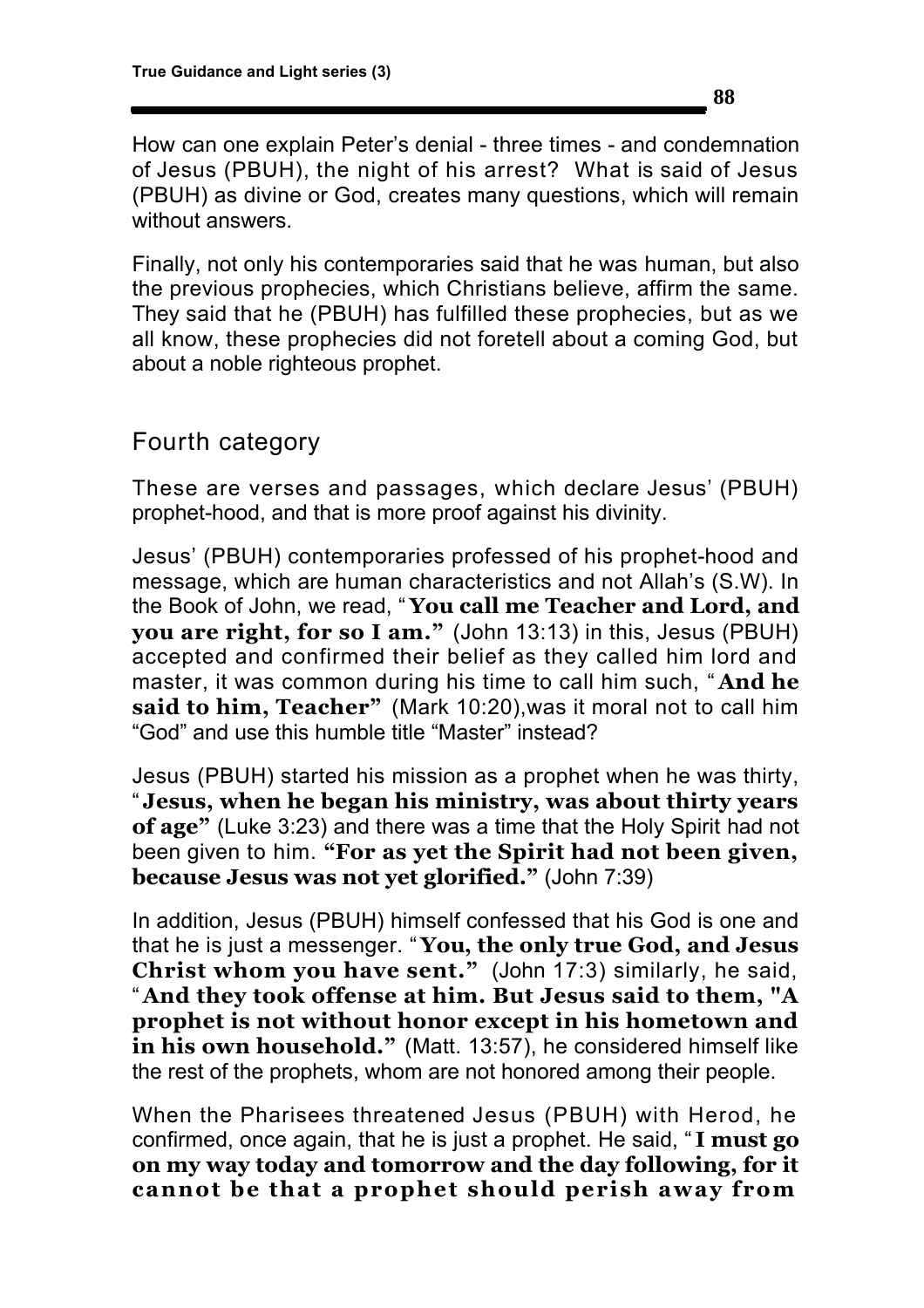**Jerusalem. O Jerusalem, Jerusalem, the city that kills the prophets and stones those who are sent to it."** (Luke 13:33- 34) He confessed his prophet-hood and he was afraid of murder, like many other prophets; therefore, he left Jerusalem calling it 'killer of prophets' not 'Killer of Gods'.

When he (PBUH) performed his miracles, he used to pray to Allah (S.W), linking his miracles to his message and prophet-hood. " **But I said this on account of the people standing around, that they may believe that you sent me."** (John 11:42)

When the Jews tried to kill him once, he made a statement, in which he made a clear confession that he is human and just a messenger of Allah (S.W). " **But now you seek to kill me, a man who has told you the truth that I heard from God."** (John 8:40).

Confirming that, He told his disciples many times that he is a messenger, and his words are infallible for he speaks with inspiration from Allah (S.W). " **Jesus said to them again, "Peace be with you. As the Father has sent me, even so I am sending you."** (John 20:21)

He affirmed that again, he said, **"the Father who sent me has himself given me a commandment--what to say and what to speak"** (John 12:49) and he said, "**the word that you hear is not mine but the Father's who sent me."** (John 14:24)

**"My teaching is not mine, but his who sent me."** (John 7:16) he also said, " **Nor is a messenger greater than the one who sent him."** (John 13:16)

That everyone during his time believed in him as a prophet, and confronting him with that, without his objection, is an other confirmation that he (PBUH) was just a prophet. " **Fear seized them all, and they glorified God, saying, "A great prophet has arisen among us!" and "God has visited his people!"** (Luke 7:16) and when he fed the crowd with the five loaves and two fish, people said, " **"This is indeed the Prophet who is to come into the world!"** (John 6:14) even Paul, **"for there is one God, and there is one mediator between God and men, the man Christ Jesus."** (Tim.1 2:5)

In his book 'the Spreading Universe' Sir Arthur Findlay was right. He said, "Jesus was not God or savior, but he was a messenger of God who served, during his short life, to cure the sick and to tell news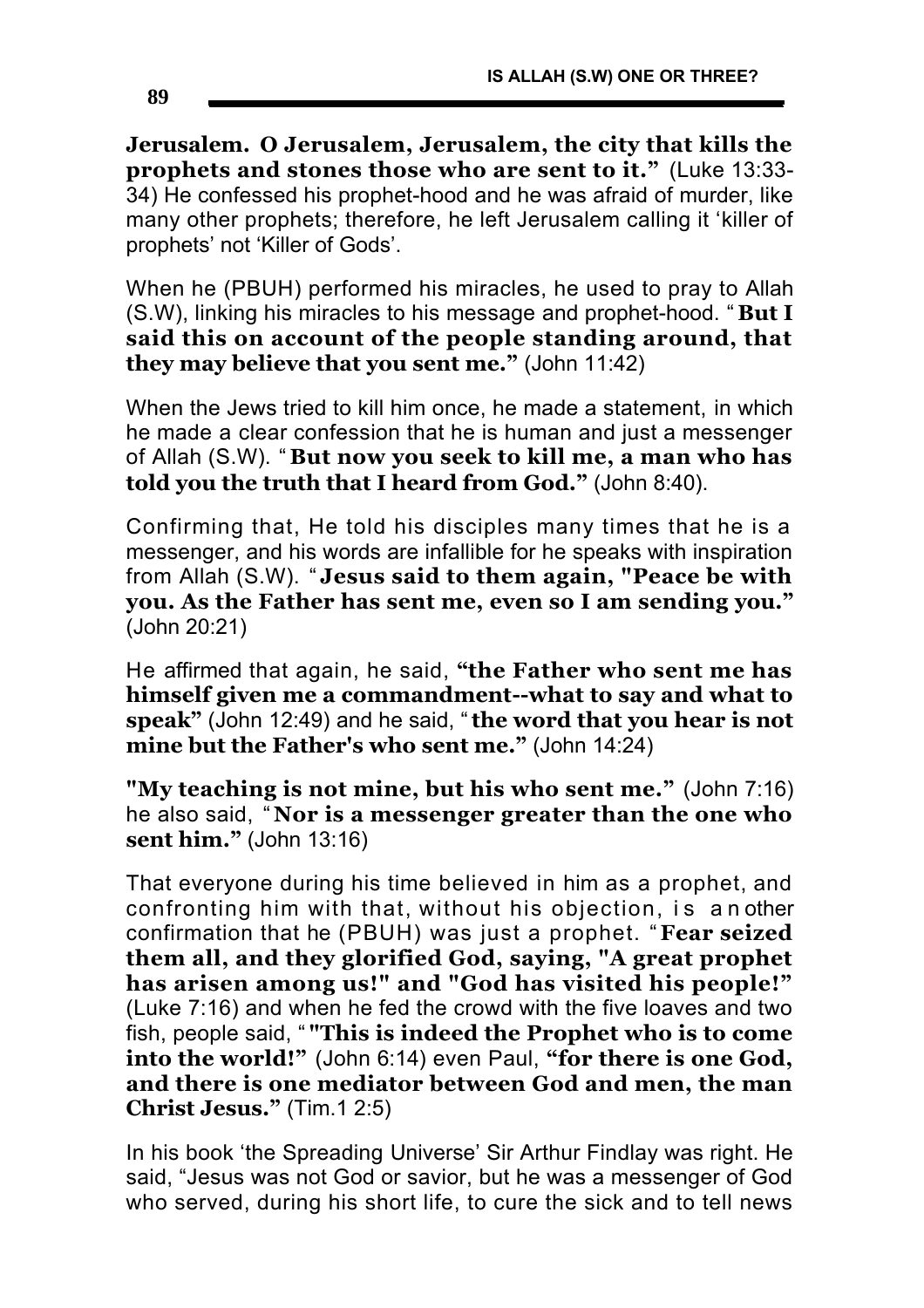about the hereafter, he taught that life in this world is just a preparation for the Kingdom of God, which is a better life for every righteous."

From the above, we see the proof that Jesus (PBUH) was a servant of Allah (S.W), and great messenger from Him, which is identical to the Muslims belief. **"He was no more than a servant: We granted Our favour to him, and We made him an example to the Children of Israel."** (Holy Quran 43:59)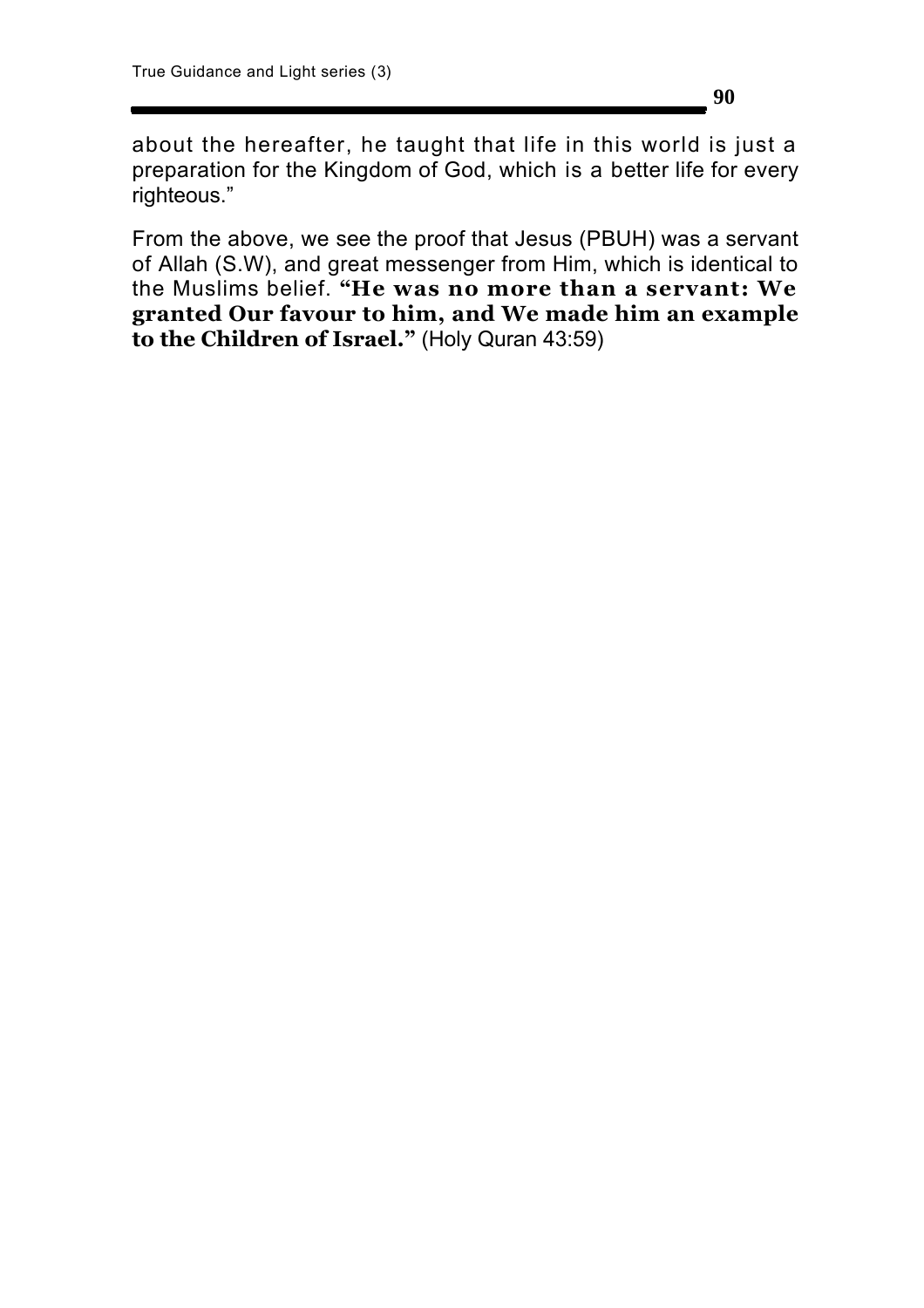# **THE PURPOSES OF INCARNATION**

Christians believe that Allah (S.W) incarnated in Jesus (PBUH), and their evidence for that is what comes in the Gospel according to John. " **And the Word became flesh and dwelt among us."** (John 1:14)

To understand this passage, we read what the Monastic Jesuits Edition's scholars said regarding the incarnation of the wisdom, which is in Proverbs (8:22). They said, "The idea of the incarnated wisdom, which is just a literature art as in Proverbs (14:1), was developed in Israel at the time of the captivity; when worshipping idols ceased to be a threat to the right religion. In all passages that mention the incarnation of the wisdom, the word or the spirit, it is difficult to distinguish between the poetic art, the old religious belief and the new inspiration."

Thus, it is possible that the passage, which speaks of the word incarnation, is just a literature art, which is as same as the metaphoric incarnation of the wisdom, when it went out and, "**Wisdom cries aloud in the street, in the markets she raises her voice; at the head of the noisy streets she cries out."** (Pro. 1:20-21) and considering ignorance as a wild woman. (Pro.  $9:13-18$ <sup>1</sup>

In this regard, scholars are asking about the reason for the incarnation of the Son and why it is not the Father's or the Holy Spirit's incarnation. They also ask why Allah (S.W) had to incarnate in a human figure. Come down from His high throne, enter the womb of a woman and finally, be born from her.

Clergymen have been working hard to answer these questions, and when they did not find any answer in their books, they used their thoughts. Consequently, they have different opinions, and as they cannot find proof for Paul's claim, "God incarnated" they cannot find a reason for that incarnation.

Their answers and conclusions are as follows:

First: this is a secret, which we cannot understand but we have to believe.

 $\overline{a}$ 

 $<sup>1</sup>$ - See also, (Sirach 4:11, Proverbs 9:1-6, 23:23) and other passages.</sup>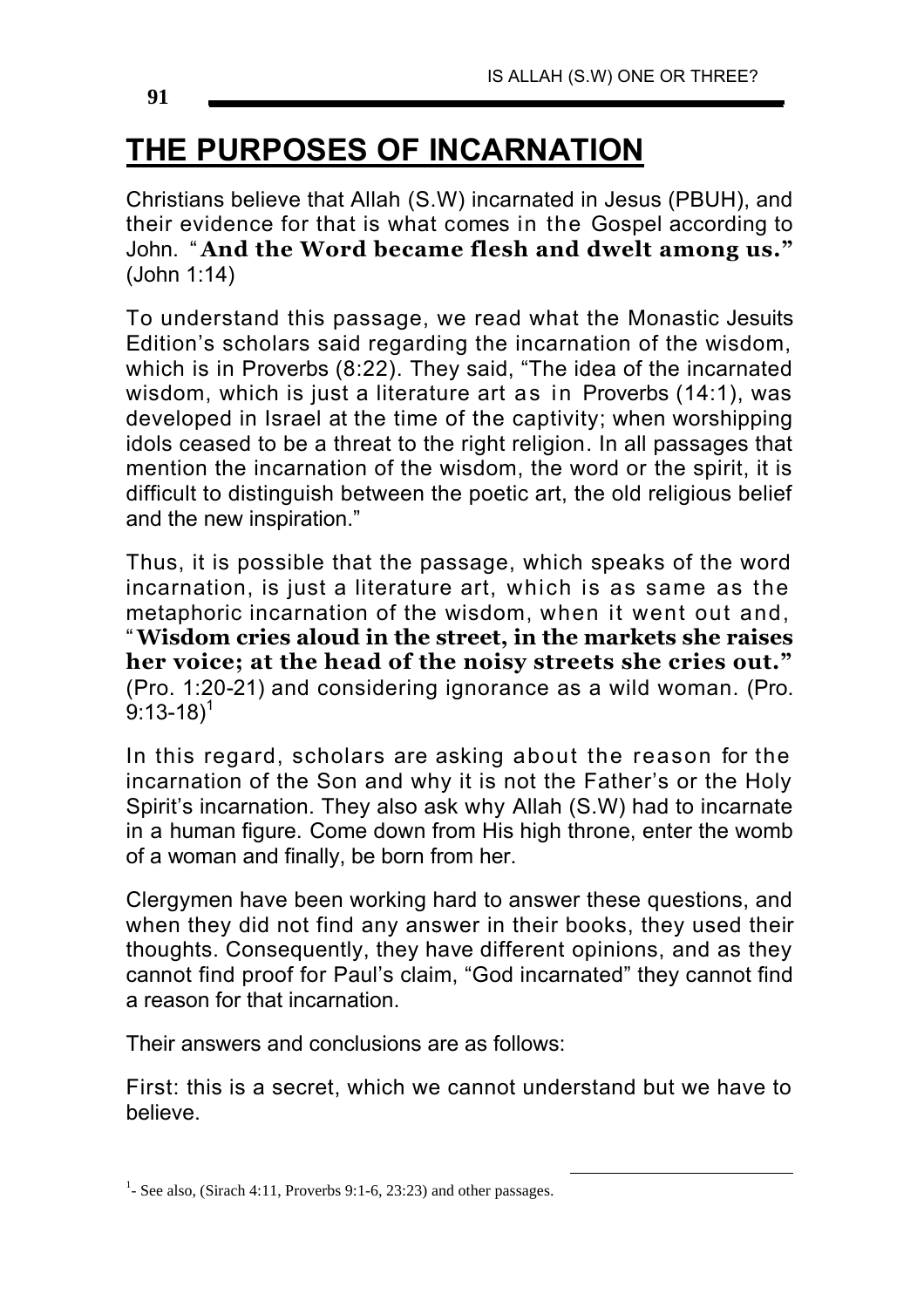**Second:** the incarnation is to fill the gap between Allah (S.W) and humanity, and to reconcile it with seeing Allah (S.W).

Third: the incarnation is a way to make people return to Allah (S.W) and worship Him and to leave the worship of idols and other creations; therefore, Allah (S.W) incarnated in human figure in order to be worshipped. Saint Ephraim said, "God saw us (humans) worshipping idols and creations, that is why he wore a created body to hunt us to worship him."<sup>1</sup>

Fourth: the incarnation is necessary to reconcile Allah's (S.W) justice and His mercy, for His justice ordained the death of humans and His mercy ordained that they live; for that, Jesus (PBUH) was the sacrifice.

Regarding that, Ethanasius, who was one of the most important people on the Nicene Council, said, "That is why the word of God had to bring forth the sinful man to righteousness. At the same time, fulfill what the father requires, and since he – Jesus- is God's word, he was the only suitable one, who can renew everything and bear the pain instead of everyone else before the father.. For that, he came down to our world without body, clean and without sin. He did bear the pain of death in order to prevent the death of humans, because then his father's creation would be a waste. He took a body like our body.. If he did not come and dwell among us, then that would be the end of the human race."

Did Jesus' death (PBUH) change the death issue for humans, or do people still die until now?

Answering this question, Ethanasius said, "Death entered this world by the devil's envy. After that, people started to sin and to die; the devil had authority more than it was supposed, because he came as a result of God's threat in the case of sin."

I wonder what death's natural authority is, and I wonder what is the difference between people's death before and after Jesus (PBUH). One has the right to ask, what is the secret about death taking other creatures' lives?

Ethanasius also mentioned another reason for Allah's (S.W) incarnation, which is to comfort humans. He said, "When God, the

<u>.</u>

<sup>&</sup>lt;sup>1</sup>- The frank opinion about the will and the nature of Christ, bishop Ghebrial Abdel Maseeh, pp 59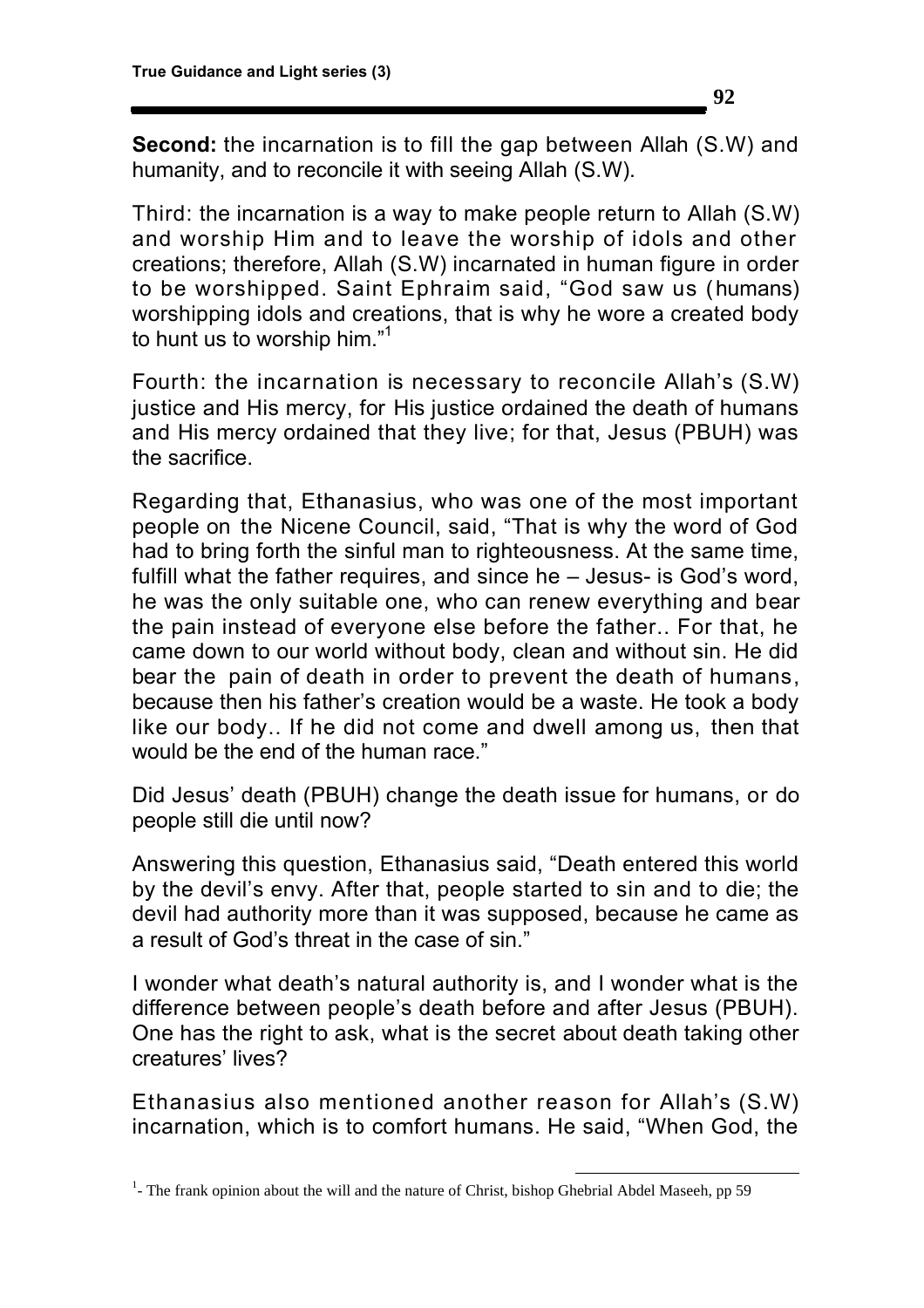controller of everything, created humans by His word and saw their weaknesses in knowing God or even having a concept of Him, he came down to show them Himself. He did not leave them without knowledge of Him, in order to prevent them thinking that their existence is useless."<sup>1</sup>

According to this, the reason for Allah's (S.W) incarnation is for humankind to know their God and to destroy the gap between the creator and the creation. This is what Snout mentioned in his book "the original Christianity", as he said, "there is an endless big gap, …. In addition, if God did not begin and amend the matter, it would remain the same. Humans would be hopeless, wondering, but God spoke and declared himself."  $2^2$ 

Dr Abdul Karim Al Khateeb wonders, "How was the relation between the prophets and their God with such a gap?

Did they know their God with sufficient knowledge, which led them to worship and obey him?

Was their faith in Allah (S.W) weak and untrue?

What changes happened to humankind after Allah's (S.W) incarnation? Did all people believe in Allah (S.W) and know Him? Did Atheism disappear from the world?"

What kind of pleasure is there for humanity in seeing their God slapped, beaten, and whipped? This reduces every belief about Allah (S.W) in their minds, as humans are created with eagerness and curiosity longing to know the invisible; the unseen things. If they know about it; if the unknown was revealed, there would be no more longing, their desire would be less towards the thing they were looking for and searching for so hard.

What about the other generations, who did not have the pleasure of seeing the incarnated God? Would it be fair to exclude them? How could they know their God if they did not see him?

Why was our pleasure and comfort in seeing Allah (S.W) in his childhood and his youth, but not in his middle and old age?

 $\overline{a}$  $1$ - Christ in the Quran, The Torah and the Gospel, Abdul Kareem el Khateeb, pp 158-160

<sup>&</sup>lt;sup>2</sup> - ibid, 130-132, 160-170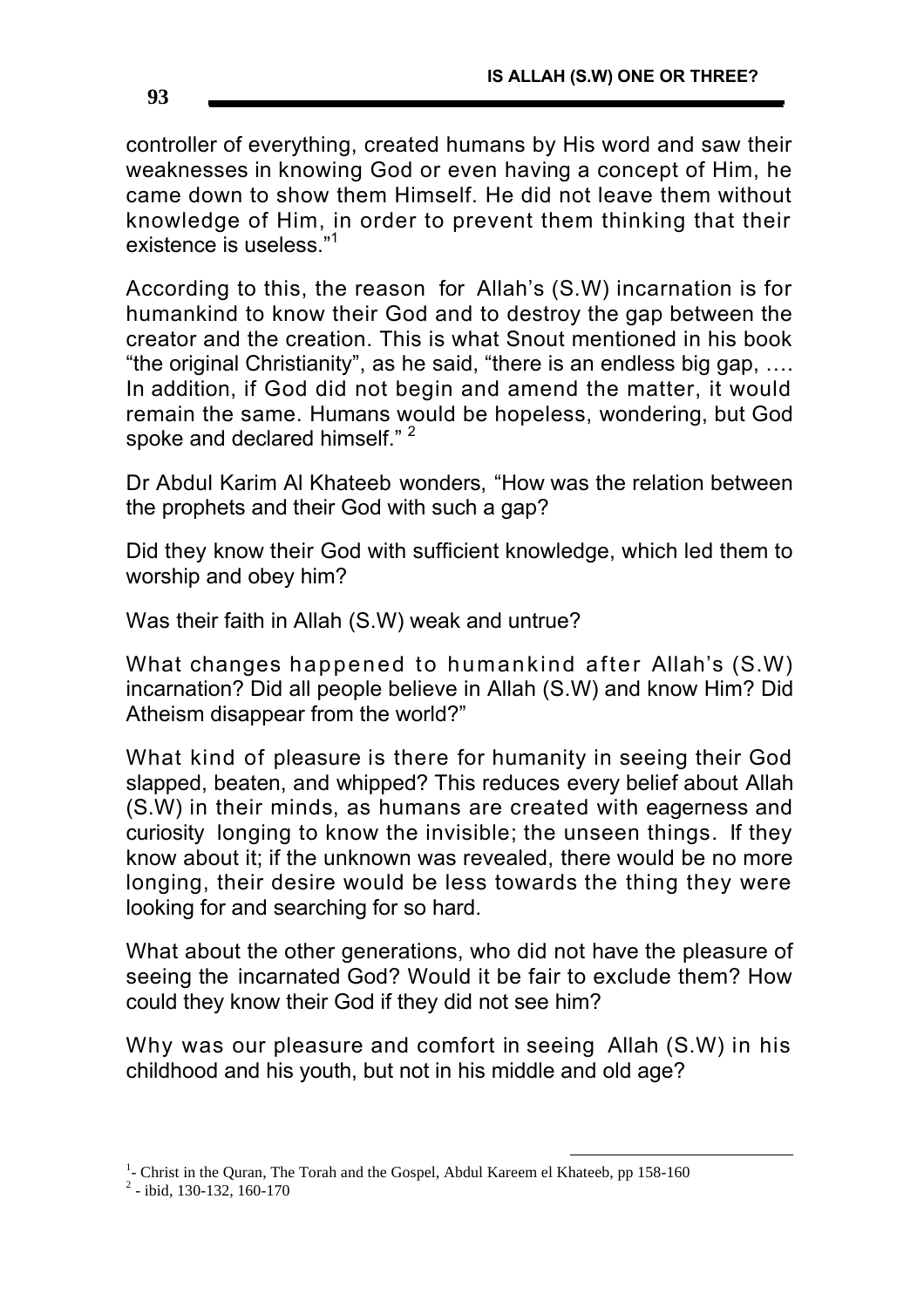Muslims refuse these justifications, which offend the greatness of Allah (S.W), make Him incapable of forgiveness, and make Him confused between His mercy and His justice. Such issues do not occur with wise people, how could we accept them for Allah (S.W)? These justifications make Allah (S.W) unable to guide people to worship Him except in a polytheistic way that they know.

Charles Gene Pier has the same opinion, he agrees in the weakness of these justifications. He affirms that Paul was the one who created the idea of the incarnated God. He explains the reasons, which led Paul to do that. Paul came up with the incarnation idea after realizing that "the new polytheist followers will not accept the crucifixion scandal, and, there must be a good explanation for Jesus' shameful death, which the enemy did not stop from relating matters to it. That explanation must be sufficient to make the crucifixion event an event of deep religious significance.

Paul (the apostle) dealt with this problem… he developed a solution, which had a huge influence; he ignored the idea of Jesus the Nazareth, which was the major concept of the twelve. He mentioned nothing but the crucified Jesus, imagining him as a divine character, who existed before the world itself and considered him as a kind of personification. The apostle found the basic elements of secrets; he found them without even looking for them..."<sup>1</sup>

Paul faced another difficulty while he was finishing the crucified incarnated God, and that was, what was he going to say about Jesus' death on the cross, since the Torah states that every crucified person is cursed? (Deuteronomy 21:23), Thus, this shameful death was an insult to Jesus, and made him cursed according to the Jewish Law.

To solve this fatal matter, Paul decided to make the cursed as an example of sacrifice, and make him God, who descended and incarnated to redeem humans' sins. He became a curse to redeem them from the Law's curse, Paul says, " **but God shows his love for us in that while we were still sinners, Christ died for us. Since, therefore, we have now been justified by his blood, much more shall we be saved by him from the wrath of God. For if while we were enemies we were reconciled to** 

<u>.</u>

<sup>&</sup>lt;sup>1</sup> - Christianity, its beginning and its development, Charles Gene Pier, pp 134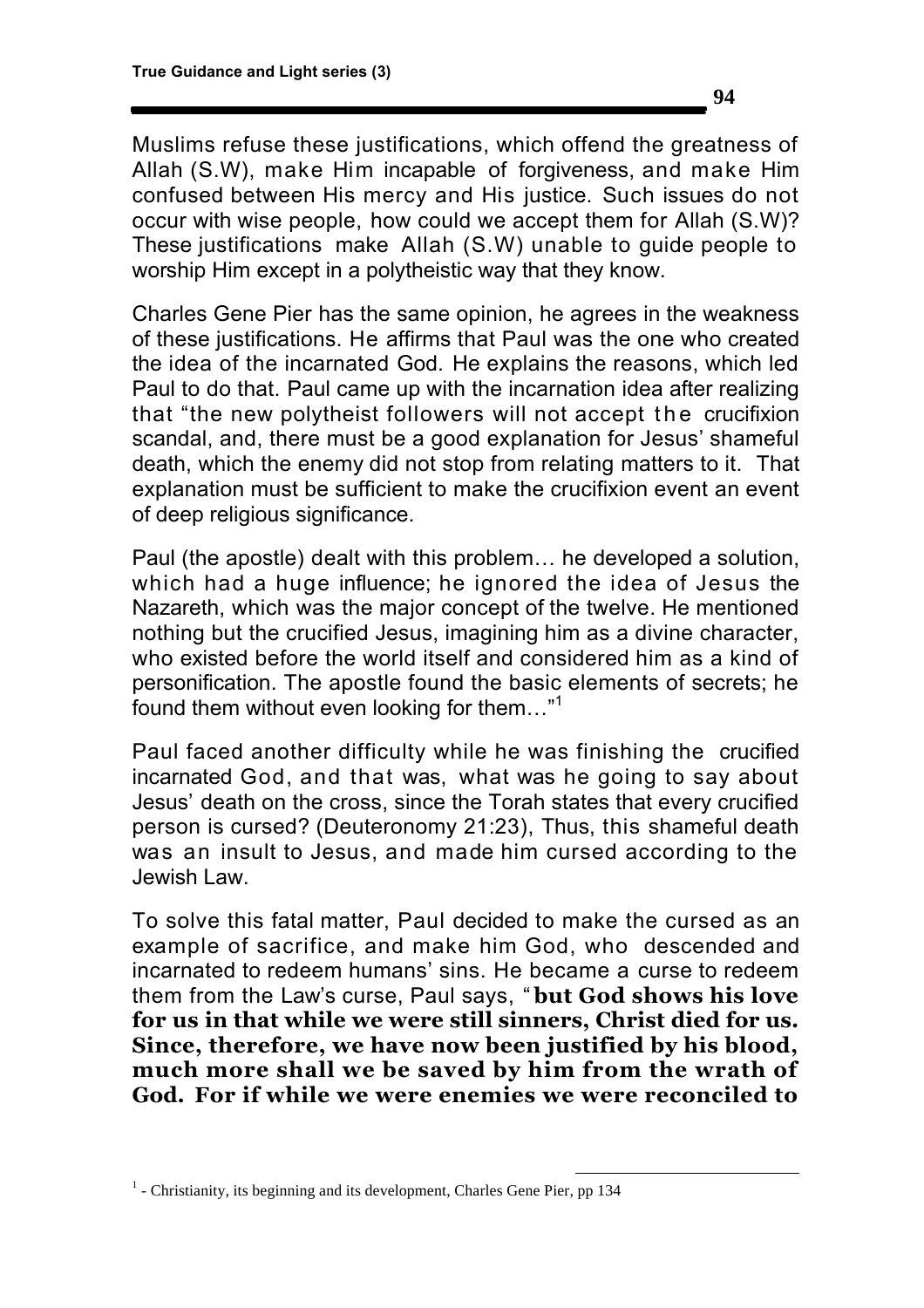**God by the death of his Son."** (Romans 5:8-10), he became a curse to save us from the Law's curse.  $1$ 

Finally, what Christians say about Allah (S.W), multiplicity and incarnation, is a kind of a human trifling, and a clear insult on Allah (S.W). The sculptor, as the guided Mohammad Majdi Murjan said, "When he makes a statue he can destroy it, and no one can say that the statue will claim that it was made of the same substance as its maker, or that it is part of him.

The powerless human, who is one of Allah's (S.W) creations, dared to insult his creator; became arrogant and ignorant, then turned these facts upside down. He reformed his maker, and, from his own imagination, divided Him into three parts, making each part as God, consequently, transferring the one and only God into three. He also divided the work and the burden on his three gods, which he did to pity the one God so as not to carry all these burdens alone by .<br>himself. How miserable is man!"<sup>2</sup>

In fact, the idea of incarnation is one of the most important reasons for the spread of Atheism among Christians; as human beings tend to glorify and esteem their creator by their own spirits and instincts, and consider Him the most adorable and far above being equal to any one. While Christianity makes Allah (S.W) as a human, who came from the womb of an Israeli woman.

Cranes Airsold said, "From the scientific point of view, I cannot imagine God materially, who can be seen or replaced anywhere"<sup>3</sup>

Consequently, people face difficulty in choosing between the wrong belief and the true instinct, by which their minds supported. Many of them find no alternative other than to disbelieve in the church that whipped and crucified God, which increases Atheism. Allah (S.W) is far above what they say.

One of the disadvantages of the incarnation creed is that it weakens the morals and principles that Jesus taught and made him a good example for his followers. The call of Jesus' (PBUH) divinity affects all that, as people cannot follow and do what Allah (S.W) has done.

 $\overline{a}$ 

 $<sup>1</sup>$  - People of the book, let us come to a common term, Raoof Shalaby, pp 265</sup>

 $2$  - God Almighty One or Three, Mohammad Majdy Morjan, pp125

<sup>&</sup>lt;sup>3</sup> - Monotheistic Christians in History, Ahmad Abdul Wahab, pp 38-39, 45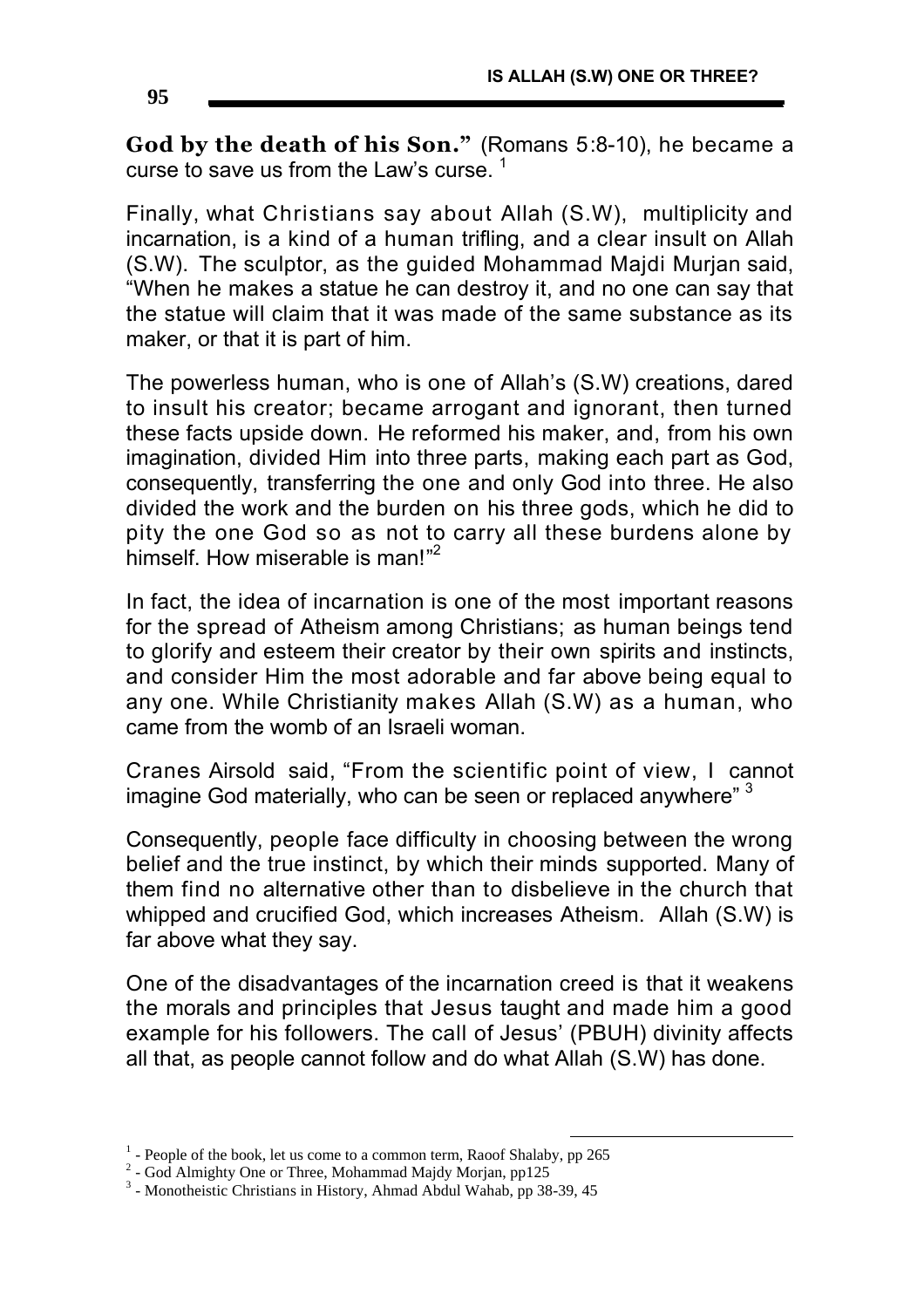The writers of The Encyclopedia Americana said, "If Jesus was God, then the morals and principles, which he performed and gave to us during his humble life, would be invaluable, as he has power which we do not have, and humans cannot imitate God."

In his book "on Jesus steps" TOMAS ECEMBESPHY said, "If Jesus was God, then one cannot follow him and follow his tradition.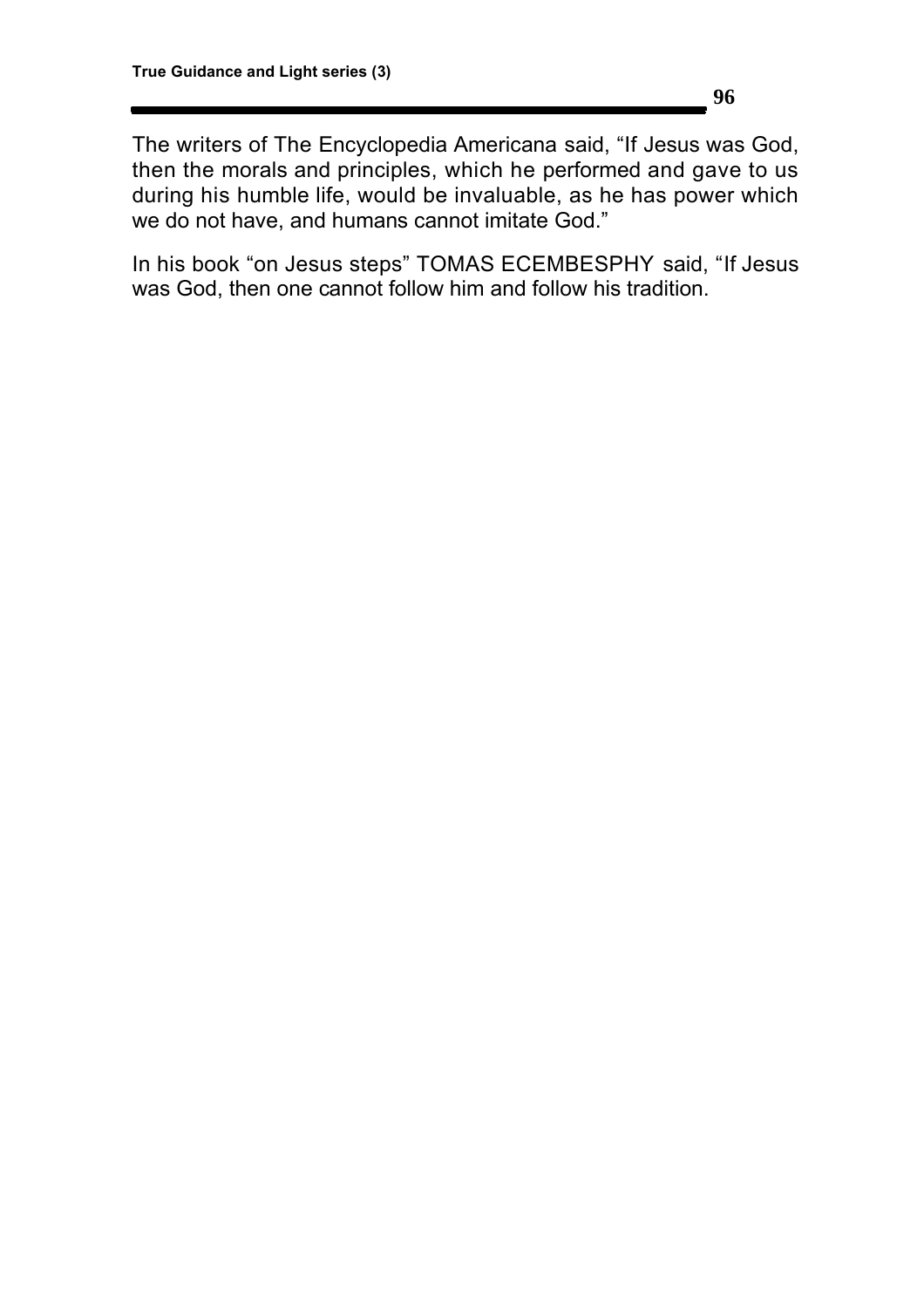# **THE DIVINITY OF THE HOLY SPIRIT**

The Holy Spirit, for Muslims, is a name for the angel Gabriel (PBUH), and a name for Allah's (S.W) inspiration and His support for his prophets.

The Holy Quran calls the angel Gabriel (PBUH) as Spirit, Allah (S.W) Says, **"Say, the Holy Spirit has brought the revelation from thy Lord in Truth"** (Holy Quran 16:102), also, Allah (S.W) says, **"Then will Allah say: "O Jesus the son of Mary! Recount My favour to thee and to thy mother. Behold! I strengthened thee with the holy spirit."** (Holy Quran 5:110)

In addition, the Holy Quran calls Allah's (S.W) inspiration to his prophets as Spirit. Allah (S.W) says, **"And thus have We, by Our Command, sent inspiration to thee."** (Holy Quran 42:52), He also says, **"Raised high above ranks (or degrees), (He is) the Lord of the Throne (of Authority): by His Command doth He send the Spirit (of inspiration) to any of His servants he pleases."** (Holy Quran 40:15)

It is important to mention, that what the Holy Quran says about the Holy Spirit is not far from what the Bible says, but it does not agree with the Constantinople Council meaning.

The Holy Bible mentions that various creatures hold the name 'Holy Spirit':

- 1- The human spirit, which Allah (S.W) creates in his creations, is Allah's (S.W) Spirit, which he creates in them. " **And to the spirits of the righteous made perfect."** (Heb. 12/23), " **when you take away their breath, they die and return to their dust. When you send forth your Spirit, they are created, and you renew the face of the ground."** (Psalms 104/29-30) Allah (S.W) gave life to Adam by the same spirit. " **and breathed into his nostrils the breath of life, and the man became a living creature."** (Gen. 2/7). This spirit called 'the spirit of Allah (S.W)' because it came from Allah (S.W), and to him it will return. **"And the spirit returns to God who gave it."** (Ecc. 12/7).
- 2- The inspiration that the angels carry to prophets, **"David himself, in the Holy Spirit, declared"** (Mark 12/36), also " **And his father Zechariah was filled with the Holy**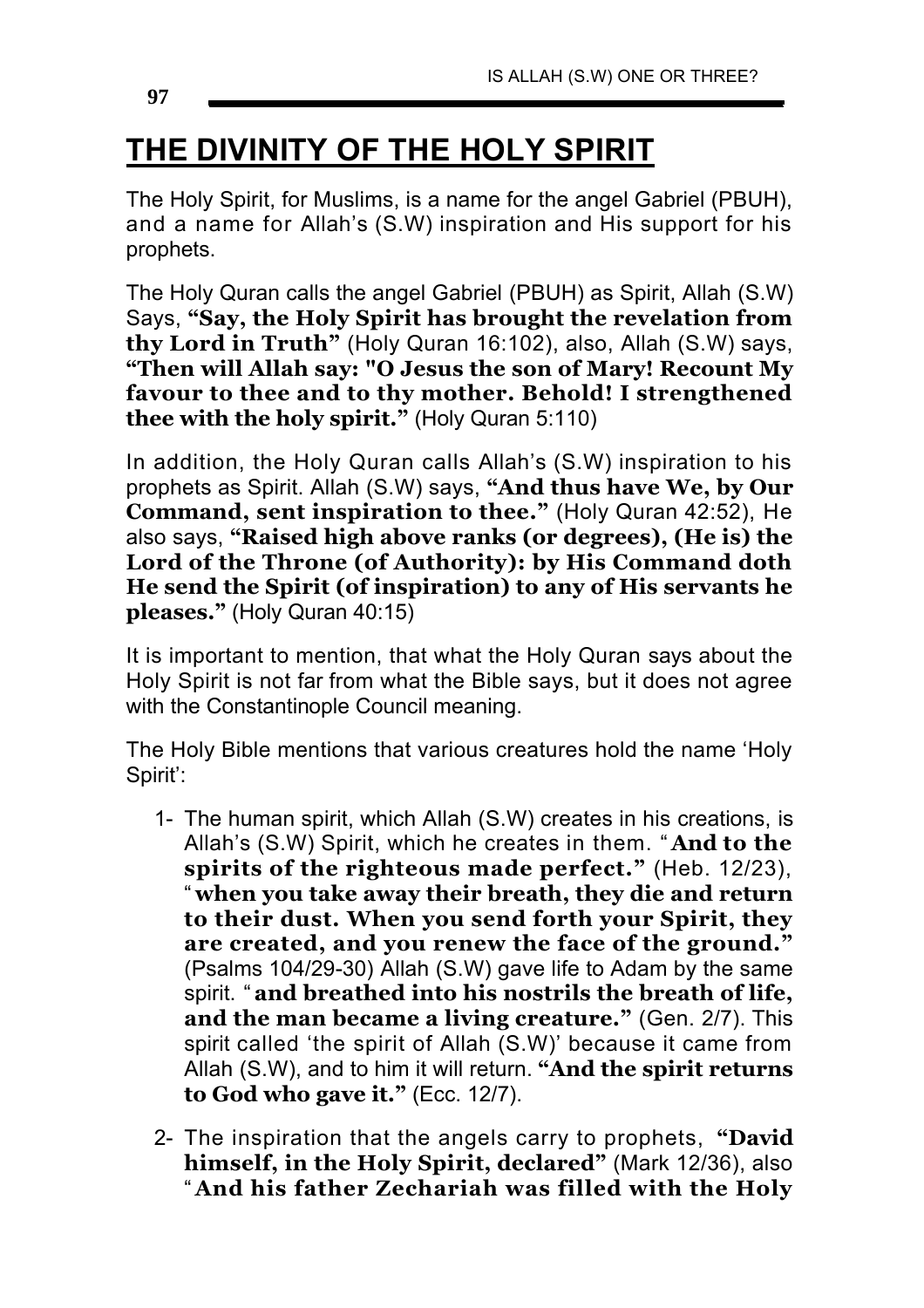**Spirit"** (Luke 1/67), Peter said, **"Brothers, the Scripture had to be fulfilled, which the Holy Spirit spoke beforehand by the mouth of David."** (Acts 1/16). Allah (S.W) called the prophets and what they bring of this inspiration as the Holy Spirit, as He said scolding the people of Israel, **"You stiff-necked people, uncircumcised in heart and ears, you always resist the Holy Spirit. As your fathers did, so do you. Which of the prophets did not your fathers persecute?"** (Acts 7/51-52)

- 3- The Holy Spirit is also a name for the aid and wisdom, which Allah (S.W) gives to his prophets and others, and the angels or others can deliver it. Jesus said, "But if it is by the Spirit of God that I cast out demons." (Matt. 12:28) and what Pharaoh said to his servants, when he was looking for a wise man. **"Can we find a man like this, in whom is the Spirit of God?"** (Gen. 41/38) " **Now there was a man in Jerusalem, whose name was Simeon, and this man was righteous and devout, waiting for the consolation of Israel, and the Holy Spirit was upon him."** (Luke 2/25), also, the Holy Spirit supported the disciples on the fiftieth day " **And they were all filled with the Holy Spirit and began to speak in other tongues as the Spirit gave them utterance."** (Acts 2/4). This is the same as what the prophet Haggai said, "**My Spirit remains in your midst. Fear not."** (Haggai 2/5)
- 4- The strong wind also called the Holy Spirit. Describing the destroying wind, the Torah says, "**The grass withers, the flower fades when the breath of the LORD blows on it."** (Isaiah 40/7), the same is in Genesis, " **And the Spirit of God was hovering over the face of the waters."** (Gen. 1/2), there is a mistranslation in this passage that leads to this confusion. The passage, as the great critic Espinoza said, 'means a strong wind came from God, and ceased darkness.'

Moreover, relating the spirit to Allah (S.W) in the last two passages is glorification and esteem, not deifying, as it says, "**The mountains of God"** (Psalms 36/6)

Those who worship the Holy Spirit do not accept all the meanings that I have mentioned. They do not accept the idea that the Holy Spirit is just a power or angel from Allah (S.W). The Holy Spirit according to the Christian concept is God, the third hypostasis of the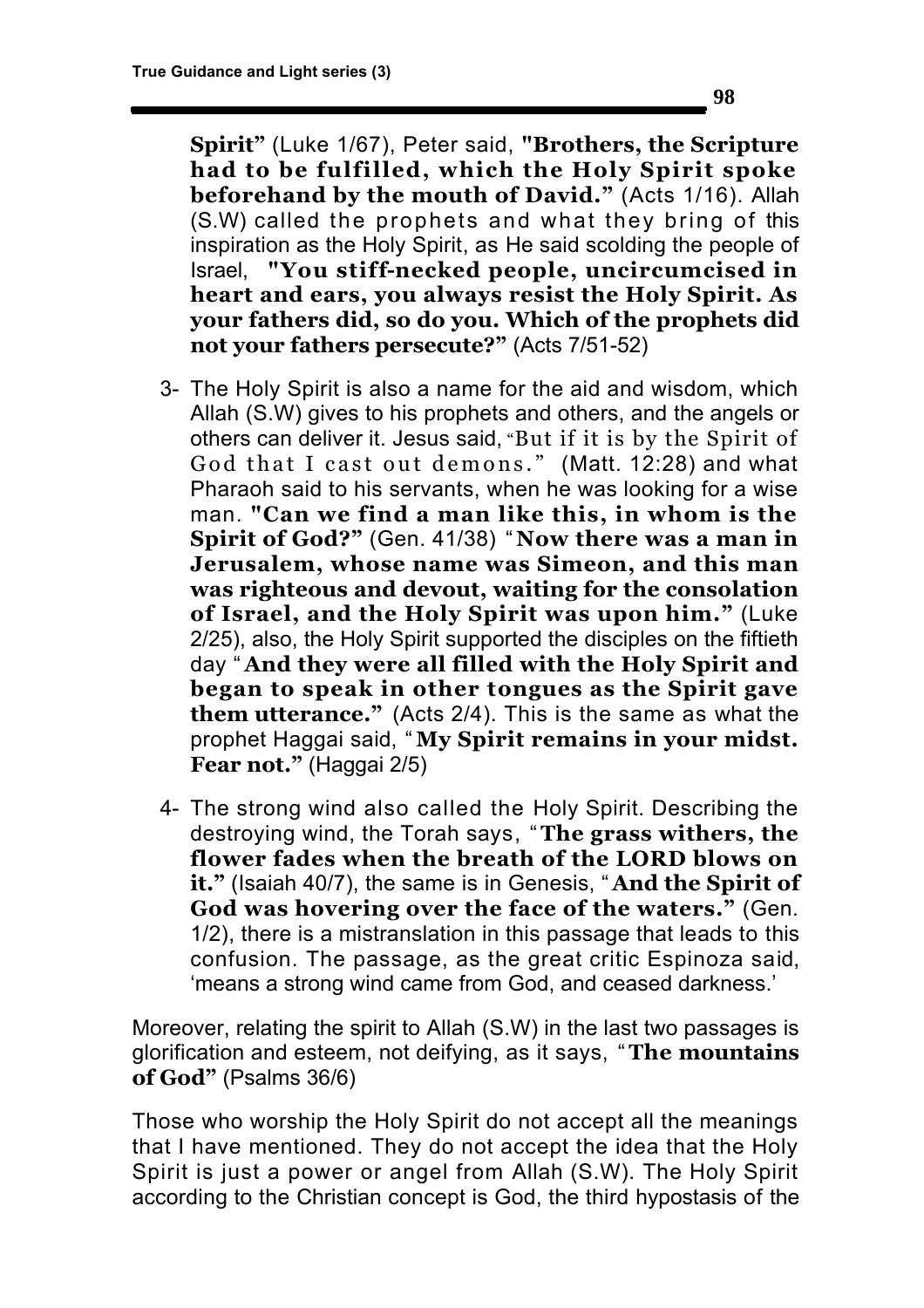Trinity, so what is the Holy Spirit according to their concept? What evidence do they have for considering him as a God? When did that happen?

In 381 C.E, by the order of the Emperor Tedious, the Council of Constantinople formed, to discuss Bishop Macedonius' belief. He denied the divinity of the Holy Spirit; and he believed what the Holy Books mentioned about him. He believed that, "The Holy Spirit is a divine work spread in the world, not a divine person who is different from the Father and the Son", and, "He is like all the creations", and he saw him as a servant of the Son just like one of the angels.

One hundred and fifty priests attended this council. These priests decided to deprive Macedonius of his office, and they made one important decision never made by the church councils before, which was deifying the Holy Spirit. They considered him as a complement to the Trinity. They said, "We have no other meaning for the Holy Spirit except the Spirit of God, God is nothing except his life, and saying that the Holy Spirit is a creation, is the same as saying that God is a creation."

Priest Yasin Mansor said, "The Holy Spirit is the eternal God, he existed before the creation, and he is the creator of everything, able to do anything. He is present everywhere, and he is the everlasting and the unlimited".

He also said, "The Holy Spirit is the third hypostasis of the Trinity. He is not just a power or characteristic, but a real self, a living person, and a distinct divine being. He is not separate; he is a divine unit different from the Father and the Son, but equal to them in power and position, sharing with them the basic and the same divinity.<sup>2</sup>

Christians refer to John's Gospel when talking about the divinity of the Holy Spirit. **"God is spirit"** (John 4/24) they also believe that he is the spirit that existed from the beginning of creation, " **In the beginning, God created the heavens and the earth. The Spirit of God was hovering over the face of the waters."** (Genesis 1/1-2), and many other passages mention spirit, God spirit, or the Holy Spirit.

 $\overline{a}$ 

<sup>&</sup>lt;sup>1</sup>- People of the book, let us come to a common term, Raoof Shalaby, pp 218 -221

 $2$  - Christian Hypostasis, Ahmad Hejazy Assaqa, pp 42-44. Allah One or Three, Mohammad Magdy Morjan, pp 116 - 125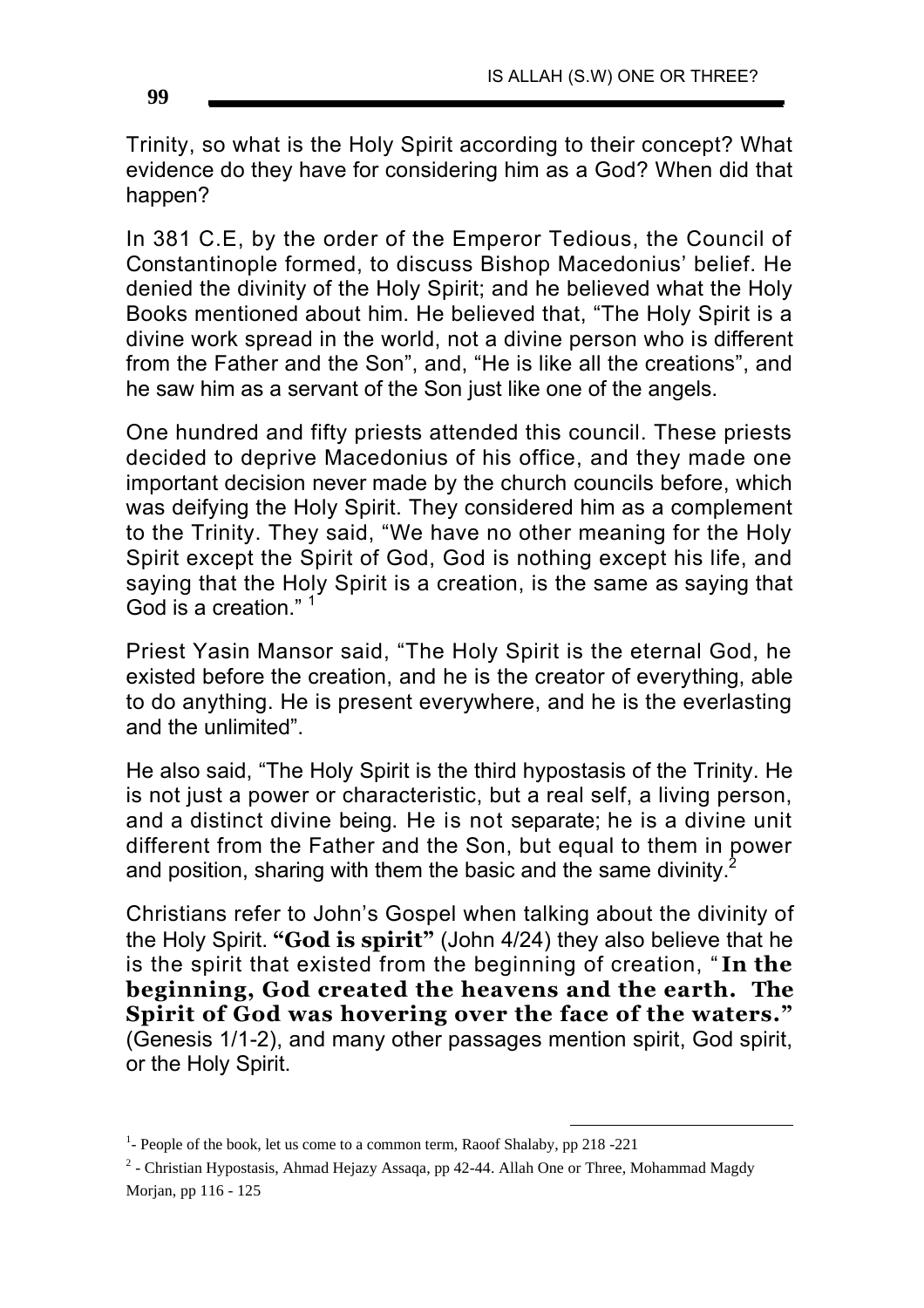I suppose that what I have mentioned, about the meaning of the Holy Spirit in the Holy Bible, is enough to disprove this strange belief. Moreover, the meaning of the words "the Holy Spirit", which Christians believe, does not exist in the Holy Bible, and if we study the passages, which mention the Holy Spirit, attentively, we will be certain about the strangeness of this belief.

The Holy Spirit incarnated in different images, one as a pigeon descended on Jesus (PBUH) while he was praying, **"and the Holy Spirit descended on him in bodily form, like a dove"** (Luke  $3/22$ ), was that pigeon Allah  $(S.W)$ ?

At another time, it came as fiery tongues, when it overshadowed the disciples on the fiftieth day. " **And suddenly there came from heaven a sound like a mighty rushing wind, and it filled the entire house where they were sitting. And divided tongues as of fire appeared to them and rested on each one of them. And they were all filled with the Holy Spirit."** (Acts 2/2-4)

Why do Christians not accept that the Holy Spirit could be Gabriel (PBUH) or Allah's (S.W) angel as mentioned in their Holy Book? The Holy Spirit came to Cornelius and Peter, and he was one of Allah's (S.W) angels **"the Spirit said to him, "Behold, three men are looking for you. Rise and go down and accompany them without hesitation, for I have sent them. And Peter went down to the men…. And they said, Cornelius…. Was directed by a holy angel to send for you to come to his house and to hear what you have to say."** (Acts 10/20-22) The Holy angel was the Spirit that spoke to Peter and it was he, who asked Cornelius to send his men to Peter.

The enemy of the Israelites from among the angels is Gabriel (PBUH). He is the Holy Spirit who saved them many times, then when they insisted on disbelieving, he became angry with them, tutored them, and became their enemy. **"And the angel of his presence saved them; in his love and in his pity he redeemed them; he lifted them up and carried them all the days of old. But they rebelled and grieved his Holy Spirit; therefore he turned to be their enemy, and himself fought against them."** (Isaiah 63/9-10) They upset Allah's (S.W) Holy Spirit, the angel, thus, turning his love to enmity.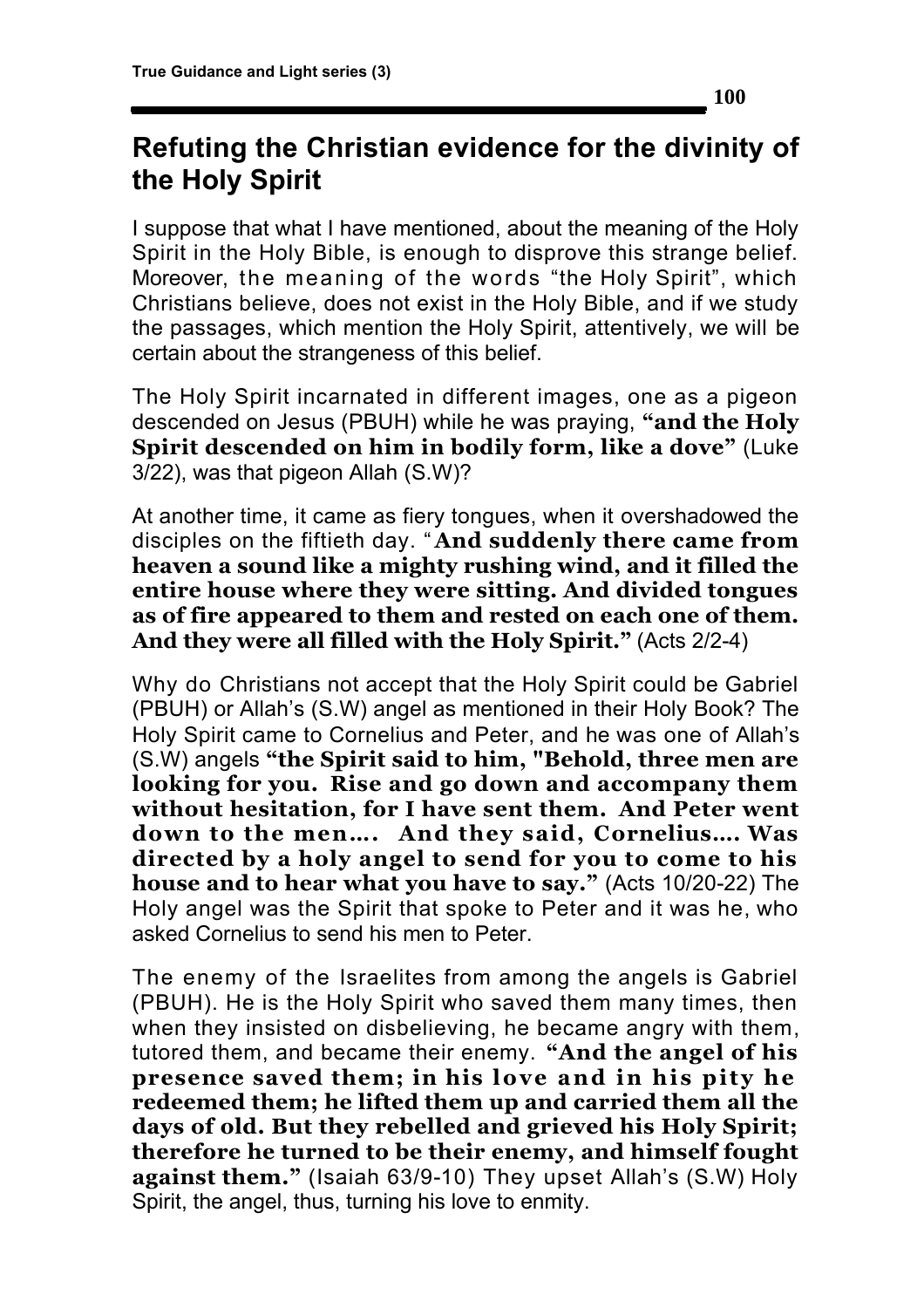The Holy Spirit was with the people of Israel when they left Egypt. "Then he remembered the days of old, of Moses and his people. Where is he who brought them up out of the sea with the shepherds of his flock? Where is he who put in the midst of them his Holy Spirit, **Who divided the waters before them to make for himself an everlasting name."** (Isaiah 63/11), but he was an angel not a divine person. **"Behold, I send an angel before you to guard you on the way and to bring you to the place that I have prepared."** (Exodus 23/20) The Holy Spirit is the angel that was with them.

Allah's (S.W) Spirit is not a name for Gabriel, but it is the name for many other angels as well. " **And between the throne and the four living creatures and among the elders I saw a Lamb standing, as though it had been slain, with seven horns and with seven eyes, which are the seven spirits of God sent out**  into all the earth." (Revelation 5/6), the Spirits that John saw were not gods; otherwise the Christian Trinity would not be a threesome, but a ten-some.

Revelation mentioned these seven Spirits of Allah (S.W) in two other places; " **From the throne came flashes of lightning, and rumblings and peals of thunder, and before the throne were burning seven torches of fire, which are the seven spirits of God."** (Revelation 4/5), **"And to the angel of the church in Sardis write: 'The words of him who has the seven spirits of God and the seven stars."** (Revelation 3/1).

Whoever the Holy Spirit was, he is not Allah (S.W). If he is God he should do everything by himself, but he cannot. Peter said, " **But men spoke from God as they were carried along by the Holy Spirit.**" (Peter (2) 1/21). If the Holy Spirit were an everlasting God and equal to the Father in every thing, he would make people speak his own words.

What disproves the divinity of the Holy Spirit is his ignorance – just like others - of the time of the Day of Judgment, as no one knows it except the Father. **"But concerning that day or that hour, no one knows, not even the angels in heaven, nor the Son, but only the Father."** (Mark 13/32)

Another fact disproving the Holy Spirit's divinity is that, the passages speak of him as a gift from Allah (S.W) to his men, as Jesus said, " **If you then, who are evil, know how to give good gifts to your**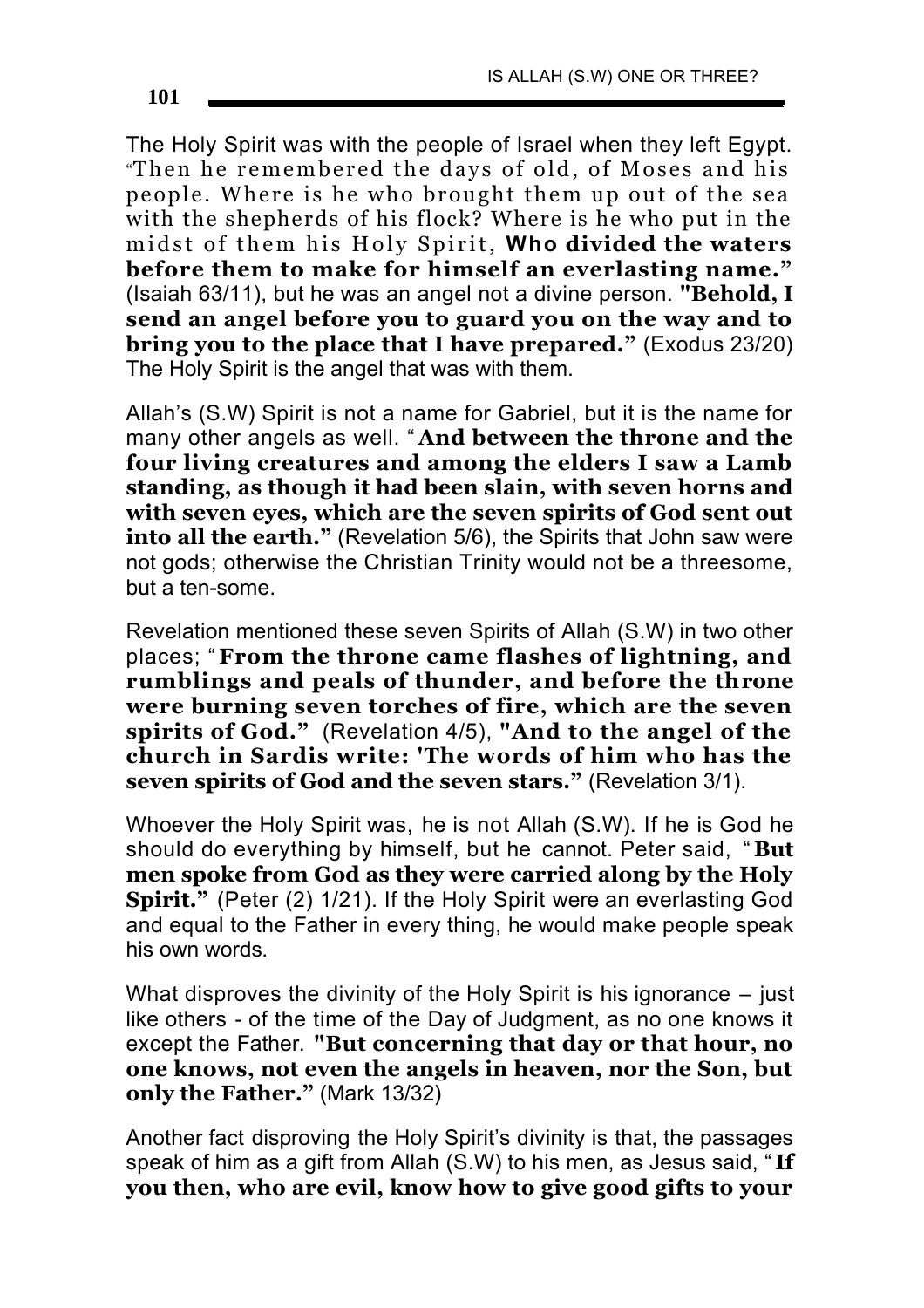**children, how much more will the heavenly Father give the Holy Spirit to those who ask him!"** (Luke 11/13), it does not make sense that Allah (S.W) as the third divine being, is a gift that is given to and owned by people.

Moreover, if the Holy Spirit is God, we should consider the people, who he descended on, as God. He descended on many people, like David, "And I will dwell among the children of Israel and will not forsake my people Israel." (Kings (1) 6/13), Simon; " **Now there was a man in Jerusalem, whose name was Simeon, and this man was righteous and devout, waiting for the consolation of Israel, and the Holy Spirit was upon him."**(Luke 2/25); the disciples; " **But you will receive power when the Holy Spirit has come upon you, and you will be my witnesses."** (Acts 1/8). Finally, he descended on the people of Corinth, who believed in Paul. Paul said, " **Do you not know that your body is a temple of the Holy Spirit within you?"** (Corinthians (1) 6/19). All these are worth worshipping if God – the Holy Spirit - is in them and fills them.

Not only does the Holy Bible consider those, who believe in the Holy Spirit as believers, but it also considers the same for people who do not hear of the Holy Spirit. In addition, it considers them as disciples even though they do not know this claimed God. " **And it happened that while Apollos was at Corinth, Paul passed through the inland country and came to Ephesus. There he found some disciples. And he said to them, "Did you receive the Holy Spirit when you believed?" And they said, "No, we have not even heard that there is a Holy Spirit.**" (Acts 19/1-2) This, without doubt, disproves the divinity of the Holy Spirit.

What Christians refer to, regarding the divinity of the Holy Spirit in " **God is spirit"** (John 4/24), is wrong. The passage does not tell about the nature of Allah (S.W), but about one of his characteristics, as in " **God is love"** (John (1) 4/16), " **God is light"** (John (1) 1/5)

John meant that no one could see God almighty, because He is not a material body of flesh and blood, and Luke affirmed this as he said, " **For a spirit does not have flesh and bones."** (Luke 24/39)

The two writers of the book "explanation of the basic of belief" also supported this meaning. Answering this question, why do people say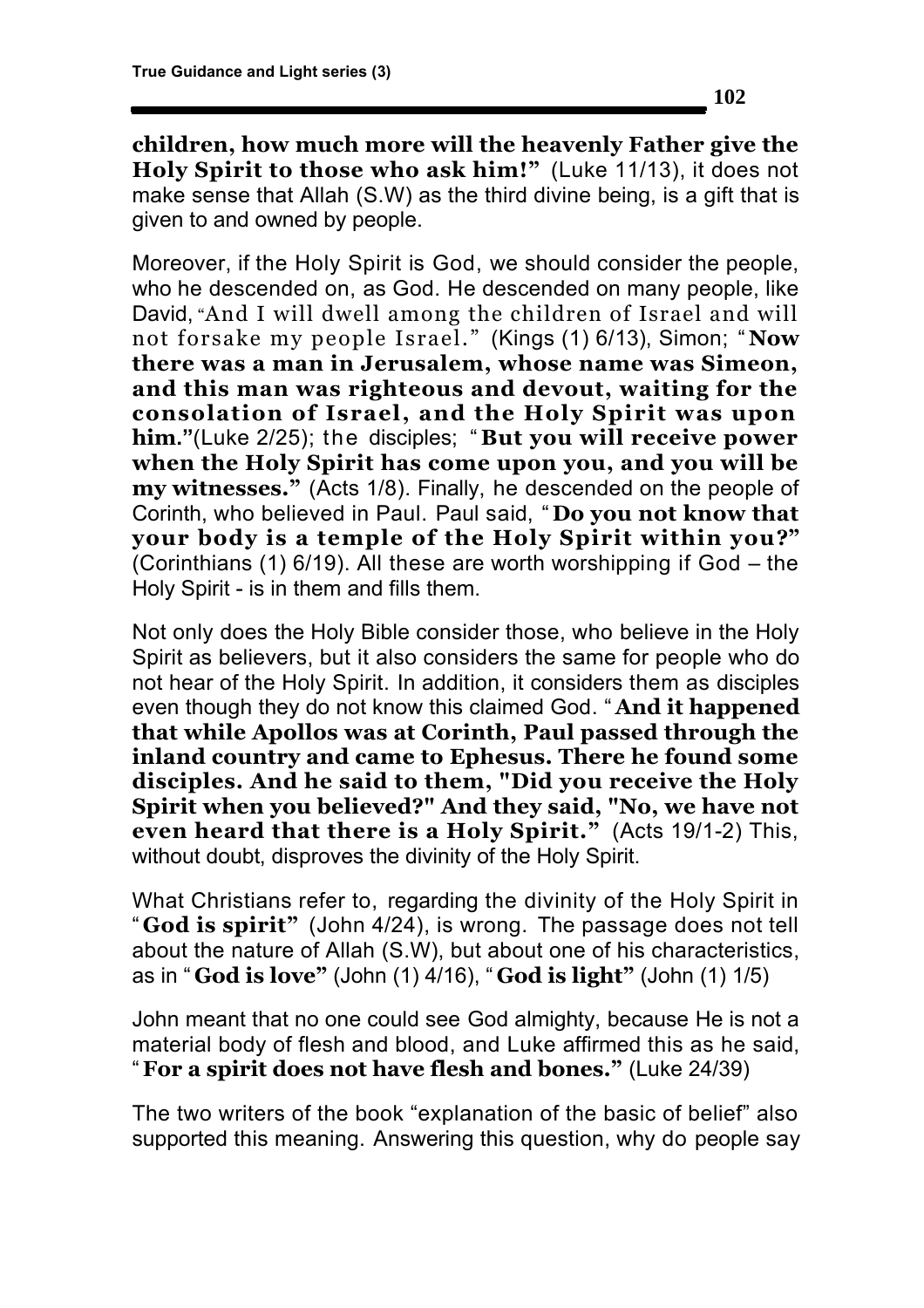that God is a Spirit? They answer, "It is said that he is a Spirit because he is far above materiality and cannot be decayed." <sup>1</sup>

Therefore, scholars believe that the Holy Spirit is not God, and Trinity is a man made creed; made by the church councils according to the popes and the emperors' wishes, without referring to any evidence proving this belief, of which the prophets had never heard, was never mentioned by Jesus, and was unknown to the disciples.

The Modern Catholic encyclopedia was right in saying that, "making one God into three persons, was not established in Christian life or in their belief before the end of the fourth century."<sup>2</sup>

 $\overline{a}$ 

<sup>&</sup>lt;sup>1</sup> - Explanation of the basic of belief, Dr. Priest Andrew Watson and Dr. Priest Ibraheem Saeed, pp 28

 $2$  - Forgiveness between Islam and Christianity, Ibraheem Khaleel Ahmad, pp 95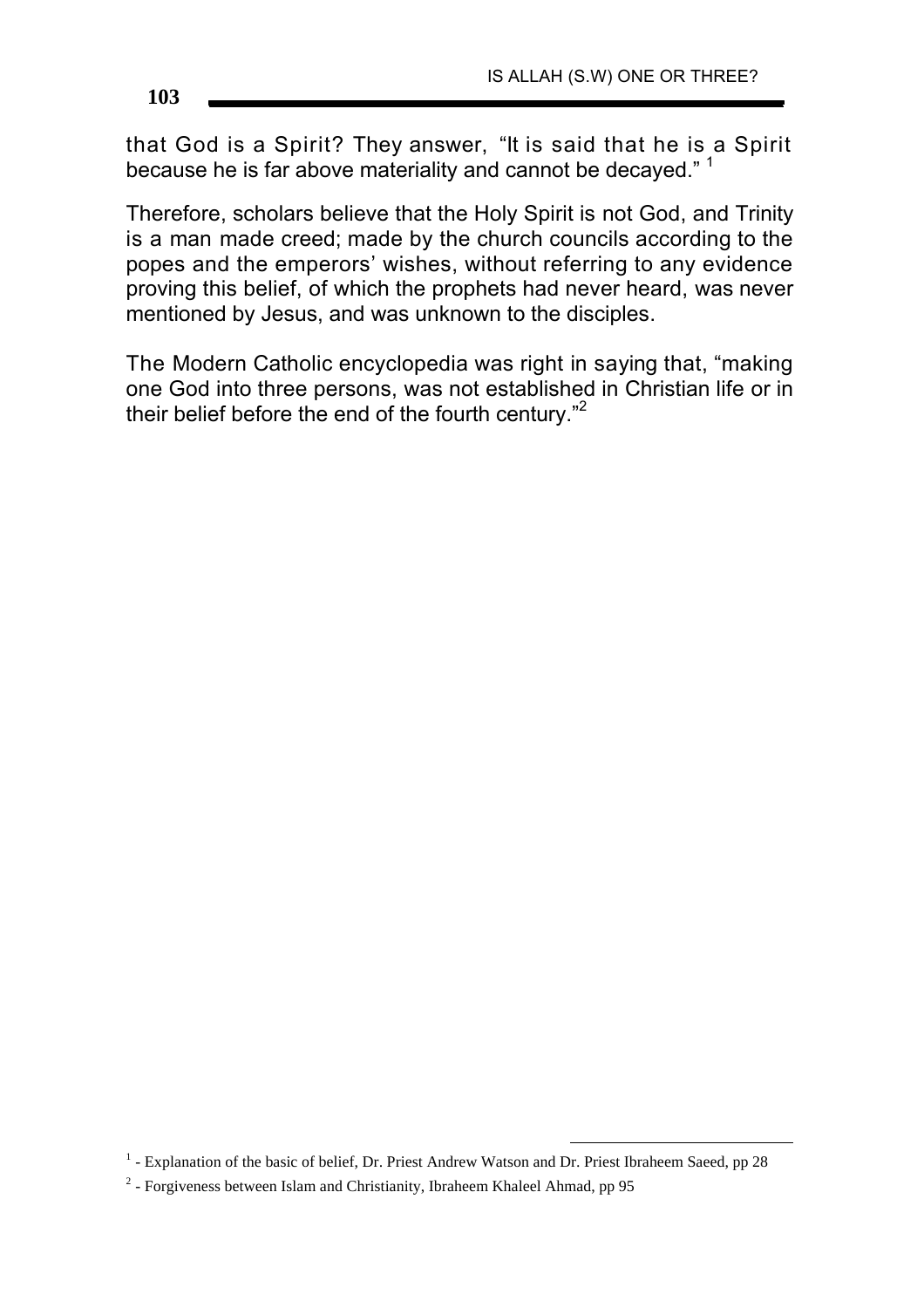## **CHRISTIAN EVIDENCE OF THE TRINITY**

It is common, when talking about the most important creed in Christianity, which is the Trinity, to find evidence for it in many passages uttered by the prophets, then Jesus (PBUT) and his disciples after him.

However, looking attentively at the Holy Bible, we cannot find the clear evidence that we are looking for, in the Old or the New Testaments. It is incorrect to judge hastily, let us read what the Holy Bible mentions regarding this important belief.

#### First: the Torah passages and the Trinity

Christians refer to some of the Torah passages and claim that they are divine signs of the Trinity. One of these passages uses the plural Hebrew word 'Eloheem' when talking about Allah (S.W). " **In the beginning, God created the heavens and the earth."** (Genesis 1/1) and likewise, uses what refers to plurality for the deeds that were done by Allah (S.W). " **Come, let us go down and there confuse their language."** (Genesis 11/7)

There are other passages, which Christians refer to as signs of the Trinity in the Torah, the angels' saying **"Holy, holy, holy is the LORD of hosts."** (Isaiah 6/3), it mentions the word (Holy) three times. Likewise, the animals, which John saw in his revelation said, **"Holy, holy, holy, is the Lord God Almighty"** (Revelation 4/8)

## A critique of the passages of Torah

Christians admit there is nothing in those passages that is clear evidence of the Trinity, which the clear monotheistic passages refute. On the other hand, the readers of the Old Testament, starting from the early prophets to the children of Israel, did not understand that these passages, as Christians claim, are indications to the Trinity.

Priest Potter admits that, saying, "After God created the world, and completed it by creating human beings, for some time he did not declare anything about Himself except monotheism, as mentioned in the Torah. However, there are still many signs behind this monotheism, because if you read attentively you will find sentences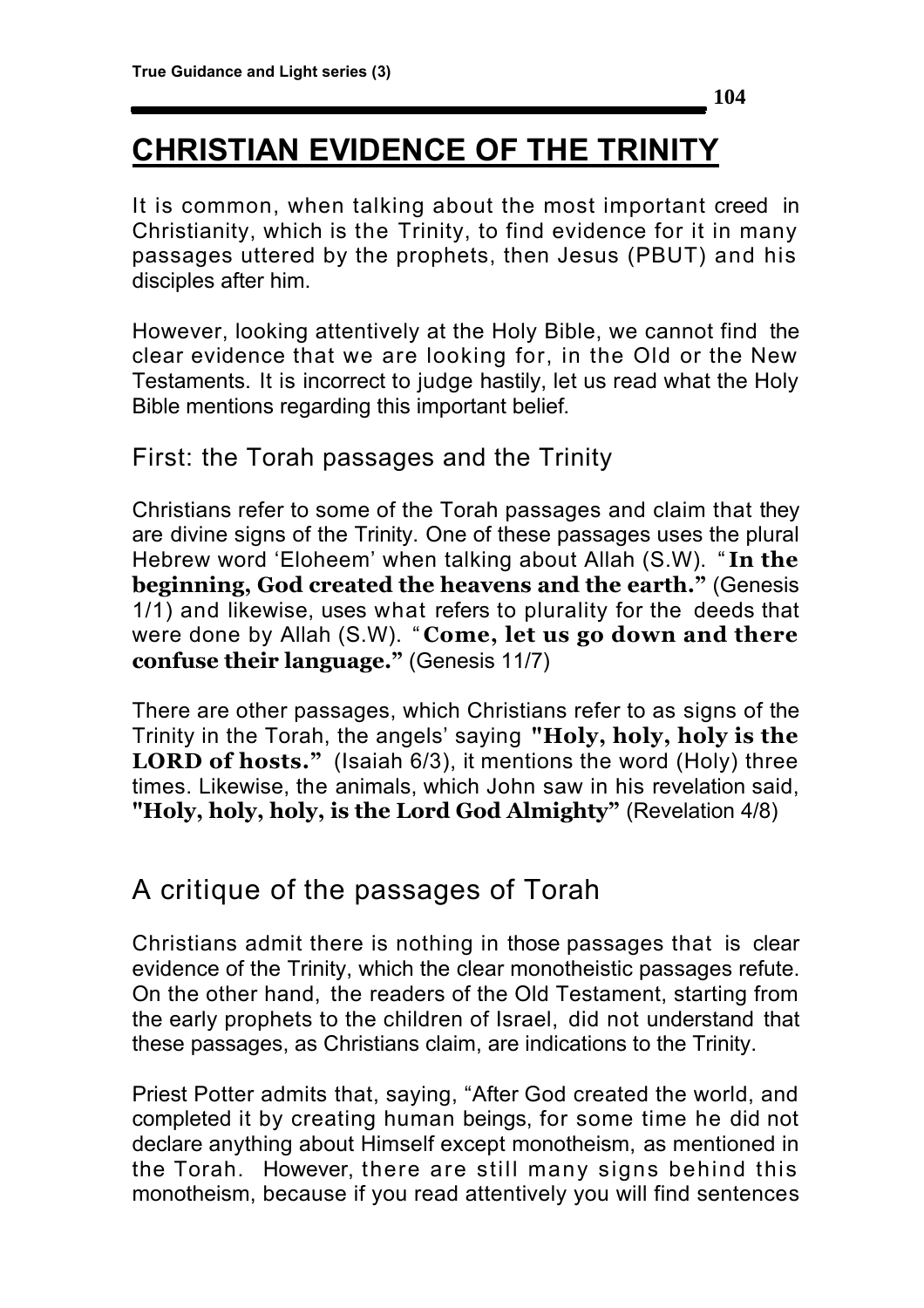such as, (God's word), (God's wisdom), (God's spirit). Those, to whom the Torah was sent, knew about the intended meaning only from the Gospel… as, what the Torah hinted, the Gospel declared and explained." 1

One wonders, why did Allah (S.W) conceal the Trinity from Moses (PBUH) and the Israelites? Why did He deceive them with many monotheistic passages, which made them rebel against the Trinity and deny it? Will He forgive them and others, for not finding the real meaning in these puzzles?

Scholars thought about the Christians' claim, found it deceitful, unacceptable by intelligent minds, and it does not fit with the real meaning of the context. What these passages indicate are multiple gods, without specification of three or four.

The plurals mentioned in the Torah, (Eloheem, Let us, we descend, etc.) are for glorification, as nations are accustomed to talk of their great people using plural verbs. One may say, "we, we believe, we ordered", meaning himself, the listener does understand that he is talking about himself, and not himself and others.

It is common to use plurality for glorification, even in the Holy Bible. There are many examples, such as, the woman, the fortune-teller, who saw Samuel's spirit after his death; she talked about him using the plural form. The Torah says, **"When the woman saw Samuel, she cried out with a loud voice. And the woman said to Saul, "I saw gods ascending out of the earth." He said to her, "What is his appearance?" And she said, "An old man is coming up, and he is wrapped in a robe." And Saul knew that it was Samuel."** (Samuel (1) 28/12-14 KJV), she was talking about Samuel, even though she saw him as an old man, she talked of him in the plural (gods). Thus plurality does not necessarily indicate multiple numbers, it means glorification.

When the Children of Israel worshipped the calf, it was one, which the Torah mentions as plural three times. " **And he received the gold from their hand and fashioned it with a graving tool and made a golden calf. And they said, "These are your gods, O Israel, who brought you up out of the land of** 

 $\overline{a}$ 

<sup>&</sup>lt;sup>1</sup>- "Speeches on Christianity, Mohammad Abu Zahra, pp 121", "Christian Creeds between the Quran and Reason, Hashem Jodah, pp 129-130"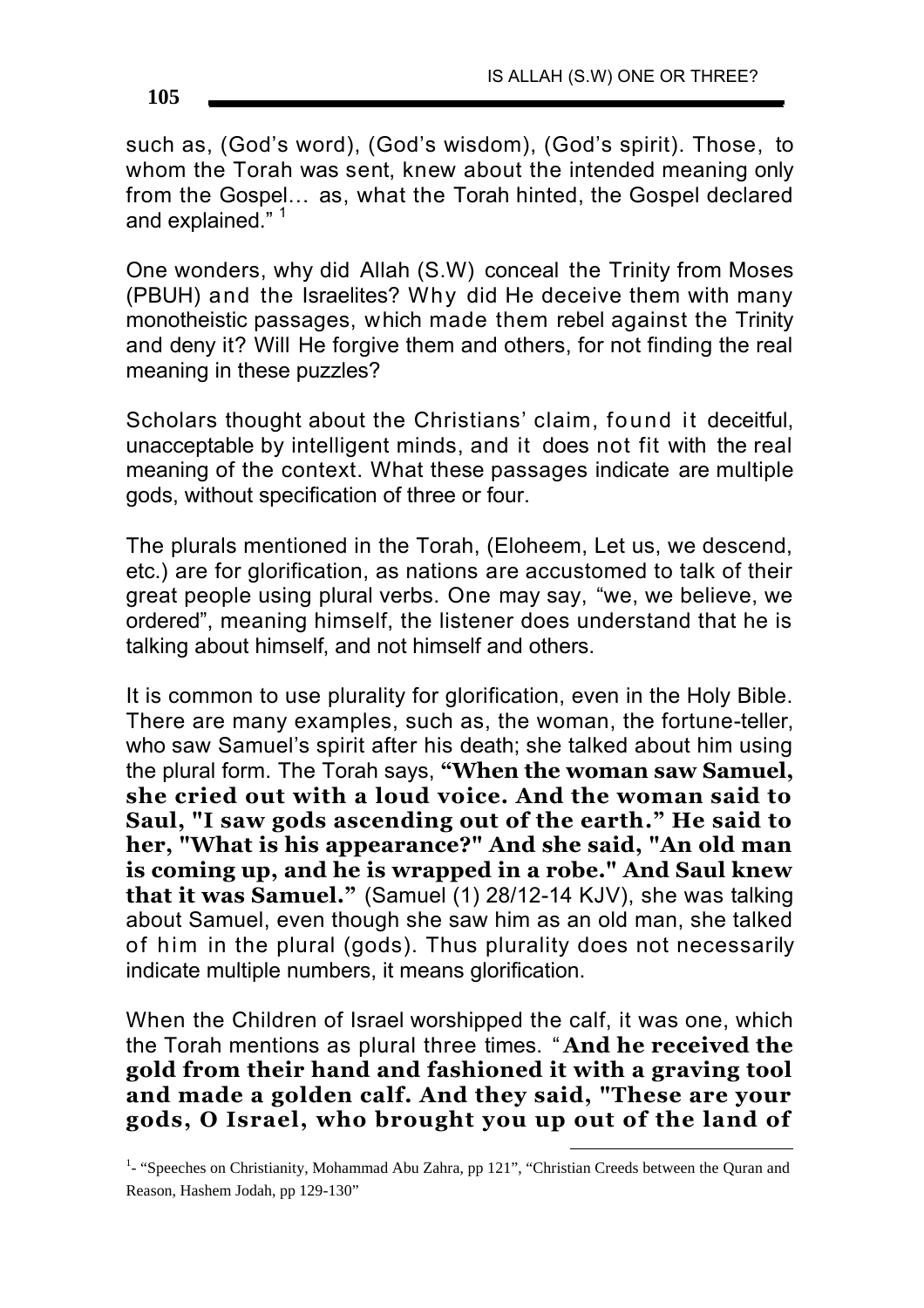**Egypt!" They have made for themselves a golden calf and have worshiped it and sacrificed to it and said, 'These are your gods, O Israel, who brought you up out of the land of Egypt!"** (Exodus 32/4-8)

This chapter continues to reassure us that using the plural means one. " **So Moses returned to the LORD and said, "Alas, this people have sinned a great sin. They have made for themselves gods of gold."** (Exodus 32/31)

The same we find commonly in the Holy Quran, as Allah (S.W) says, **"We have, without doubt, sent down the Message; and We will assuredly guard it (from corruption)."** (Holy Quran 15: 9), "We" refers to the One and Only, Allah (S.W).

Repeating words three times, as the angels and the animals, which John saw, cannot be evidence in any way. If we continue to use them as evidence, we will find many gods.

The Holy Bible mentions the word, (holy) three times twice; it also mentions it forty times as one word. This repetition is for reassurance only, as in many passages of the Gospels and the Torah.<sup>1</sup>

One of these passages, the Jews' say, " **but they kept shouting, "Crucify, crucify him!"** (Luke 23/21), the same also happened when Jesus (PBUH) asked Peter, he repeated it three times **"When they had finished breakfast, Jesus said to Simon Peter, "Simon, son of John, do you love me more than these?" He said to him, "Yes, Lord; you know that I love you…He said to him a second time, "Simon, son of John, do you love me?"…. He said to him the third time, "Simon, son of John, do you love me?" Peter was grieved because he said to him the third time, "Do you love me?"** (John 21/15-17).

## The Gospels' passages and the Trinity

Christians believe there is much evidence of the Trinity in the New Testament, which is much clearer than that mentioned in the Torah. They present passages such as, **"And when Jesus was** 

<u>.</u>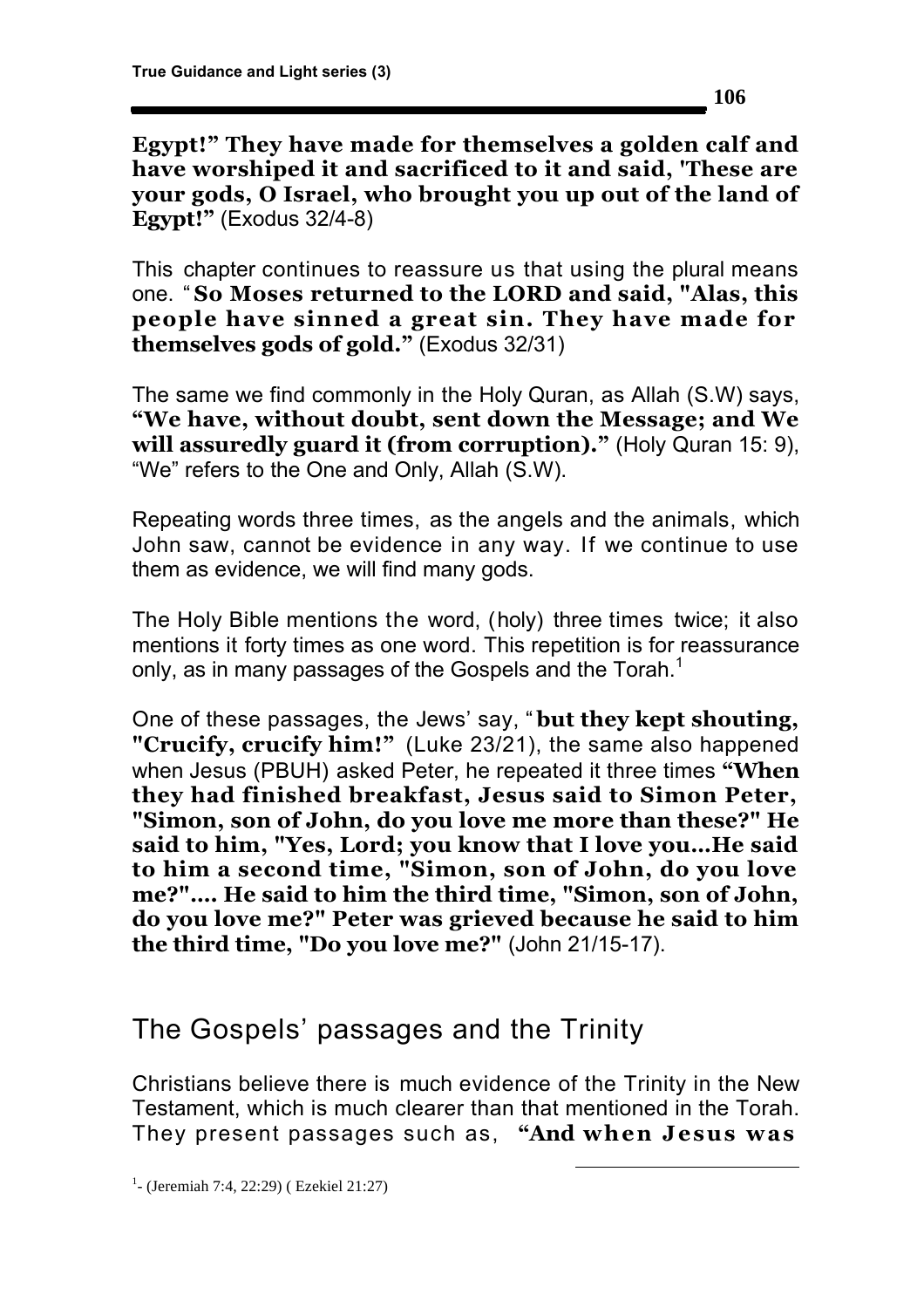**baptized, immediately he went up from the water, and behold, the heavens were opened to him, and he saw the Spirit of God descending like a dove and coming to rest on him. And behold, a voice from heaven said, "This is my beloved Son, with whom I am well pleased."** (Matthew 3/16- 17)

This passage contains the Father, the beloved Son, and the Spirit that descended in the shape of a dove. In another passage Paul said, "**The grace of the Lord Jesus Christ and the love of God and the fellowship of the Holy Spirit be with you all."** (Corinthians (2) 13/14)

Whoever reads Matthew's passage attentively, will find three selves, different in names and acts. Each of them has a different self-being; one came out from the water after baptism, the second descended as a dove, and the third is in the sky saying, (this is my beloved son). How can one say, after all this, that they are only one being?

Moreover, Christians believe that Jesus is the Son. Here the passage indicates that the spirit is incarnated in Jesus (PBUH), and assures that in many places, (Luke 3/22, Matthew 12/18) while other passages indicate that the Father is incarnated in him. (John 17/21, 14/9-10), then which divine hypostasis is incarnated in Jesus (PBUH)?

The Holy Bible does not mention the three hypostasis of the Trinity together, except in two passages, the passage of the three witnesses in John's First Epistle, and the end of Matthew's Gospel.

### A. the passage of the three witnesses

This is the more important of the two passages, of which I have spoken, John's First Epistle, says, "**For there are three that testify: The Spirit, the water, and the blood-and these three are one."** (John (1) 5/7-8 International standard version)

This passage clearly shows that the three are only one God. However, it does not exist in all the old manuscripts of the Holy Bible, does not exist in the first printed book, and was added later.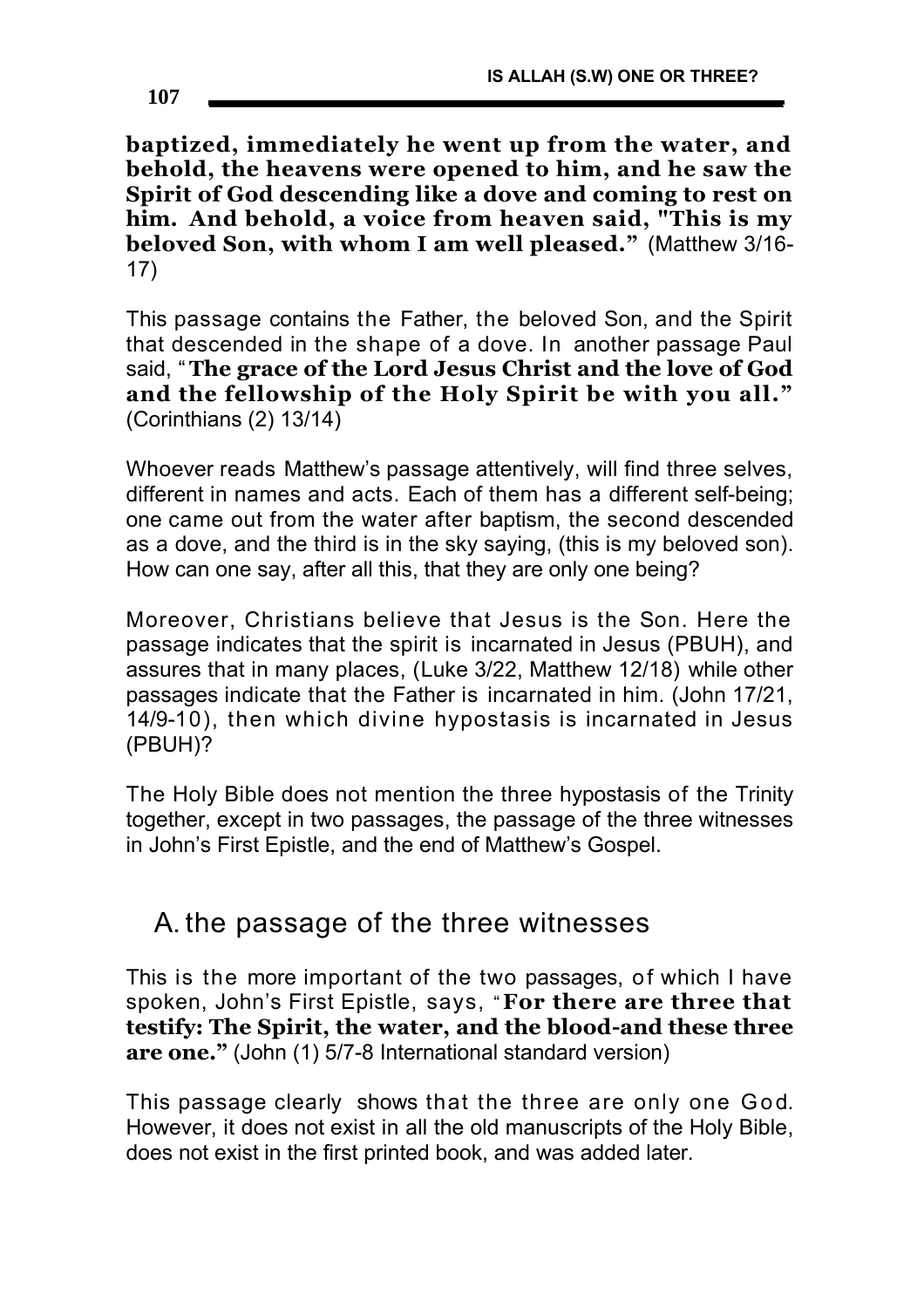Christian scholars admit adding it, among them Heron, the collectors of Henry Weskit Commentary, Adam Clark and Fender. In addition, Saint Eckstein in the fourth century, when he debated with those who were against the Trinity, did not mention this passage. Moreover, he wrote ten dissertations commenting on John's Epistle, but he did not mention this passage.

The Revised Standard Version and some universal translations deleted it from its English version. It is still exist in most of the other translations, such as Douay-Rheims Bible, the International Standard Version, James Murdock New Testament, and the Modern King James Version.

The passage in the English Standard Version and some other translations is, " **because the Spirit is the truth. For there are three that testify: the Spirit, the water and the blood; and these three agree"** (John (1) 5/6-8), the Monastic Jesuit Translation mentioned, in its introduction, the reason for the deletion. It says, "This passage was never mentioned in the manuscript before the fifteenth century or in the old ones, neither in the best Latin translations. Most likely, it was a comment written in the margin, and then was inserted into the text while in use in the west."

Benjamin Wilson, the translator of the Greek manuscripts, said the same. He said, "This sentence, which is evidence of the divinity, is not found in any of the Greek manuscripts before the fifteenth century. The Greek writers or any one of the ancient Latin popes never mentioned it, even when it was necessary for the topic; therefore, frankly, it is a fabrication".<sup>1</sup>

#### B- the last verses of Matthew's Gospel

The second passage, which Christians consider as evidence of the Trinity, is Matthew's verse in his last chapter. This verse speaks of Jesus (PBUH) before his ascent to heaven, as he gave his command to his disciples. **"And Jesus came and said to them, "All authority in heaven and on earth has been given to me. Go therefore and make disciples of all nations, baptizing them** 

<u>.</u>

<sup>&</sup>lt;sup>1</sup>- The Truth Revealed, Rahmatullah al Hindi, Vol.2 pp 497-504. Christ (PBUH) between Facts and Imagination, Mohammad Wasfi, pp 106-107. Fifty Thousand Errors in the Holy Bible, Ahmad Deedat, pp 12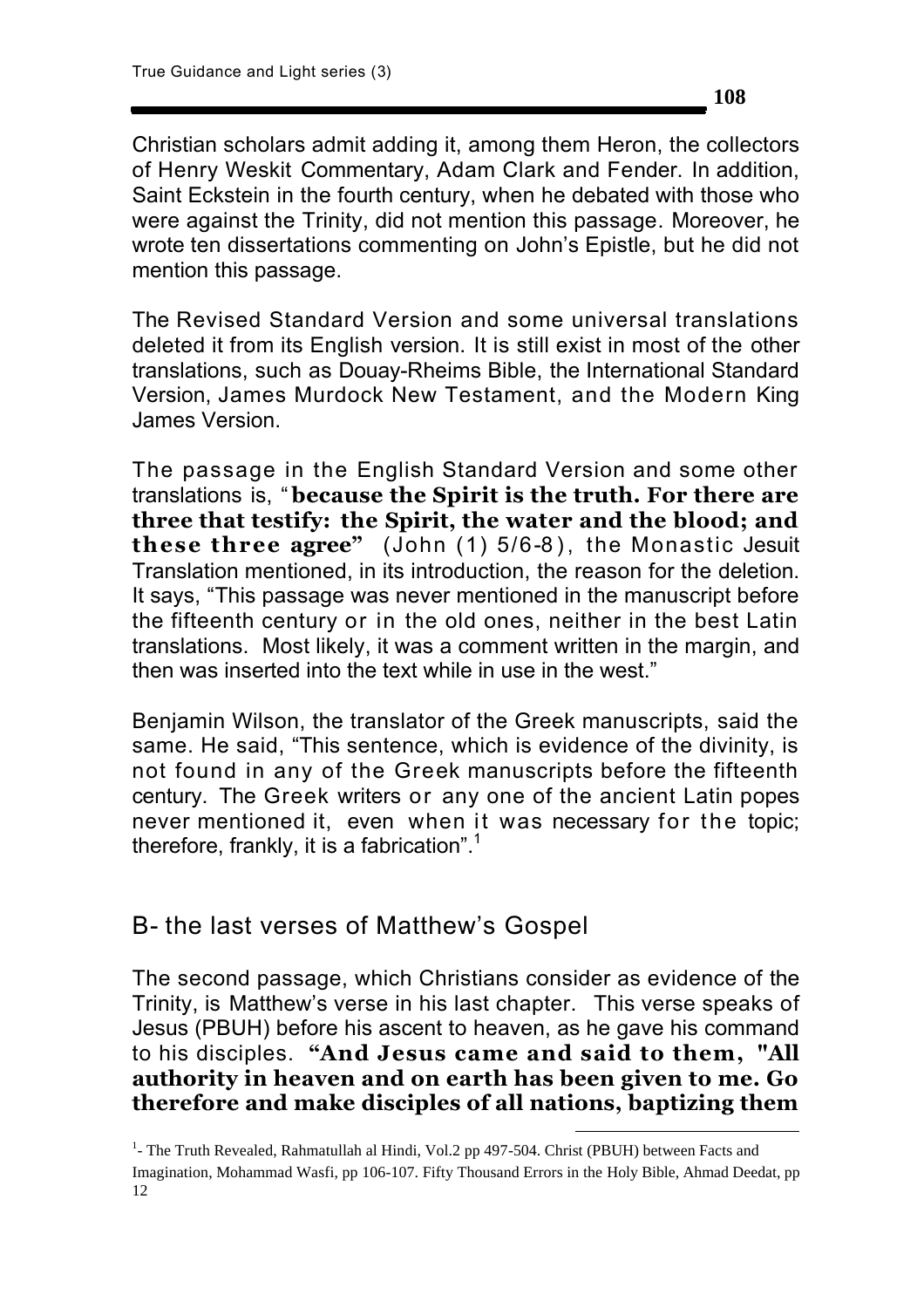**in the name of the Father and of the Son and of the Holy Spirit, teaching them to observe all that I have commanded you. And behold, I am with you always, to the end of the age."** (Matthew 28/18-20)

The first critical point in this passage is, although it is a very important one, the other three Gospels do not mention it. These Gospels agree that Jesus (PBUH) entered Jerusalem riding on a donkey. Was his riding on a donkey more important than the Trinity, which no one mentioned except Matthew?

In addition, at the end of Mark's Gospel, when Jesus (PBUH) gave the command to the disciples, he did not mention the Trinity, Mark said, " **And he said to them, "Go into all the world and proclaim the gospel to the whole creation. Whoever believes and is baptized will be saved, but whoever does not believe will be condemned."** (Mark 16/15-16), and that indicates the fabrication of the Trinity passage in Matthew's Gospel and shows that it is not genuine.

Moreover, this passage is a fabrication, as western scholars confirm. Wills said, "There is no proof that the apostles believed in the Trinity."

Adolph Harnack said, "The Trinity passage, which talks about the Father, the Son, and the Holy Spirit, is a strange issue to Jesus and it was not mentioned by him, and never existed in the Apostles' time. Only in the later teachings of Christianity, do we find that Jesus was giving instructions after his resurrection, for, Paul knew nothing about that."<sup>1</sup> (Paul did not quote Jesus' saying, which called for the spreading of Christianity among nations.)

When the historian Eusebius quoted this passage, he did not mention the Father or the Holy Spirit, but said, "they went to all nations to preach about the Gospel, relying on Jesus' power, who said to them: 'go, and teach all nations by my name'."<sup>2</sup>

Moreover, what assures us is that, the newly discovered Hebrew manuscripts for Matthew's Gospel, which were originally written in Hebrew, do not contain this passage. This, according to Dr. G.

 $\overline{a}$ 

<sup>&</sup>lt;sup>1</sup>- Christianity without Christ, Kamel Saafan, pp 66. Christ in Christian Creeds resources, Ahmad Abdul Wahab, pp 61. Monotheistic Christians' Creeds between Islam and Christianity, Husni Al Ateer, pp 92

<sup>&</sup>lt;sup>2</sup> - History of the Church, Eusebius, pp 100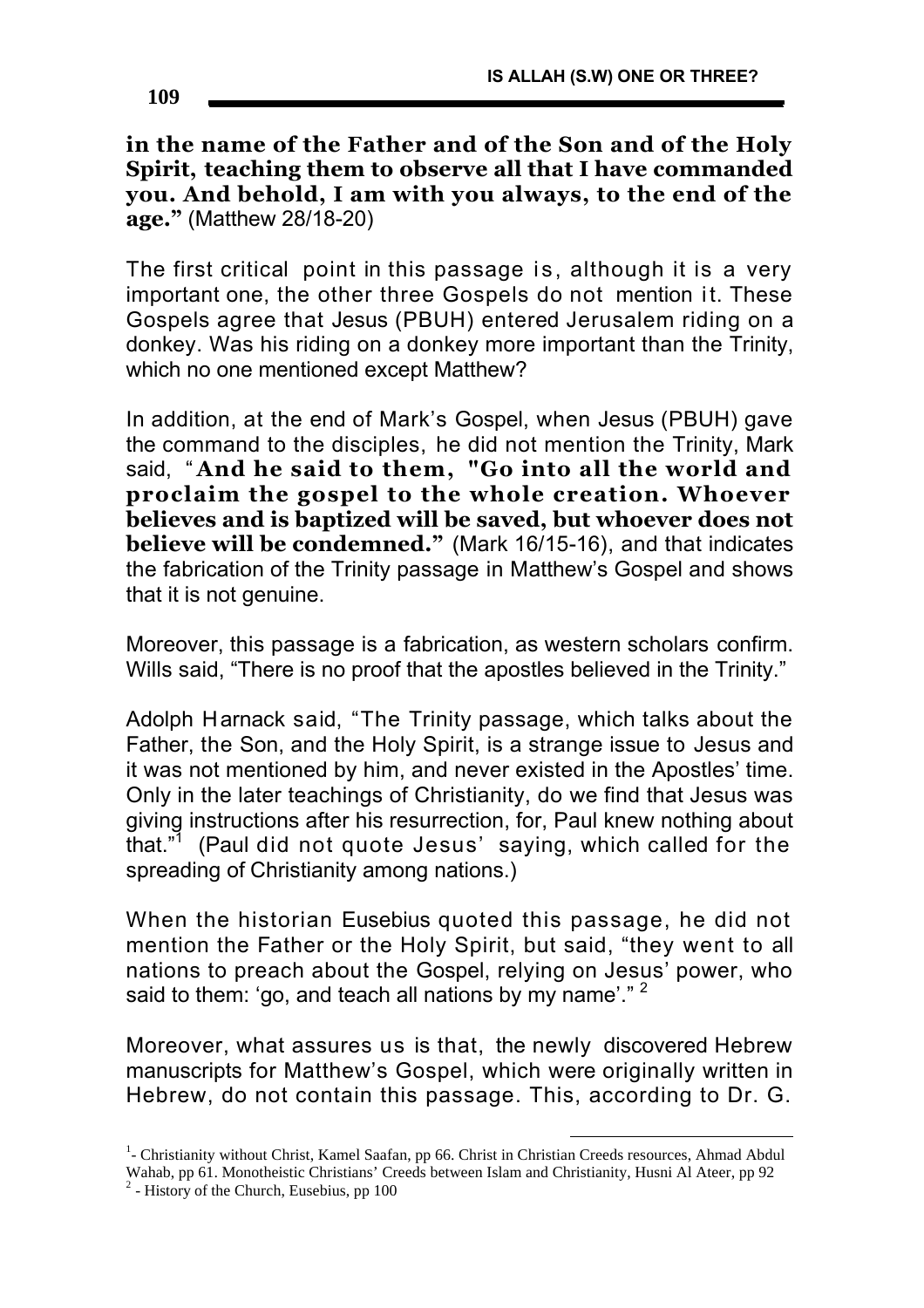Dr. Recart also reminds us of many other passages that speak of the baptism by Jesus Christ only, as what comes in Peter's famous speech. Peter said, **""Repent and be baptized every one of you in the name of Jesus Christ for the forgiveness of your sins, and you will receive the gift of the Holy Spirit."** (Acts 2:38) The Samaritans were baptizing by the baptism of John the Baptist, when they heard Peter, **"They were baptized in the name of the Lord Jesus."** (Acts 19:5) Peter did not ask them to baptize by the name of the Father and the Holy Spirit.<sup>2</sup>

The history of the disciples assures us that they did not know about that passage. They did not go to preach to all people as Jesus told them in that claimed passage. On the contrary, he told them to avoid preaching anyone other than the Jews. "**These twelve Jesus sent out, instructing them, "Go nowhere among the Gentiles and enter no town of the Samaritans. but go rather to the lost**  sheep of the house of Israel." (Matthew 10/5-6).

This corresponds with a second century historical testimony, which contradicts the command of preaching to the nations and contradicts baptizing them with the Trinity. Apollonius, the historian, said, "I have received from the elders that Jesus, before ascending to heaven, commanded his disciples not to go far from Jerusalem for twelve years." <sup>3</sup>

The disciples followed what Jesus (PBUH) said, they did not leave Jerusalem until circumstances forced them to leave. " **Now those who were scattered because of the persecution that arose over Stephen traveled as far as Phoenicia and Cyprus and Antioch, speaking the word to no one except Jews."** (Acts 11/19).

-

<sup>1</sup> - www.jesus-messiah.com/apologetics/catholic/matthew-proof.html

 $2$  - See also, (Acts 10:48, 8:16)

<sup>&</sup>lt;sup>3</sup>-Monotheistic Christians' Creeds between Islam and Christianity, Husni Al Ateer, pp 230. Monotheistic Christians in History, Ahmad Abdul Wahab, pp 91-94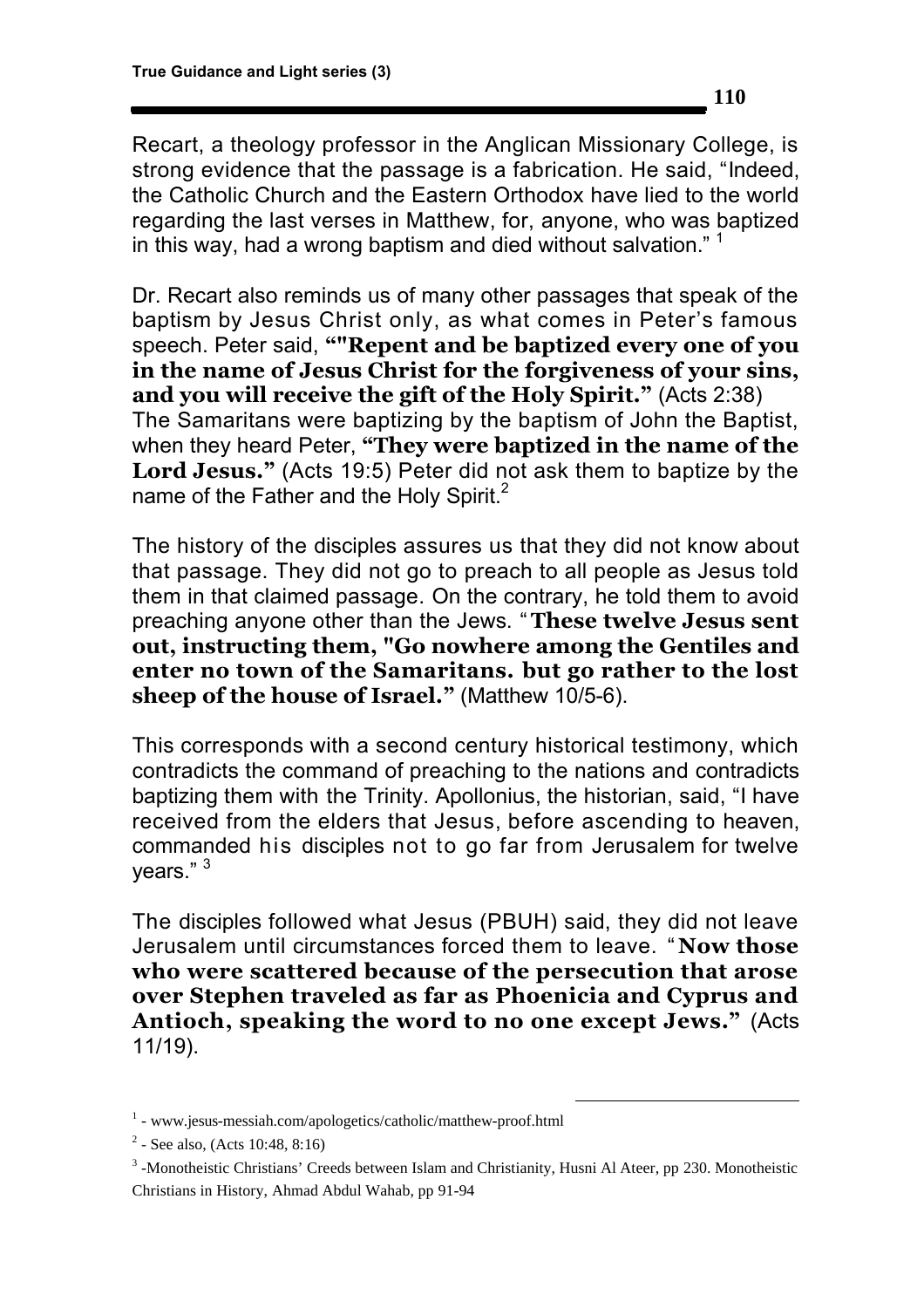If the disciples had heard Jesus (PBUH) commanding them to preach to all nations by the name of the Father, the Son, and the Holy Spirit, they would follow what he said willingly, and preach his message to the gentiles.

When the idolatrous Cornelius, after his conversion to Christianity by Peter, called Peter to know about Christianity, the disciples blamed Peter for doing so. Then Peter said to them, **"You yourselves know how unlawful it is for a Jew to associate with or to visit anyone of another nation, but God has shown me that I should not call any person common or unclean."** (Acts 10/28).

We notice here, that Peter did not mention that Jesus (PBUH) asked them to do so, but he said "**to us who had been chosen by God as witnesses, who ate and drank with him after he rose from the dead. And he commanded us to preach to the people."** (Acts 10/41-42), meaning the Jews only.

When he returned to Jerusalem, he faced more blame. **"So when Peter went up to Jerusalem, the circumcision party criticized him, saying, "You went to uncircumcised men and ate with them."** (Acts 11/2-3) Then he told them about his dream, of eating with the gentiles, " **But Peter began and explained it to them in order: "I was in the city of Joppa praying, and in a trance I saw a vision, something like a great sheet descending, being let down from heaven by its four corners, and it came down to me. Looking at it closely, I observed animals and beasts of prey and reptiles and birds of the air. And I heard a voice saying to me, 'Rise, Peter; kill and eat. But I said, 'By no means, Lord; for nothing common or unclean has ever entered my mouth. But the voice answered a second time from heaven, 'What God has made clean, do not call common. This happened three times, and all was drawn up again into heaven."** (Acts 11/4-10), and how the Holy Spirit came and asked him to go. **"And the Spirit told me to go with them, making no distinction. These six brothers also accompanied me."** (Acts 11/12)

After this convincing explanation from Peter, the disciples agreed to let him go to preach to the gentiles. "**When they heard these things they fell silent. And they glorified God, saying, "Then**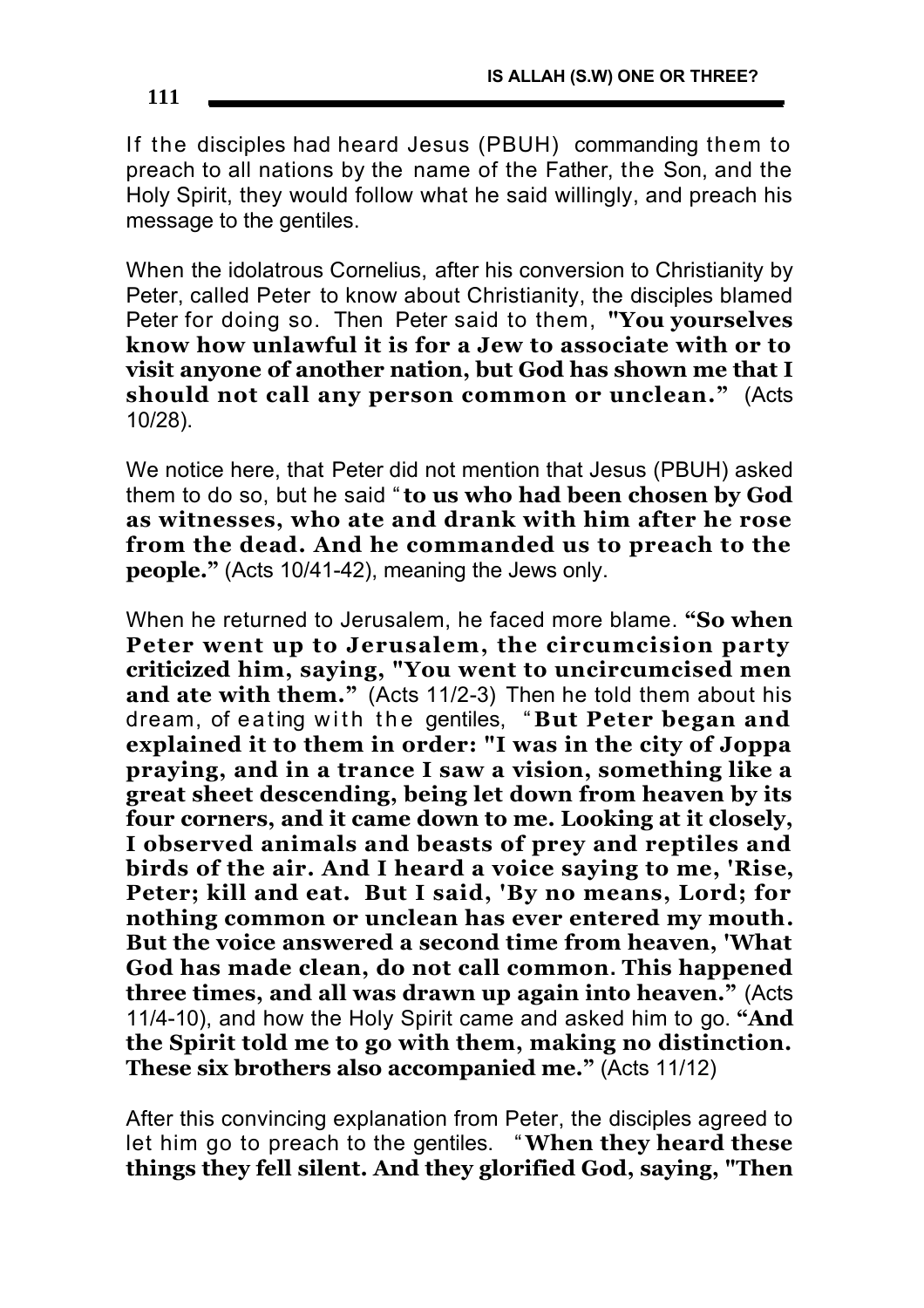#### **to the Gentiles also God has granted repentance that leads to life."** (Acts 11/18)

Thus, all these people, including Peter, knew nothing about Matthew's passage, which calls of baptizing the nations in the name of the Father, the Son and the Holy Spirit, why? Because Jesus (PBUH) did not mention it and they did not hear it from him, and if Jesus (PBUH) had said it, there would be no blame attached.

In addition, the disciples agreed with Paul that he would preach to the gentiles, and they would preach to the Jews. Paul said, **"when they saw that I had been entrusted with the gospel to the uncircumcised, just as Peter had been entrusted with the gospel to the circumcised. They gave the right hand of fellowship to Barnabas and me that we should go to the Gentiles and they to the circumcised."** (Galatia 2/7-9). How could they disobey Jesus' (PBUH) command - if Matthew's passage was true - and neglect preaching to the nations, and leave it only to Paul and Barnabas?

All of this evidence disproves Matthew's passage, and proves that it is a fabrication. Jesus (PBUH) did not speak these words.

Even if we overlook all that I have mentioned, nothing in the passage that says the Holy Trinity is one self. It talks about three different selves and using (and) indicates that he is talking about three different things. The correct meaning of Matthew's passage is "go by the name of Allah (S.W) and Jesus, his messenger, and the inspiration that Allah  $(S.W)$  sent to him, with Allah's  $(S.W)$ commandments."

Matthew's verse is similar to what Paul said in his Epistle to Timothy, however, Christians do not refer to it as evidence of the Trinity. Paul said, " **In the presence of God and of Christ Jesus and of the elect angels I charge you to keep these rules without prejudging, doing nothing from partiality"** (Tim. (1) 5/21). No one understands from this passage the divinity of the angels, or that they are the third hypostasis in the Trinity. The judgment on Paul's passage is the same as for Matthew's passage.

The Book of Exodus mentions the same when talking about calling the Children of Israel to believe in Allah (S.W) and Moses (PBUH), and no one believes that Allah (S.W) and Moses (PBUH) are one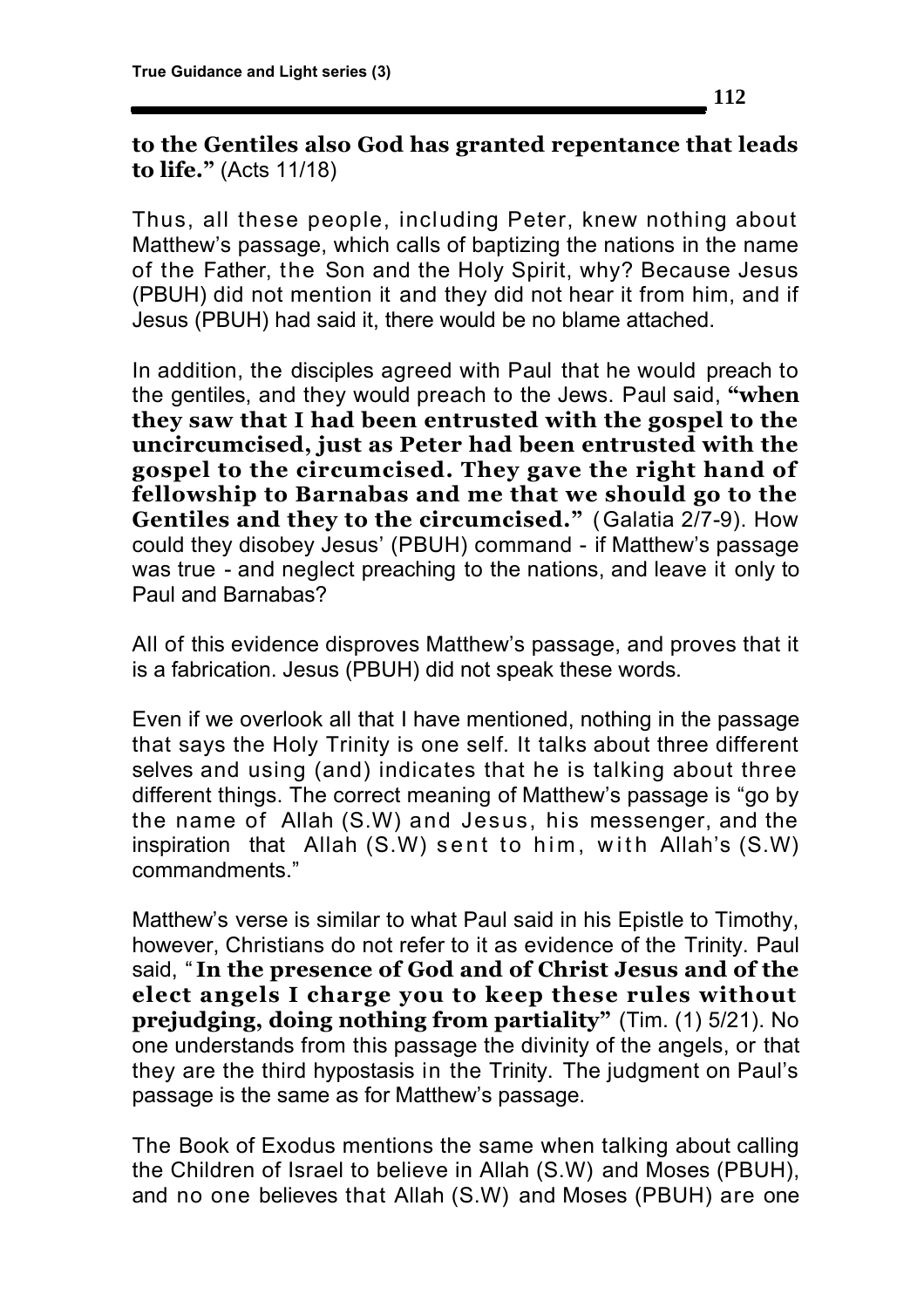and equal. **"So the people feared the LORD, and they believed in the LORD and in his servant Moses."** (Exodus 14/31)

This way of expression is common in languages and books, as in the Quran in many verses. **"O ye who believe! Believe in God and His Apostle, and the scripture which He hath sent to His Apostle and the scripture which He sent to those before (him)."** (Holy Quran 4:136)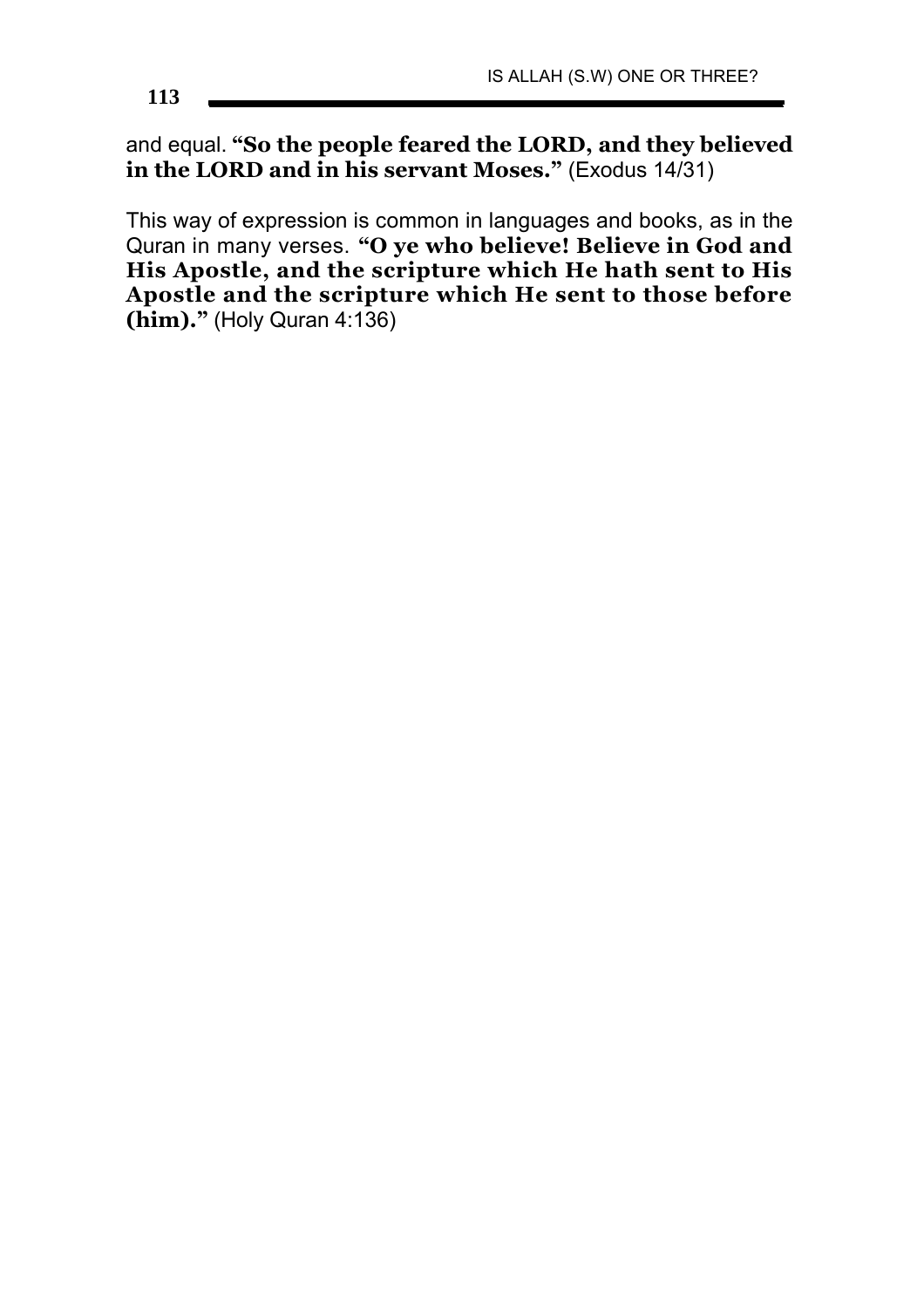# **A CRITICAL EXAMINATION OF THE TRINITY**

If we cannot find any evidence supporting the Trinity, is there any evidence in the Holy Bible supporting the contrary, which is Monotheism?

One who studies the Holy Bible will find that the Trinity is a strange concept, and that the Holy Bible is full of obvious facts declaring monotheism in Christianity. There are many passages in the Holy Bible, which clearly declare that Monotheism was the belief of Jesus (PBUH), his disciples, and all the prophets (PBUT) before him.

#### First: Monotheism passages in the Old Testament

Monotheism is obvious in the Old Testament, prophets (PBUT) spoke of it and remind us many times about it, and the passages strongly reassure this belief. Some of these passages are the following:

- What we find in the Book of Deuteronomy about Moses' (PBUH) commandments, which Allah (S.W) wrote on two stones and ordered the Children of Israel to keep, and Jesus (PBUH) after him confirmed them. **"Hear, O Israel: The LORD our God, the LORD is one. You shall love the LORD your God with all your heart and with all your soul and with all your might. And these words that I command you today shall be on your heart. You shall teach them diligently to your children, and shall talk of them when you sit in your house, and when you walk by the way, and when you lie down, and when you rise. You shall bind them as a sign on your hand, and they shall be as frontlets between your eyes. You shall write them on the doorposts of your house and on your gates."** (Deut. 6:4-9)
- **"I am the LORD your God, who brought you out of the land of Egypt, out of the house of slavery. You shall have no other gods before me."** (Deut. 5:6-7)
- Allah's (S.W) commandment to Moses (PBUH) and to the Children of Israel, **"I am the LORD your God, who brought you out of the land of Egypt, out of the house of slavery. You shall have no other gods before me. You shall not make for yourself a carved image, or any**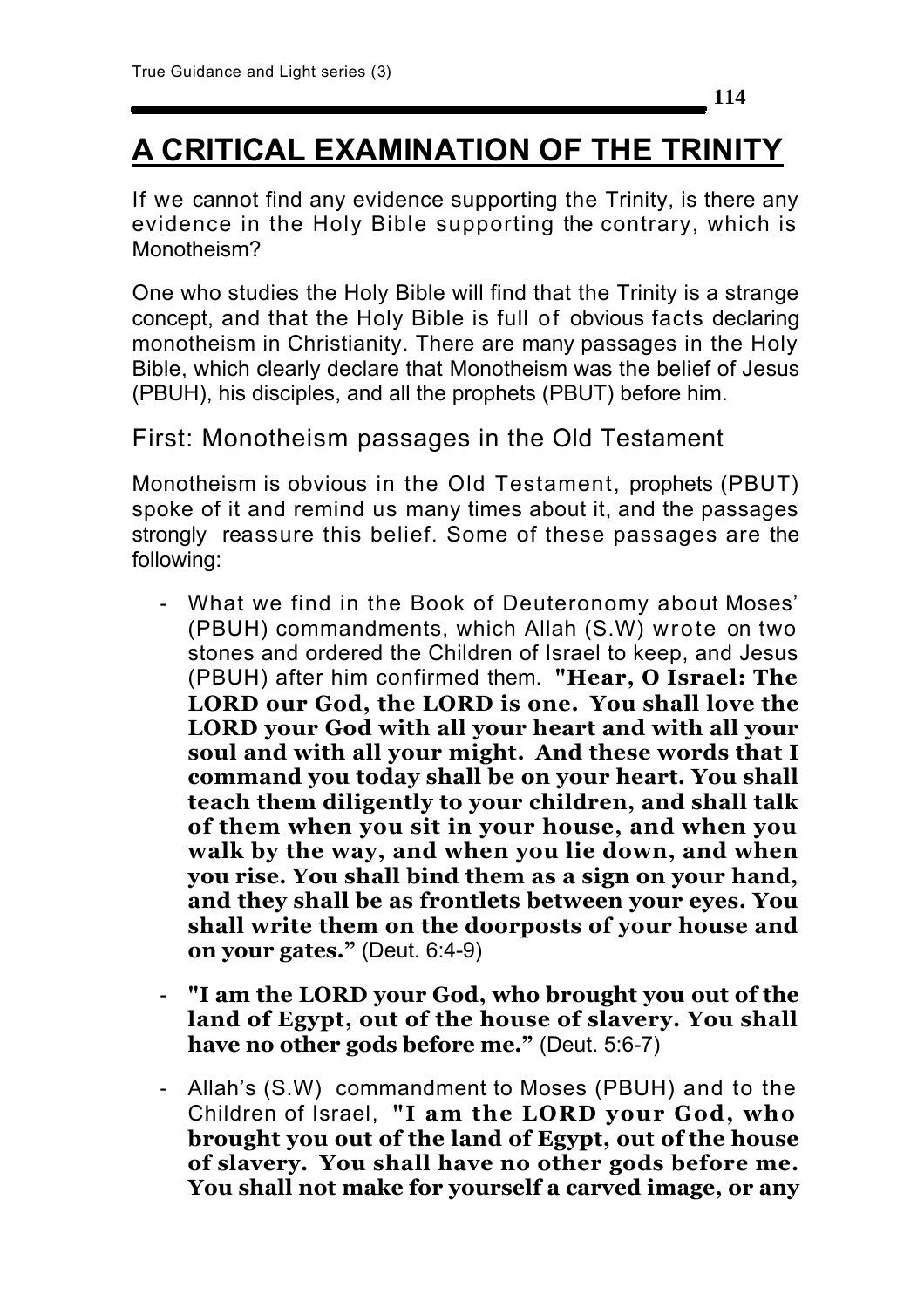**likeness of anything that is in heaven above, or that is in the earth beneath, or that is in the water under the earth."** (Ex. 20:2-4)

- In the First Book of Kings "**that all the peoples of the earth may know that the LORD is God; there is no other."** (Kings(1) 8:60)
- In Psalms " **All the nations you have made shall come and worship before you, O Lord, and shall glorify your name For you are great and do wondrous things; you alone are God."** (Psalms 86:9-10) that means, He is the One and Only God, and no one – including Jesus (PBUH) - shares that with Him.
- In the Book of Isaiah, we read, " **Before me no god was formed, nor shall there be any after me. I, I am the LORD, and besides me there is no savior. I declared and saved."** (Isaiah 43:10 -12)
- " **So now, O LORD our God, save us from his hand, that all the kingdoms of the earth may know that you alone are the LORD."** (Isaiah 37:20)
- **"I am the LORD, who made all things, who alone stretched out the heavens, who spread out the earth by myself."** (Isaiah 44:24) this is totally contrary to the concept of the Trinity.
- **"I am the LORD, and there is no other, besides me there is no God"** (Isaiah 45:5)
- In Isaiah's prophecy, we read, **"Thus says the LORD, the King of Israel and his Redeemer, the LORD of hosts: "I am the first and I am the last; besides me there is no god. Who is like me? Let him proclaim it. Let him declare and set it before me…. Is there a God besides me? There is no Rock; I know not any."** (Isaiah 44:6 - 8)
- There are many other passages in the Old Testament. (Malachi 2:10, Kings 1 8:27, …)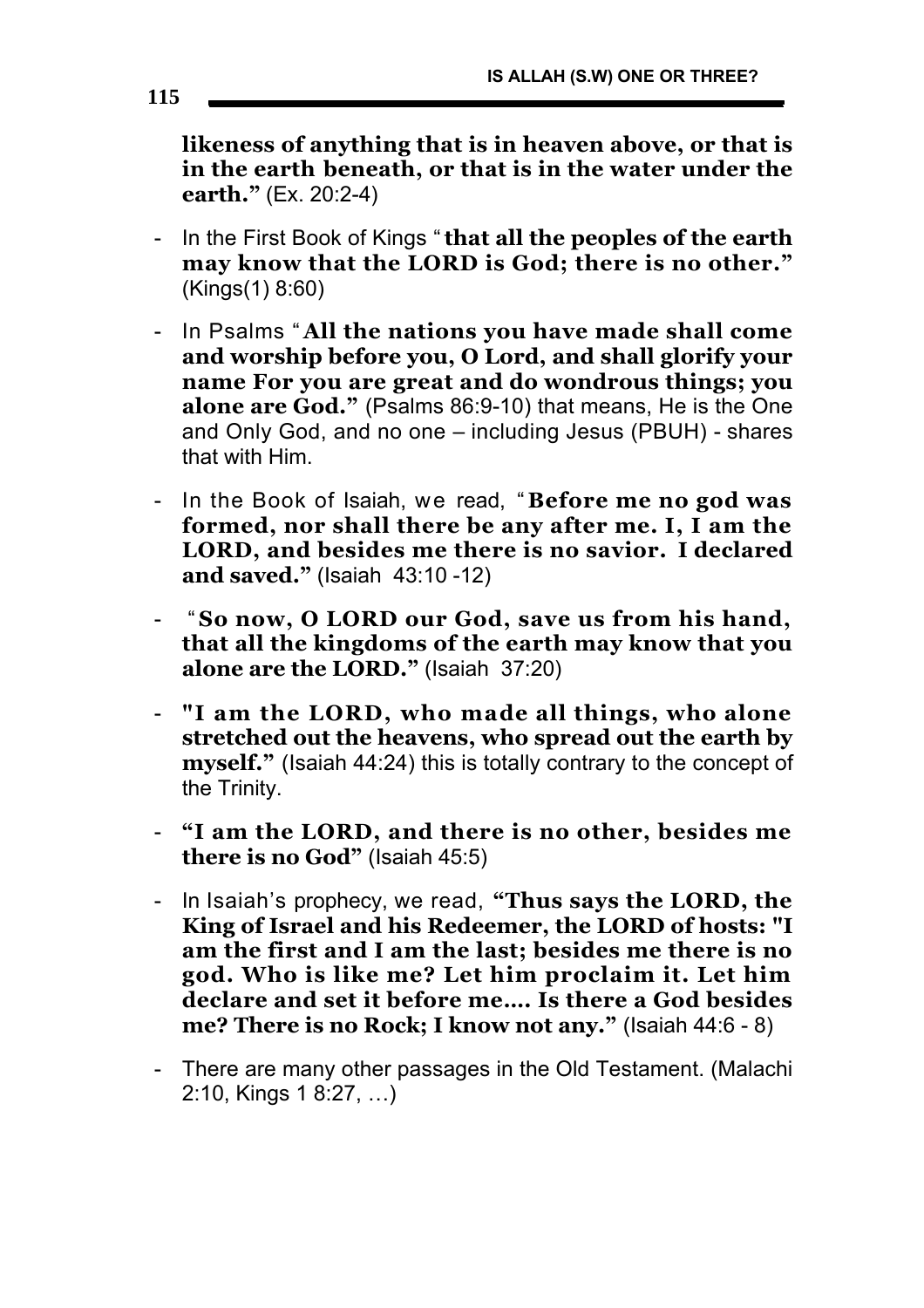#### **Second: Monotheistic passages in the New Testament**

The books of the New Testament clearly declare that Allah (S.W) is the One and Only God, Lord and Creator. The Gospels writers indicate that Jesus (PBUH) and his disciples were the people who uttered these words.

Jesus' saying, **And call no man your father on earth, for you have one Father, who is in heaven. Neither be called instructors, for you have one instructor, the Christ."** (Matt 22: 9 – 10)

- **"A man came up to him, saying, "Teacher, what good deed must I do to have eternal life? And he said to him, "Why do you ask me about what is good? There is only one who is good."** (Matt 19:16-17)
- In the Book of John, "**When Jesus had spoken these words, he lifted up his eyes to heaven, and said, "Father, the hour has come; glorify your Son that the Son may glorify you. ince you have given him authority over all flesh, to give eternal life to all whom you have given him. And this is eternal life, that they know you the only true God, and Jesus Christ whom you have sent.** (John 17:1 – 3) therefore, there is no true God except One, and he is Allah (S.W).
- When trying to tempt Jesus (PBUH), the devil said, **"All these I will give you, if you will fall down and worship me." Then Jesus said to him, "Be gone, Satan! For it is written, "'You shall worship the Lord your God and him only shall you serve."** (Matt. 4:10) the same is in Luke. (Luke 4:8)
- Jesus (PBUH) told the Jews, " **You are doing what your father did." They said to him, "We were not born of sexual immorality. We have one Father--even God." Jesus said to them, "If God were your Father, you would love me, for I came from God and I am here. I came not of my own accord, but he sent me."** (John 8:41- 42)

These passages and many others speak about One God, and there is nothing in them that speak about three beings uniting in one person as the Christians claim.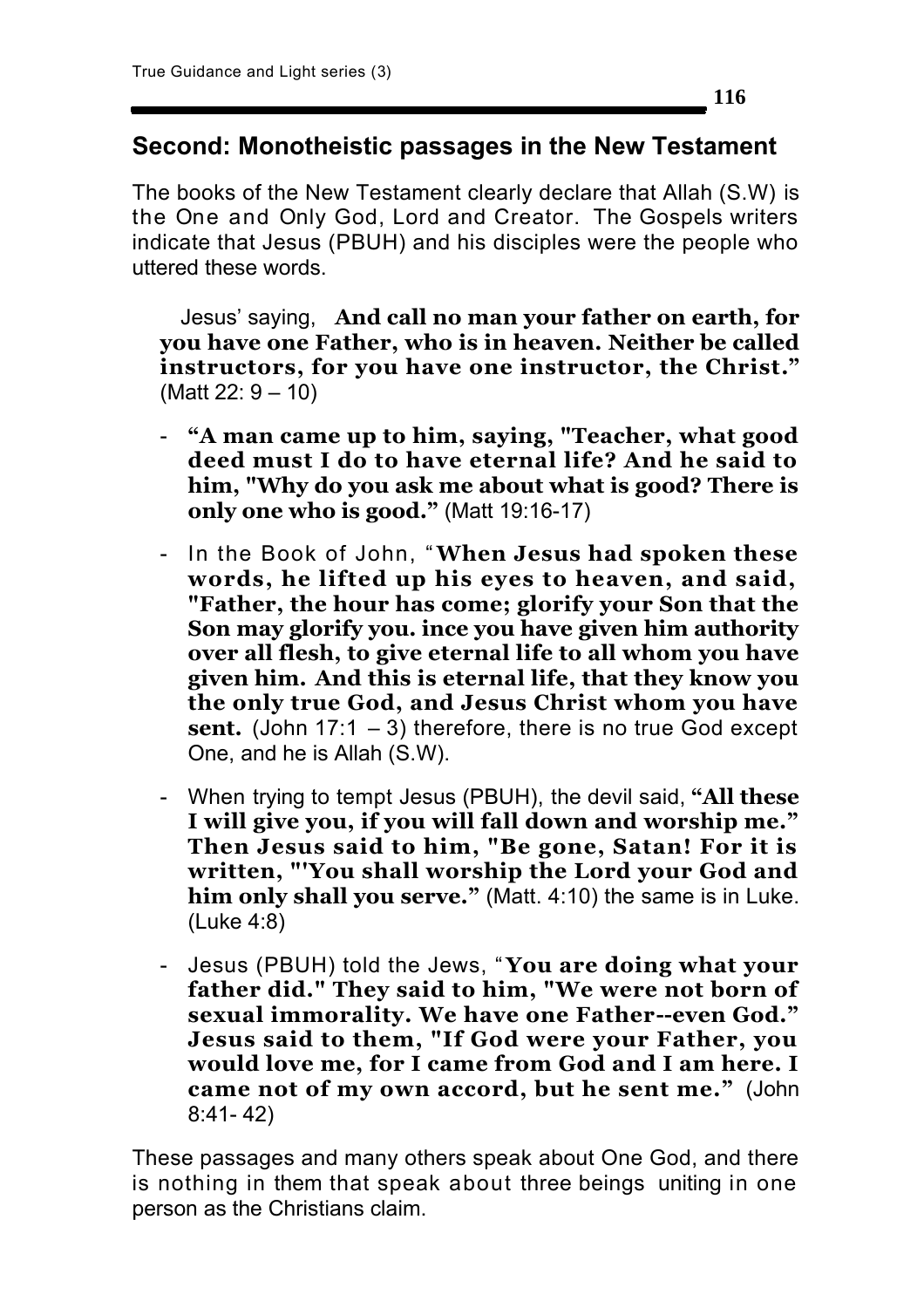## **The Trinity is a secret unacceptable by the mind**

 With this clear contradiction between the Church Councils decisions and the Bible's monotheistic passages, Christians had to use their minds to solve this matter. They had to solve these contradictions, which are impossible to put together, and explain to people the issue about the three who are one, and about the one who is three.

In addition, with the weakness of this dogma, and the impossibility of understanding it by the human mind, Christians have no choice but to say that the Trinity is a secret that is impossible to comprehend. Moreover, some Christians confess that Christianity conflicts with the mind.

Saint Augustine said, "I believe because that is unacceptable by our mind".

Kier Cougard said, "Each attempt to make Christianity a credible religion would result in destroying it." In 'The Christian Teachings' we read, "It is not allowed to ask about God's secrets, because we cannot comprehend the belief's secrets."

In his book, 'The Catholic Teachings', priest De Grout said, "The Holy Trinity is a puzzle in the truest sense, and our mind cannot digest a Tri-God, but this what the inspiration taught us."

Describing the Trinity, Zaki Shnouda said, "It is one of the divine secrets, which is impossible for our mind to comprehend."

Father James Ted said, "Christianity is beyond the mind's understanding"

Priest Anis Shoroush said, "One in three and three in one, are secrets you do not have to understand, but you have to accept."

In his book 'Eternity Secret", priest Tawfiq Jayed made understanding the Trinity impossible, and there is no point in trying to do so, because, as he said, "whoever tries to understand it completely, is like he who wants to put the ocean's water in his palm." 1

 $\overline{a}$ 

<sup>&</sup>lt;sup>1</sup>- Christ (PBUH) between Facts and Imagination, Mohammad Wasfi, pp 139, The Debate of Time, Ahmad Deedat, pp 105, Christian Creeds between the Quran and Reason, Hashem Jodah, pp 153. A Study on the Torah and the Gospel, Kamel Saafan, pp 235 Christianity without Christ, Kamel Saafan, pp 127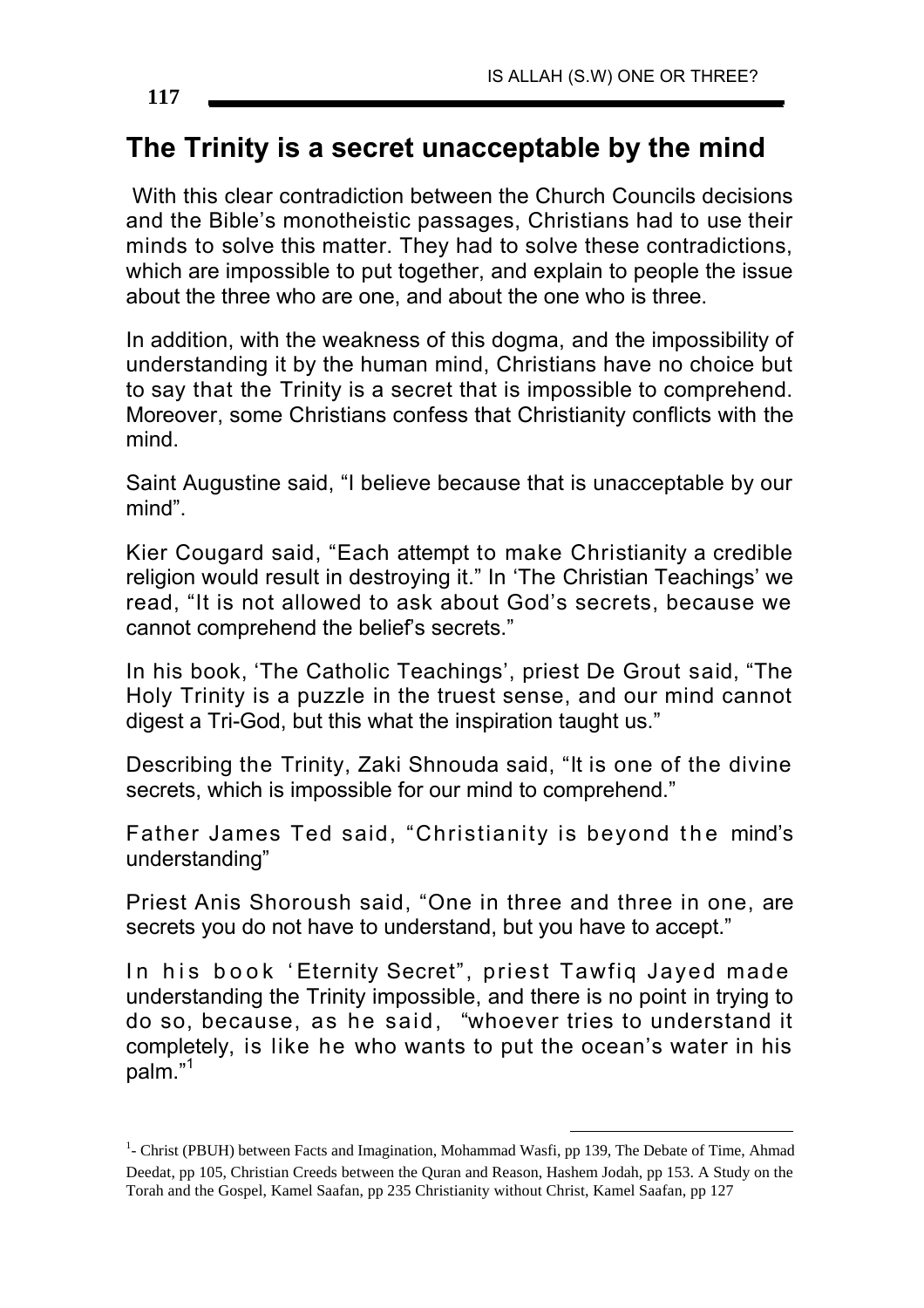Due to all of this misleading, the truth will disappear, which is that the Trinity is an impossible creed to understand, not because of the weakness of our mind, but because it conflicts with common sense and human nature.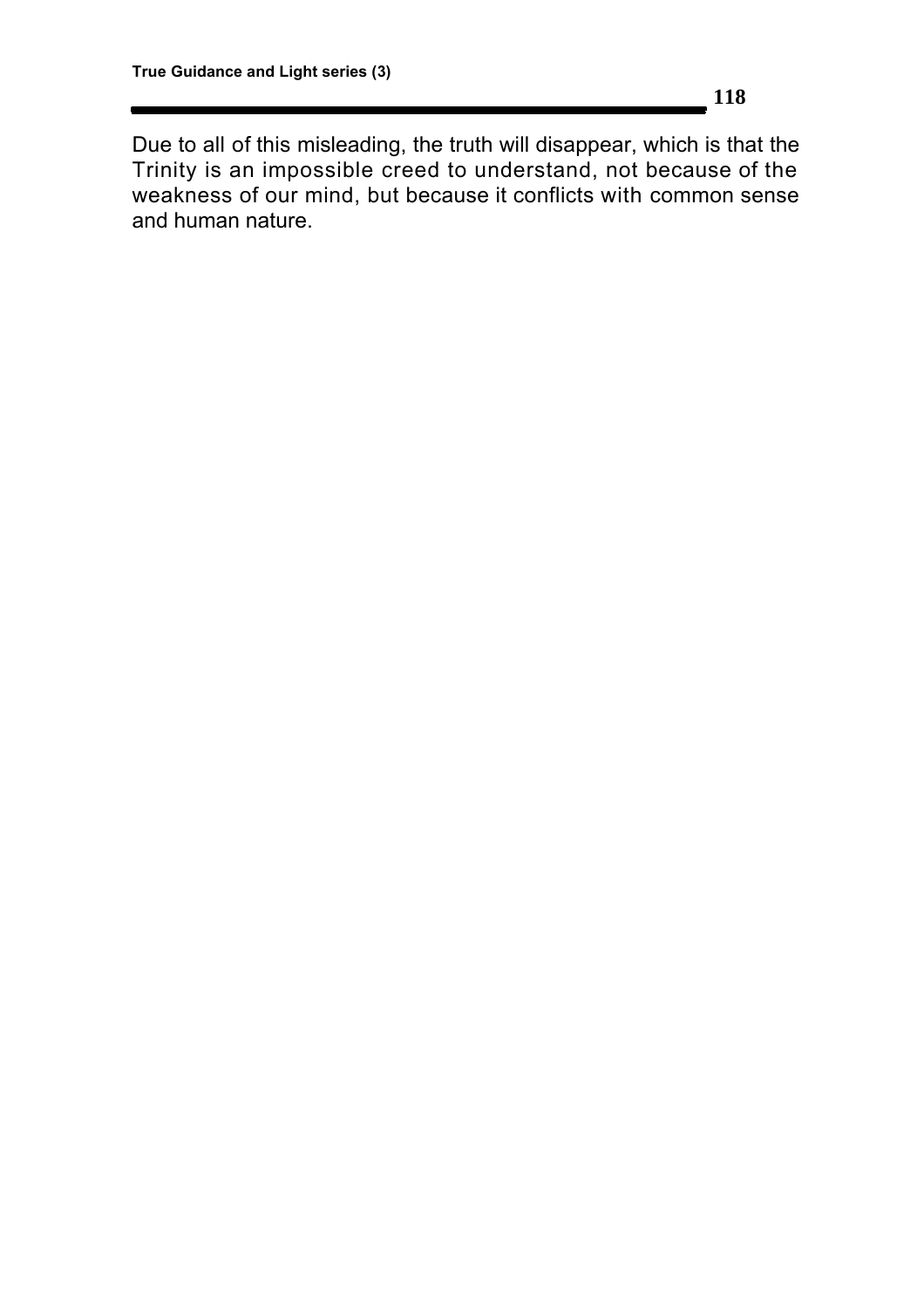## **THE STORY OF MONOTHEISM AND THE TRINITY IN THE HISTORY OF CHRISTIANITY**

**"And behold! Allah will say: "O Jesus the son of Mary! Didst thou say unto men, worship me and my mother as gods in derogation of Allah.?" He will say: "Glory to Thee! never could I say what I had no right (to say). Had I said such a thing, thou wouldst indeed have known it. Thou knowest what is in my heart, Thou I know not what is in Thine. For Thou knowest in full all that is hidden. "Never said I to them aught except what Thou didst command me to say, to wit, 'worship Allah, my Lord and your Lord'; and I was a witness over them whilst I dwelt amongst them; when Thou didst take me up Thou wast the Watcher over them, and Thou art a witness to all things."** (Holy Quran 5: 116- 117)

If Jesus (PBUH) and his contemporaries did not claim that he is divine, how did these creeds came into Christianity?

Answering the question, I say, "It was Paul who inserted them into Christianity." Paul, the Jew, who was the enemy of Christianity, who claimed seeing Jesus (PBUH) after Allah (S.W) lifted him up to heaven. He took these creeds from many pagans, which make some people holy, considering them sons of God. **"And the Christians call Christ the son of God. That is a saying from their mouth; (in this) they but imitate what the unbelievers of old used to say. God's curse be on them: how they are deluded away from the Truth!"** (Holy Quran 9: 30).

The importance of Paul in Christianity

Paul is the most famous writer amongst the New Testament writers, and he is absolutely the most important evangelist. He wrote fourteen Epistles, which are almost half of the New Testament, and only in these Epistles, do we find many of the Christian creeds. Paul is the founder of Christianity and its creeds, and he is the only evangelist who claimed prophet-hood among the others.

Paul's Epistles are the supportive pillar of this altered Christianity. His Epistles were the first written documents in the New Testament, and are slightly similar to the others especially the Book of John. The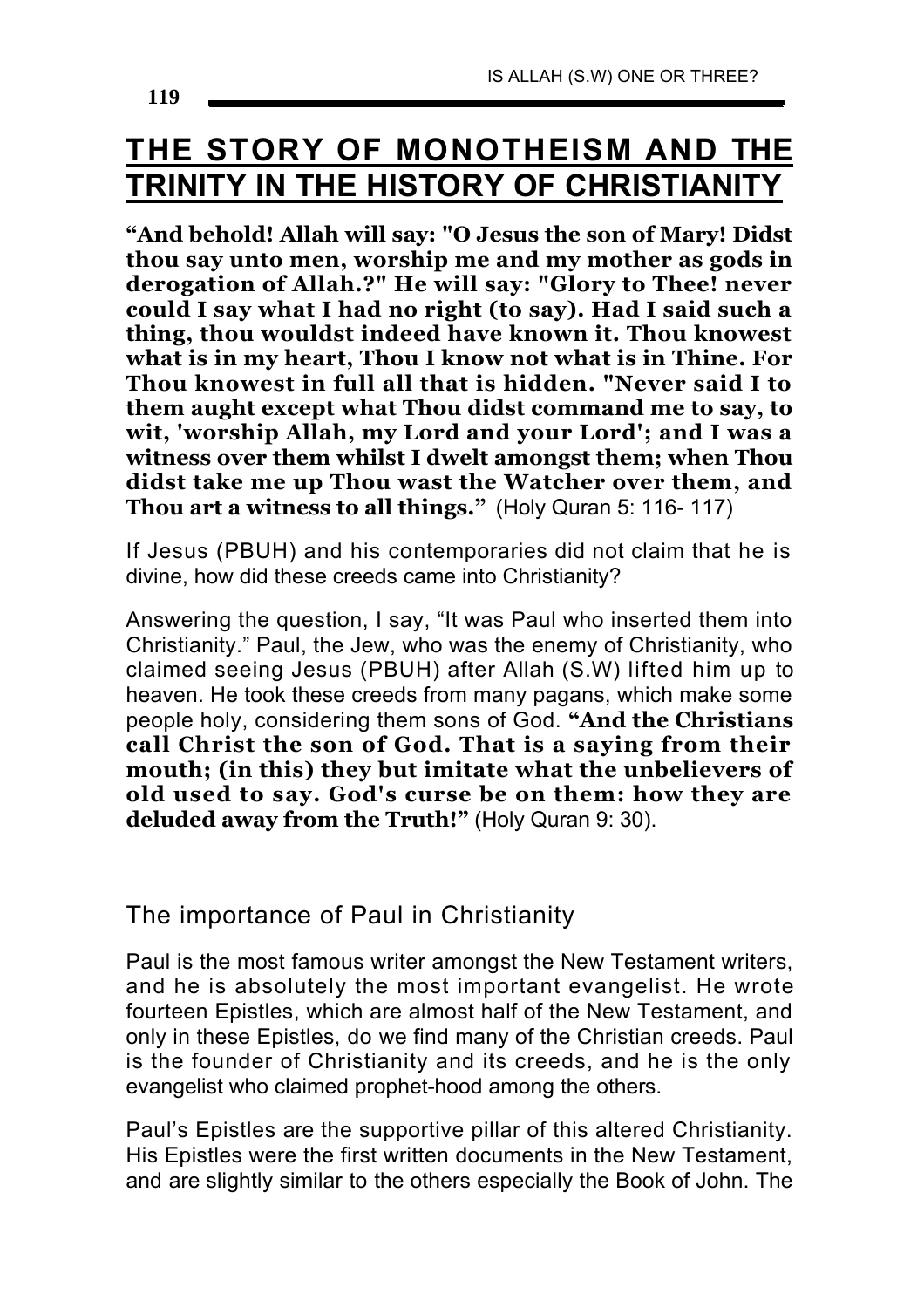Church had rejected many other epistles that conflict with Paul's Christianity, which suppressed Jesus' and his disciples' Christianity.

The influence of Paul in Christianity is undeniable. That made Michael Hart, in his celebrated work, "the 100, a ranking of the Most Influential Persons in History"; place Paul among the most important Influential people in history. He placed Jesus (PBUH) third, and Paul sixth.

Regarding the reason for placing Prophet Mohammad (PBUH) at the top of the list before Jesus (PBUH), even though his followers are the majority on earth, Michael Hart said, "Christianity was not established by one person but by two; Jesus and Paul; therefore, the honor of establishing it must be divided between both of them. Jesus had established the moral principles of Christianity, its spiritual views, and everything about human behavior, and Paul was the one who developed its Theology."

He added, "Jesus did not preach any of Paul's sayings, and Paul is considered responsible for Jesus' Divinity". Hart also brought to our attention, that Paul did not use the term 'Son of Man', which Jesus (PBUH) used to call himself.

In his book 'The Expanded Universe', Sir Arthur Findlay said, "Paul was the one who established the religion called Christianity."

## Paul and Jesus' Divinity

If the Gospels – excluding the Book of John – have nothing to prove Jesus' (PBUH) divinity, Paul's Epistles are full of passages that exaggerate Jesus (PBUH) and passages considering him as a rare and unique person. Then, what did Paul say about Jesus (PBUH), did he consider him as a prophet, God incarnate or…?

Reading Paul's Epistles carefully, we find contradictory answers from one Epistle to another, for, some passages declare his humanity (PBUH), and others declare his divinity. Does this contradiction come from Paul's fickle changes according to his listeners, was it because of his thought development about Jesus (PBUH), or was it because of these Epistles' alterations and fabrications? All these are just possibilities, without certainty.

Among these passages, which talk about Jesus (PBUH) as a servant of Allah (S.W) but different from other people because he was loved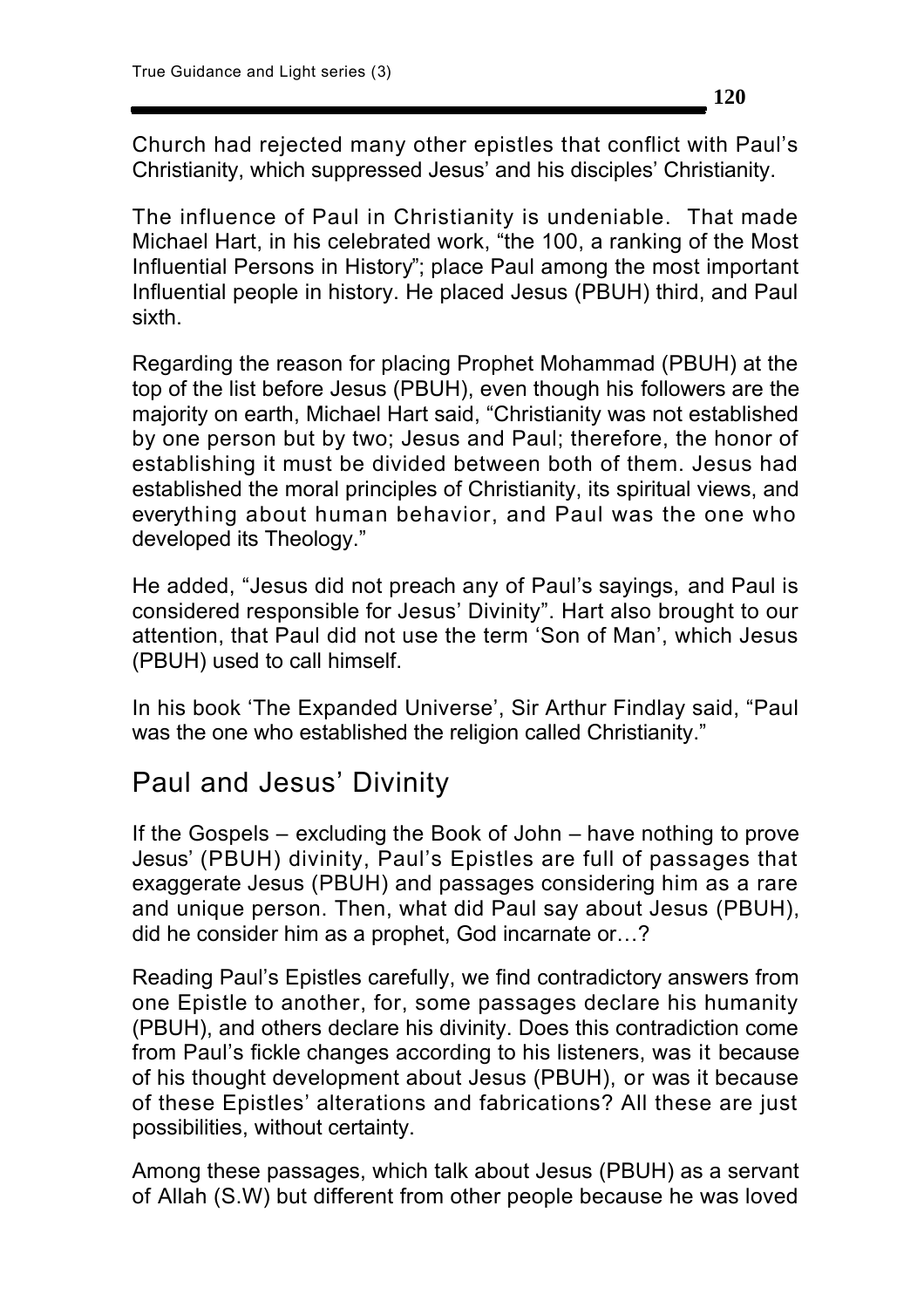and chosen by Allah (S.W), Paul said, " **For there is one God, and there is one mediator between God and men, the man Christ Jesus."** (Ti.1 2:5)

Confessing the Oneness of Allah (S.W), Paul said, "**to keep the commandment unstained and free from reproach until the appearing of our Lord Jesus Christ. which he will display at the proper time--he who is the blessed and only Sovereign, the King of kings and Lord of lords. who alone has immortality."** (Ti.1 6:14 - 16), thus, Jesus is lord, but only Allah (S.W) is the Lord of lords. These passages and many more talk about Jesus (PBUH) as being human; who is different from others; for, Allah (S.W) loves him and chooses him to deliver His message.

Other passages are full of Jesus' (PBUH) exaggeration, making him – almost - a real son of Allah (S.W), which may indicate that there is a difference between Jesus' son-ship and other son-ships in the Holy Bible. This is clear in some other passages, which consider Jesus (PBUH) as God's image or God incarnate.

He said, " **By sending his own Son in the likeness of sinful flesh"** (Rom. 8:3)

**"He who did not spare his own Son but gave him up"** (Rom. 8:32)

He added, " **God sent forth his Son, born of woman"** (Gal. 4:4) which indicates a real son-ship of Jesus (PBUH), for, all believers are sons of God – metaphorically – and are born of women.

**"He is the image of the invisible God, the firstborn of all creation."** (Col. 1:15)

**"Who, though he was in the form of God, did not count equality with God a thing to be grasped. But made himself nothing, taking the form of a servant, being born in the likeness of men."** (Phil. 2:6-7)

**"Great indeed, we confess, is the mystery of godliness: He was manifested in the flesh"** (Tim.1 3:16)

**"And at the proper time manifested in his word through the preaching with which I have been entrusted by the command of God our Savior."** (Titus 1:3), therefore, Paul is the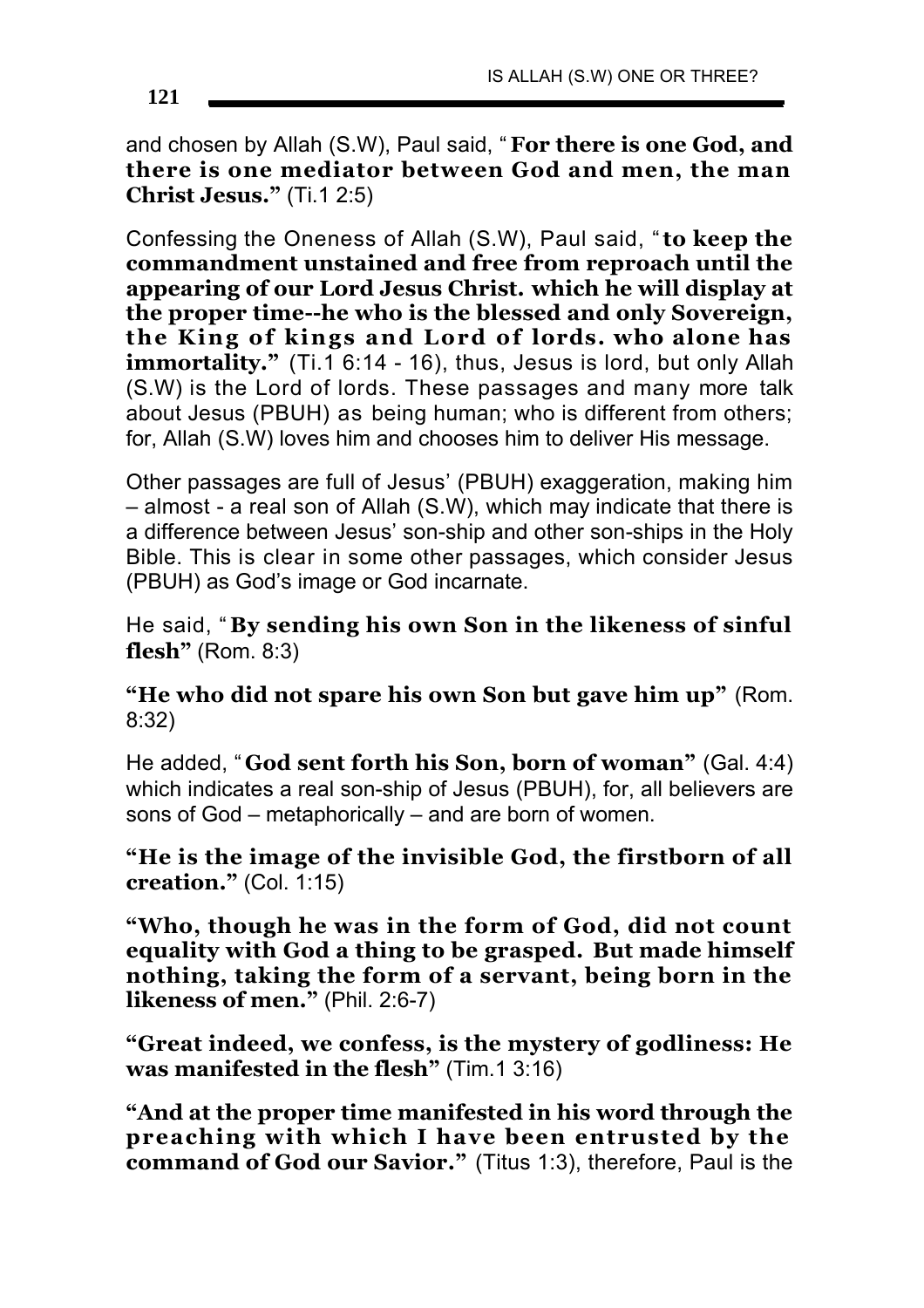only one among the New Testament writers who talked of Jesus' (PBUH) divinity.

Scholars talked about the conditions that made Paul say what he said about Jesus' (PBUH) divinity, and the resources, from which Paul derived this belief.

The areas, in which Paul preached, were full of myths that spread and accepted by the naïve, who were the majority of the people at that time. In addition, those communities were idolatrous; believed in multiple gods, their incarnation, and their death. In their journey to Lystra, Paul and Barnabas performed some miracles " **And when the crowds saw what Paul had done, they lifted up their voices, saying in Lycaonian, "The gods have come down to us in the likeness of men! Barnabas they called Zeus, and**  Paul, Hermes." (Acts 14/11-12) Zeus and Hermes, according to the editors of the Holy Bible Dictionary, are names for two of the Greek gods; the first is the great god and the second is the god of eloquence.

Thus, those simple people believed that Paul and Barnabas were gods, just because they did some miracles. Moreover, the Book of Acts mentions that the priests offered a sacrifice for them, but they did not because Paul and Barnabas rejected that. (Acts 14:13-18)

What would those people say about Jesus (PBUH) who brought the dead to life, he himself rose from the dead, and performed many miracles?

The idea of the incarnated gods was acceptable for pagans, who made dates and celebrations for the incarnated gods' birth, death, and resurrection. Therefore, Paul spread the story of God's descent to the earth for the Romans to see, and to be close to them.

The churches in which Paul preached, adopted, and accepted this belief more than other churches, accepting the idea of the human God, as it was worshipping idols before that.

Jesus' (PBUH) divinity became an official belief in Christianity after the First Nicene Council, which decided Jesus' divinity, and the First Council of Constantinople completed the Trinity when they deified the Holy Spirit.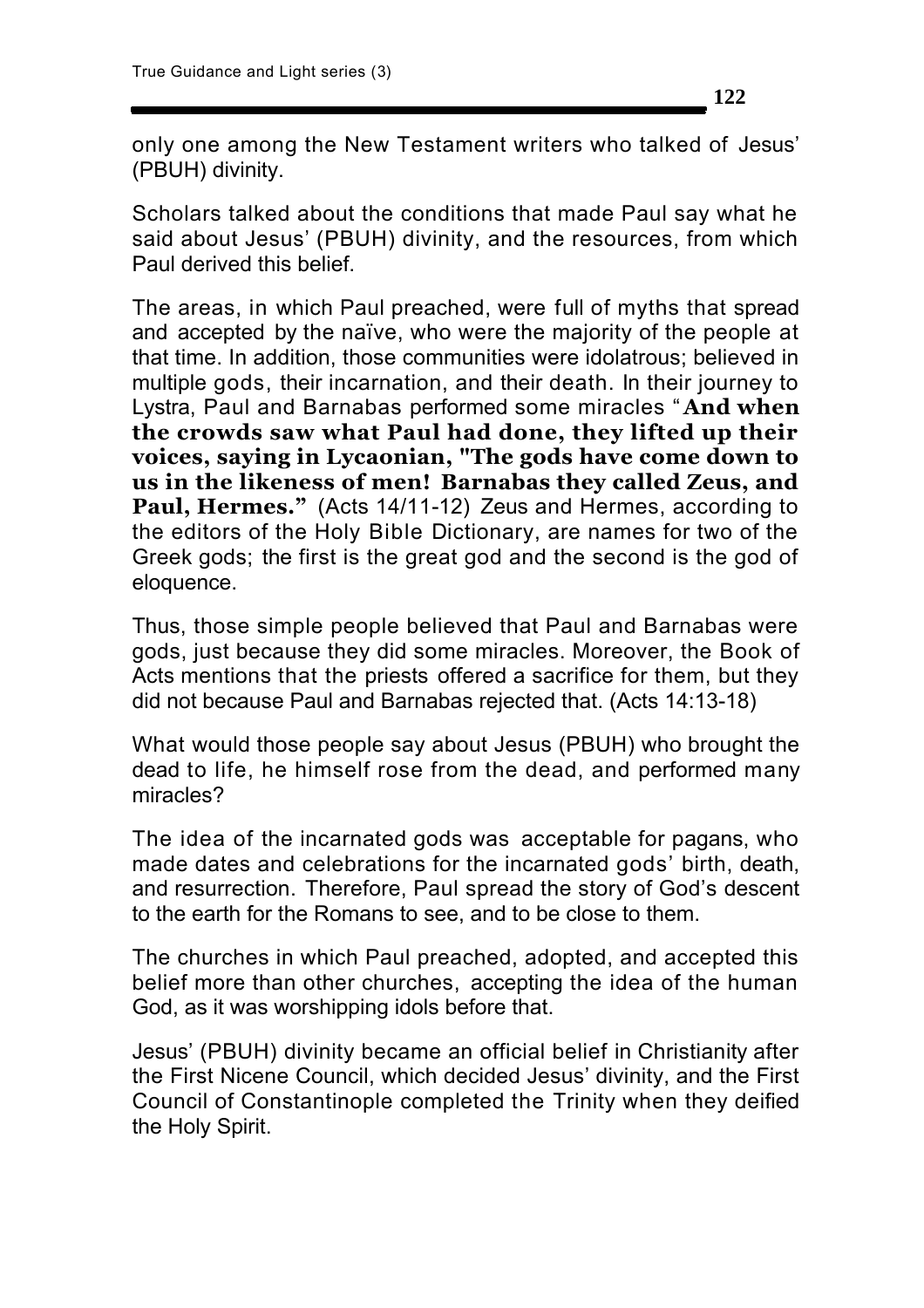#### **123**

#### **First: the First Nicene council**

In 325 C.E., by the order of the Pagan emperor, Constantine, who declared, a few years before that, the law of the religious indulgence in the empire The Nicene council was formed.

Constantine realized that the conflict between Christian churches was affecting the people in the empire, and threatening the existence of the country. Thus, he decided to set a general council gathering all Christian parties. He personally set the council, and 2048 priests from different churches were present, the negotiations lasted for three months without agreeing on one opinion.

The emperor conciliated the conflicting parties, and they presented the Nicene Creed, which made the belief in Jesus' (PBUH) divinity an official belief for Christians and then for the Roman Empire.

The Nicene Council did not discuss the Holy Spirit or his divinity. The negotiations about him continued between churches until they settled the matter at the First Council of Constantinople.

### Second: the First Council of Constantinople

The First Council of Constantinople was formed in 381 C.E., to discuss Macedonius, the Arian who was the bishop of Constantinople, who denied the divinity of the Holy Spirit. He said, "The Holy Spirit is a divine work spread in the world, he is not a divine person, who is different from the Father and the Son."

The council was formed by order of the emperor Theodosius I (D.395 C.E.). One hundred and fifty bishops were present; decided to annul the Arian belief. In addition, they decided that the Holy Spirit is Allah's (S.W) spirit and His life, and that he is the third hypostasis of the Trinity, and they added one passage to the Nicene Creed; thus, the Trinity became the official creed of Christianity.

There were many monotheists, who in spite of their minor contribution and presence refuted the Trinity and Jesus' (PBUH) divinity after the Nicene Council, for many centuries, despite the existence of the church's power and authority,

The reason for this minor contribution and presence was the existence of the Inquisitions and the churches' power. It is enough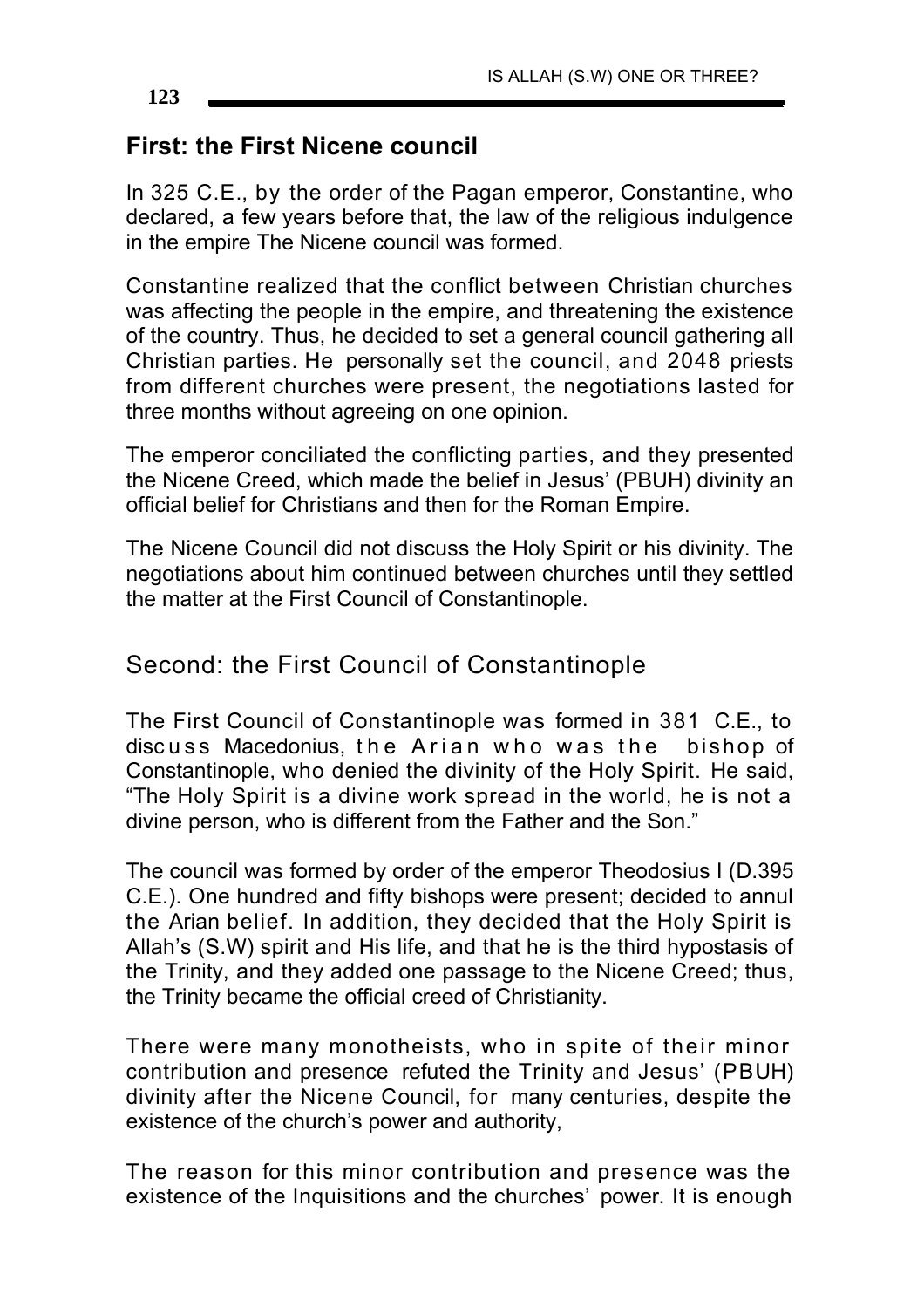**124**

here to mention some of these parties, whom the church considered heretics for denying Jesus' (PBUH) divinity and the Trinity, they were the Nazarenes, the Arians, the Ebonites, the Apollinaris, and the Nestorians<sup>1</sup>

### Monotheism after the reformation

With the reduction of the authority and the power of the church, the unitary parties reappeared, and the Trinity became unstable. This was Martin Luther and others' expression. Luther said, "The Trinity is a weak expression, lacks convincing power, and never mentioned in the holy books."

In his book "The History of the Unitarians", Filbert said, "Calvin announced that, "it is more suitable for the Nicene Creed, which was issued by the Nicene Council, to be a song instead of being a statement of belief."

When Calvin wrote his book, "The Institutes of Christian Religion", he seldom mentioned the Trinity.

At the beginning of the twentieth century, the number of Unitarians increased; their contribution became more and yielded about four hundred churches in Britain and its colonies, the same happened in the United States. besides two theological colleges in Britain that teach Unitarianism; Manchester and Oxford, and another two colleges in America, one in Chicago and the other in Prickly in California, and around one hundred and sixty churches or colleges in Hungary, and many others in the Christian European countries.

In 1921 C.E, a conference held in Oxford, attended by many religious scholars, its chairperson was the bishop of Carlyle, Dr. Rachel. He said in his speech, "That his reading of the Holy Bible, does not make him believe in Jesus as God, and for what is mentioned in John's Gospel, which is never mentioned in the synoptic, cannot be considered as historical." He also believed that, all that was said about Jesus (PBUH); his birth of a virgin, healing diseases, or saying that his spirit preceded human existence, do not mean his divinity, and many of the attendees shared with him the same opinion.

<u>.</u>

<sup>&</sup>lt;sup>1</sup>- The Church History, Eusebius, pp 130, 343

 $2$  - Monotheistic Christians in History, Ahmad Abdul Wahab, pp 45-53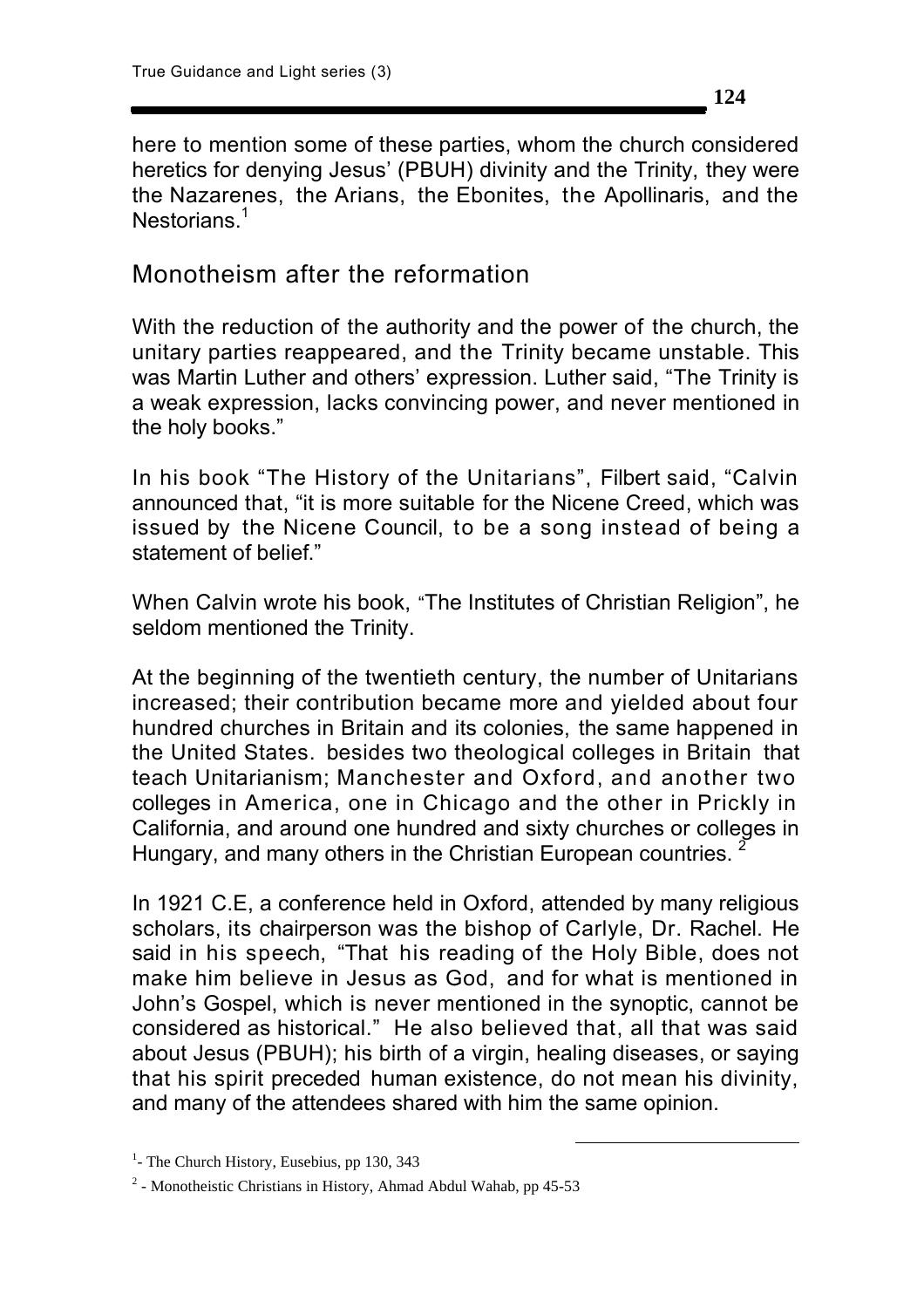Emil Lord says, "Jesus did not believe himself to be more than a prophet, nevertheless, sometimes he believed that he was less than a prophet. He never mentioned what makes one believe, that he has different views and thoughts from those that are human. Jesus used a new word to express his modesty when he said that he is the Son of Man, in the past, prophets called themselves sons of man to show the difference between them and God."

In 1977 C.E., seven theologians wrote a famous book titled, "The myth of the incarnated god". In this book, we find that "This group approved that the books of the Holy Bible were written by a group of people in different circumstances, and their words could not be considered as divine. Those who contributed in writing this book believe that there will be some development in theology by the end of the twentieth century."

Eight theologians in Britain wrote a book, called "Jesus is not the son of God", they confirmed what the first book mentioned, they said, "The possibility of human becoming God, is unlikely and unbelievable nowadays." <sup>1</sup>

In April 1984 C.E, London's Weekend Television had an interview with Bishop David Jenkins, who holds the fourth position among thirty-nine bishops, which are the top of the Anglican Church. He mentioned that, "Jesus' divinity is not a definite fact, and that he does not believe that the virgin birth and Jesus' resurrection are historical events." (Meaning they are untrue)

His words had a huge effect on those who follow the Protestant Church. The Daily-News newspaper gave a questionnaire to thirtyone bishops, out of the thirty-nine-, about what Jenkins has said. They published the result of that questionnaire on 25/6/1984 C.E, and it was as follows:

"11 bishops insisted that Christians must consider Jesus both God and human. While 19 said that, "it is enough to consider Jesus as God's high representative". Nine bishops doubted the idea of Jesus' resurrection, and said that, it was a series of experiences or feelings, which convinced his followers that he was alive among them. Fifteen

 $\overline{a}$ 

<sup>&</sup>lt;sup>1</sup>- Differences in the Holy Bible Translations, Ahmad Abdul Wahab, pp 113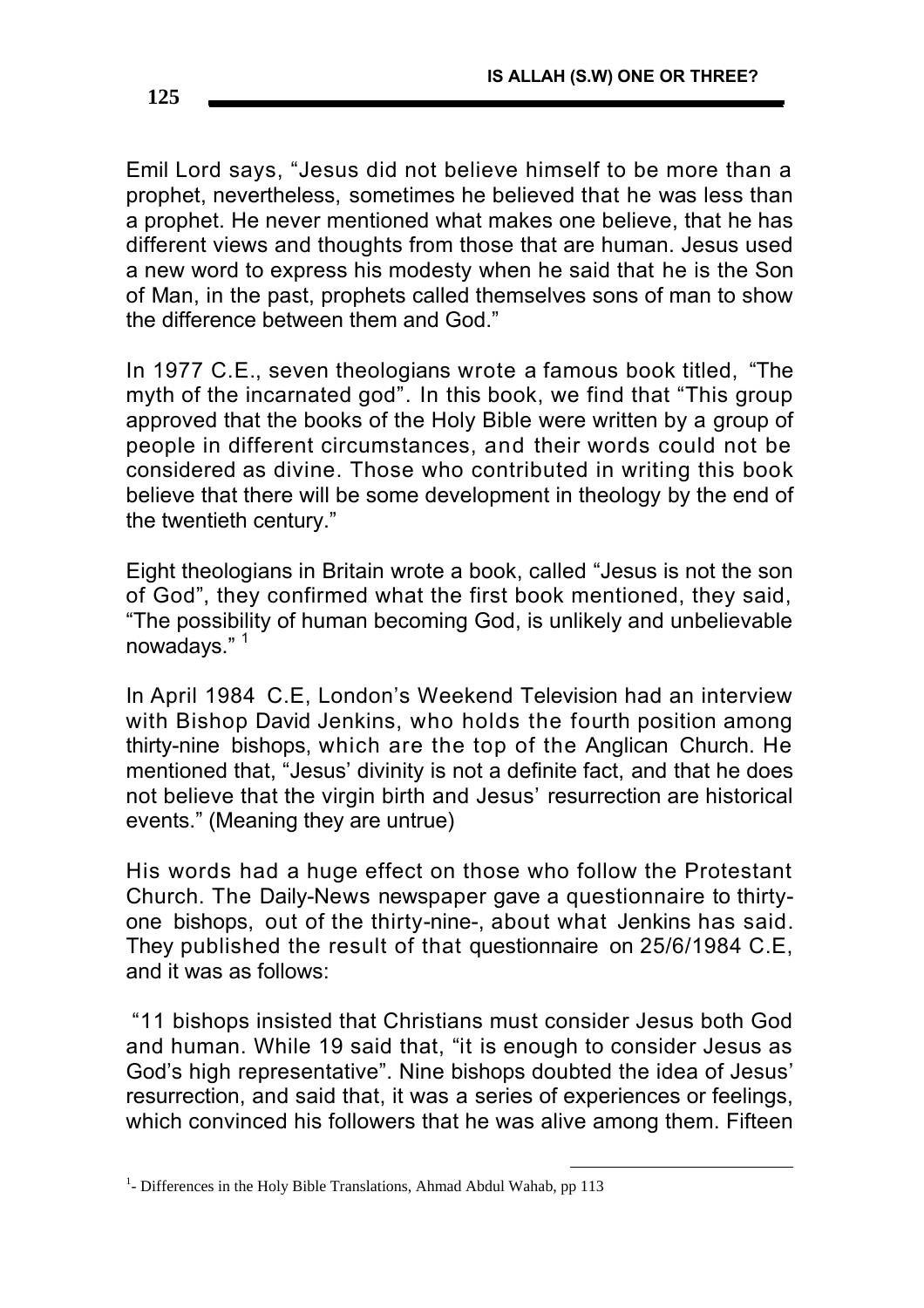bishops said, " The miracles, which are mentioned in the New Testament, were added to Jesus' story later". This means it cannot be evidence of his divinity.<sup>1</sup>

Thus, the church, and its bishops, doubt the idea of Jesus' (PBUH) divinity and reject it. They confess that it is an additional belief to Christianity. They also affirm that neither Jesus (PBUH) nor his disciples knew it, and that Paul, those who followed him and wrote the Gospels and the Epistles, and the church councils, originated it.

From the above, we find that Monotheism is an original movement in the Christian community. This movement renews whenever those, who are faithful, look in their Holy Books. It refreshes their vision, and announces the clear truth, that there is no God but Allah (S.W).

<sup>1</sup>- The Church of England Bishops and Jesus' Divinity, Ahmad Deedat, pp 29-31, Differences in the Holy Bible Translations, Ahmad Abdul Wahab, pp 114-115

<u>.</u>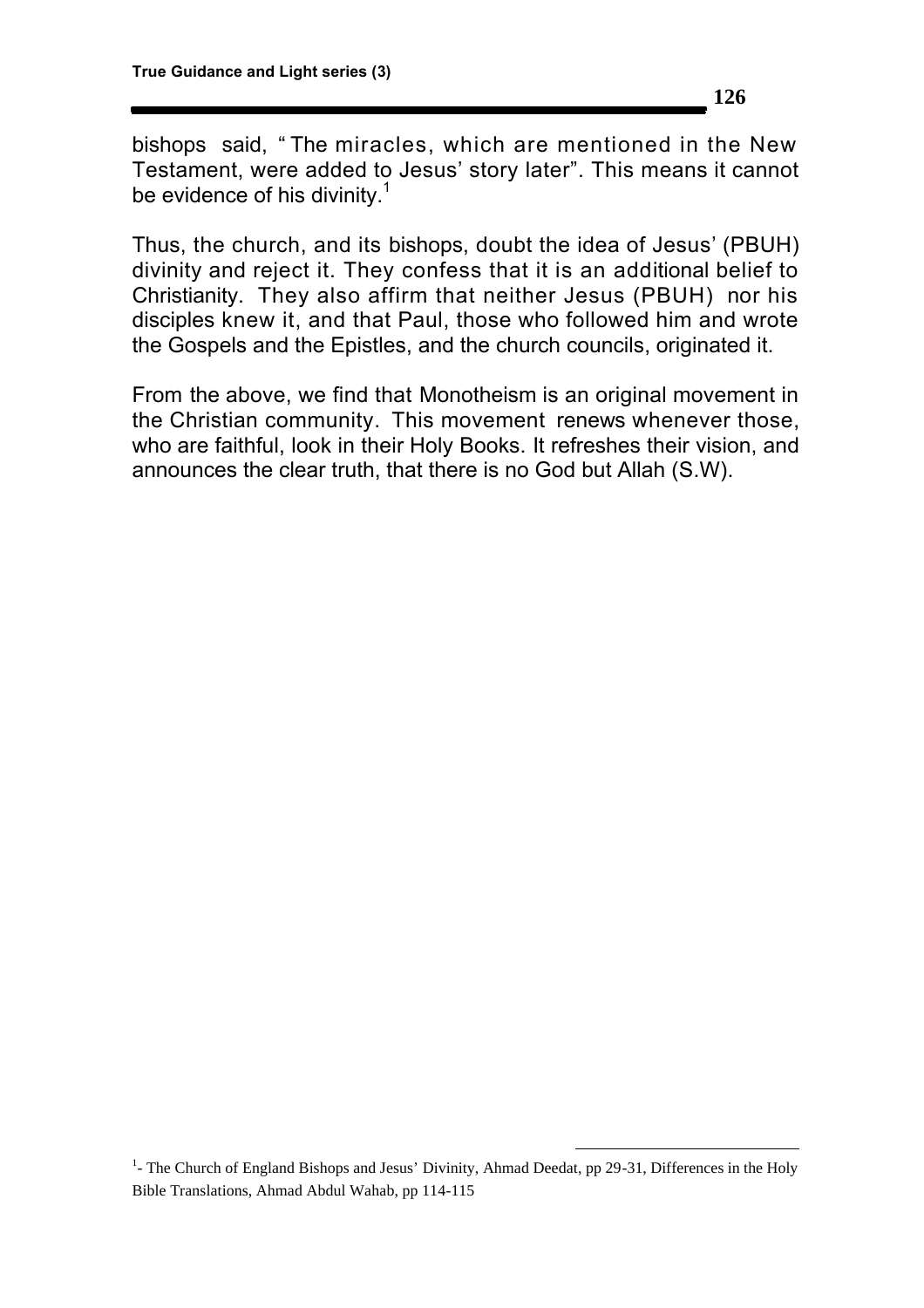# **THE ORIGIN OF THE CONCEPT OF JESUS' DIVINITY**

Christian beliefs were completed in the forth century, after deifying Jesus (PBUH) and the Holy Spirit, and confirming the Holy Bible. Paul established a new Christianity after Jesus (PBUH), so where did Paul and the later Church Councils, derive these new beliefs?

To answer that question we quote what Charles Gene Pier said in his book "Christianity, its Beginning and its Development", he said, "Detailed study of Paul's longer Epistles, results in finding a mixture of strange ideas, both Jewish and idolatrous Greek concepts.

To explain and illustrate further, we review some of the old religions before Christianity, to show the similarity between ancient Paganism and Christian Paganism. This similarity has touched the basis and the branches of Christian creeds, so we could know the origin and the source, from which Christianity takes its beliefs and creeds.

## First: God's incarnation in ancient pagan religions

Believing in incarnated God, the second divine hypostasis of God, incarnated to forgive people's sins, is an old and known belief in ancient religions, such as Hinduism. In his book "India", the historian Allen said, "Krishna is the greatest of all the incarnated gods, and much superior to them, for they were only partly divine, but He (Krishna) appeared as god in a human figure.

Mentioned in the Indian book "BAHA KAVAT BORON", Krishna said, "I will incarnate in Yedwa house, and come out from Devaki womb, I will be born and die, the time has come to show my power, and relieve the earth of its burden". Therefore, the Hindus considered him a divine incarnation, that made him worthy of worship.

The prominent historian Dwain talked about Buddha in his book "The Myths of the Torah, the Gospel, and their similarity in other religions". He said, "Buddha was born of the virgin Maya, whom the Buddhists in India and other countries worship. They say about him, "He left the heaven and descended to appear as a human figure, as mercy to people to save them from their sins and to guide them".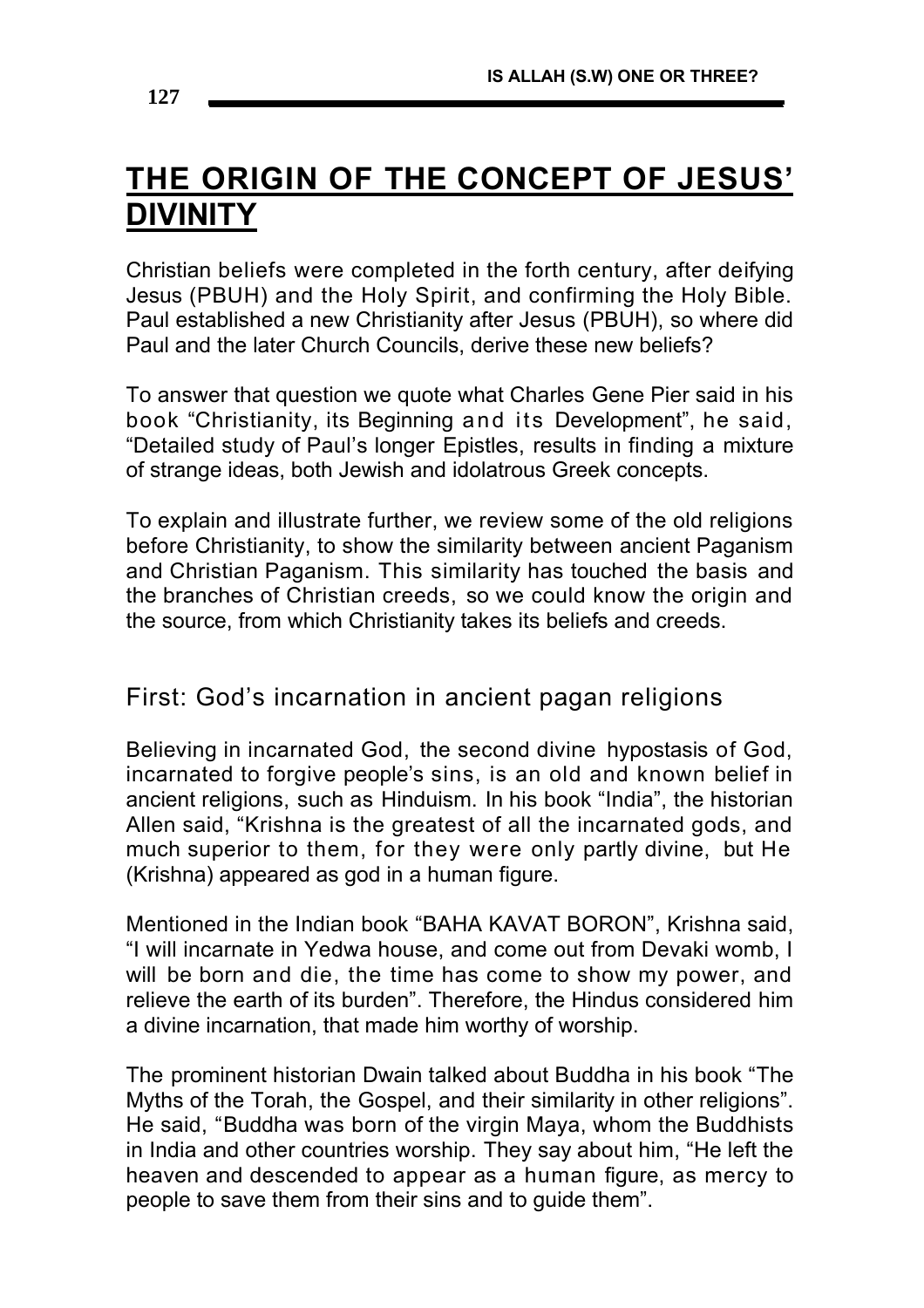The historian Dawn also mentioned, that the Europeans were astonished, when they went to Comorine, west of India, from seeing the people worship a god called Silvahana, and he was born of a virgin.

Among humans that people said were incarnate, is the god Fuhi in China, and WISTEN NONICK AND HWANKTY and others. People used to say of the god Bromesus, "He was a real man and a real  $q$ od.<sup>1</sup>

Thus, we can say that, God's incarnation existed in ancient Pagan religions before Christianity, from which Paul and the Councils took the belief of Jesus' divinity.

Second: the incarnation for forgiveness and salvation

What Christians believe about the reason for the incarnation, corresponds with that of the ancient Pagan religions, as Christians say, incarnation was for Jesus to die and save humanity from their sins.

The prominent scholar Hawk quoted the same about the Indian incarnated gods, he said, "Indians believe that, one of the gods had incarnated, and sacrificed himself to save the people from their sins".

The same was quoted about Buddha, whom the historian Morris William mentioned in his book (Indian religion), "of his mercy (meaning Buddha) he left the heaven and came to the earth, to save humanity from their sins and pains, and from the punishment they deserve."

Dawn mentions, in his book "The Myths of the Torah, the Gospel, and their similarity in other religions"; Indians call Bokhas, the son of Jupiter, the nations' savior."

<u>.</u>

<sup>&</sup>lt;sup>1</sup>- Paganism in Christianity, Mohammad Taher Attenneer, pp 47-56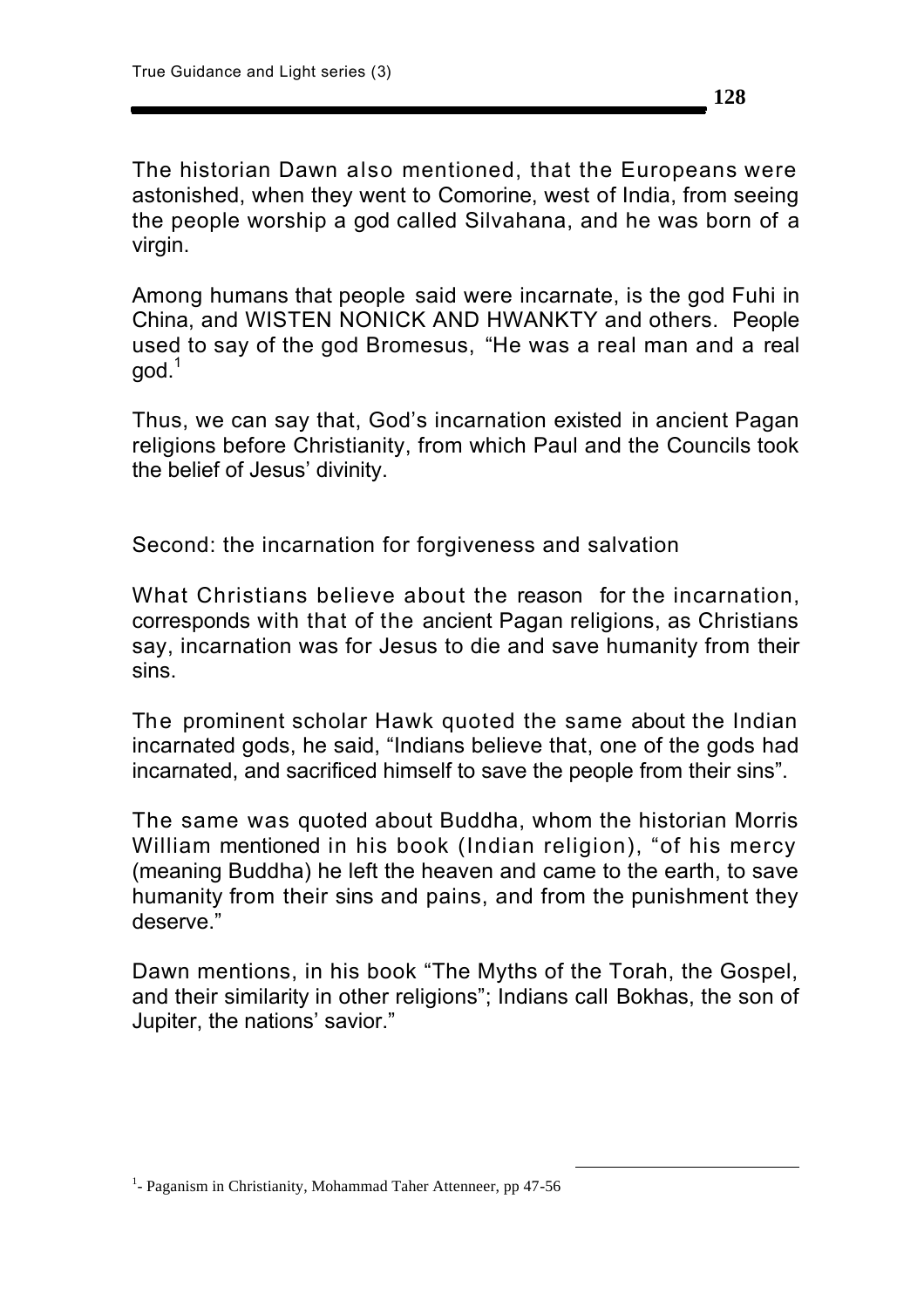The same was said about Hercules, Mithra, the Persians savior, and Bacob, the Mexican crucified god, and others, whom their followers believed to be gods, incarnated to forgive sins.<sup>1</sup>

Third: the incarnated god and creation

Similar to the Christians' belief, that Jesus the Son is the creator, is the ancient religions belief in their incarnated gods. The Indians' sacred books mention that, "Krishna the son of god from the virgin Divacki, is the second divine hypostasis in the Holy Trinity, created heavens and earth, and for them (the believers) he is the first and the last".

In the holy book "Bhagwad G eeta", Krishna said to his student Argon, "I am the god of the all creations, I created them and humans… know me, I am the creator of humans".

The Chinese believe that, the Father created nothing, and the son Latotho, who was born from a virgin, created every thing.

In their prayers to Adermizd, the Persians say, "to Adermizd I pray, for he created everything that was created or will be. He is the wise, the strong, who created the sky, the sun, the moon and the stars."

The Assyrians believe the same of the first son "NERDOCK", also those who deify "Adonis", and "Laokion", and others.

Likewise, in the old Egyptian tradition, the god "ATOM" created every living thing by the word, which created life and everything edible, and all what humans love or hate. $2$ 

## Forth: eternity and immortality of the incarnated gods

John described Jesus in his Revelation, as the first and the last, and the Alpha and Omega. This description corresponds exactly with the description of the idolatrous and their incarnated gods, which they believe in their eternity and immortality.

In the Indian book "Geeta", Krishna said, "It never happened that I was nonexistent, I made everything, and I am the everlasting and the

 $\overline{a}$ 

<sup>2</sup>- Paganism in Christianity, Mohammad Taher Attenneer, pp 119-120

<sup>&</sup>lt;sup>1</sup>- Paganism in Christianity, Mohammad Taher Attenneer, pp 29-38, Christianity, Ahmad Shalaby, pp 151, 158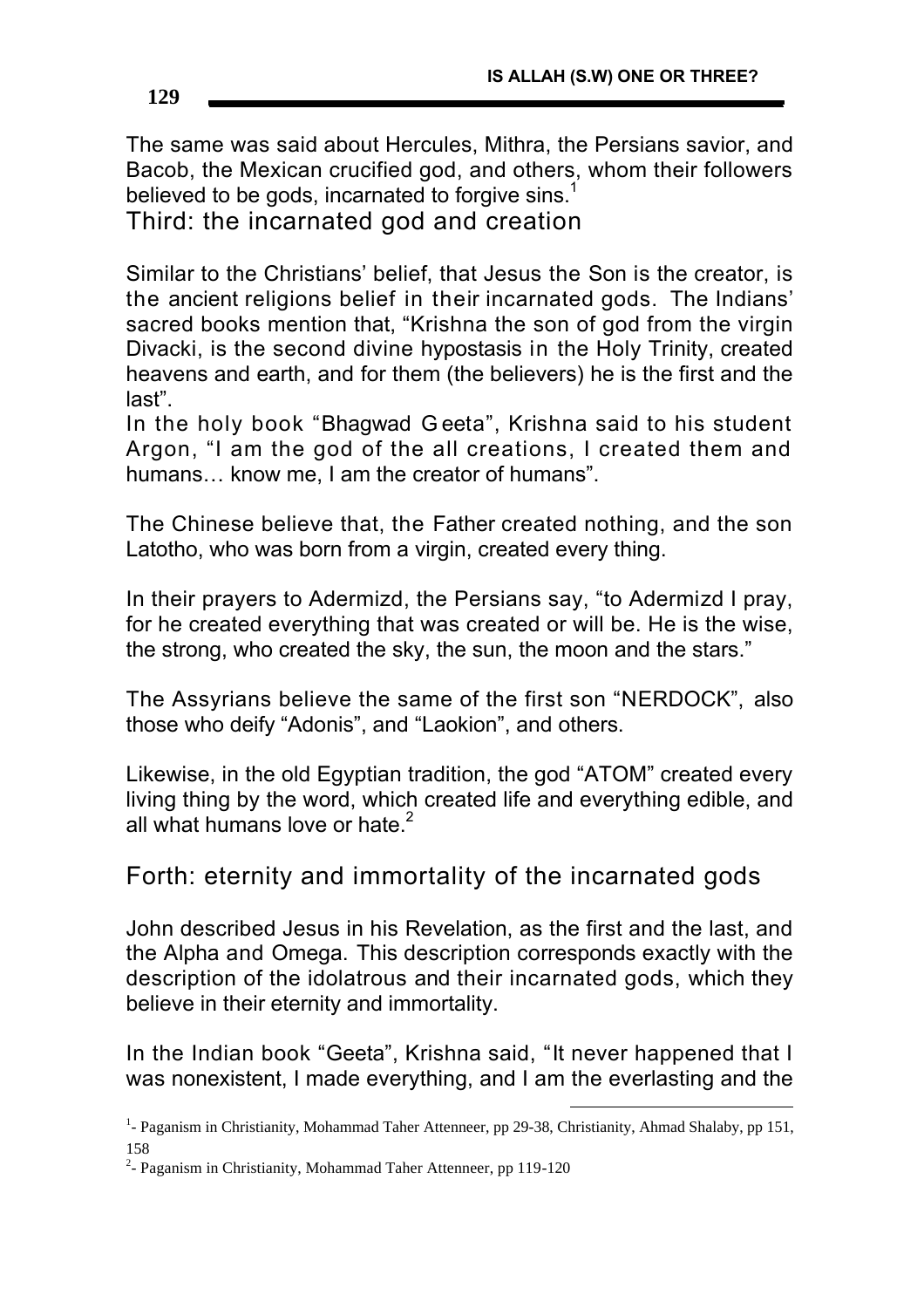eternal, the creator who existed before everything. I am the strong ruler, who has power over the universe; I am the first, the middle, and the last of everything'.

From Argon's prayers to Krishna, "you are the everlasting, the great, whom we must know, who controls the beings; you are the god who existed before gods".

The book "FISHNO BORANI" describes him, "he has no start, no middle, and no end".

Mentioned in the Indian scriptures about Buddha, "he is Alpha and Omega, there is no start or end to his existence, and he is the god, the owner, the powerful and the everlasting". The same was said about LAWKEN, LAWTZ, ARMIZD, ZIOS, and many others, who were called the "Alpha and Omega".  $^\mathrm{1}$ 

Fifth: the dates of gods' birth, worship, and traditions

Not only do Christian beliefs correspond with other religions on some issues, but also on worshipping and dates as well. The idolatrous believe, in spite of the differences of their gods, that their incarnated gods were born on 25<sup>th</sup> of December, such as the god Mithra and others.

That is what the Orthodox Christians say of their dates. It was fixed in 530 C.E. by the priest DEUNESUS, he wanted to draw Christians away from the idolatrous celebrations, and occupy them with Christian celebration. The same happened in many other idolatrous celebrations, so the Christians took the dates and the traditions from them.

In his book, "The History of the Anglican Church", Priest BEID quoted Pope Gregory's First speech, (601C.E), in which he quoted Pope Mellitus's advice, which forbade the destruction of the idolatrous temples. In addition, he believed in turning them away from worshipping the devil to worship the true God, to clean the people's

<u>.</u>

<sup>&</sup>lt;sup>1</sup>- Paganism in Christianity, Mohammad Taher Attenneer, pp 120-121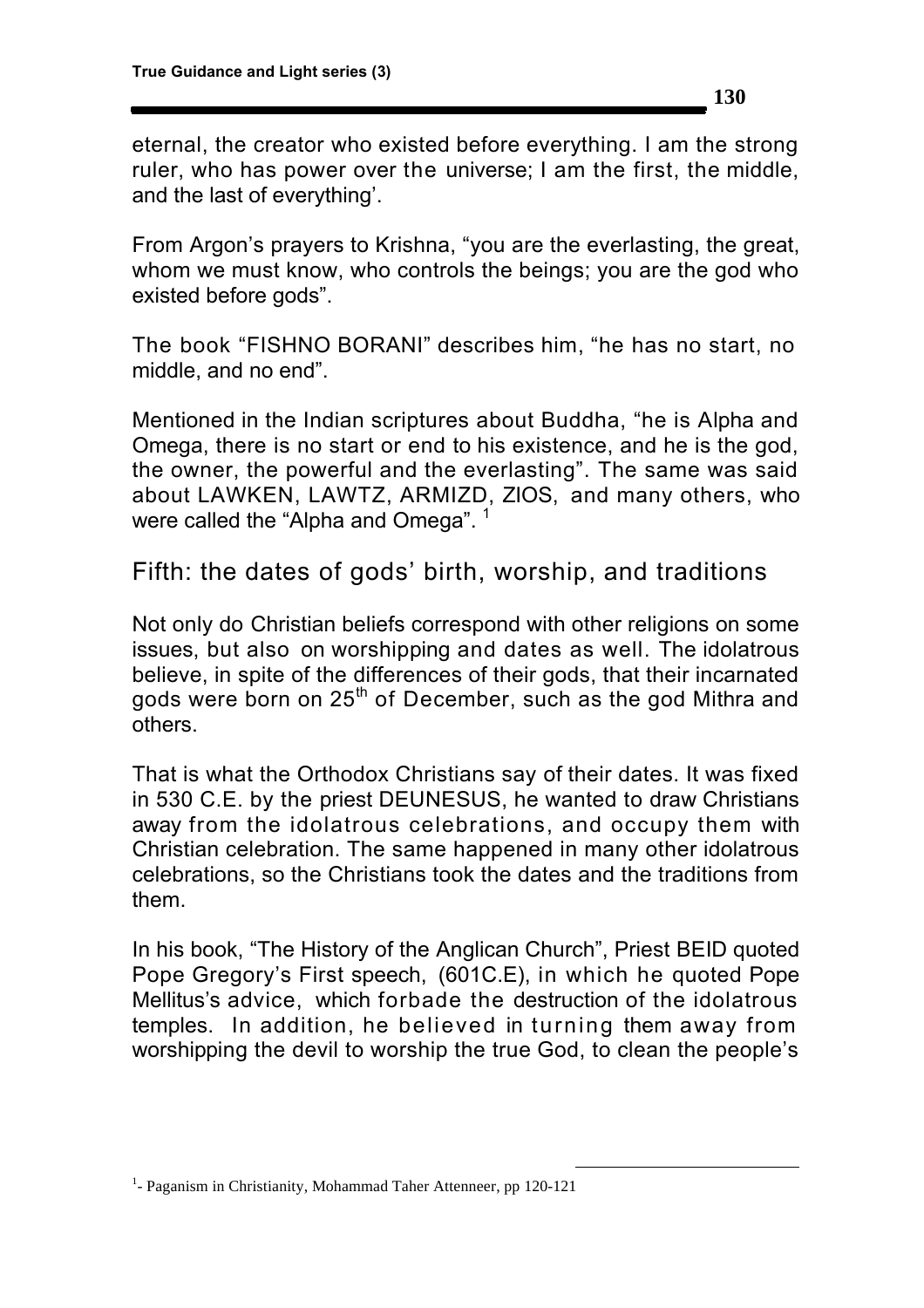hearts of sins, and make it easier for them to visit the temples, which they used to visit.  $1$ 

Thus, the new Christian, will not find any difference, in the place or the content, between Christianity and what he/she believes, which will make it easier to spread Christianity.

### The Trinity in Ancient Paganism

Not only did Christians take the belief of Jesus' divinity and God's incarnation from the idolatrous, but they also took their belief in the Trinity.

To prove that, we will review the ancient pagan nations' history, that was before the time of Jesus (PBUH). History proves that many of the idolatrous believed in the Trinity before Christians, and what the Christians say about the Trinity, was taken from these nations with little alteration in the Trinity hypostasis, by changing the names of the idolatrous Trinity.

The belief of the triple god existed four thousand years before the birth of Christ (PBUH). The Babylonians believed in it, when they divided the gods into three groups, (the god of sky, the god of earth, and the god of sea).

Then, the Trinity developed as it is now in Christianity, in the tenth century before Christ. The Indians believe that their Trinity consists of BRAHMA, FISHNO, and SEVA, and these three are one.

Mentioned in the pious ATNIS prayers, "oh, three gods know that I believe in one god. Tell me, which of you is the real god, to pray for and present my vow? Then the three gods appeared and said to him: you, the worshipper, know that there is no difference between us, the three you see is in the shape and the sameness, but there is only one divine person in the three".

 $\overline{a}$ 

<sup>&</sup>lt;sup>1</sup> - Frank Discussion Between the Servant of Allah and the Servant of Christ, Abdul Wadoud Shalaby, pp 67-72, Christianity, Ahmad Shalaby, pp 83, The True Christianity That Christ Taught, Alaa Abu Bakr, pp 191-192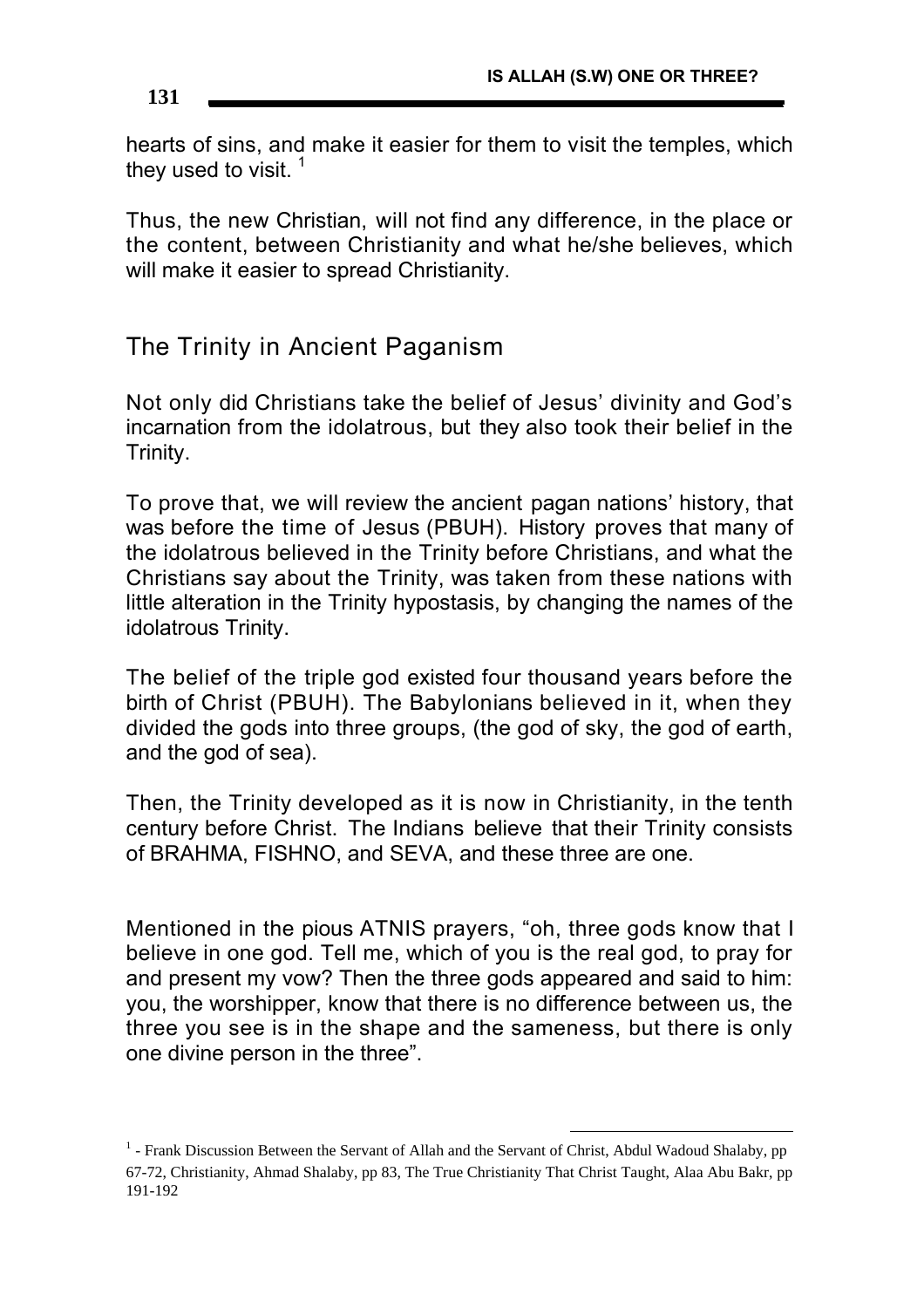Found in Indian remains, was an idol with three heads and one body, indicating the Trinity.

The Trinity was known by the ancient pagans, such as the Egyptian Trinity (Ozirous, Izes, and Hoars), the Persian Trinity (Ormizd, Mitras, and Ahraman), the Scandinavian Trinity (Aowen, Tora, and Freie), and the Mexican Trinity (Tzikliboka, Ahotzlipo Shtiki, and Tlakoma). The Greek philosophers, whose belief was similar to the Christians', also believed in their Trinity (existence, knowledge, life), and many others, which will take too long to mention.<sup>1</sup>

Even the Nicene Creed, which the Nicene Council produced, was from old religions. The historian MALVER quoted from the Indian books about their belief. Saying, "we believe in BSAFSTRI (the sun), the controller of all, who created heavens and the earth, and in his only son "ANI" (the fire), light from light, begotten not made, being of one substance with the Father, was incarnated by Faya (the spirit) of the virgin Maya. We believe in FAYO, the spirit who proceeded from the Father and the son, who is the father, and the son glorifies and kneels to him."

The Encyclopedia Britannica mentions that, "the concept of the Trinity is of Greek origin, with Jewish input and is a strange mixture made by Christians, because the religious concepts are taken from the Holy Bible, but they are filled with foreign philosophies.

The concepts (The father, the son, and the Holy Spirit) come from the Jews, and the last concept (The Holy Spirit) was rarely used by Jesus.

LEON JOTEH says, "Christianity absorbed many ideas and concepts from Greek philosophy. Christian theology is taken from the same source, which is Platonism, and that is why we find many similarities between them"

Greek philosophy spread through Alexandria, where Plato the Alexandrian was (207C.E). He believed in the treble (God, mind, spirit). Thus, the Alexandrian saints were the first to believe in the Trinity and defend it.

<u>.</u>

<sup>&</sup>lt;sup>1</sup>- Paganism in Christianity, Mohammad Taher Attenneer, pp 13-23, Christianity, Ahmad Shalaby, pp 118-120, A Study on the Torah and The Gospel, Kamel Saafan, pp 81, 228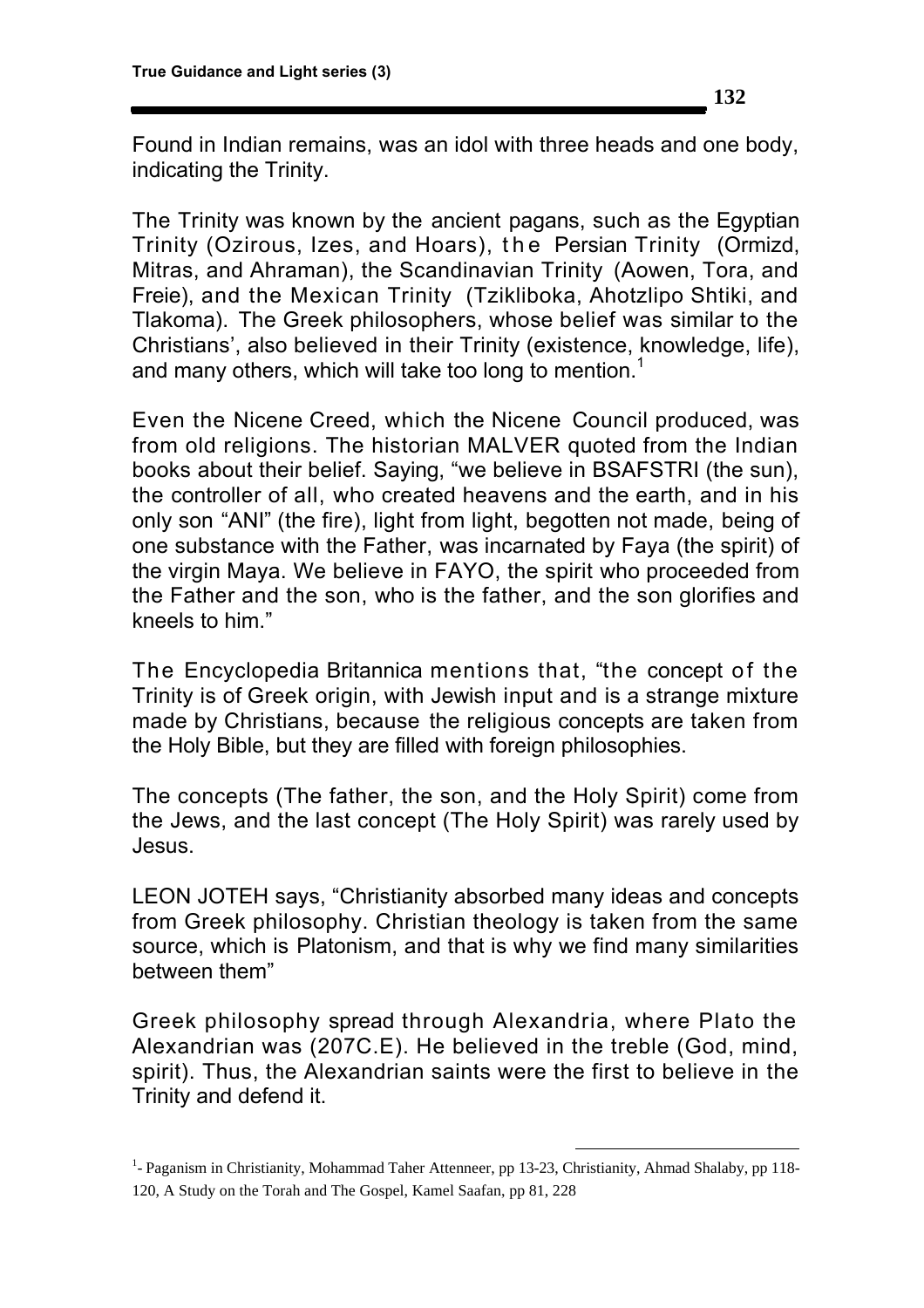Will Durant and others said, that paganism spread through Rome. Will Durant also said, "When Christianity conquered Rome, the new religion was influenced by the old pagan rituals, such as the titles, the great cardinal, and the worshipping of the great mother."

In his book "Christian Paganism", Robertson supports this idea; he believes that those beliefs arrived in Rome, brought by the Persians, in the year 70 B.C.E.

Others believe that those beliefs spread by the ancient Pharaohs ideology, passed to Christianity because of their close proximity.

Other scholars believe that the spread of these concepts was from Torsos, which had great schools of Greek literature, and was where Paul grew up and influenced by these concepts.<sup>1</sup>

The spread of paganism into Christianity is a clear fact, which made some honest and brave writers confess.

Among them, the archeologist GARSLAFE CRENY, in his book "Ancient Egyptian Religion", he said, "The Trinity was added to the real Christianity, and it was taken from the pagan Pharaohs' belief".

In his book, "Christian Paganism" The prominent scholar Robertson, talked in detail about Christian adoption of paganism. He said, "It is a pleasure to say, that among those who criticized my book, no one disagreed with the facts that I mentioned in it, and this convinced me that most Christian beliefs are taken from paganism."

The authors of the book, "The Myth of God's Incarnation", mentioned the same; "The belief that Jesus is God, the son of God, or God incarnated in him, is no more than pagan myth and legend." <sup>2</sup>

From that, I can say that the Trinity is a pagan adoption, which led away from natural instinct, strayed from the prophets' guidance, and worshipped other than Allah (S.W), the greatest.

 $\overline{a}$ 

<sup>&</sup>lt;sup>1</sup>- Paganism in Christianity, Mohammad Taher Attenneer, pp 173, Christianity, Ahmad Shalaby, pp 150, Judaism and Christianity, Mohammad Diaurahman Al Aathamy, 282, 299, 414-415

<sup>&</sup>lt;sup>2</sup>- Frank Discussion Between the Servant of Allah and the Servant of Christ, Abdul Wadoud Shalaby, pp

<sup>67-73,</sup> Christianity, Ahmad Shalaby, pp 152, The True Christianity That Christ Taught, Alaa Abu Bakr, pp 139, Christ in the Quran, the Torah and the Gospel, Abdul Kareem El Khateeb, pp 137, Monotheistic Christian Creeds between Islam and Christianity, Husni Al Ateer, pp 19-20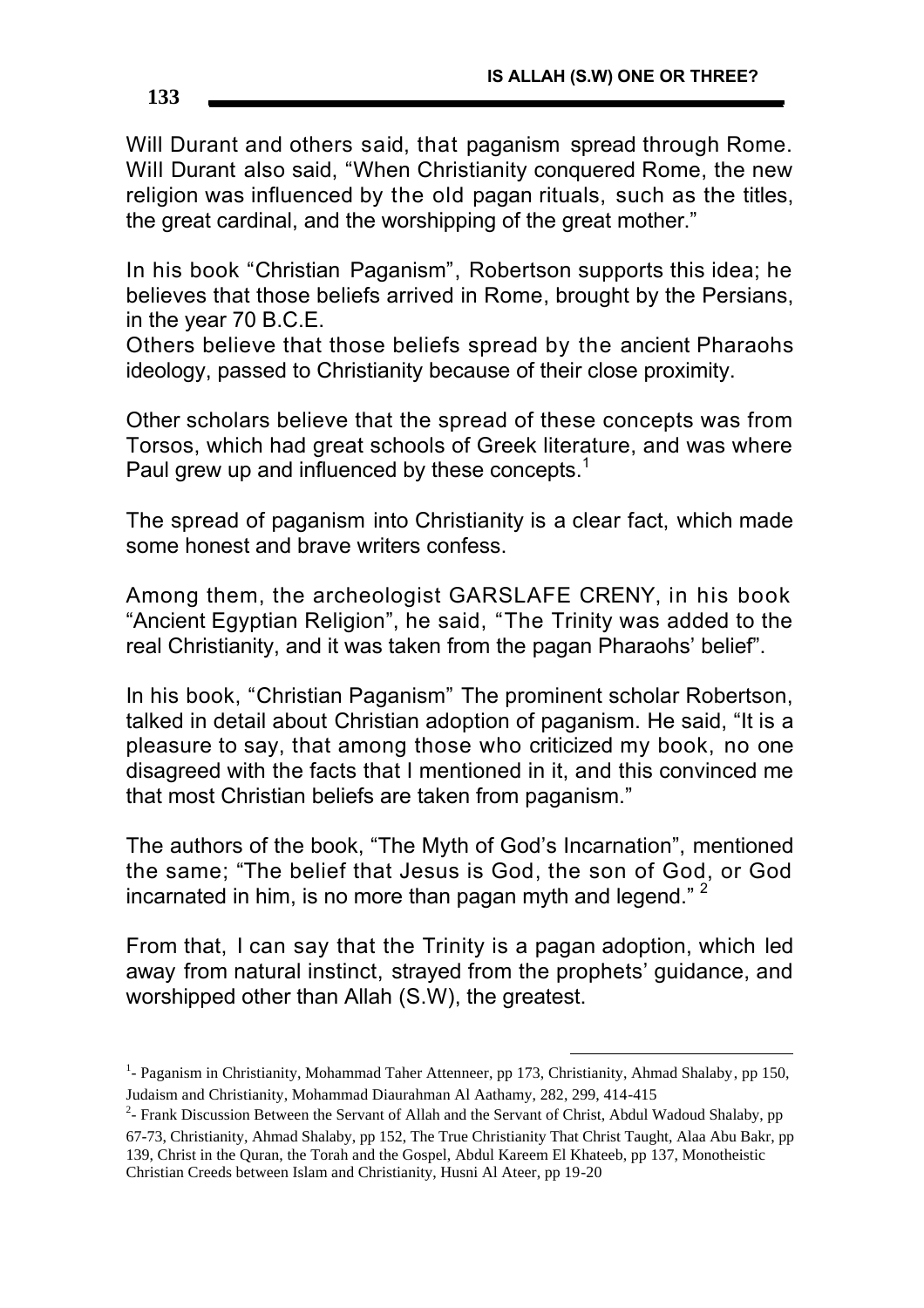Allah the Greatest tells us, about the origin of Christian disbelief, He says, **"The Jews call 'Uzair a son of God, and the Christians call Christ the son of God. That is a saying from their mouth; (in this) they but imitate what the unbelievers of old used to say. God's curse be on them: how they are deluded away from the Truth!"** (Holy Quran 9:30).

Conclusion

Thus, I have reached the end of this book, hopefully answering my question, is Allah (S.W) one or three?

We saw, while studying the passages of the Holy Bible that Jesus (PBUH) was one of the greatest messengers of Allah (S.W). He (PBUH) did not claim Lordship or divinity, and he did not stop, even for a moment, worshipping Allah (S.W), and commanding his people to do the same.

It is certain that Christians' claimed evidence of Jesus' (PBUH) divinity is a mirage, easily disproved by a little examination of the Holy Bible passages, which prove Jesus' (PBUH) humanity and prophet-hood.

We also know, following this critical study, the source, from which Paul derived this pagan belief, by which he wanted to alter Christianity by making it a pagan religion. He left the path of Jesus (PBUH) and his disciples, and made Christianity appear in a new style. Thus, the disciples and the apostles disappeared during the Roman persecution, to await the new dawn that is the last Testament, which is Islam and its great Prophet Mohammad (PBUH).

While thanking the reader for reading these lines, I invite him to read the next episode of this series "True Guidance and Light", with the title, "Did Jesus (PBUH) Sacrifice His Life on the Cross?"

O Allah, show and guide us to the truth, that we argue about, indeed, you guide, when you will, to the straight path. Amen.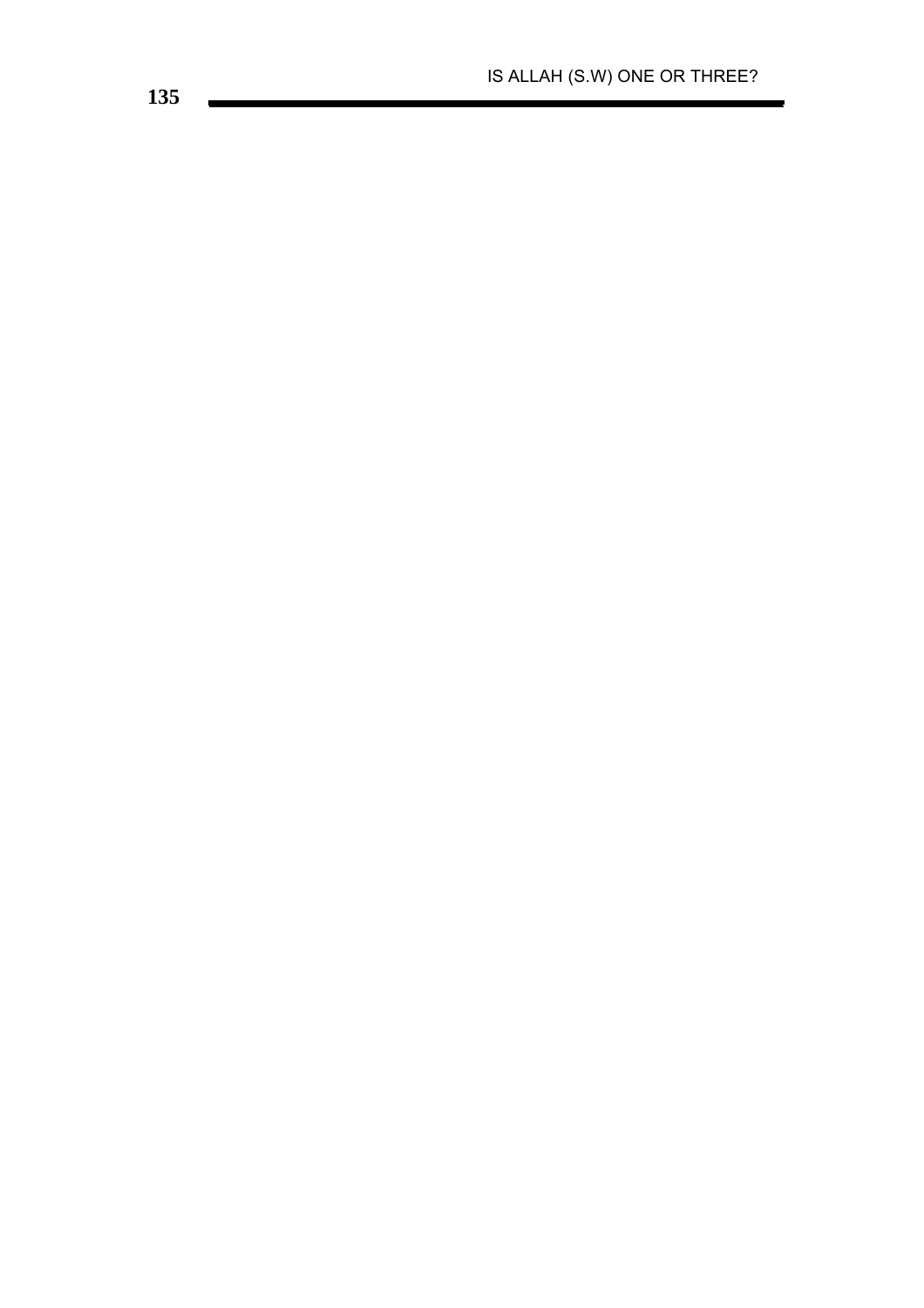#### **Sources and References**:

- The Holy Quran
- The Holy Bible, English Standard Version.1981
- The Holy Bible, The Middle East Holy Bible's publishers edition, Protestant's copy
- The Holy Bible, The Middle East Holy Bible's publishers edition, Orthodox' copy
- The Holy Bible, the Jesuit priest hood edition, Catholic's copy, issued by the Jesuit fathers, and distributed by the Holy Bible's organizations in the East, Beirut. (Translated from the Good News Bible, Today's English Version, 2<sup>nd</sup> Edition 1992)
- The Bible in Basic English, 1965
- Douay-Rheims Bible, 1899
- Darby Bible, 1889
- The Holy Bible (The Hebrew Holy Scriptures and the Greek Holy Scriptures) new world translation, (Jehovah witnesses' edition)
- The Samaritan Torah, Translated by Priest Abu Al Hassan Isaac Assory, Published by Ahmad Hijazy Al Saga (1<sup>st</sup> edition) Al Ansar publishing, Cairo, 1398 lunar calendar
- The Gospel of Barnabas, Translation of Khalil Saada. Al Wathaeq publishing's edition. Kuwait, 1406 lunar calendar,

------------------------------------------

- John the Baptist between Islam and Christianity, Ahmad Hijazy Al Saqa, 1st edition, Al Turath Al Araby publishing, 1399 lunar calendar
- The Truth Revealed, Rahamtu Allah Al Hindi, revised by Muhammad Ahmad Malkawy, Al Hadith publishing, Cairo, 1404 lunar calendar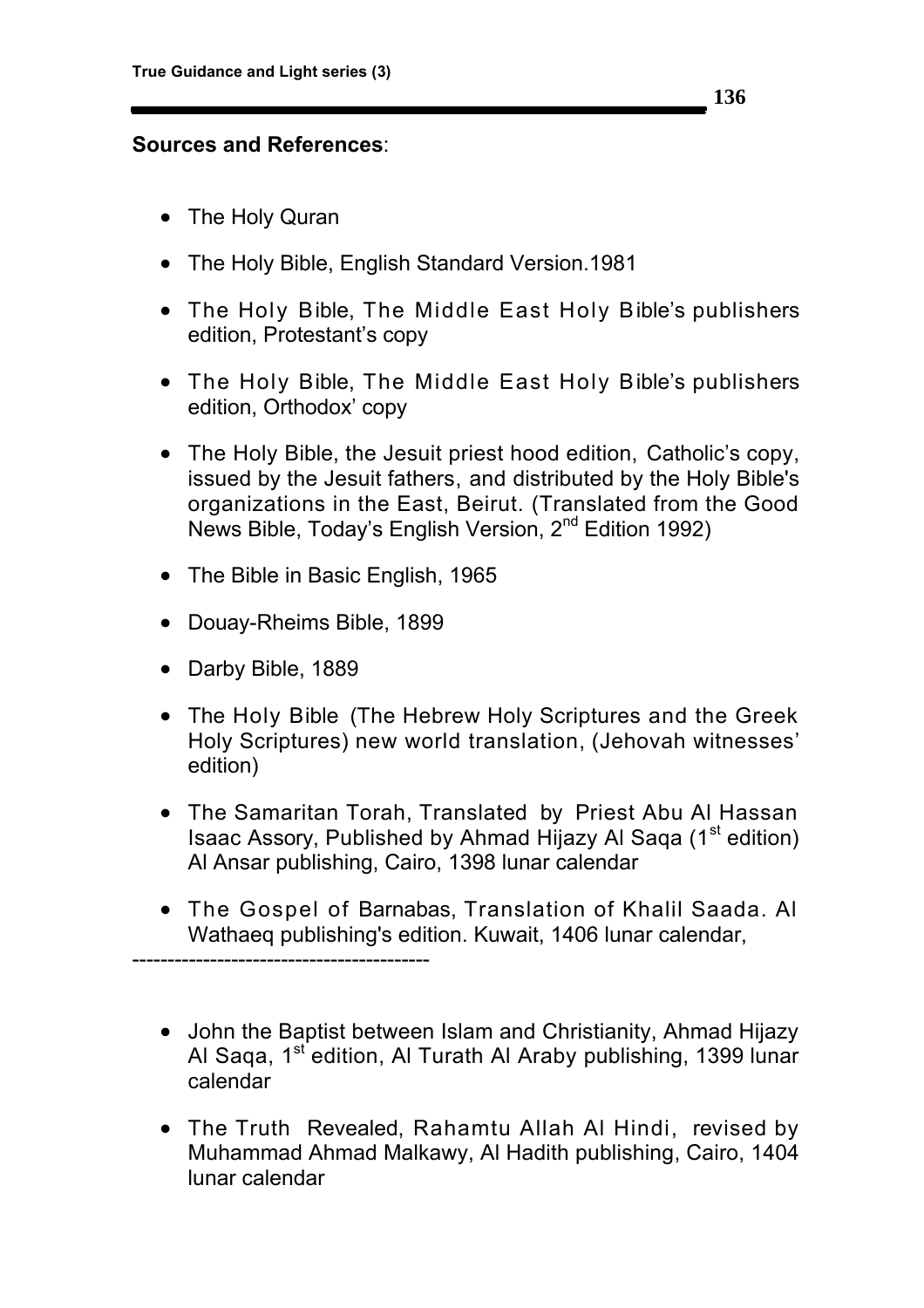- $\bullet$  The Clerical knowledge Encyclopedia,  $3<sup>rd</sup>$  edition, Al Thaqafa publishing 1995
- The History of the Christian Ideology, the Priest Dr Hana Gerges Al Khodary, Dar Al Thaqafa publishing, Cairo, 1981
- The Interpretation of John's Gospel, Priest Athnasius,  $4<sup>th</sup>$ edition, Dar AlJeel, Cairo, 1995
- The Holy Bible's dictionary, a selection of professors and theologians, editors, Botros Abdul Malik, John Alexander Thomson, Ibrahim Mattar,  $9<sup>th</sup>$  edition, Al Thaqafa publishing, 1994
- The Practical Interpretation of the Holy Bible, group of theology scholars, Cairo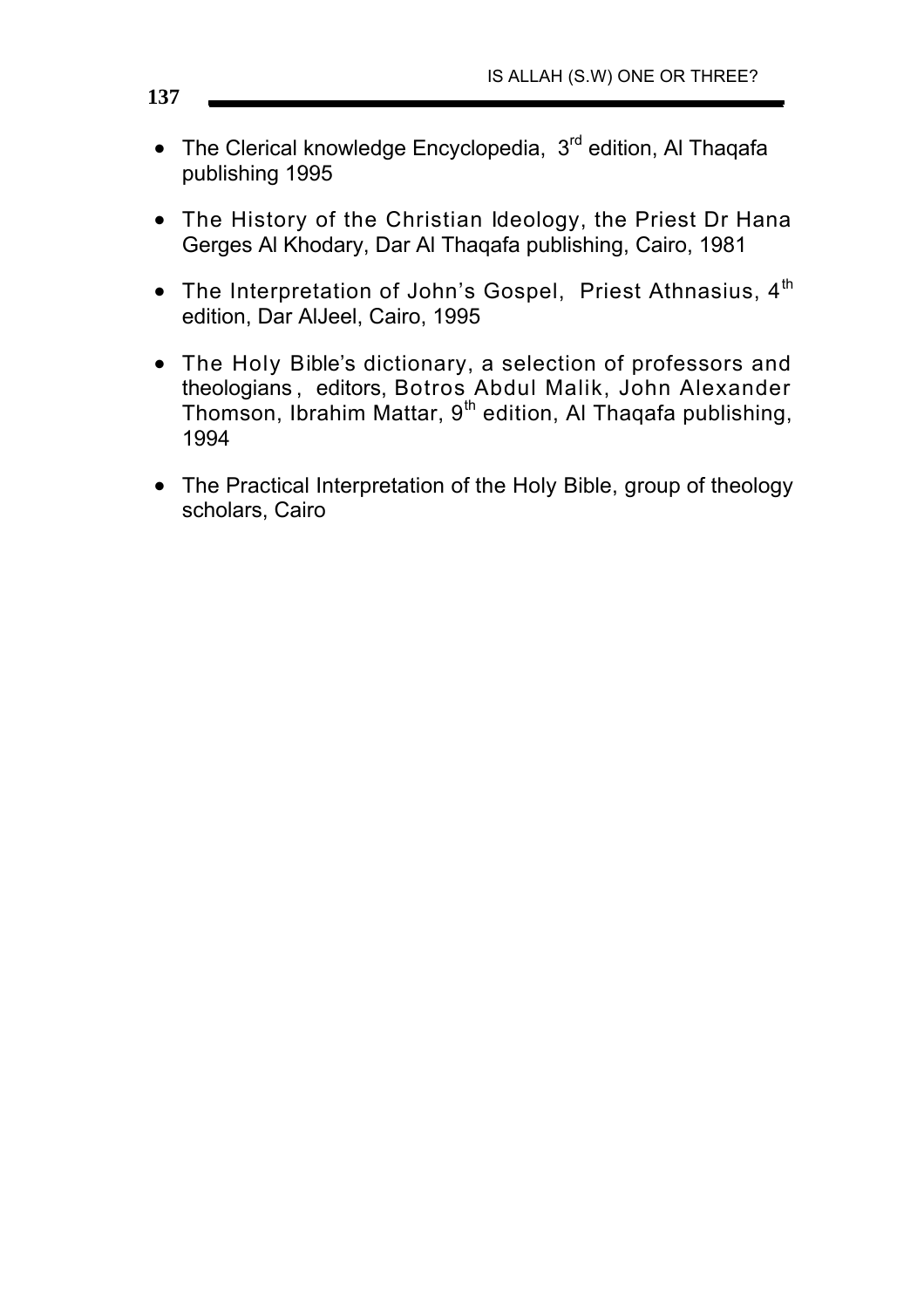#### **Index:**

| <b>SUBJECT</b>                                                                   | Page No.    |
|----------------------------------------------------------------------------------|-------------|
| <b>AKNOWLEDGMENT</b>                                                             | 1           |
| <b>ACKNOWLEDGMENTS</b>                                                           | $\mathbf 2$ |
| <b>INTRODUCTION</b>                                                              | 3           |
| <b>JESUS CHRIST IN MUSLIM BELIEF</b>                                             | 5           |
| <b>CHRISTIAN EVIDENCE FOR CHRIST'S DIVINITY</b>                                  | 9           |
| <b>1- VERSES THAT ATTRIBUTE DIVINITY AND LORDSHIP</b><br><b>TO JESUS (PBUH)</b>  | 13          |
| 2- VERSES ATTRIBUTING DIVINE SON-SHIP TO JESUS<br>(PBUH)                         | 24          |
| <b>3- VERSES OF THE DIVINE INCARNATION IN JESUS</b><br>(PBUH)                    | 34          |
| 4- PASSAGES RELATING ALLAH (S.W)'S<br><b>CHARACTERISTICS TO JESUS (PBUH)</b>     | 46          |
| - THE ATTRIBUTION OF ALLAH'S (S.W) DEEDS TO<br><b>JESUS (PBUH)</b>               | 57          |
| 6- JESUS' MIRACLES AS EVIDENCE OF HIS DIVINITY                                   | 65          |
| <b>VERSES THAT CONTRADICT JESUS'(PBUH) DIVINITY</b>                              | 77          |
| THE PURPOSES OF INCARNATION                                                      | 92          |
| THE DIVINITY OF THE HOLY SPIRIT                                                  | 98          |
| <b>CHRISTIAN EVIDENCE OF THE TRINITY</b>                                         | 105         |
| A CRITICAL EXAMINATION OF THE TRINITY                                            | 115         |
| THE STORY OF MONOTHEISM AND THE TRINITY IN THE<br><b>HISTORY OF CHRISTIANITY</b> | 120         |
| THE ORIGIN OF THE CONCEPT OF JESUS' DIVINITY                                     | 128         |
| <b>Sources and References</b>                                                    | 136         |